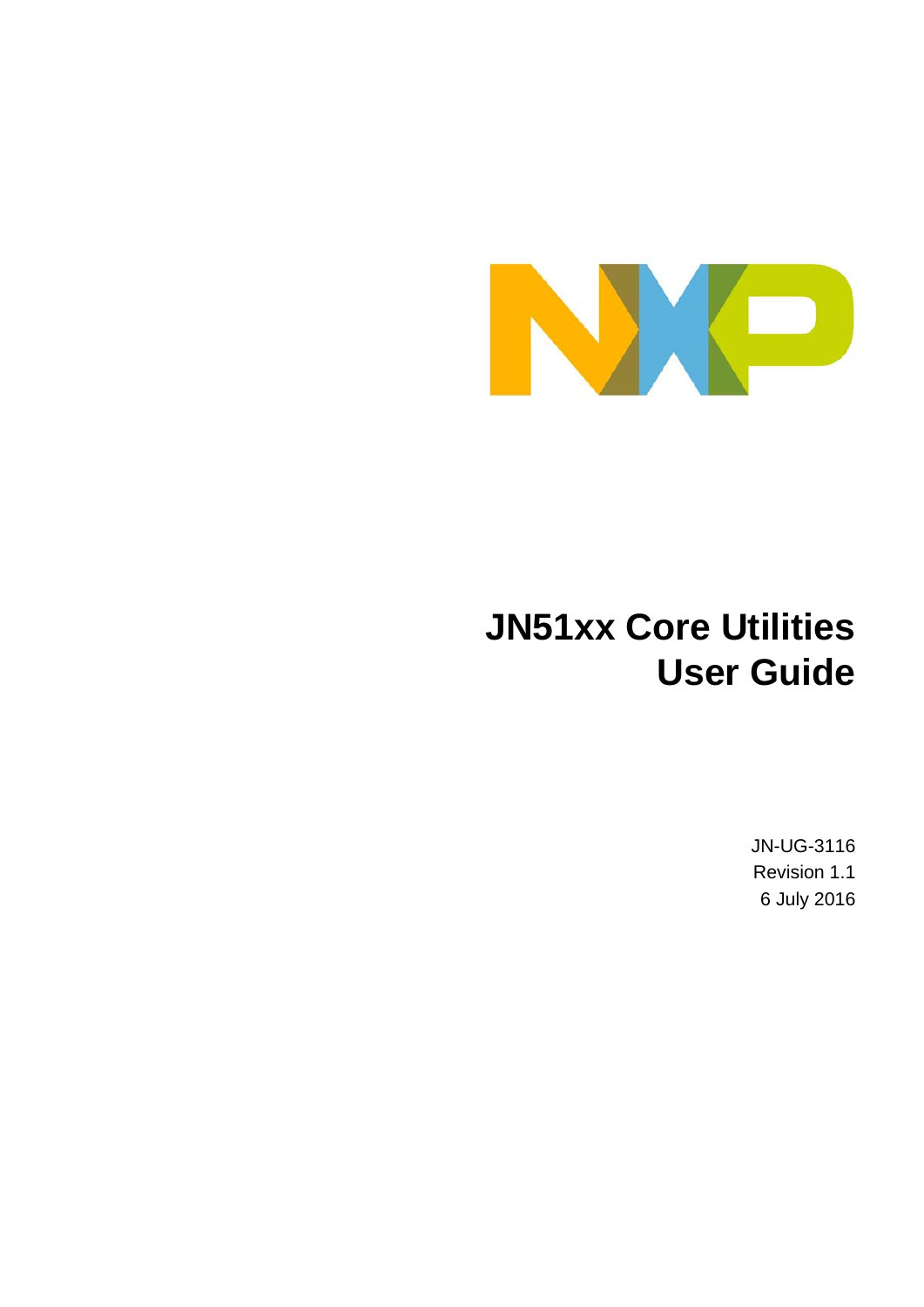**JN51xx Core Utilities User Guide**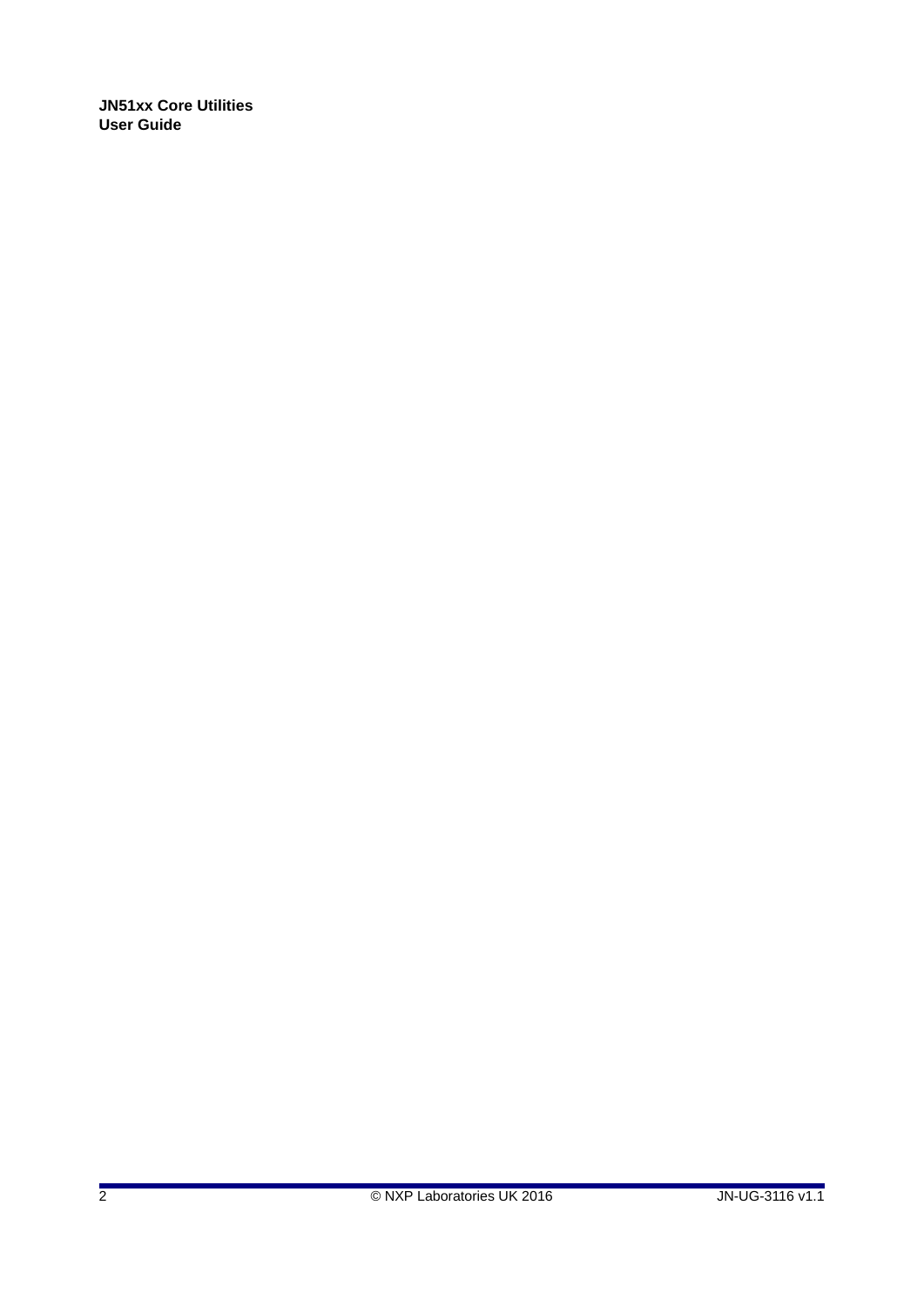# **Contents**

| <b>Preface</b>                    |   |
|-----------------------------------|---|
| Organisation                      |   |
| Conventions                       | 8 |
| <b>Acronyms and Abbreviations</b> | 8 |
| <b>Related Documents</b>          | 9 |
| <b>Support Resources</b>          | 9 |
| <b>Trademarks</b>                 | 9 |
| <b>Chip Compatibility</b>         | 9 |

## **[Part I: Concept and Operational Information](#page-10-0)**

| 1. | <b>Introduction</b>                                 | 13 |
|----|-----------------------------------------------------|----|
|    | 1.1 Modules and Architecture                        | 13 |
|    | 1.1.1 JCU Modules                                   | 13 |
|    | 1.1.2 Software Architecture                         | 14 |
|    | 2. Persistent Data Manager (PDM)                    | 15 |
|    | 2.1 Overview                                        | 15 |
|    | 2.2 Initialising the PDM and Building a File System | 16 |
|    | 2.2.1 Using PDM with IEEE802.15.4                   | 16 |
|    | 2.2.2 Using PDM with JenNet-IP                      | 16 |
|    | 2.3 Managing Data in EEPROM                         | 17 |
|    | 2.3.1 Saving Data to EEPROM                         | 18 |
|    | 2.3.2 Recovering Data from EEPROM                   | 19 |
|    | 2.3.3 Deleting Data in EEPROM                       | 19 |
|    | 2.4 Storing Counters in EEPROM                      | 20 |
|    | 2.4.1 Creating a Counter                            | 20 |
|    | 2.4.2 Incrementing a Counter                        | 20 |
|    | 2.4.3 Reading a Counter                             | 20 |
|    | 2.4.4 Deleting a Counter                            | 21 |
|    | 2.5 PDM Features                                    | 21 |
|    | 2.5.1 Mutex in PDM                                  | 21 |
|    | 2.5.2 Event and Error Handler for EEPROM            | 21 |
|    | 2.5.3 EEPROM Capacity                               | 22 |
|    | 2.5.4 EEPROM Wear Count                             | 22 |
|    | 2.5.5 Ensuring Consistency of PDM Records           | 23 |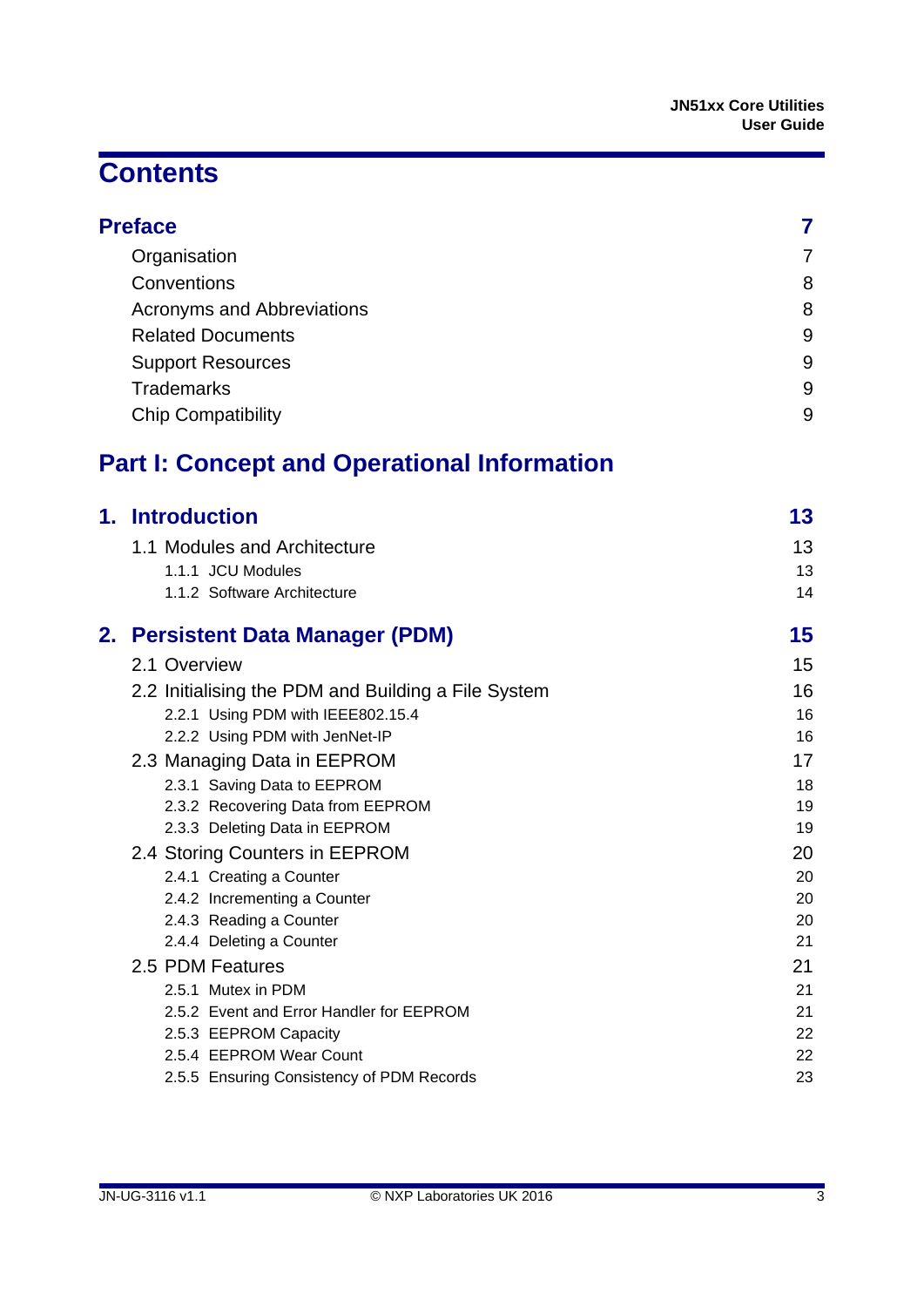|    | 3. Power Manager (PWRM)                           | 25       |
|----|---------------------------------------------------|----------|
|    | 3.1 Low-Power Modes                               | 25       |
|    | 3.1.1 Doze Mode                                   | 25       |
|    | 3.1.2 Sleep Mode with Memory Held                 | 25       |
|    | 3.1.3 Sleep Mode without Memory Held              | 26       |
|    | 3.1.4 Deep Sleep Mode                             | 26       |
|    | 3.2 Callback Functions for Power Manager          | 27       |
|    | 3.2.1 Essential Callback Function                 | 27       |
|    | 3.2.2 Pre-sleep and Post-sleep Callback Functions | 27       |
|    | 3.2.3 Wake Timer Callback Function                | 28<br>28 |
|    | 3.3 Initialising and Starting the Power Manager   |          |
|    | 3.4 Enabling Power-Saving                         | 29       |
|    | 3.5 Non-interruptible Activities                  | 29       |
|    | 3.6 Terminating Low-Power Mode                    | 30       |
|    | 3.7 Scheduling Wake Events                        | 31       |
|    | 3.8 Doze Mode                                     | 31       |
|    | 3.8.1 Circumstances that Lead to Doze Mode        | 32       |
|    | 3.8.2 Doze Mode Monitoring During Development     | 33       |
| 4. | <b>Protocol Data Unit Manager (PDUM)</b>          | 35       |
|    | 4.1 Message Assembly and Disassembly              | 35       |
|    | 4.2 Preparing the PDU Manager                     | 36       |
|    | 4.3 Inserting Data into Outgoing Message          | 37       |
|    | 4.4 Extracting Data from Incoming Message         | 38       |
|    | 5. Debug (DBG) Module                             | 39       |
|    | 5.1 Overview                                      | 39       |
|    | 5.2 Enabling the Debug Module                     | 40       |
|    | 5.3 Initialising and Configuring the Debug Module | 40       |
|    | 5.3.1 Using JN51xx UART Input/Output              | 40       |
|    | 5.3.2 Using Alternative Serial Output             | 41       |
|    | 5.4 Debug Configuration Flags                     | 42       |
|    | 5.5 Example Diagnostic Code                       | 43       |
|    |                                                   |          |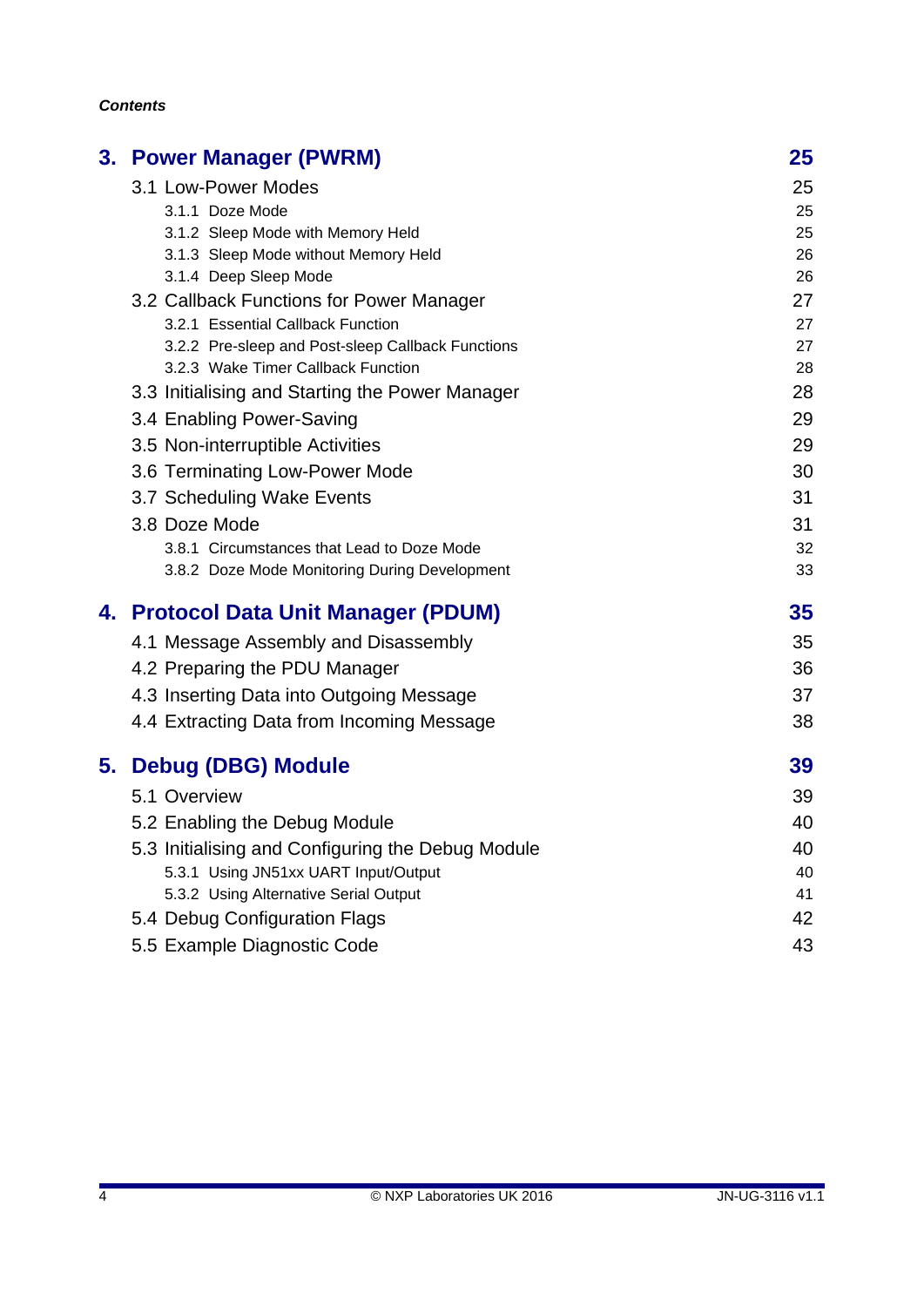## **[Part II: Reference Information](#page-44-0)**

| 6. | <b>PDM API</b>                          | 47 |
|----|-----------------------------------------|----|
|    | 6.1 EEPROM PDM Functions                | 48 |
|    | PDM_eInitialise                         | 49 |
|    | PDM_eSaveRecordData                     | 50 |
|    | PDM_eReadDataFromRecord                 | 51 |
|    | PDM_eDeleteData                         | 52 |
|    | PDM_eDeleteAllData                      | 53 |
|    | PDM_u8GetSegmentCapacity                | 54 |
|    | PDM_u8GetSegmentOccupancy               | 55 |
|    | PDM bDoesDataExist                      | 56 |
|    | 6.2 EEPROM PDM Bitmap Counter Functions | 57 |
|    | PDM_eCreateBitmap                       | 58 |
|    | PDM_eIncrementBitmap                    | 59 |
|    | PDM eGetBitmap                          | 60 |
|    | PDM_eDeleteBitmap                       | 61 |
|    | 6.3 EEPROM PDM Miscellaneous Functions  | 62 |
|    | PDM_vRegisterSystemCallback             | 63 |
|    | PDM_vSetWearCountTriggerLevel           | 64 |
|    | PDM_eGetSegmentWearCount                | 65 |
| 7. | <b>PWRM API</b>                         | 67 |
|    | 7.1 Core Functions                      | 67 |
|    | PWRM_vlnit                              | 68 |
|    | PWRM_eStartActivity                     | 69 |
|    | PWRM_eFinishActivity                    | 70 |
|    | PWRM_u16GetActivityCount                | 71 |
|    | PWRM_eScheduleActivity                  | 72 |
|    | PWRM_vManagePower                       | 73 |
|    | 7.2 Callback Set-up Functions           | 74 |
|    | vAppMain                                | 75 |
|    | PWRM_vRegisterPreSleepCallback          | 76 |
|    | PWRM_vRegisterWakeupCallback            | 77 |
|    | vAppRegisterPWRMCallbacks               | 78 |
|    | PWRM_vWakeInterruptCallback             | 79 |
|    | 7.3 Debugging Function                  | 80 |
|    | PWRM_vSetupDozeMonitor                  | 81 |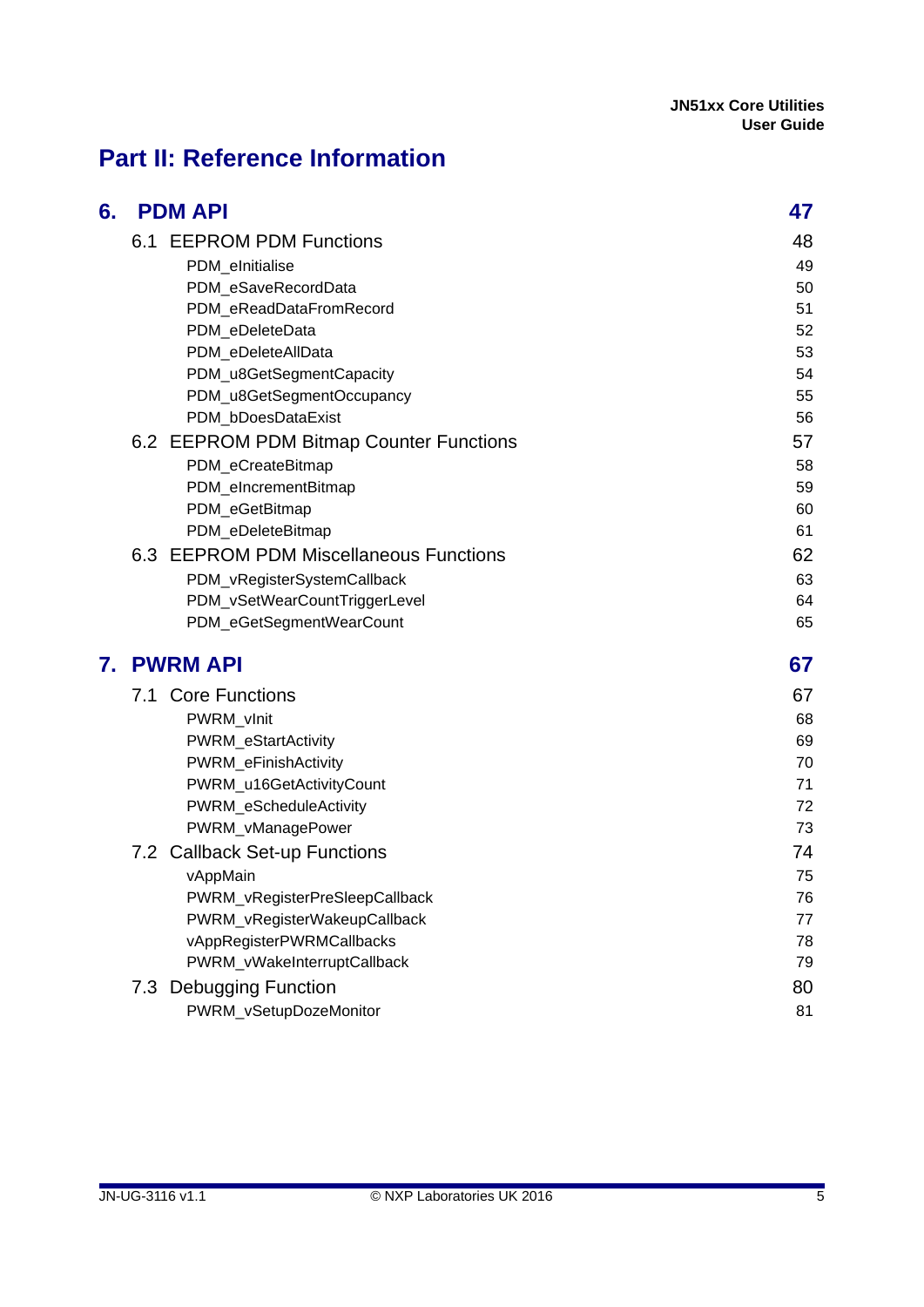## **[8. PDUM API 83](#page-82-0)**

| PDUM vlnit                         | 84 |
|------------------------------------|----|
| PDUM hAPduAllocateAPduInstance     | 85 |
| PDUM eAPduFreeAPduInstance         | 86 |
| PDUM u16APdulnstanceReadNBO        | 87 |
| PDUM u16APduInstanceWriteNBO       | 88 |
| PDUM u16APduInstanceWriteStrNBO    | 89 |
| PDUM u16SizeNBO                    | 90 |
| PDUM u16APduGetSize                | 91 |
| PDUM_pvAPduInstanceGetPayload      | 92 |
| PDUM u16APduInstanceGetPayloadSize | 93 |
| PDUM_eAPduInstanceSetPayloadSize   | 94 |
| PDUM vDBGPrintAPduInstance         | 95 |

#### **9. DBG API**

| I<br>×.<br>۰, |
|---------------|
|---------------|

| DBG vlnit      | 98  |
|----------------|-----|
| DBG vUartInit  | 99  |
| DBG vPrintf    | 100 |
| DBG vAssert    | 102 |
| DBG_vDumpStack | 103 |
| DBG vFlush     | 104 |
| DBG iGetChar   | 105 |

## **10. JCU Structures 107**

| 10.1 PDM Structures                | 107 |
|------------------------------------|-----|
| 10.1.1 PDM_tpfvSystemEventCallback | 107 |
| 10.1.2 tsReg128                    | 107 |
| 10.1.3 PDM_eSystemEventCode        | 108 |
| 10.1.4 PDM_teStatus                | 110 |
| 10.1.5 PDM tsHwFncTable            | 111 |
| 10.2 PWRM Structures               | 112 |
| 10.2.1 PWRM_teSleepMode            | 112 |
| 10.3 DBG Structures                | 112 |
| 10.3.1 DBG tsFunctionTbl           | 112 |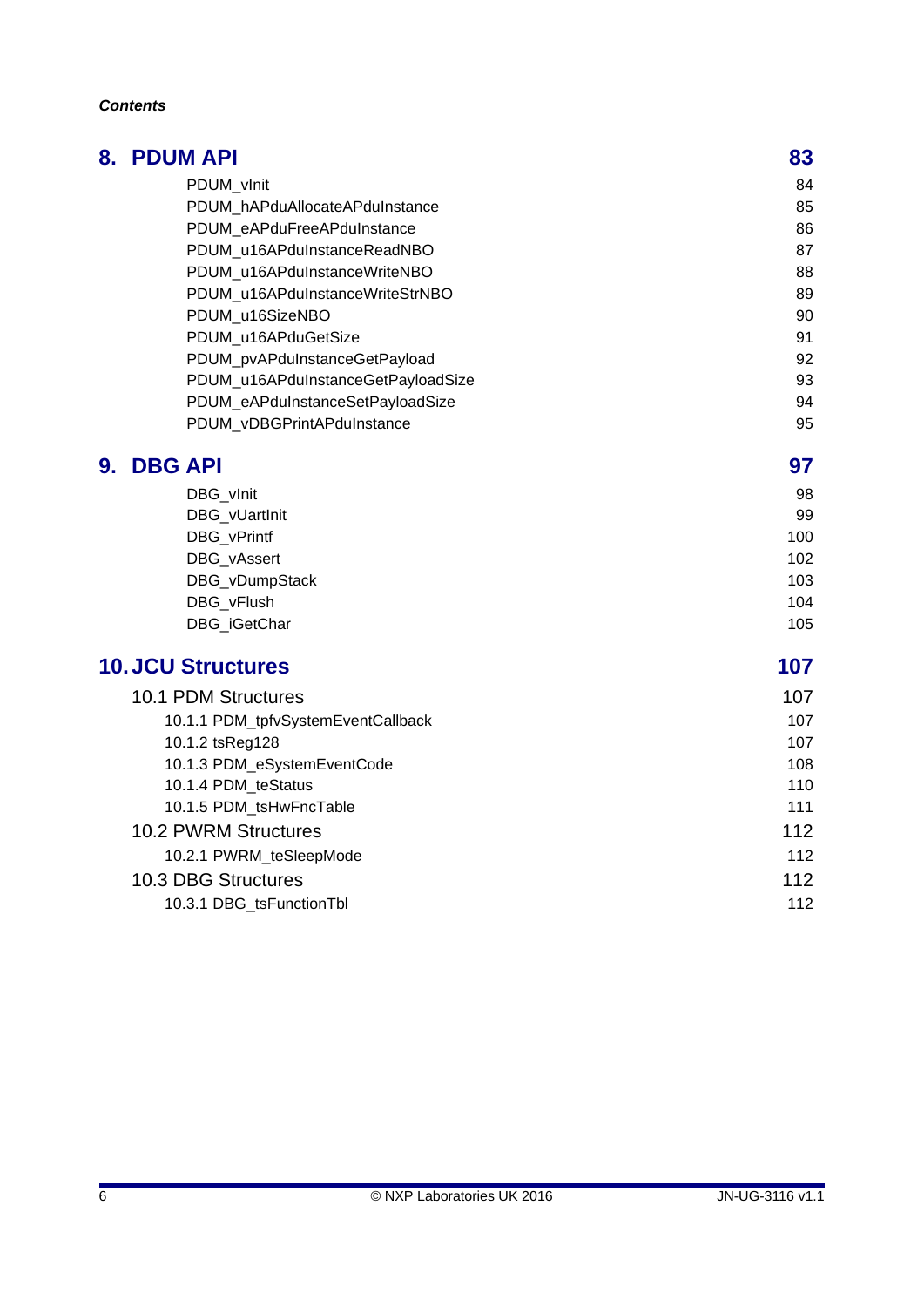## <span id="page-6-0"></span>**Preface**

This manual provides a single point of reference for information relating to the JN51xx Core Utilities (JCU), for use with the NXP JN51xx family of wireless microcontrollers. The manual provides both conceptual and practical information concerning the JCU, and provides guidance on use of the JCU Application Programming Interfaces (APIs). The API resources (functions and structures) are fully detailed.

The JN51xx Core Utilities are designed to be used when developing applications for the JN51xx devices, such as ZigBee PRO wireless network applications. This manual should be used throughout JN51xx application development.

## <span id="page-6-1"></span>**Organisation**

This manual is divided into two parts:

- **[Part I: Concept and Operational Information](#page-10-1) comprises five chapters:** 
	- [Chapter 1](#page-12-3) introduces the JN51xx Core Utilities and associated APIs
	- [Chapter 2](#page-14-2) describes how to use the Persistent Data Manager (PDM) for EEPROM
	- [Chapter 3](#page-24-4) describes how to use the Power Manager (PWRM)
	- [Chapter 4](#page-34-2) describes how to use the Protocol Data Unit Manager (PDUM)
	- [Chapter 5](#page-38-2) describes how to use the Debug (DBG) module
- **[Part II: Reference Information](#page-44-1) comprises five chapters:** 
	- [Chapter 6](#page-46-1) describes the functions of the PDM API for EEPROM
	- [Chapter 7](#page-66-2) describes the functions of the PWRM API
	- [Chapter 8](#page-82-1) describes the functions of the PDUM API
	- [Chapter 9](#page-96-1) describes the functions of the DBG API
	- [Chapter 10](#page-106-4) details the structures used by the JCU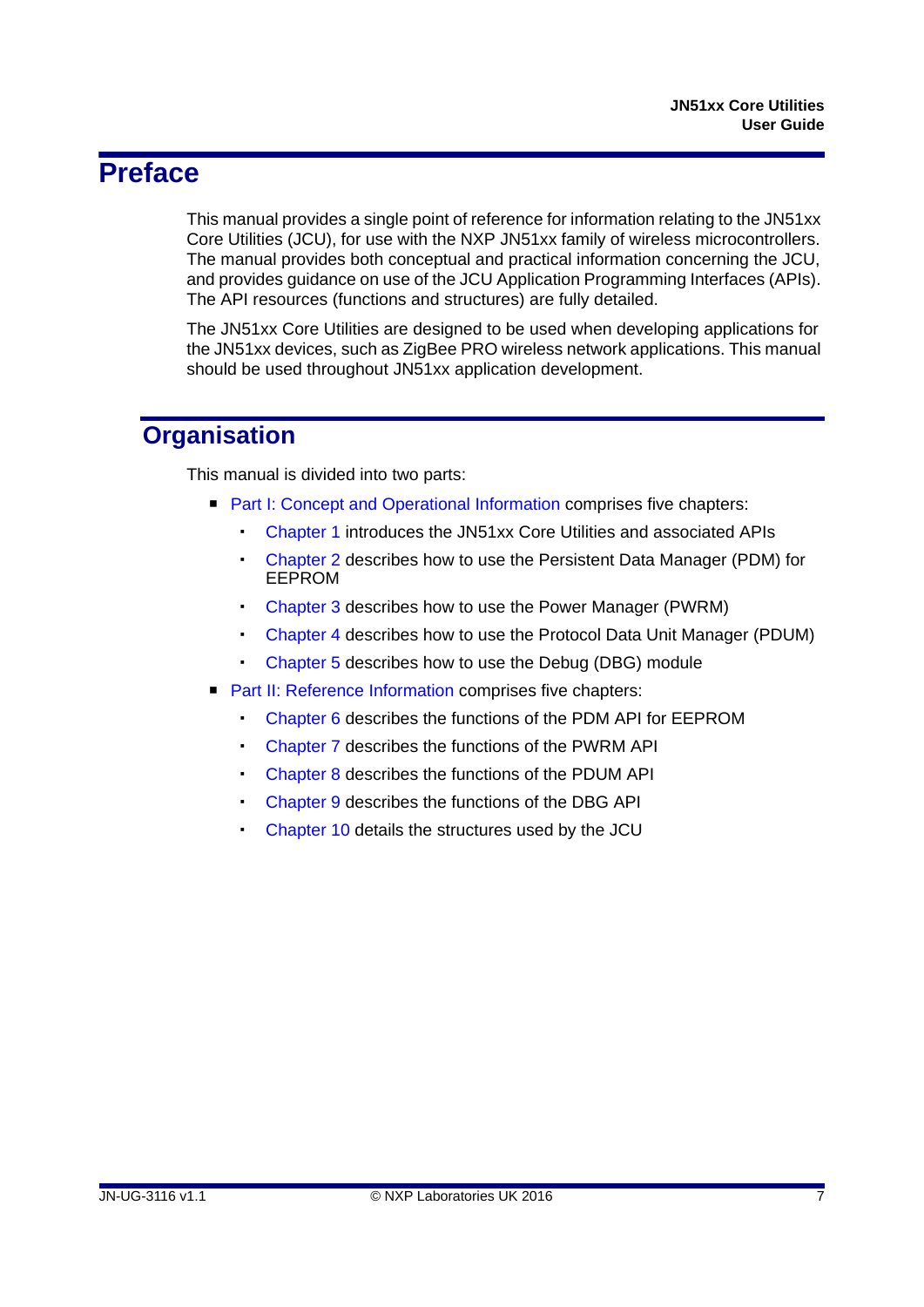## <span id="page-7-0"></span>**Conventions**

Files, folders, functions and parameter types are represented in **bold** type.

Function parameters are represented in *italics* type.

Code fragments are represented in the Courier New typeface.



This is a **Tip**. It indicates useful or practical information.



This is a **Note**. It highlights important additional information.



*This is a Caution. It warns of situations that may result in equipment malfunction or damage.*

## <span id="page-7-1"></span>**Acronyms and Abbreviations**

- APDU Application Protocol Data Unit
- API Application Programming Interface
- DBG Debug
- EEPROM Electrically Erasable Programmable Read-Only Memory
- MAC Media Access Control
- PAN Personal Area Network
- NPDU Network Protocol Data Unit
- NVM Non-Volatile Memory
- PDU Protocol Data Unit
- PDUM Protocol Data Unit Manager
- PDM Persistent Data Manager
- PIC Programmable Interrupt Controller
- PWRM Power Manager
- SDK Software Developer's Kit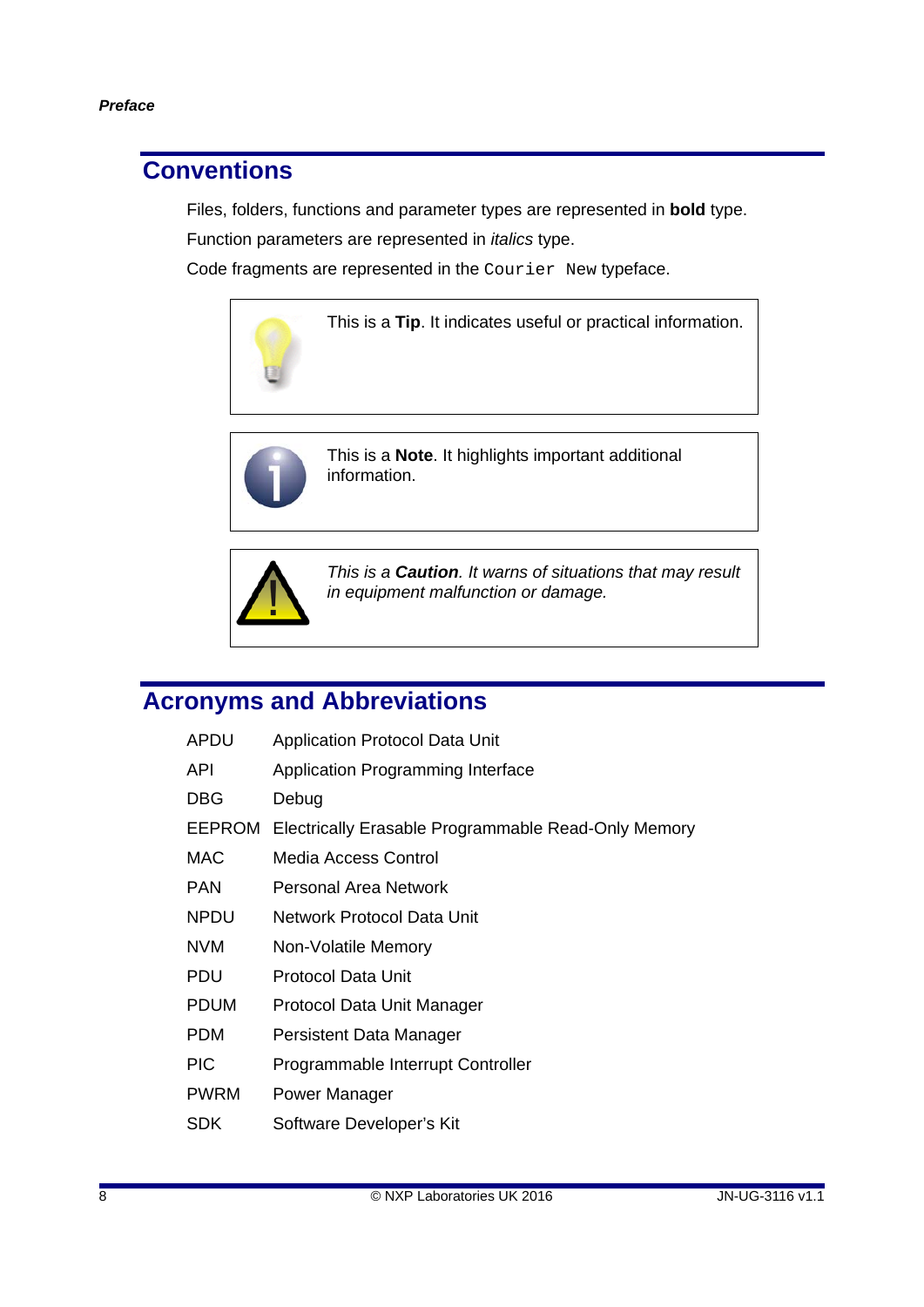- UART Universal Asynchronous Receiver-Transmitter
- ZPS ZigBee PRO Stack

## <span id="page-8-0"></span>**Related Documents**

| <b>JN-UG-3087</b> | JN516x Integrated Peripherals API User Guide                   |
|-------------------|----------------------------------------------------------------|
| <b>JN-UG-3118</b> | JN517x Integrated Peripherals API User Guide                   |
| JN-UG-3113        | ZigBee 3.0 Stack User Guide                                    |
|                   | JN-DS-JN516x JN516x Data Sheet (for JN5168, JN5164 and JN5161) |
| <b>JN5169</b>     | JN5169 Data Sheet                                              |
| <b>JN517X</b>     | <b>JN517x Data Sheet</b>                                       |

## <span id="page-8-1"></span>**Support Resources**

To access online support resources such as SDKs, Application Notes and User Guides, visit the Wireless Connectivity area of the NXP web site:

**www.nxp.com/products/interface-and-connectivity/wireless-connectivity**

All NXP resources referred to in this manual can be found at the above address, unless otherwise stated.

## <span id="page-8-2"></span>**Trademarks**

All trademarks are the property of their respective owners.

## <span id="page-8-3"></span>**Chip Compatibility**

The software described in this manual can currently be used on the NXP JN516x and JN517x families of wireless microcontrollers. However, for future compatibility, the compatible microcontrollers are referred to as JN51xx devices in this manual.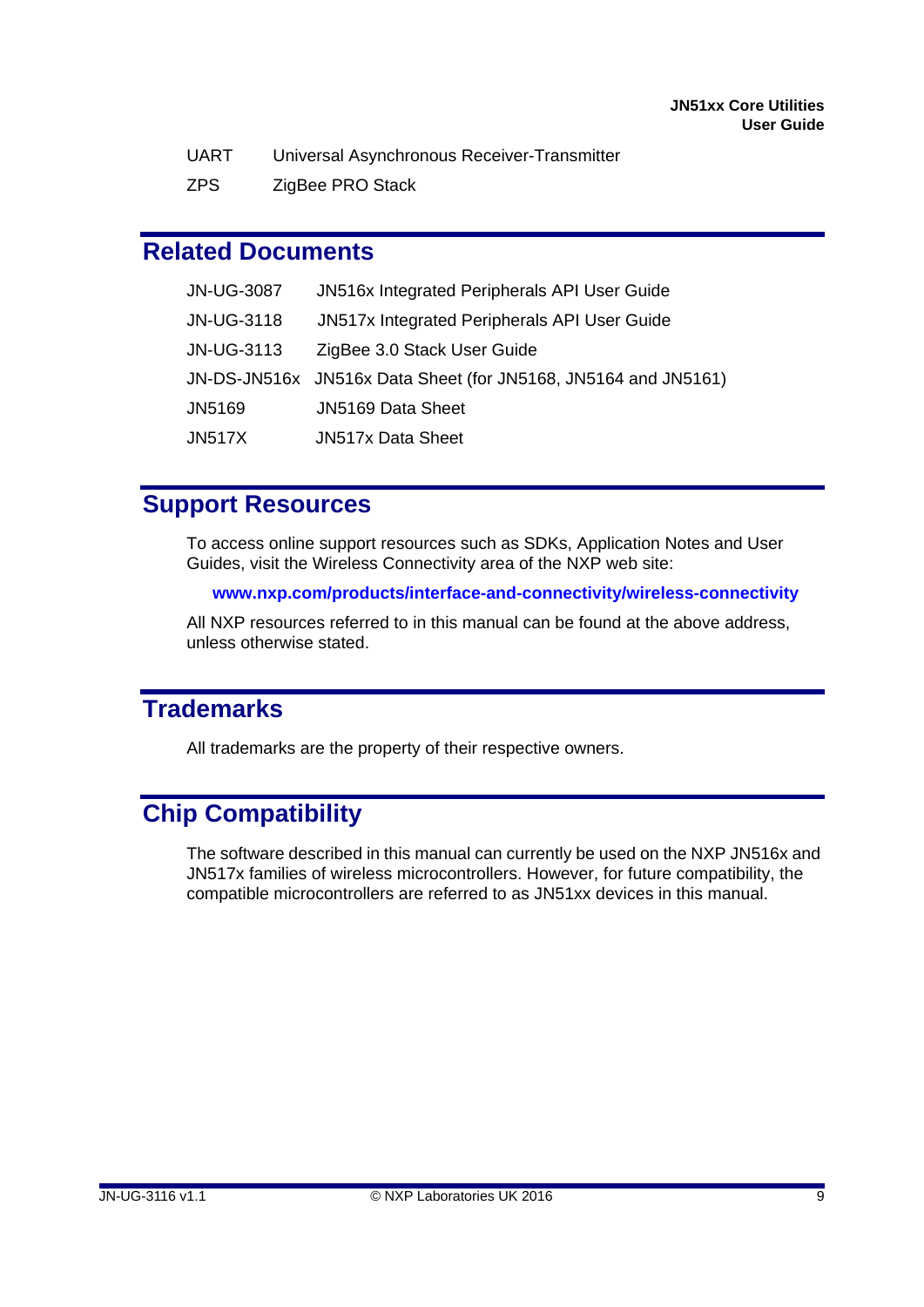*Preface*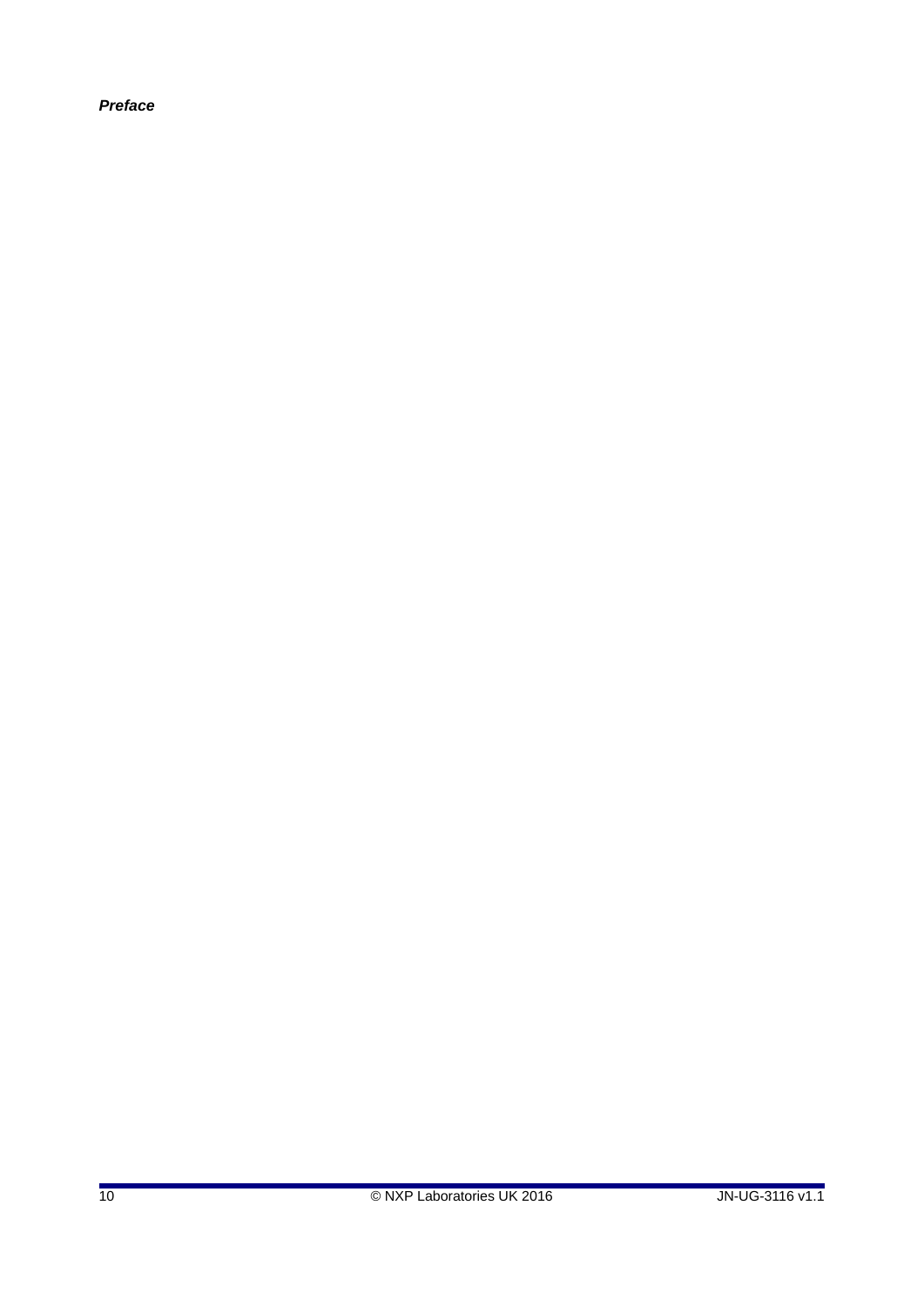# <span id="page-10-1"></span><span id="page-10-0"></span>**Part I: Concept and Operational Information**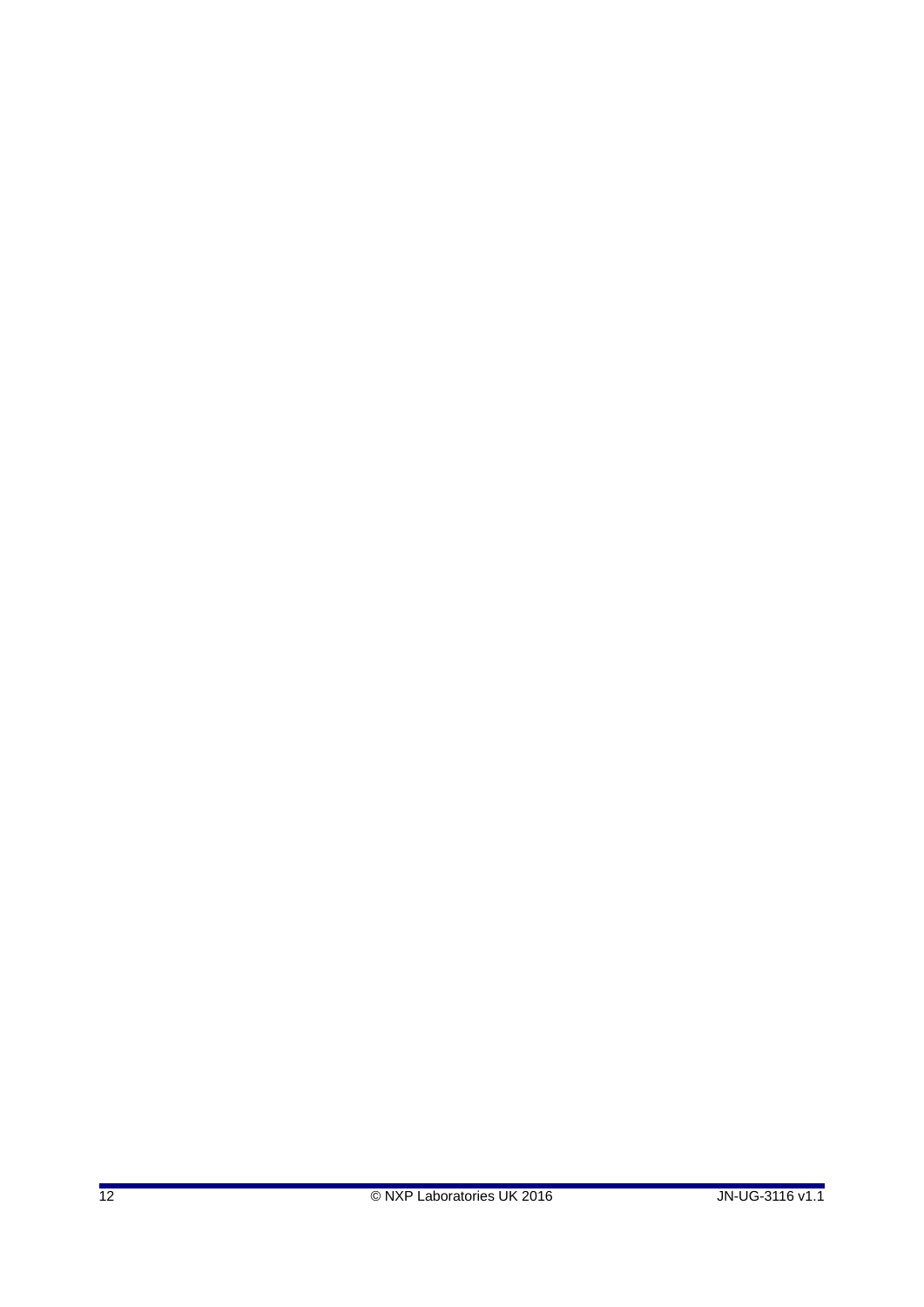## <span id="page-12-3"></span><span id="page-12-0"></span>**1. Introduction**

The JN51xx Core Utilities (JCU) are designed for use in wireless network applications for the NXP JN51xx devices, providing an interface which simplifies the programming of a range of operations that are not specific to wireless networking.

## <span id="page-12-1"></span>**1.1 Modules and Architecture**

The JN51xx Core Utilities comprise four utilities/modules, each with a dedicated Application Programming Interface (API) to facilitate easy interaction between the application and the corresponding JCU module. Each module's API consists of a set of C functions and associated resources.

#### <span id="page-12-2"></span>**1.1.1 JCU Modules**

The JCU modules are briefly described below:

- **Persistent Data Manager (PDM):** This module handles the storage of context and application data in Non-Volatile Memory (NVM), and the retrieval of this data. It provides a mechanism by which the JN51xx device can resume operation without loss of continuity following a power loss. For the JN516x and JN517x devices, this NVM is internal EEPROM. The PDM module is described in [Chapter 2](#page-14-2).
- **Power Manager (PWRM):** This module manages the transitions of the JN51xx device into and out of low-power modes, such as sleep mode. The PWRM module is described in [Chapter 3](#page-24-4).
- **Protocol Data Unit Manager (PDUM):** This module is concerned with managing memory, as well as inserting data into messages to be transmitted and extracting data from messages that have been received. The PDUM module is described in [Chapter 4](#page-34-2).
- **Debug (DBG):** This module allows diagnostic messages to be output when the application runs, as an aid to debugging the application code. The DBG module is described in [Chapter 5](#page-38-2).



**Note 2:** Not all of the supplied JCU modules need to be used in the JN51xx application. The modules can be individually enabled for use by the application - for details, refer to the chapters for the modules.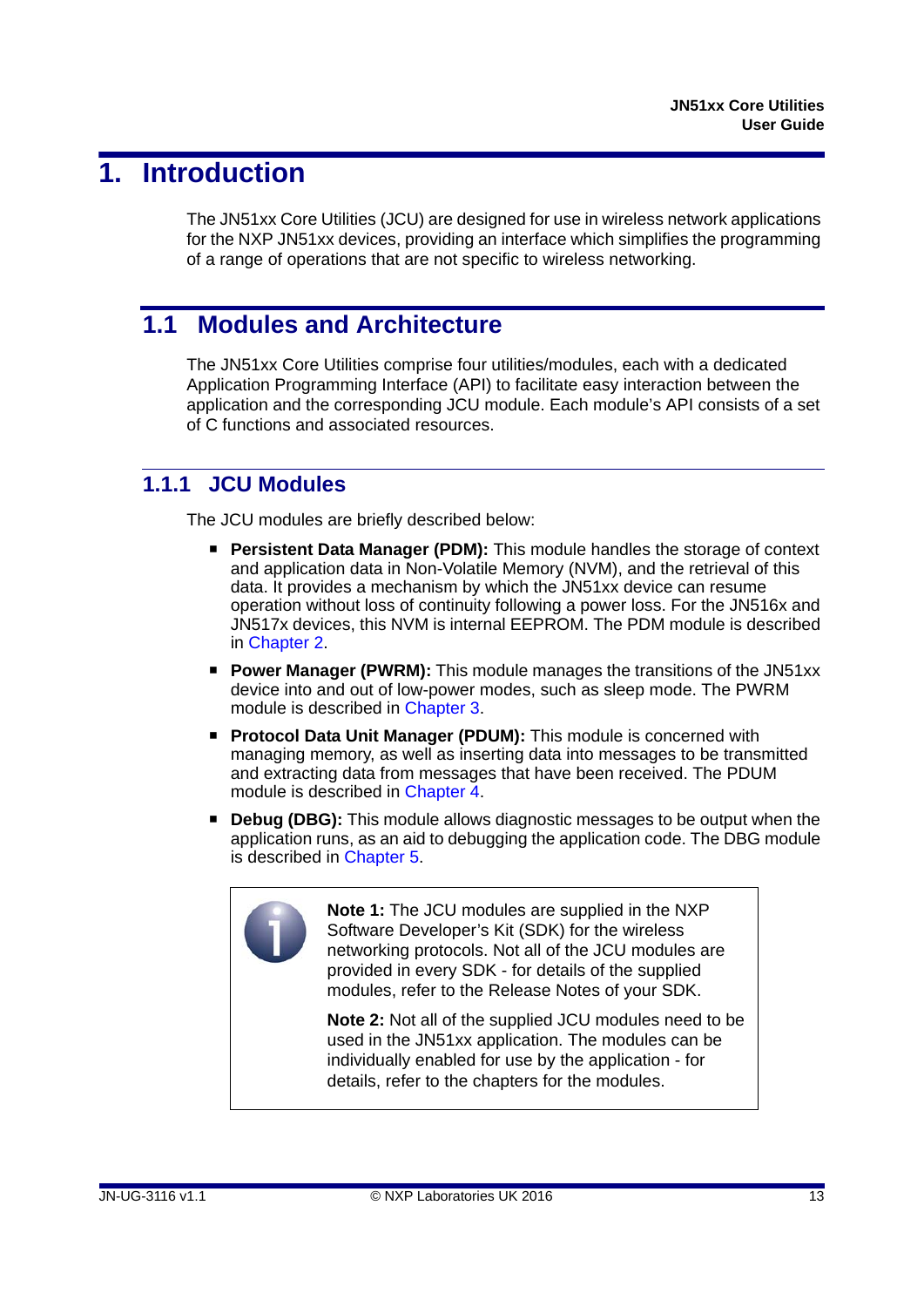#### <span id="page-13-0"></span>**1.1.2 Software Architecture**

On a JN51xx-based node in a wireless network, the JCU interacts with the following software blocks:

- User application (through use of the JCU APIs in the application code)
- Wireless networking stack (e.g. ZigBee PRO stack)
- **JN51xx integrated peripherals**

The JCU can be envisaged as sitting alongside the wireless networking stack and the JN51xx Integrated Peripherals API, as depicted in the diagram below.



**Figure 1: Basic Software Architecture**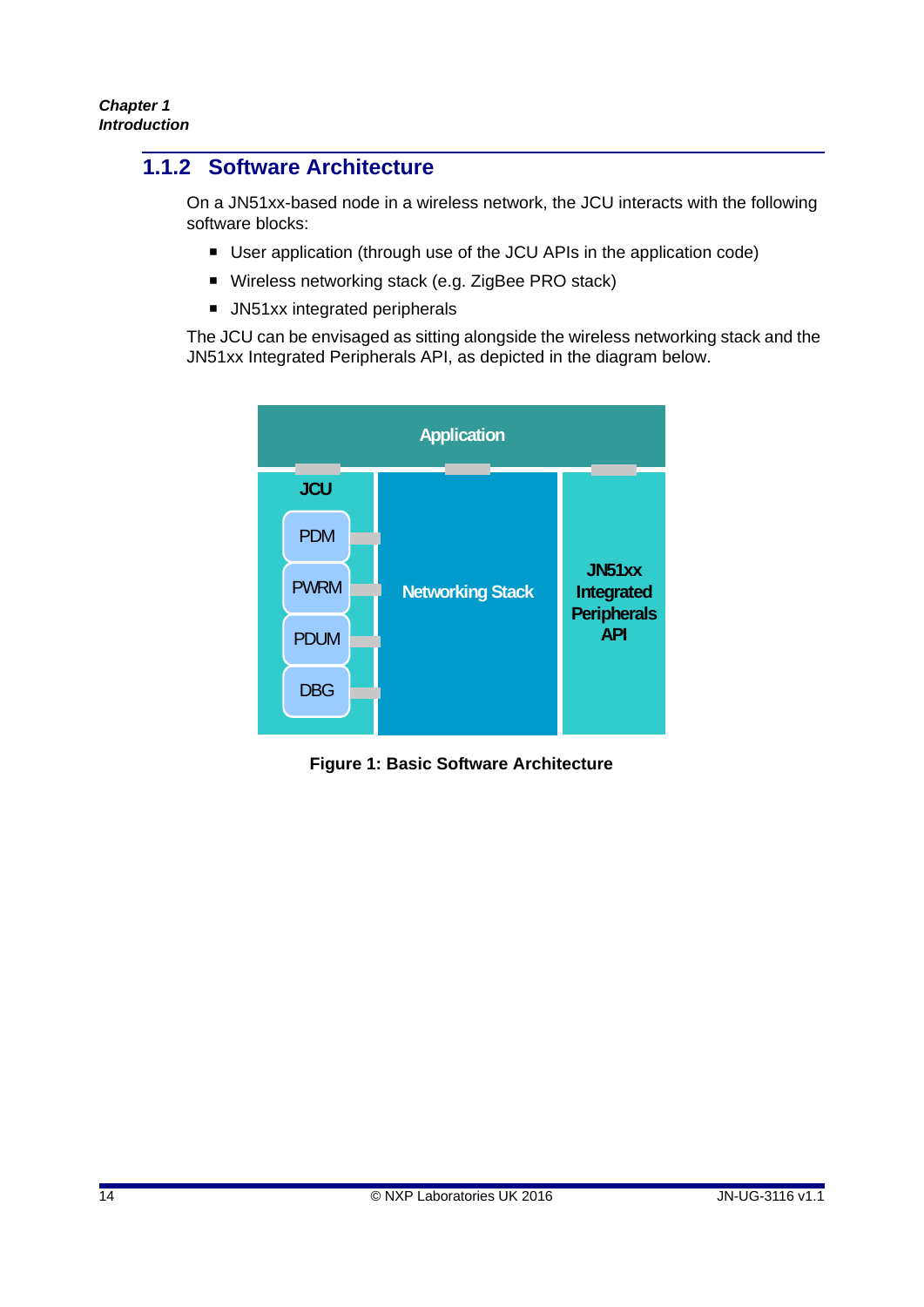## <span id="page-14-2"></span><span id="page-14-0"></span>**2. Persistent Data Manager (PDM)**

This chapter describes the Persistent Data Manager (PDM) module which handles the storage of stack context data and application data in Non-Volatile Memory (NVM). For the JN516x and JN517x devices, this memory is internal EEPROM and this chapter will therefore refer to EEPROM.



**Note :** The PDM functions referenced in this chapter are detailed in [Chapter 6](#page-46-1).



**Tip:** In this chapter, a cold start refers to either a firsttime start or a re-start without memory (RAM) held. A warm start refers to a re-start with memory held (for example following sleep with memory held).

## <span id="page-14-1"></span>**2.1 Overview**

If the data needed for the operation of a network node is stored only in on-chip RAM, this data is maintained in memory only while the node is powered and will be lost during an interruption to the power supply (e.g. power failure or battery replacement). This data includes context data for the network stack and application data.

In order for the node to recover from a power interruption with continuity of service, provision must be made for storing essential operational data in Non-Volatile Memory (NVM), such as EEPROM. This data can then be recovered during a re-boot following power loss, allowing the node to resume its role in the network.

The storage and recovery of operational data in JN516x/7x EEPROM can be handled using the Persistent Data Manager (PDM) module, as described in the rest of this chapter, which covers the following topics:

- Initialising the PDM module see [Section 2.2](#page-15-0)
- Managing data in EEPROM see [Section 2.3](#page-16-0)
- Storing counters in EEPROM see [Section 2.4](#page-19-0)
- PDM features including mutexes, EEPROM wear counts and event handling see [Section 2.5](#page-20-1)

The PDM can be used with ZigBee PRO, JenNet-IP and IEEE802.15.4 wireless networking protocols.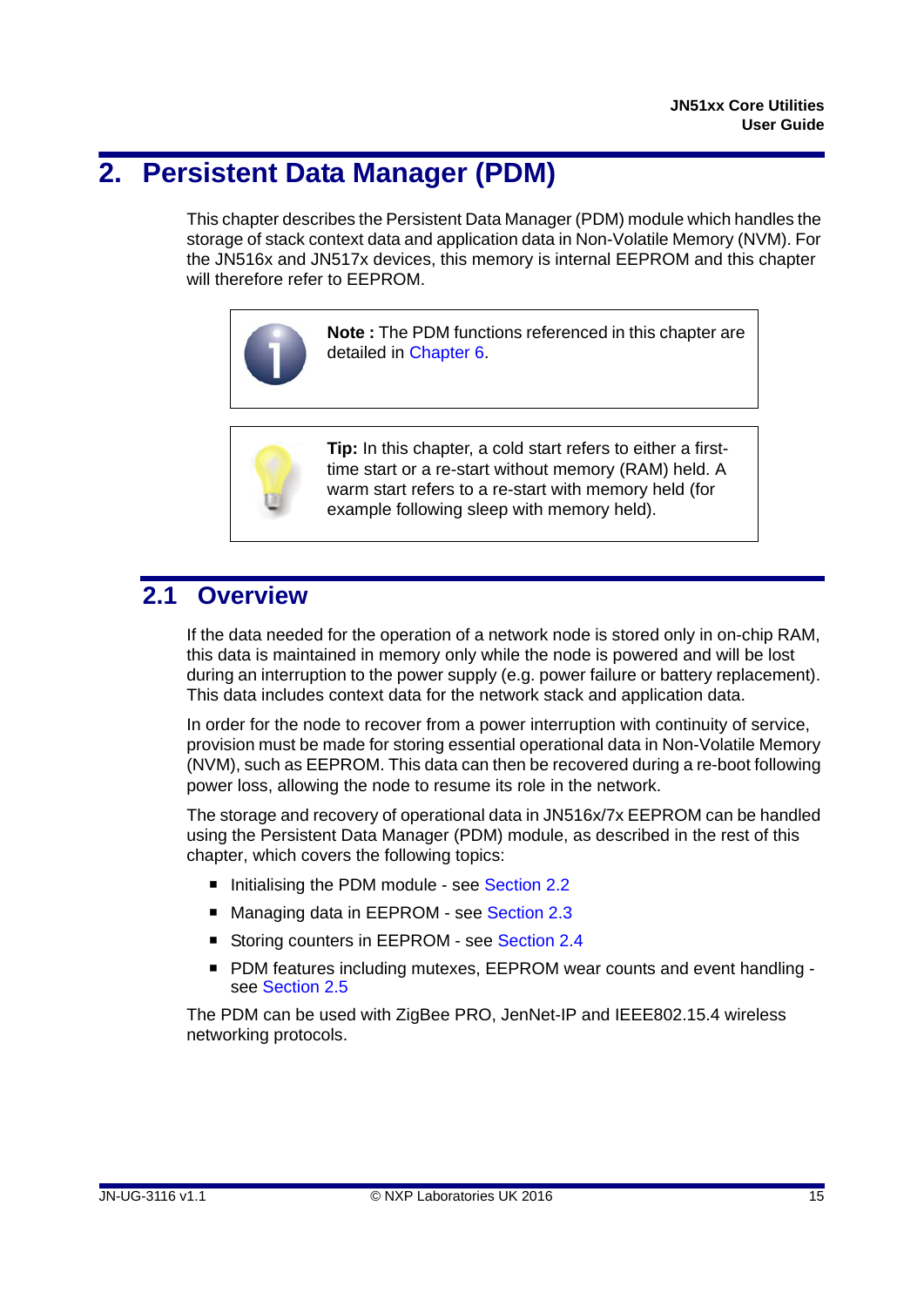## <span id="page-15-0"></span>**2.2 Initialising the PDM and Building a File System**

The PDM module must be initialised by the application following a cold or warm start, irrespective of the PDM functionality used (e.g. context data storage or counter implementation). PDM initialisation is performed using the function **PDM\_eInitialise()**.

This function requires the following information to be specified:

- The number of EEPROM segments to be used by PDM (a zero value means use all segments)
- An optional mutex in order to serialise PDM function calls and prevent concurrent calls - for information on this mutex, refer to [Section 2.5](#page-20-1)

Once the **PDM\_eInitialise()** function has been called, the PDM module builds a file system in RAM containing information about the segments that it manages in EEPROM. The PDM reads the header data from each EEPROM segment and builds the file system.

The file system allows the PDM to perform efficient searches when operating on data, track the occupation of all the segments in the EEPROM and keep track of the number of segments available for data allocation at any time. It also helps to even out the wear across EEPROM segments - for more information on EEPROM segment wear, refer to [Section 2.5.4.](#page-21-1)

For ZigBee PRO, the PDM is used in its most general form, as described above, in which the serialisation mutex is optional. The sub-sections below provide special instructions for using the PDM with the IEEE802.15.4 and JenNet-IP protocols.

#### <span id="page-15-1"></span>**2.2.1 Using PDM with IEEE802.15.4**

To use the PDM in applications developed using a ZigBee 3.0 SDK (JN-SW-4170 or JN-SW-4270) or the IEEE802.15.4 SDK (JN-SW-4163), the flag PDM\_NO\_RTOS must be defined in the makefile, as follows:

CFLAGS += -DPDM\_NO\_RTOS

The serialisation mutex cannot be used in this case and the relevant parameter is removed from the **PDM\_eInitialise()** function.

#### <span id="page-15-2"></span>**2.2.2 Using PDM with JenNet-IP**

When the PDM is used in applications developed using the JenNet-IP SDK (JN-SW-4165), no makefile modifications need to be made. However, the serialisation mutex is always implemented and a non-zero value must be passed to the relevant parameter in the **PDM\_eInitialise()** function.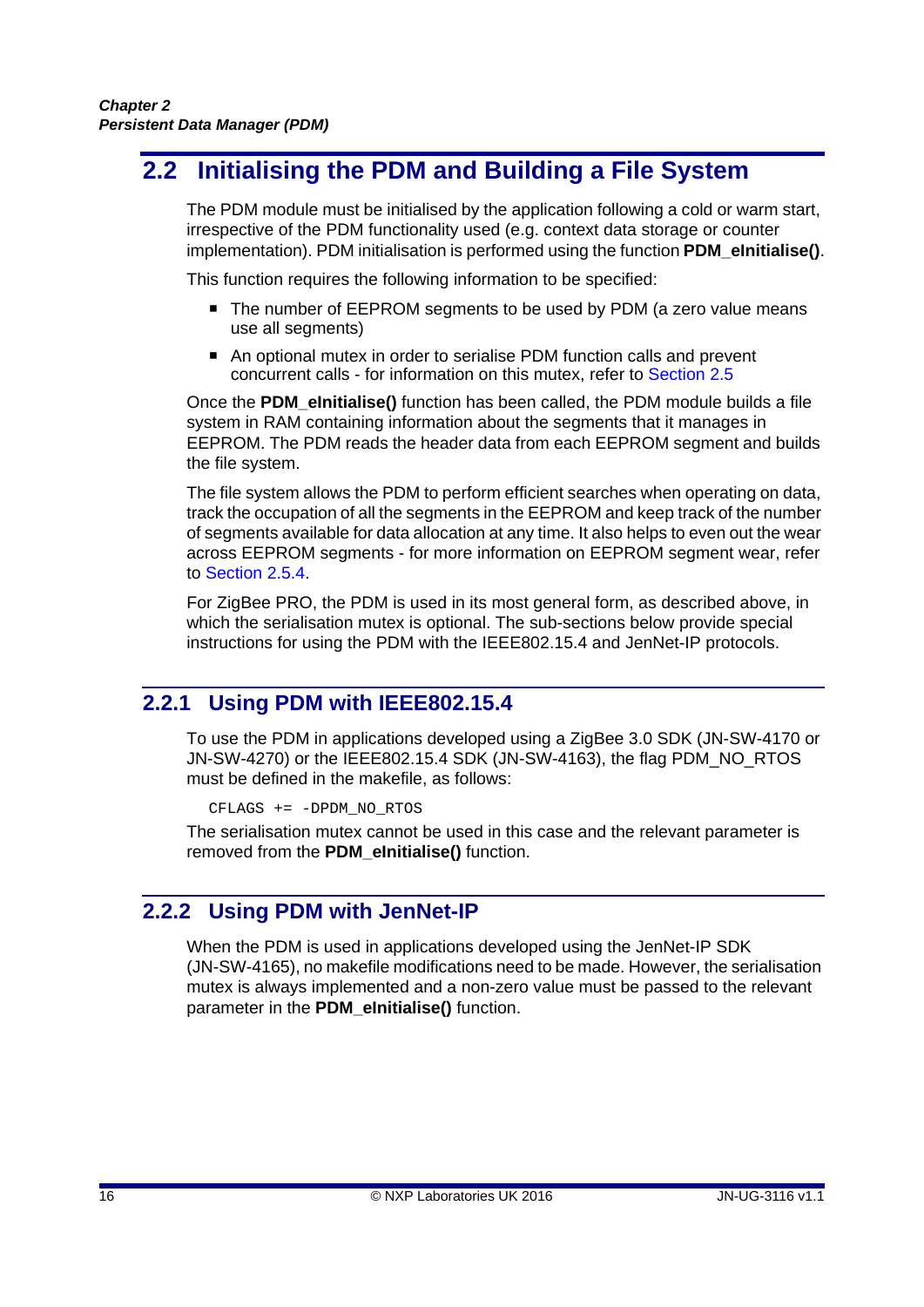## <span id="page-16-0"></span>**2.3 Managing Data in EEPROM**

This section describes use of the PDM module to persist data in EEPROM in order to provide continuity of service when the JN51xx device resumes operation after a cold start or a warm start without memory held.

Data is stored in EEPROM in terms of 'records'. A record occupies at least one EEPROM segment but may be larger than a segment and occupy multiple segments. Any number of records of different lengths can be created, provided that they do not exceed the EEPROM capacity. The records are created automatically for stack context data and by the application (as indicated in [Section 2.3.1](#page-17-0)) for application data. Each record is identified by a unique 16-bit value which is assigned when the record is created - for application data, this identifier is user-defined.

The stack context data which is stored in EEPROM includes the following:

- Application layer data:
	- AIB members, such as the EPID and ZDO state
	- Group Address table
	- Binding table
	- Application key-pair descriptor
	- Trust Centre device table
- Network layer data:
	- NIB members, such as PAN ID and radio channel
	- Neighbour table
	- Network keys
	- Address Map table

On performing a JN51xx cold start or warm start without RAM held, the PDM must be initialised in the application as described in [Section 2.2.](#page-15-0)

- If this is the first ever cold start, there will be no stack context data or application data preserved in the EEPROM.
- If it is a cold or warm start following previous use (such as after a reset), there should be stack context data and application data preserved in the EEPROM.

On start-up, the PDM builds a file system in RAM and scans the EEPROM for valid data. If any data is found, it is incorporated in the file system.

The PDM saves a Cyclic Redundancy Code (CRC) for each segment of a record. Any failure will result in the data being unrecoverable and the record becoming invalid.

Saving, recovering and deleting application data in EEPROM are described in the subsections below.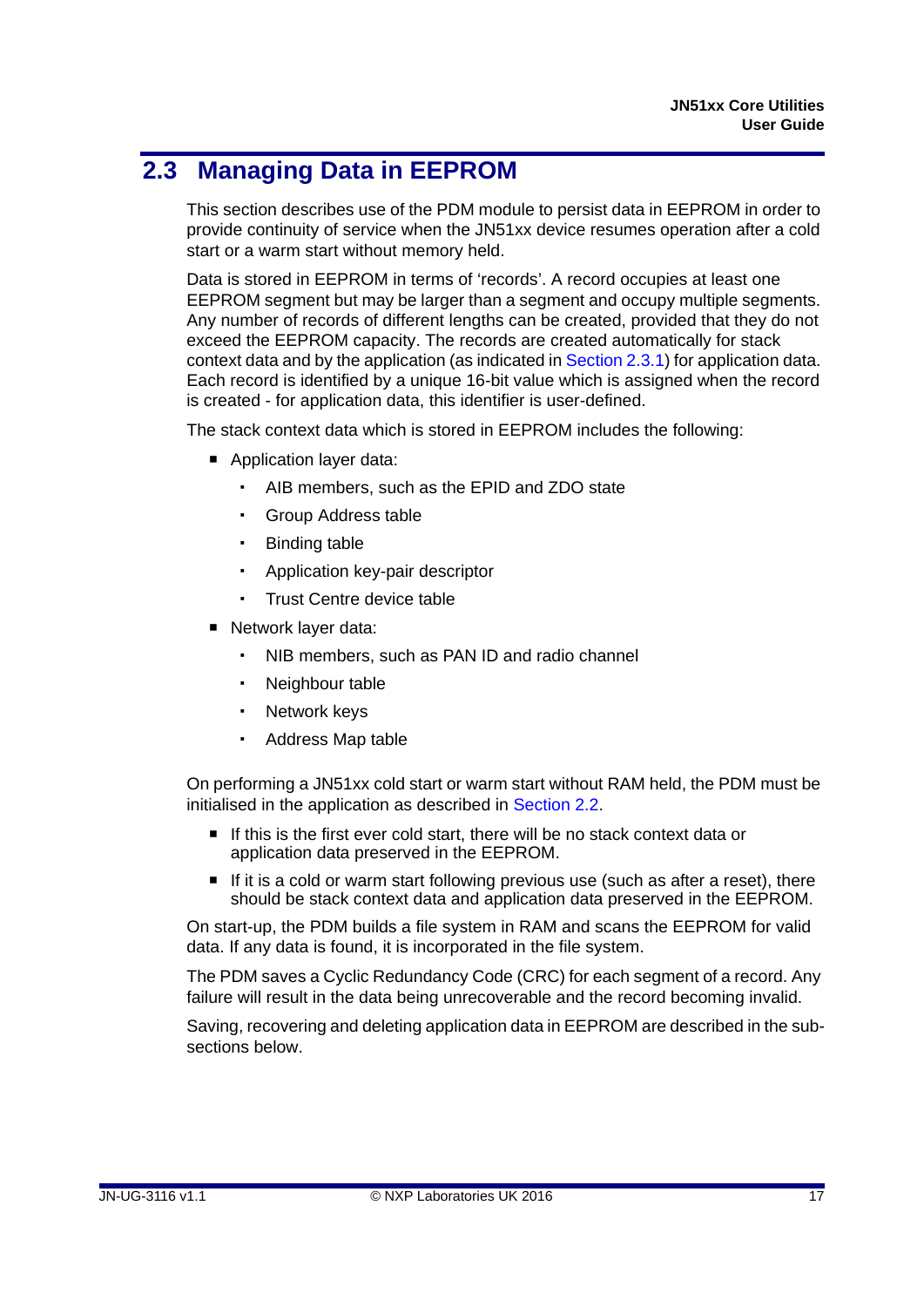### <span id="page-17-0"></span>**2.3.1 Saving Data to EEPROM**

Application data and stack context data are saved from RAM to EEPROM as described below.



**Note:** During a data save, if the EEPROM needs to be defragmented and purged, this will be performed automatically resulting in all records being re-saved.

#### **Application Data**

You should save application data to EEPROM when important changes have been made to the data in RAM. Application data in RAM can be saved to an individual record in EEPROM using the function **PDM\_eSaveRecordData()**. A buffer of data in RAM is saved to a single record in EEPROM (a record may span multiple EEPROM segments).

The first time that a record is saved using **PDM\_eSaveRecordData()**, the record is created and the data is written in its entirety, provided there are enough free EEPROM segments to hold the data (you can first find out how many segments are available using the function **PDM\_u8GetSegmentCapacity()**). When a record is first created, a unique 16-bit identifier must be assigned to the record by the application - this identifier is subsequently used to reference the record. The value used must not clash with those used by the NXP libraries - the ZigBee PRO stack libraries use values above 0x8000 and the JenNet-IP libraries use values between 0x3000 and 0x3007.

Subsequently, in performing a re-save to the same record (specified by its 16-bit identifier), the original EEPROM segments associated with the record will be overwritten but only the segment(s) containing data changes will be altered (if no data has changed, no write will be performed). This method of only making incremental saves improves the occupancy level of the size-restricted EEPROM.

If a save fails, the function **PDM\_eSaveRecordData()** will return the code PDM\_E\_STATUS\_NOT\_SAVED. Alternatively, the callback event E\_PDM\_SYSTEM\_EVENT\_DESCRIPTOR\_SAVE\_FAILED can be used to notify the application of a save failure - this requires a PDM callback function to have been registered using the function **PDM\_vRegisterSystemCallback()**, as described in [Section 2.5.2](#page-20-3).

#### **Stack Context Data**

The NXP ZigBee PRO stack automatically saves its own context data from RAM to EEPROM when certain data items change. This data will not be encrypted.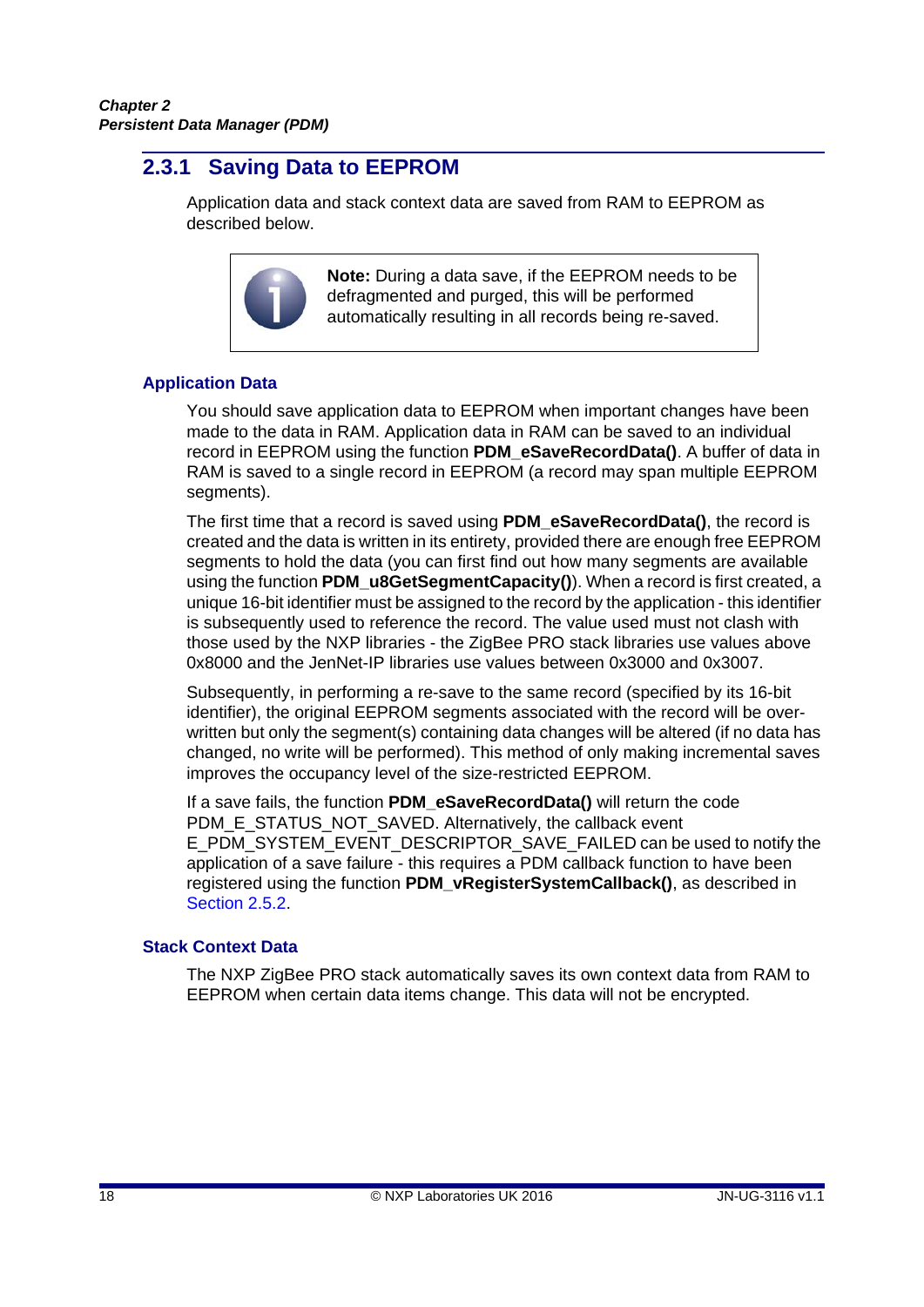#### <span id="page-18-0"></span>**2.3.2 Recovering Data from EEPROM**

Application data and stack context data are loaded from the EEPROM to RAM as described below.

#### **Application Data**

Application data records in EEPROM can be read by the application using the function **PDM\_eReadDataFromRecord().** The record to be read is specified using its 16-bit identifier and a data buffer in RAM must also be specified in which the read data will be stored.

Before calling **PDM\_eReadDataFromRecord()**, it may be useful to call the function **PDM\_bDoesDataExist()** in order to determine whether a record with the specified identifier exists in the EEPROM and, if it does, to obtain its size and therefore the length of the required RAM buffer.

During a cold start or a warm start without memory held, once the PDM module has been initialised (see [Section 2.2\)](#page-15-0), **PDM\_eReadDataFromRecord()** must be called for each record of application data in EEPROM that needs to be copied to RAM.

#### **Stack Context Data**

The function **PDM\_eReadDataFromRecord()**, described above, is not used for records of stack context data. Loading this data from the EEPROM to RAM is handled automatically by the stack (provided that the PDM has been initialised).

#### <span id="page-18-1"></span>**2.3.3 Deleting Data in EEPROM**

An individual record of application data in the EEPROM can be deleted using the function **PDM\_eDeleteData()** - the record to be deleted is specified using its 16-bit identifier. Alternatively, all records (application data and stack context data) in the EEPROM can be deleted using the function **PDM\_eDeleteAllData()**.



*Caution: You are not recommended to delete records of ZigBee PRO stack context data by calling PDM\_eDeleteAllData() before a rejoin of the same secured network. If these records are deleted, data sent by the node after the rejoin will be rejected by the destination node since the frame counter has been reset on the source node. For more information and advice, refer to the "Application Design Notes" appendix in the ZigBee 3.0 Stack User Guide (JN-UG-3113).*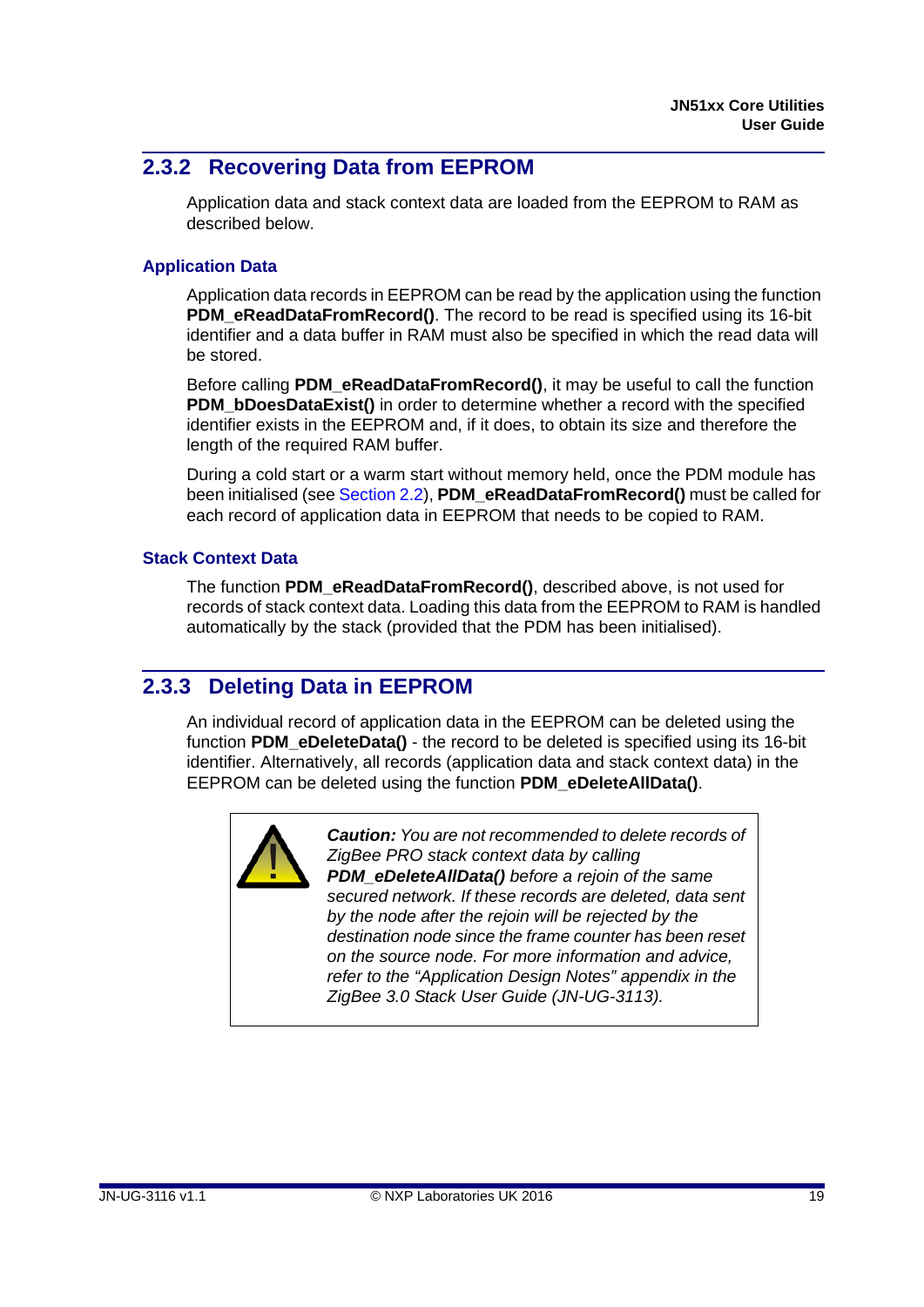## <span id="page-19-0"></span>**2.4 Storing Counters in EEPROM**

The PDM provides a means of using the JN516x/7x EEPROM to store counters, such as frame counters and acknowledgement sequences, as found in many communications protocols. A counter is implemented within a single EEPROM segment as follows:

- **Start value** which is held in pure binary form inside the counter's header
- **Incremental value** (over the start value) which is represented as a bitmap

Each bit of the bitmap represents an increment (by one) of the counter and is set when the corresponding increment occurs. There is a maximum incremental value that can be represented in one segment. When this value is reached, the counter is silently moved to a new segment in which the start value (in the header) is increased appropriately and the bitmap is reset to zero. To avoid increasing the segment wear count, the old bitmap segment is not formally deleted when a new segment is started. This process continues while there are segments free in the EEPROM.

The sub-sections below describe how to manage a counter in EEPROM using the PDM functions.

#### <span id="page-19-1"></span>**2.4.1 Creating a Counter**

The function **PDM\_eCreateBitmap()** can be used to create a counter in the EEPROM. In this function call, the new counter must be given a user-defined 16-bit identifier and a start value (these values will be stored in the counter's header).

#### <span id="page-19-2"></span>**2.4.2 Incrementing a Counter**

The application can increment the counter by calling the function **PDM\_eIncrementBitmap()**. When an increment results in the counter filling the current bitmap/segment, the function will indicate this by returning PDM\_E\_STATUS\_SATURATED\_OK. The next time the function is called, the counter will automatically be moved to a new bitmap/segment (as described above). However, if there is no free segment available, the function will be unable to perform the increment and will return PDM\_E\_STATUS\_USER\_PDM\_FULL.

#### <span id="page-19-3"></span>**2.4.3 Reading a Counter**

A counter in EEPROM can be read using the function **PDM\_eGetBitmap()**. This function obtains the start value (stored in the counter's header) and the incremental value from the bitmap. The current value of the counter is then the sum of these two results.

The above function should be called when the JN516x/7x device comes up from a cold start, to check whether a counter is present in EEPROM.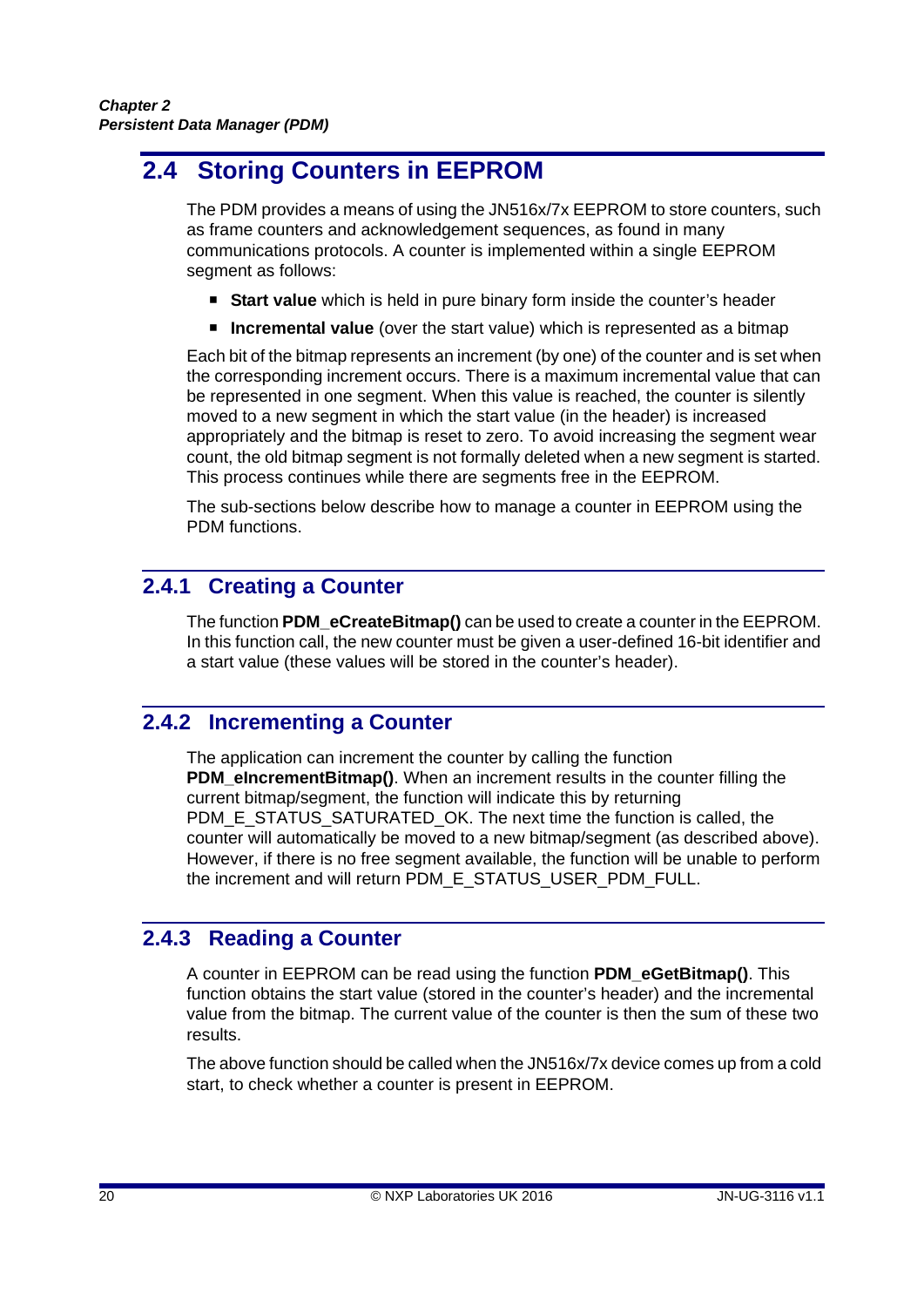#### <span id="page-20-0"></span>**2.4.4 Deleting a Counter**

Once a counter is no longer required, it can be removed from EEPROM using the function **PDM\_eDeleteBitmap()**. This clears the current segment and all the older (expired) segments for the counter. This deleton increments the wear counts for these segments (see [Section 2.5.4\)](#page-21-1) and should be done only if absolutely necessary, as expired bitmap segments can be re-used directly via the PDM without formal deletion.

## <span id="page-20-1"></span>**2.5 PDM Features**

#### <span id="page-20-2"></span>**2.5.1 Mutex in PDM**

PDM functions are not re-entrant and a mutex can be optionally used to prevent concurrent PDM function calls - if enabled, the mutex is applied automatically during a PDM function call. If required, a mutex can be specified when the PDM module is initialised using the function **PDM\_eInitialise()** - see [Section 2.2](#page-15-0).



**Note:** The mutex does not remain optional when the PDM is used with IEEE802.15.4, ZigBee 3.0 and JenNet-IP applications. In applications developed using a ZigBee 3.0 SDK (JN-SW-4170 or JN-SW-4270) or the IEEE802.15.4 SDK (JN-SW-4163), the mutex is not available and the relevant parameter is removed from **PDM\_eInitialise()**. In applications developed using the JenNet-IP SDK (JN-SW-4165), the mutex is always implemented and a non-zero value must be passed to the relevant parameter of **PDM\_eInitialise()**. For more information, refer to [Section 2.2](#page-15-0).

#### <span id="page-20-3"></span>**2.5.2 Event and Error Handler for EEPROM**

The internal PDM library allows a handler to be called to alert the application of events and error conditions in the JN516x/7x internal EEPROM. This callback function is registered by calling the function **PDM\_vRegisterSystemCallback()**. The PDM events/error conditions are listed and described in [Section 10.1.3.](#page-107-1)

An application must trap E\_PDM\_SYSTEM\_EVENT\_PDM\_NOT\_ENOUGH\_SPACE and E\_PDM\_SYSTEM\_EVENT\_DESCRIPTOR\_SAVE\_FAILED callback errors during testing. The ZigBee PRO stack uses multiple records. Once an 'out of space' error has occurred, the records will be in an inconsistent state. The software must be altered to use smaller record sizes or an external SPI Flash device. The PDM record sizes for the ZigBee PRO stack are dependent on table sizes set in the ZPS Configuration Editor.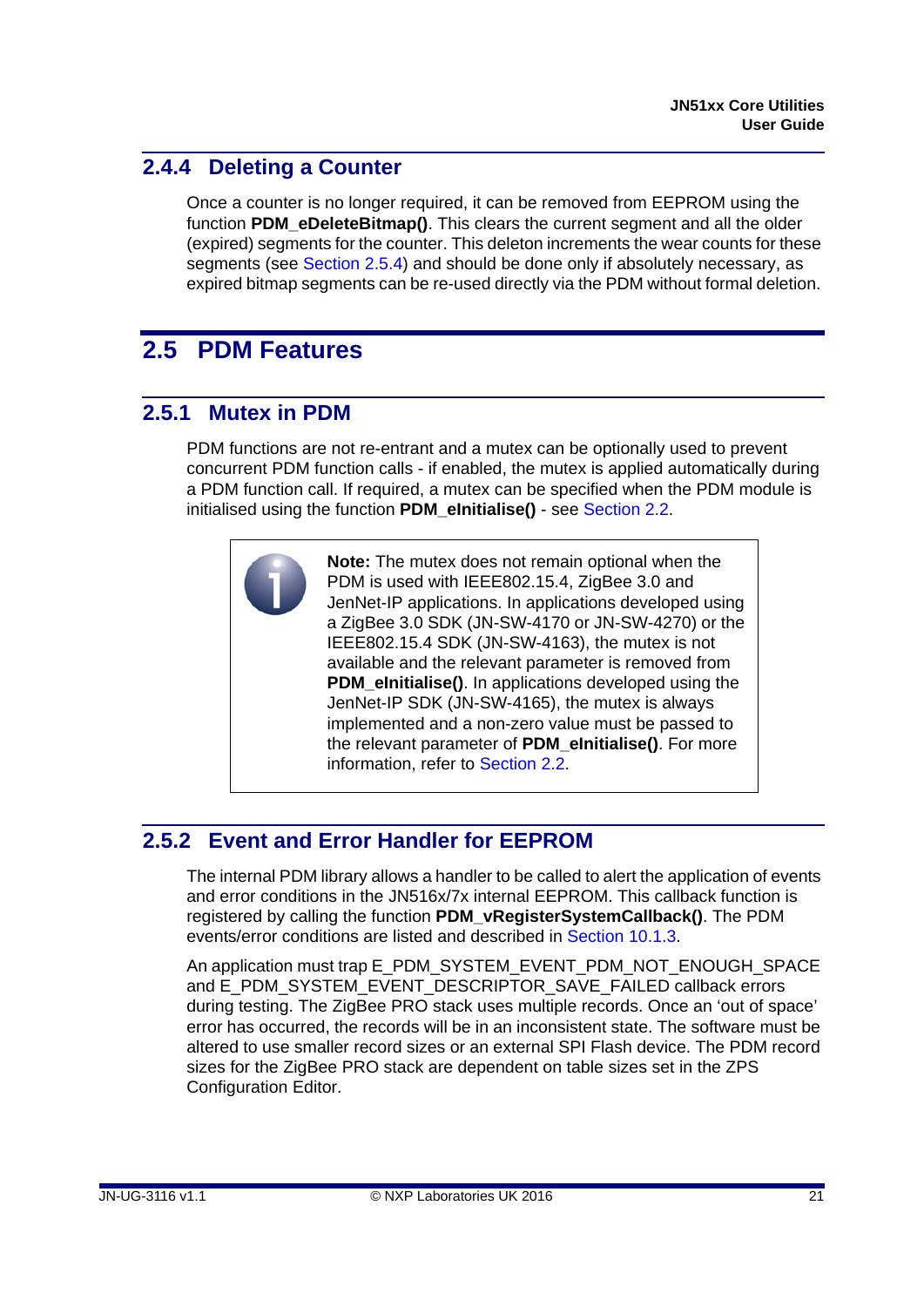#### *Chapter 2 Persistent Data Manager (PDM)*

The registered callback function may also be designed to handle a Wear Count event E\_PDM\_SYSTEM\_EVENT\_WEAR\_COUNT\_TRIGGER\_VALUE\_REACHED which indicates that the Wear Count for an EEPROM segment has reached the configured trigger level (see [Section 2.5.4\)](#page-21-1).

### <span id="page-21-0"></span>**2.5.3 EEPROM Capacity**

The JN516x/7x internal EEPROM consists of multiple small segments. There are 63 segments of 64 bytes each. The internal PDM library can store no more than one data record in each segment, although a large record may be stored across multiple segments. The PDM library needs to store some system information in each segment, so in practice each segment can hold only up to 56 bytes of record data. This means that a PDM record that has a single byte of information will need the same space as a 56-byte record and that a 57-byte record will need two segments (the same as a 112 byte record).

The function **PDM\_u8GetSegmentCapacity()** returns the number of segments that are free for PDM. The function **PDM\_u8GetSegmentOccupancy()** returns the number of segments that are in use. One of these functions may be called after all the records have been created and saved (including records in the ZigBee PRO stack). When updating a record, the PDM saves the new data before deleting the old data (to ensure that data is retained over any unexpected power cycles). Therefore, there must be sufficient capacity in the EEPROM to store another copy of a record before the old copy is deleted. To allow for the worst-case scenario, the value returned by **PDM\_u8GetSegmentCapacity()** must be greater than the number of segments required to store the largest record.

## <span id="page-21-1"></span>**2.5.4 EEPROM Wear Count**

An EEPROM device supports a limited number of data writes to each byte before the storage medium begins to fail. For the JN516x/7x EEPROM, at least 100000 writes are guaranteed and a million writes should be typically possible. For each EEPROM segment, a record is kept of the number of writes made to the segment so far. This is the 'Wear Count', which is stored and maintained in the segment header. The PDM manages the use of EEPROM segments in a way that minimises wear and attempts to spread the wear evenly across the segments.

The function **PDM\_eGetSegmentWearCount()** allows the current value of the Wear Count of a particular segment to be obtained. It is also possible to set up the generation of an event when the Wear Count of any segment reaches a certain trigger level. This trigger level can be configured (for all segments) using the function **PDM\_vSetWearCountTriggerLevel()**. The Wear Count event is E\_PDM\_SYSTEM\_EVENT\_WEAR\_COUNT\_TRIGGER\_VALUE\_REACHED and the user-defined PDM callback function (see [Section 2.5.2](#page-20-3)) should be designed to process this Wear Count event.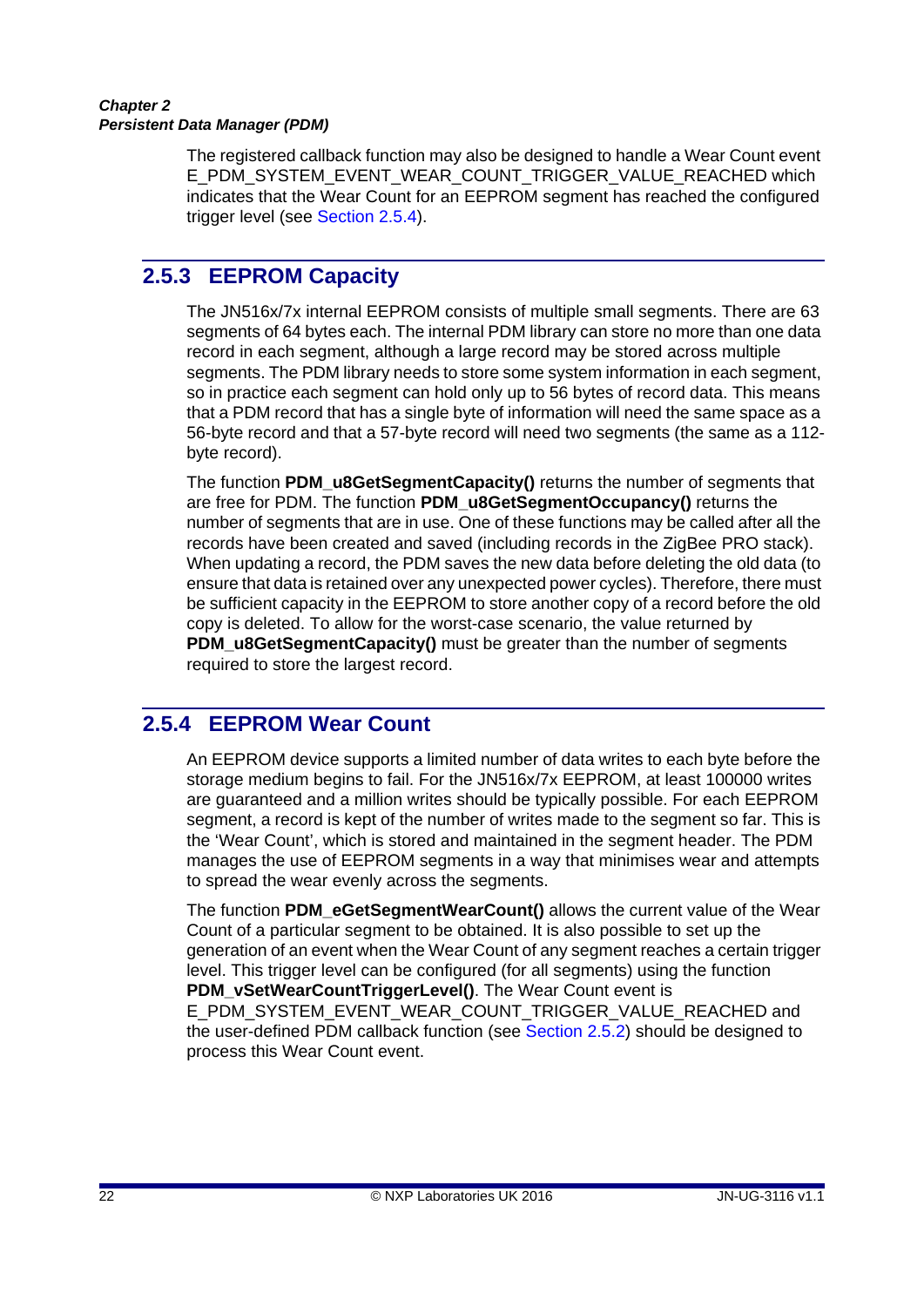#### <span id="page-22-0"></span>**2.5.5 Ensuring Consistency of PDM Records**

The data in the PDM may differ in structure from that expected by the application. The structures stored by the ZigBee PRO libraries can change due to altering table sizes in the ZPS Configuration Editor, as well as between releases of the ZigBee PRO stack libraries. Inconsistency can occur under the following circumstances:

- The internal EEPROM on a JN516x/7x device is not erased when programming an application with the JN51xx Flash Programmer. If multiple applications are run on the same hardware, it is unlikely that the structures will be consistent between the applications.
- When a ZigBee Over-The-Air (OTA) software update is performed, the PDM data is not erased. This is normally a benefit because it allows the application to rejoin the network. However, if any of the PDM structures change, a factory reset must be performed by calling **PDM\_eDeleteAllData()**

Applications normally contain a way to perform a factory reset of the PDM module for example, by calling **PDM\_eDeleteAllData()** if a button is held down during reset.

The application can automatically check for PDM consistency by storing an application-specific 'magic number' in a record. A new magic number should be used if the application software or ZigBee PRO libraries PDM usage is inconsistent with the previous version of the software. Immediately after calling **PDM\_eInitialise()**, the application should call **PDM\_eReadDataFromRecord()**. If the magic number does not match, the application should call **PDM\_eDeleteAllData()** to erase all records before attempting to start the ZigBee PRO stack. If the call to

**PDM\_eReadDataFromRecord()** indicates that the record has not been found, the application should also call **PDM\_eDeleteAllData()** because another application may have been running that does not use the same record ID but has written inconsistent ZigBee PRO records to the PDM module.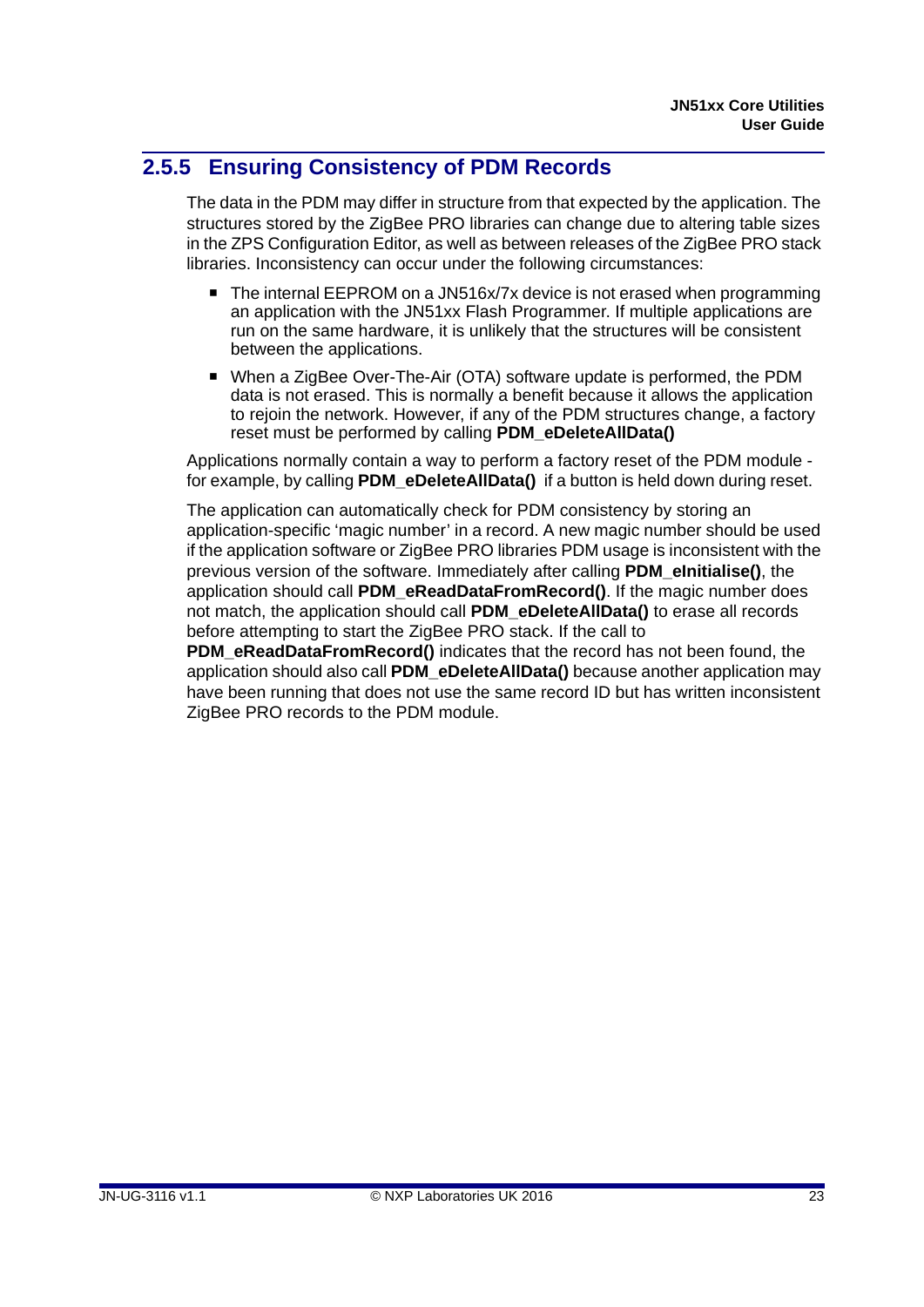*Chapter 2 Persistent Data Manager (PDM)*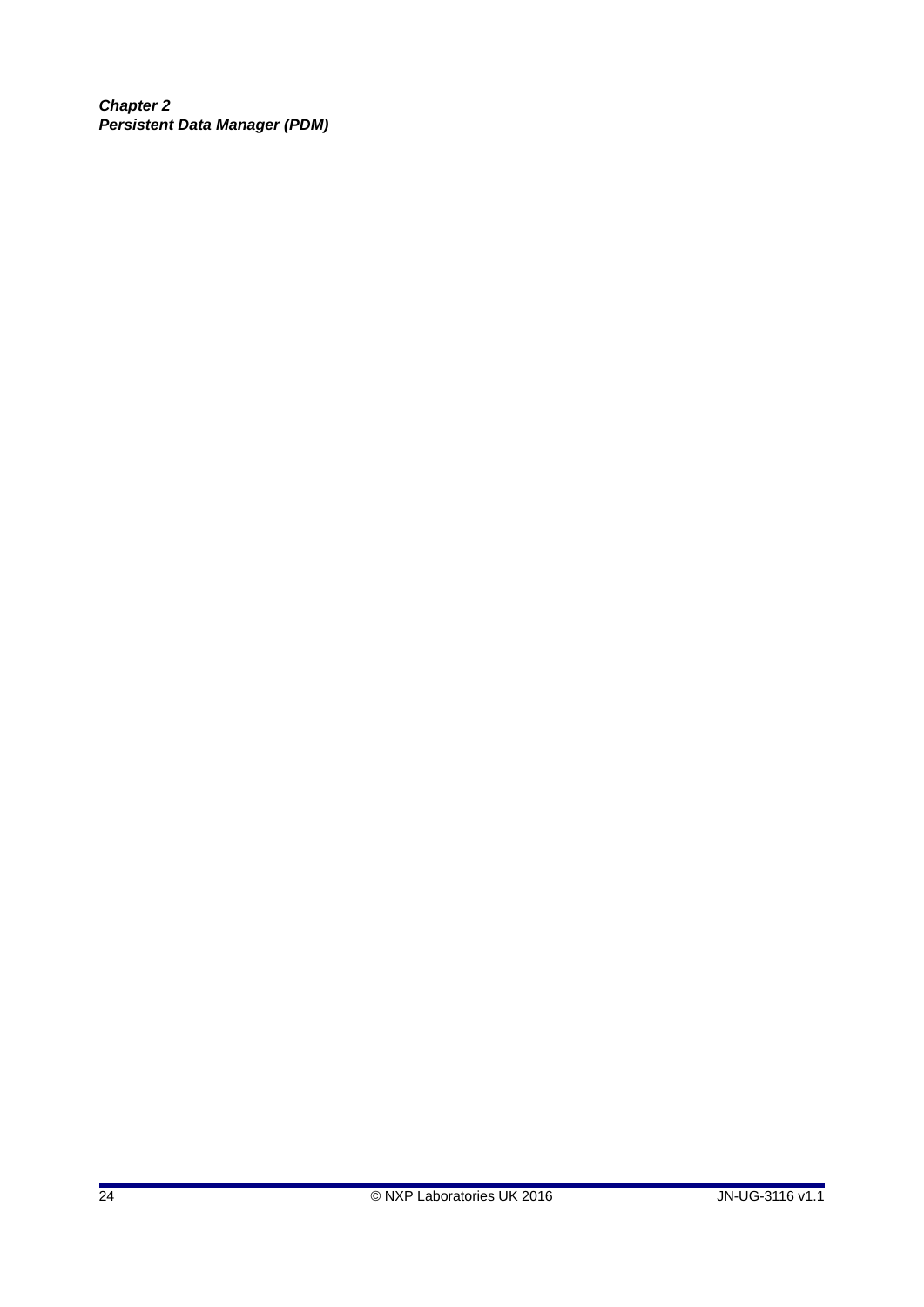## <span id="page-24-4"></span><span id="page-24-0"></span>**3. Power Manager (PWRM)**

This chapter describes the Power Manager (PWRM) module, which manages the transitions of the JN51xx device into and out of low-power modes.

Low-power modes are typically used to prolong the battery life of a node by reducing the power consumption of the device during periods when the node does not need to receive, transmit or perform any other activities. Thus, low-power modes only apply to End Devices, as the Co-ordinator and Routers always need to remain fully alert for routing purposes.

## <span id="page-24-1"></span>**3.1 Low-Power Modes**

A number of low-power modes are available on the JN51xx device. In descending order of power consumption, the modes are:

- Doze mode
- Sleep modes:
	- Sleep with memory held
	- Sleep without memory held
- Deep Sleep mode

When the node is inactive, the Power Manager will put the device into the lowest power mode possible.

The above low-power modes are described in the sub-sections below. For further information on the low-power modes of a JN516x or JN517x device, refer to the relevant device Data Sheet.

#### <span id="page-24-2"></span>**3.1.1 Doze Mode**

In Doze mode, the CPU of the chip pauses (the CPU clock is stopped) but all other parts of the JN51xx device continue to run. Any interrupt will cause Doze mode to terminate and the application program will continue running from the next instruction. To prevent the Watchdog firing when in Doze mode, the application should ensure that a timer is running at a higher frequency than the Watchdog expiry period.

#### <span id="page-24-3"></span>**3.1.2 Sleep Mode with Memory Held**

During Sleep with memory held, the contents of on-chip RAM are maintained, including stack context data and application data. Thus, on waking, the device can recover from sleep very quickly to continue normal operation from the next instruction.

In this mode, all power domains are powered down except those for the on-chip RAM and VDD supply. In addition, the 32-kHz on-chip oscillator can optionally be left running, which allows the device to be woken from sleep using wake timers.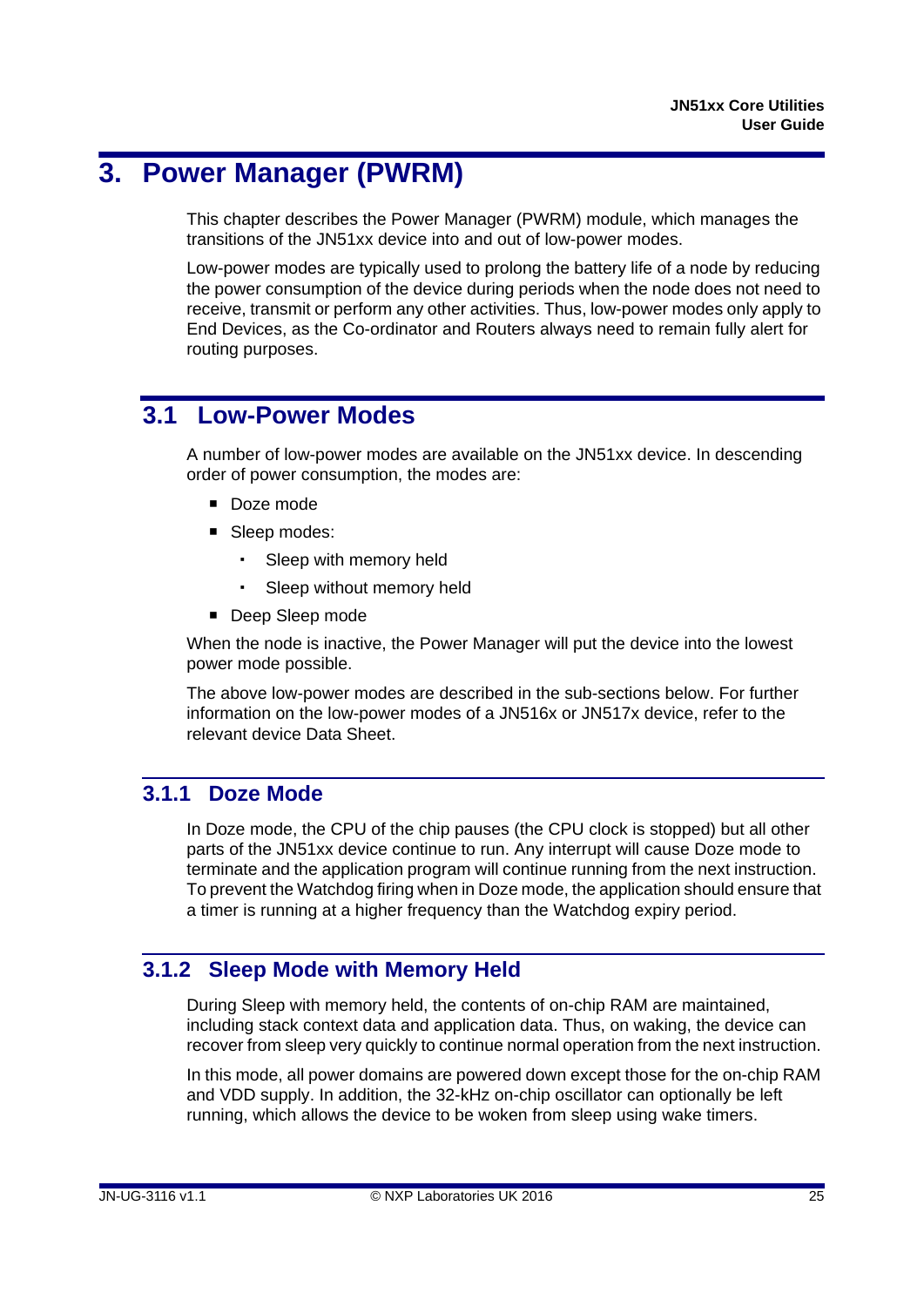Otherwise, the device can only be woken by changes on the DIO pins or the comparator input, or by a pulse counter expiry.

Although the contents of memory are held, on waking it is still necessary to reconfigure the IEEE 802.15.4 stack layers and to re-initialise most of the on-chip peripherals. Wake callback functions can be registered for this purpose:

- You DO NOT have to re-initialise the DIOs, wake timers and comparator.
- You DO have to re-initialise everything else, including all other on-chip peripherals, the IEEE 802.15.4 MAC layer and, if using callbacks, the Programmable Interrupt Controller (PIC) - the callback functions must be reregistered. On the JN51xx device, the SPI hardware must also be re-initialised.

#### <span id="page-25-0"></span>**3.1.3 Sleep Mode without Memory Held**

During Sleep without memory held, on-chip RAM is powered down, and therefore stack context data and application data are not preserved on-chip. Normally, this data must be saved to NVM (Non-Volatile Memory) before the chip enters sleep mode, and then recovered from NVM on waking (see [Chapter 2](#page-14-2)).

In this mode, all power domains are powered down except the VDD power supply domain. Again, the 32-kHz on-chip oscillator can optionally be left running, which allows the device to be woken from sleep using wake timers. Otherwise, the device can only be woken by changes on the DIO pins or the comparator input, or by a pulse counter expiry.

On waking, the application program must be re-loaded from Flash memory before the node can resume operation. All variables and peripherals must be re-initialised, except those used as wake sources and the DIO lines.

## <span id="page-25-1"></span>**3.1.4 Deep Sleep Mode**

In Deep Sleep mode, all switchable power domains are powered down and the 32-kHz oscillator is stopped. The device can be woken from deep sleep either via a hardware reset (by taking the RESETN pin low or by power cycling the device) or a change on the DIO pins.

On waking, the application program must be re-loaded from Flash memory before the node can resume operation. All variables and peripherals must be re-initialised, including the DIO lines.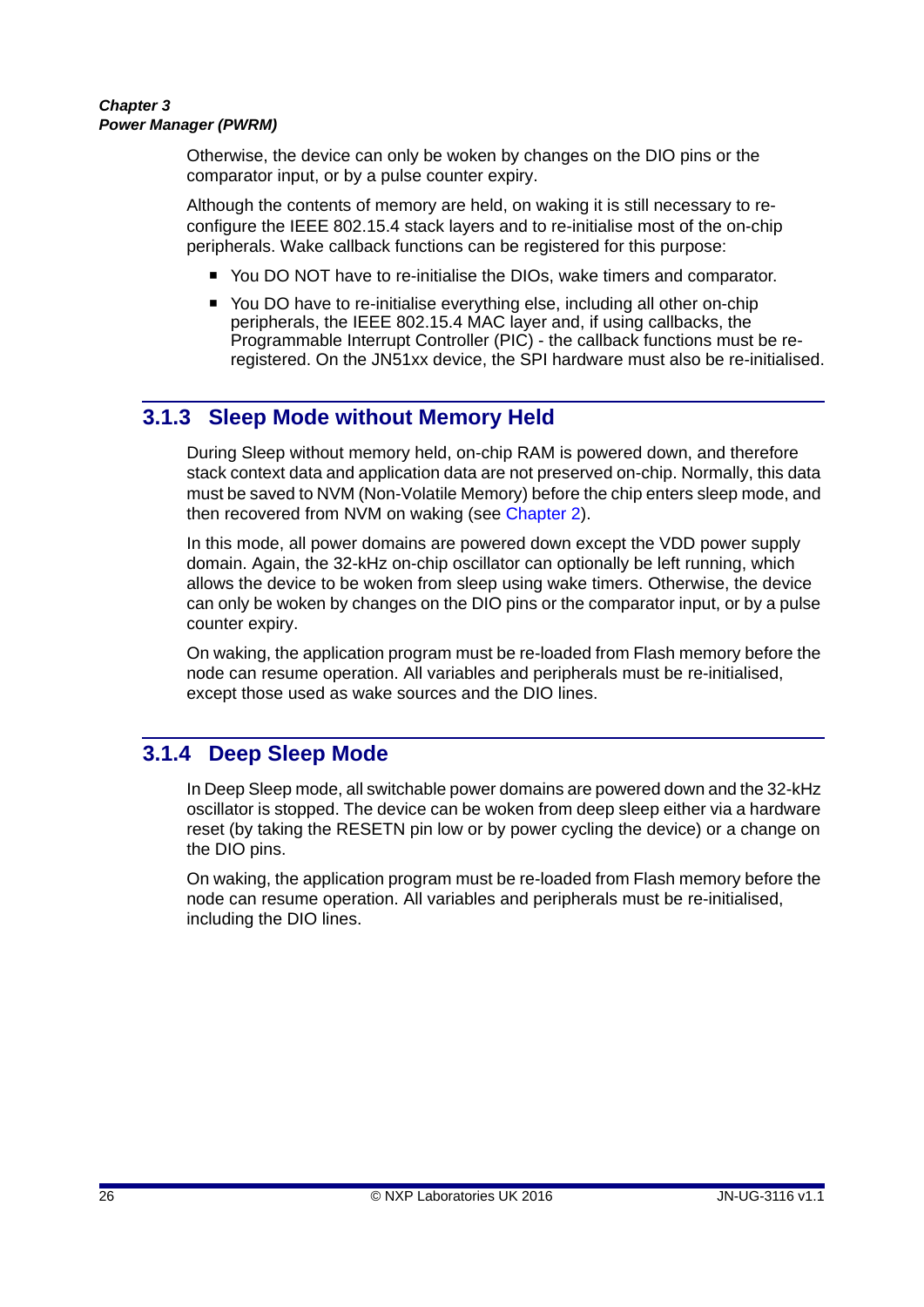#### <span id="page-26-0"></span>**3.2 Callback Functions for Power Manager**

If you intend to use the Power Manager, a number of callback functions must be available for the Power Manager to call in order to:

- start the application (see [Section 3.2.1](#page-26-1))
- **Perform housekeeping tasks when entering and leaving low-power mode (see**) [Section 3.2.2\)](#page-26-2)
- handle interrupts from Wake Timer 1 (see [Section 3.2.3\)](#page-27-0)

#### <span id="page-26-1"></span>**3.2.1 Essential Callback Function**

When your application uses the Power Manager, you must define and use the callback function **vAppMain()** in your code. The main task of your application must be included in this function (which must never return).

#### <span id="page-26-2"></span>**3.2.2 Pre-sleep and Post-sleep Callback Functions**

In order to implement low-power modes, you must provide the Power Manager with user-defined callback functions to perform housekeeping tasks when the node enters and leaves low-power mode. Registration functions are provided for these callback functions, where the registration functions must be called in the user-defined callback function **vAppRegisterPWRMCallbacks()**.

- The pre-sleep callback function is called by the Power Manager just before putting the device into low-power mode. This callback function is registered in your code through the API function **PWRM\_vRegisterPreSleepCallback()**.
- The post-sleep callback function is called by the Power Manager just after the device leaves low-power mode (irrespective of how the device was woken from sleep). This callback function is registered in your code through the API function **PWRM\_vRegisterWakeupCallback()**.

**vAppRegisterPWRMCallbacks()** is called by the stack as part of a cold start.

The pre- and post-sleep callback function themselves must each be declared in the code using the macro

#### **PWRM\_CALLBACK(***fn\_name***)**

where *fn\_name* is the name of the callback function.

Each of these callback functions must also have a descriptor. This is a structure that is used in the above registering functions to specify the callback function to register.

The callback descriptor must be declared using the macro

#### **PWRM\_DECLARE\_CALLBACK\_DESCRIPTOR(***desc\_name***,** *fn\_name***)**

where *desc\_name* is the descriptor name and *fn\_name* is the callback function name.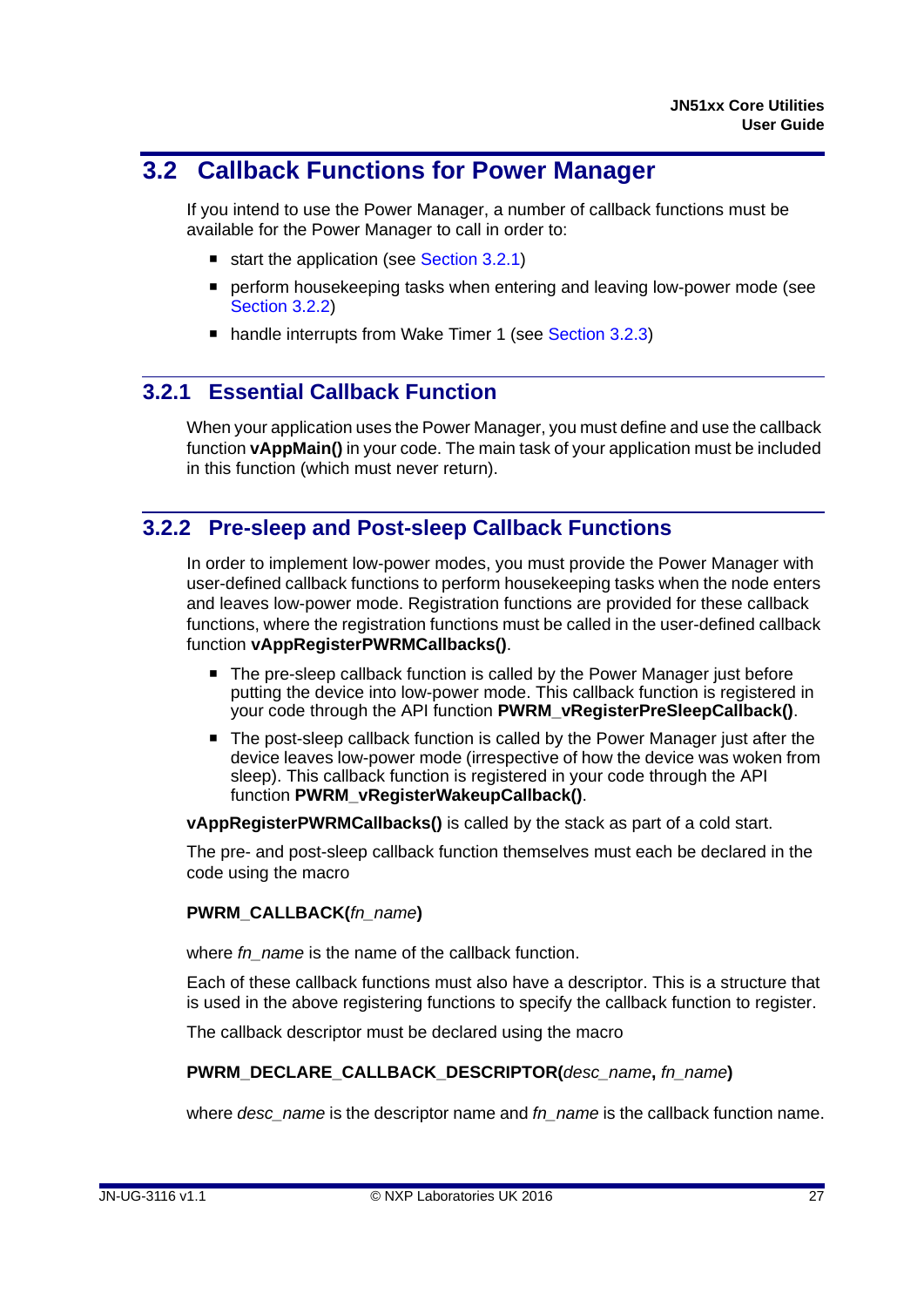For example:

```
PWRM_CALLBACK(vPreSleepCB1);
PWRM_DECLARE_CALLBACK_DESCRIPTOR(pscb1_desc, vPreSleepCB1);
```
#### <span id="page-27-0"></span>**3.2.3 Wake Timer Callback Function**

If you intend to use wake events, derived from Wake Timer 1, your interrupt handler must call the pre-defined callback function **PWRM\_WakeInterruptCallback()**. This function maintains the list of scheduled wake events - if required, it will re-start the wake timer for the next wake point. It also calls the user-defined callback function specified through **PWRM\_vScheduleActivity()**.

For further information on waking the device using scheduled wake events, refer to [Section 3.6](#page-29-0).

## <span id="page-27-1"></span>**3.3 Initialising and Starting the Power Manager**

The Power Manager is initialised and started using the function **PWRM\_vInit()**. This function requires one of five possible low-power configurations to be specified:

- Sleep with 32-kHz oscillator running and memory held
- Sleep with 32-kHz oscillator running and memory not held
- Sleep with 32-kHz oscillator not running and memory held
- Sleep with 32-kHz oscillator not running and memory not held
- Deep sleep (oscillator not running and memory not held)

The specified configuration is the low-power mode in which the Power Manager will attempt to put the device during inactive periods. Note that Doze mode cannot be explicitly specified, but the Power Manager may put the device into Doze mode at times when the specified mode cannot be entered (see [Section 3.8.1](#page-31-0)).

The criteria for selecting a sleep mode are as follows:

- **Oscillator setting:**
	- If the 32-kHz oscillator is left running during sleep, a wake point can be scheduled using **PWRM\_vScheduleActivity()** - see [Section 3.6](#page-29-0).
	- Otherwise, the device must be woken by an external event (a change on a DIO line or comparator input, a pulse counter expiry or a reset).
- **Memory setting:**
	- If memory is held during sleep, stack context data and application data will be preserved in memory, allowing the device to quickly resume operation through a warm re-start following sleep.
	- Sleep without memory held provides a greater power saving. However, stack context data and application data must be saved to NVM before entering sleep mode and restored into on-chip memory during a cold restart on exiting sleep (see [Chapter 2\)](#page-14-2).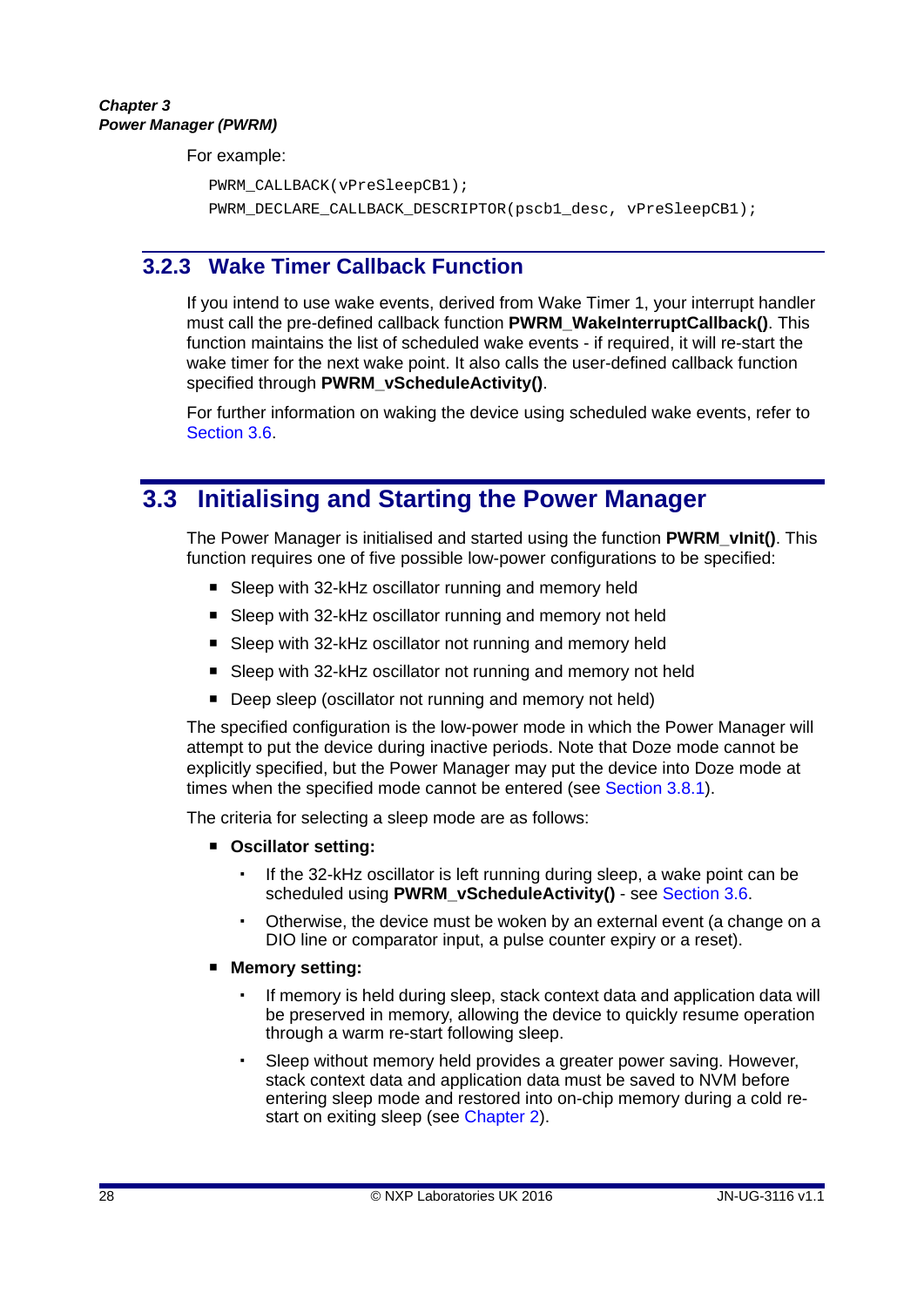## <span id="page-28-0"></span>**3.4 Enabling Power-Saving**

To enable the Power Manager to put the JN51xx device into low-power mode at appropriate times, you must call the function **PWRM\_vManagePower()**, normally from an idle loop. Once this function has been called, the Power Manager will, whenever possible, put the JN51xx device into the sleep mode specified through **PWRM\_vInit()** (or, alternatively, into Doze mode - see [Section 3.8.1\)](#page-31-0).



**Note:** Sleep mode cannot be entered while there are software timers active (in running or expired states). You must therefore de-activate any such timers to allow the Power Manager to put the JN51xx device into sleep mode.

## <span id="page-28-1"></span>**3.5 Non-interruptible Activities**

In order to enter sleep mode, no activities must be running that must not be interrupted by sleep. This condition for entering sleep mode is monitored using an activity counter - sleep mode can only be entered when this counter is zero. The application is responsible for maintaining the activity counter, as follows:

- Whenever an activity is started that must not be interrupted by sleep, the application must notify the Power Manager using the function **PWRM\_eStartActivity()**, which increments the activity counter.
- Whenever such an activity is completed, the application must notify the Power Manager using the function **PWRM\_eFinishActivity()**, which decrements the activity counter.



*Caution: PWRM\_eFinishActivity() must only be called by an application following a matching call to PWRM\_eStartActivity(). The ZigBee PRO stack also uses the activity counter, so calling PWRM\_eFinishActivity() inappropriately can leave the ZigBee PRO stack in an inconsistent state.*

You can obtain the current value of the activity counter using the function **PWRM\_u16GetActivityCount()**.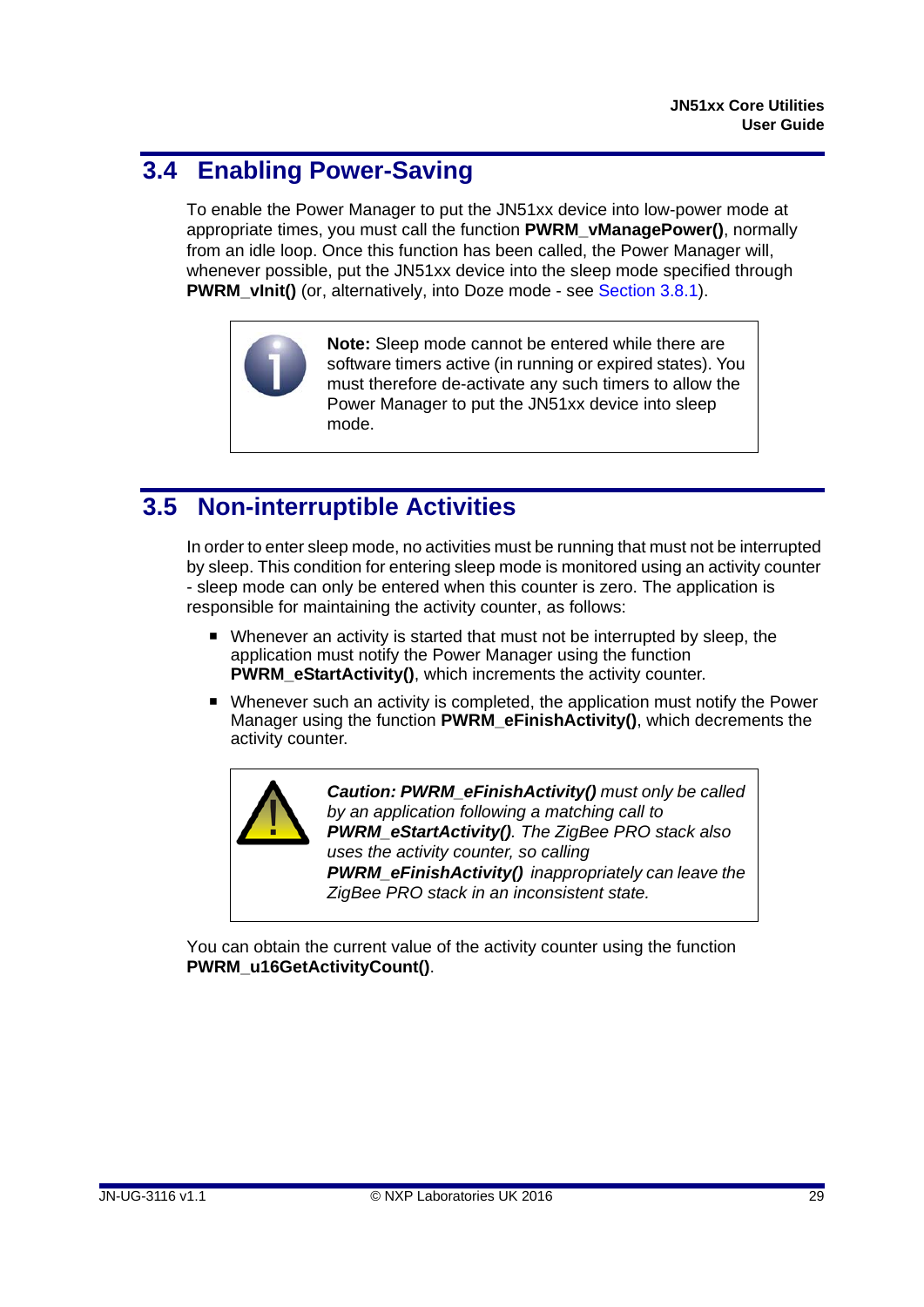## <span id="page-29-0"></span>**3.6 Terminating Low-Power Mode**

Low-power modes can be terminated in a number of ways:

- **Any Interrupt:** When in Doze mode, the device can be woken by any interrupt.
- **Wake Timer:** When in Sleep mode in which the 32-kHz oscillator runs, the device can be woken by a scheduled wake event configured using the function **PWRM\_vScheduleActivity().** For more information on scheduled wake events, refer to [Section 3.6.](#page-29-0)
- **External Wake Event:** The following external wake events are available:
	- **DIO:** When in Sleep and Deep Sleep modes, the device can be woken by a change of state of a DIO line.
	- **Comparator input:** When in Sleep mode, the device can be woken by a change of state of the comparator input.
	- **Pulse counter:** When in Sleep mode, the device can be woken on expiry of the pulse counter, which counts pulses on an external input.

The above external wake events can be controlled by functions of the JN516x or JN517x Integrated Peripherals API, described in the *JN516x Integrated Peripherals API User Guide (JN-UG-3087)* or *JN517x Integrated Peripherals API User Guide (JN-UG-3118)*.

 **Hardware Reset:** When in Deep Sleep mode, the device can be woken by a hardware reset.

The valid wake sources for the different low-power modes are summarised in [Table 1](#page-29-1) below.

On leaving low-power mode, the Power Manager will call the user-defined callback function that has been registered using **PWRM\_vRegisterWakeupCallback()**.

|                                                       | <b>Wake Source</b> |                      |            |            |                           |                          |
|-------------------------------------------------------|--------------------|----------------------|------------|------------|---------------------------|--------------------------|
| <b>Low-Power Mode</b>                                 | Any<br>Interrupt   | Wake<br><b>Timer</b> | <b>DIO</b> | Comparator | <b>Pulse</b><br>Counter   | <b>Hardware</b><br>Reset |
| Doze mode                                             |                    | x                    | x          | x          | $\boldsymbol{\mathsf{x}}$ | x                        |
| Sleep mode with oscillator<br>running and memory held | x                  |                      |            |            |                           | x                        |
| Other Sleep modes                                     | x                  | x                    |            |            |                           | x                        |
| Deep Sleep mode                                       | x                  | x                    |            | x          | x                         |                          |

<span id="page-29-1"></span>

|  |  | Table 1: Valid Wake Sources for Low-Power Modes |
|--|--|-------------------------------------------------|
|--|--|-------------------------------------------------|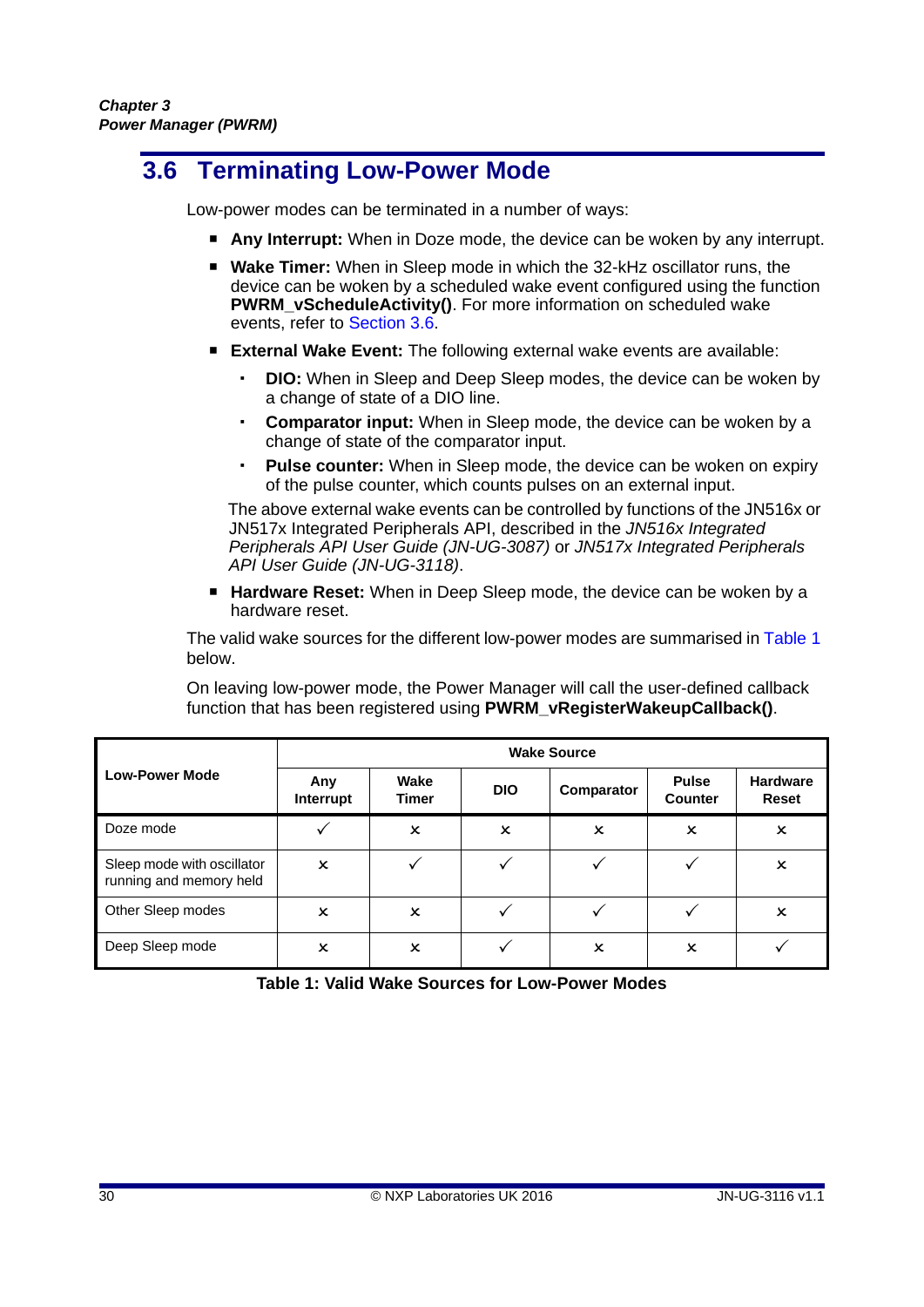## <span id="page-30-0"></span>**3.7 Scheduling Wake Events**

**Note:** This section is only applicable to the sleep mode in which the 32-kHz oscillator is left running and memory is held.

In **PWRM\_vInit()**, if you have selected the Sleep mode with the 32-kHz oscillator running and memory held, you can schedule wake events which ensure that the device will be awake at certain times - that is, if the device is sleeping, it will be woken at the scheduled time. This scheduling uses Wake Timer 1 of the JN51xx device, which operates at 32 kHz.

A wake event can be scheduled using the function **PWRM\_eScheduleActivity()**. This function requires you to specify the number of ticks of the wake timer until the wake event. You must also specify the user-defined callback function that must be called when the wake event occurs.

When the wake timer expires for a scheduled wake event, an interrupt is generated. The application's interrupt handler then calls the pre-defined callback function **PWRM\_WakeInterruptCallback()**. This function maintains the list of scheduled wake events and, if necessary, re-starts the wake timer for the next scheduled wake event. The function also calls the user-defined callback function specified through **PWRM\_eScheduleActivity()**.

> **Note:** In addition, when the device wakes from sleep, the user-defined callback function registered through **PWRM\_vRegisterWakeupCallback()** will also be called. However, this is a general-purpose wake-up function which is called irrespective of how the device was woken (it is not unique to scheduled wake events, but also called for external wake events).

## <span id="page-30-1"></span>**3.8 Doze Mode**

Doze mode is a lighter power-saving mode than the sleep modes, as all elements of the JN51xx device remain powered but the CPU is paused (CPU clock is stopped).

This low-power mode cannot be explicitly selected in **PWRM\_vInit()**. The Power Manager will put the JN51xx device into Doze mode only in certain circumstances, described in [Section 3.8.1](#page-31-0) below. However, to enter Doze mode, the Power Manager must have been initialised using **PWRM\_vInit()** and the power-saving modes must have been enabled using **PWRM\_vManagePower()**.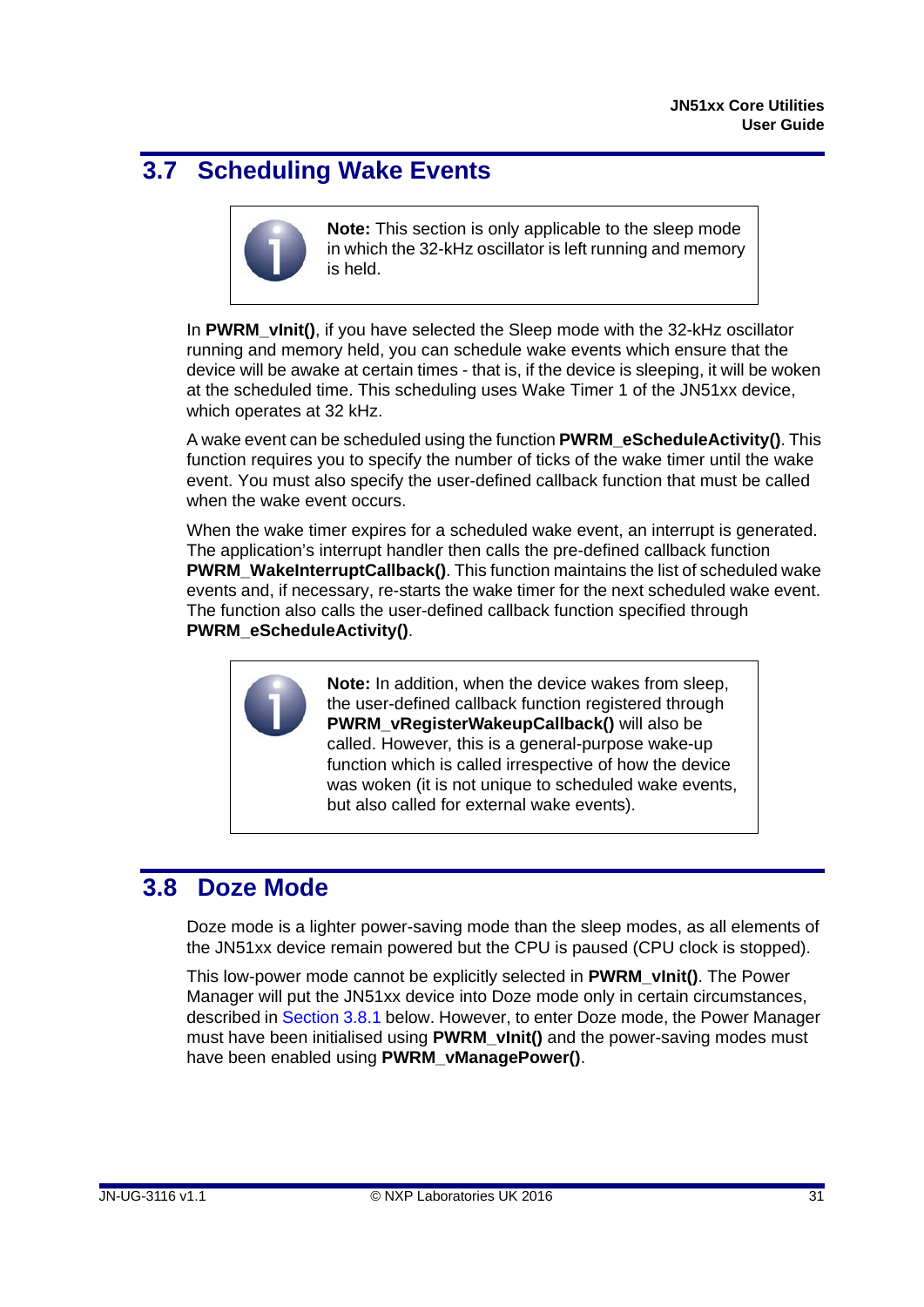#### <span id="page-31-0"></span>**3.8.1 Circumstances that Lead to Doze Mode**

Although Sleep and Deep Sleep modes cannot be entered while there are activities running that must not be interrupted by sleep (see [Section 3.5\)](#page-28-1), the Power Manager can put the device into Doze mode while the activity counter is non-zero.

Even when the activity counter is zero, if a sleep mode has been configured with the 32-kHz oscillator running (see [Section 3.3\)](#page-27-1) but no wake event has been scheduled (see [Section 3.6\)](#page-29-0), the Power Manager will put the device into Doze mode instead of Sleep mode.

The decision to put a device into a Sleep mode or Doze mode is illustrated in the flowchart in [Figure 2](#page-31-1) below.



<span id="page-31-1"></span>**Figure 2: Flowchart of Decision to Enter Doze Mode**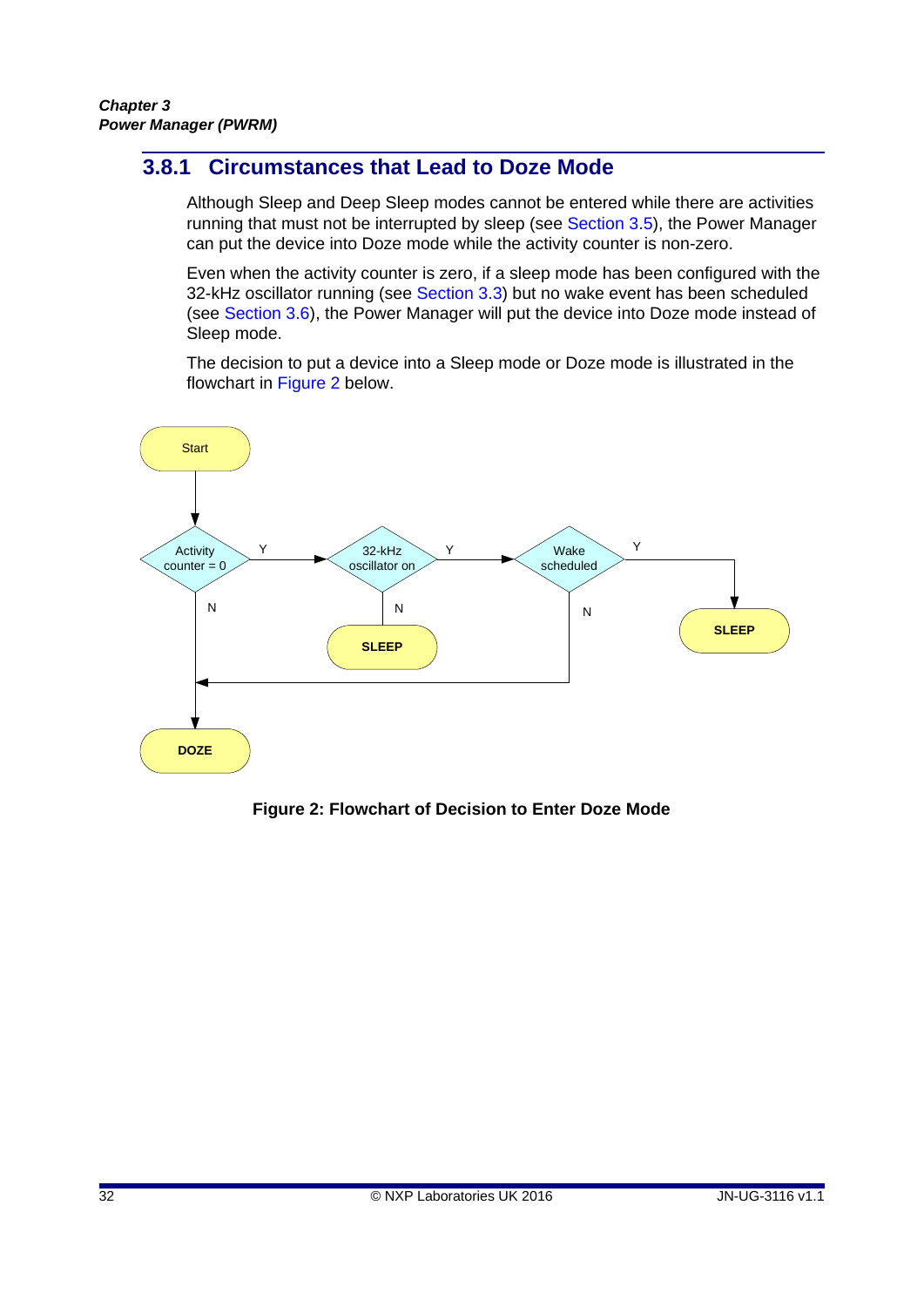#### <span id="page-32-0"></span>**3.8.2 Doze Mode Monitoring During Development**

Depending on the circumstances described in [Section 3.8.1](#page-31-0), the JN51xx device may spend a significant proportion of its time in Doze mode. The Power Manager API provides a function that allows you to investigate the fraction of time that the JN51xx device typically spends in Doze mode for a given application. The function provides a doze monitoring output on the DIO1 pin of the JN51xx device. This functionality can be used when the application is running in debug mode.

The function **PWRM\_vSetupDozeMonitor()** must be called to start a monitoring session. The state of the DIO1 pin will then reflect the doze state of the device, allowing you to make doze state measurements using external equipment. The fraction of time that the JN51xx device spends in Doze mode can then be estimated as (see [Figure 3](#page-32-1)): *Total time in Doze mode during session / Elapsed time of session*



**Figure 3: Doze Monitoring**

<span id="page-32-1"></span>To obtain sensible results, doze monitoring should be allowed to run for a significant period of time.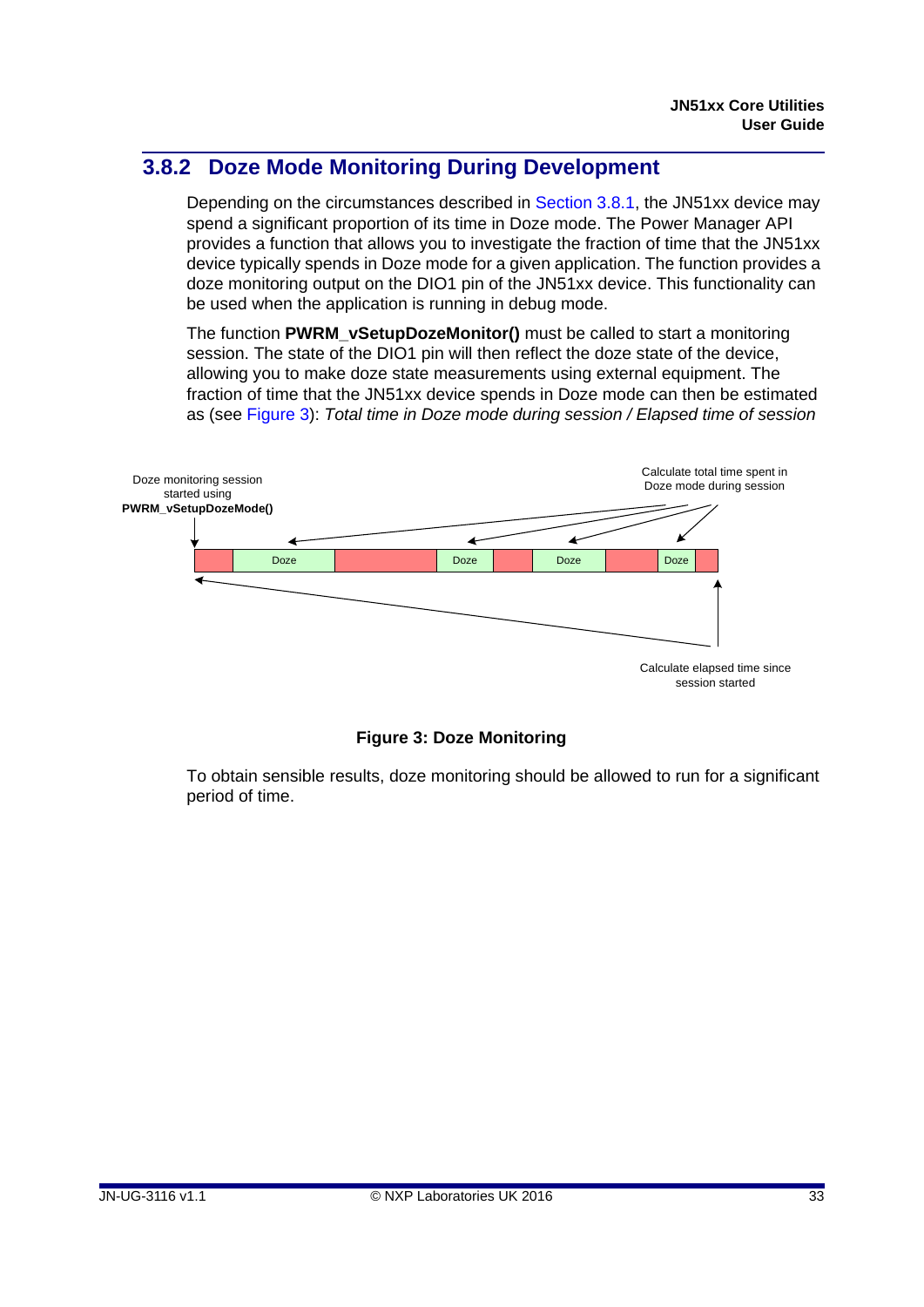*Chapter 3 Power Manager (PWRM)*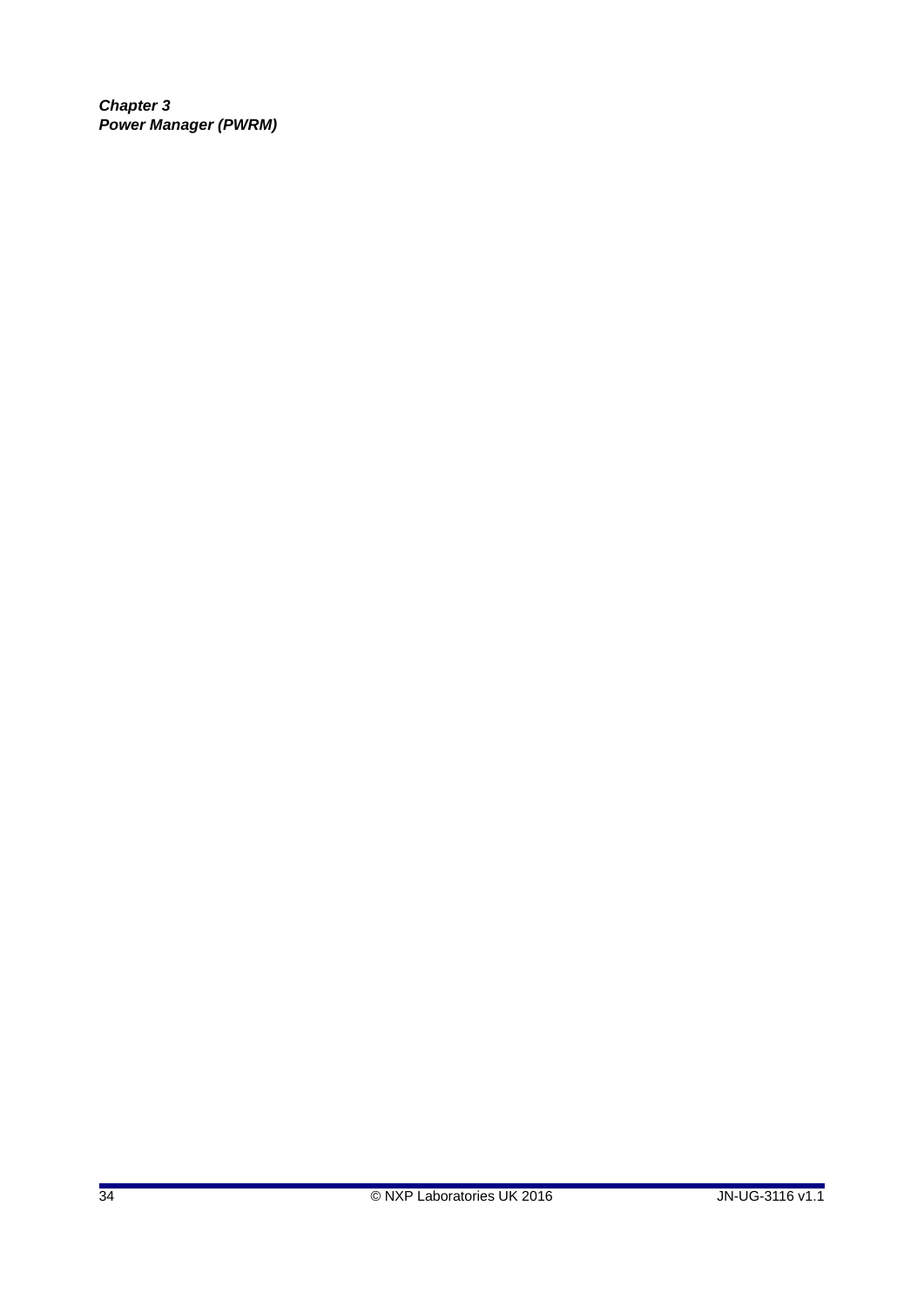## <span id="page-34-2"></span><span id="page-34-0"></span>**4. Protocol Data Unit Manager (PDUM)**

Communication between nodes in a wireless network is implemented using messages which contain application data. The part of a message which contains this data is called the Application Protocol Data Unit (APDU). The Protocol Data Unit Manager (PDUM) is concerned with APDU memory management, and assembling and disassembling APDUs - that is, inserting data into APDUs to be transmitted and extracting data from received APDUs.

The Protocol Data Unit Manager (PDUM) is intended for use with ZigBee PRO applications.

## <span id="page-34-1"></span>**4.1 Message Assembly and Disassembly**

A message travels over a wireless network as a packet (usually an 802.15.4 packet) containing application data surrounded by header and footer information relating to the different layers of the protocol stack.

A message to be sent is prepared at the application level, at the top of the protocol stack, by creating an Application Protocol Data Unit (APDU) containing the application data to be included in the message. This APDU is then passed down the layers of the stack, with each layer adding its own protocol information to the header and footer. On reaching the 'physical' layer at the bottom of the stack, the message is complete and ready to be transmitted.

For transmission, the message is converted to an NPDU (Network Protocol Data Unit). If the length of the message is greater than the packet size used in network communication (e.g. 802.15.4 packet size), the message is divided up and transmitted in multiple NPDUs (Network Protocol Data Units). You will need to be aware of this if using a sniffer to detect transmitted packets.



**Note:** Data is stored in memory in the JN51xx device in big-endian byte order but is transmitted over the network in little-endian byte order.

A received message is passed up the protocol stack, with each stack layer stripping out the corresponding protocol information from the header and footer. On reaching the application level, only the APDU remains. The application data can then be extracted from this APDU.

The assembly and disassembly of a message, described above, are illustrated in the figure below, in which the lower stack layers (MAC and Physical) are provided by the IEEE 802.15.4 protocol.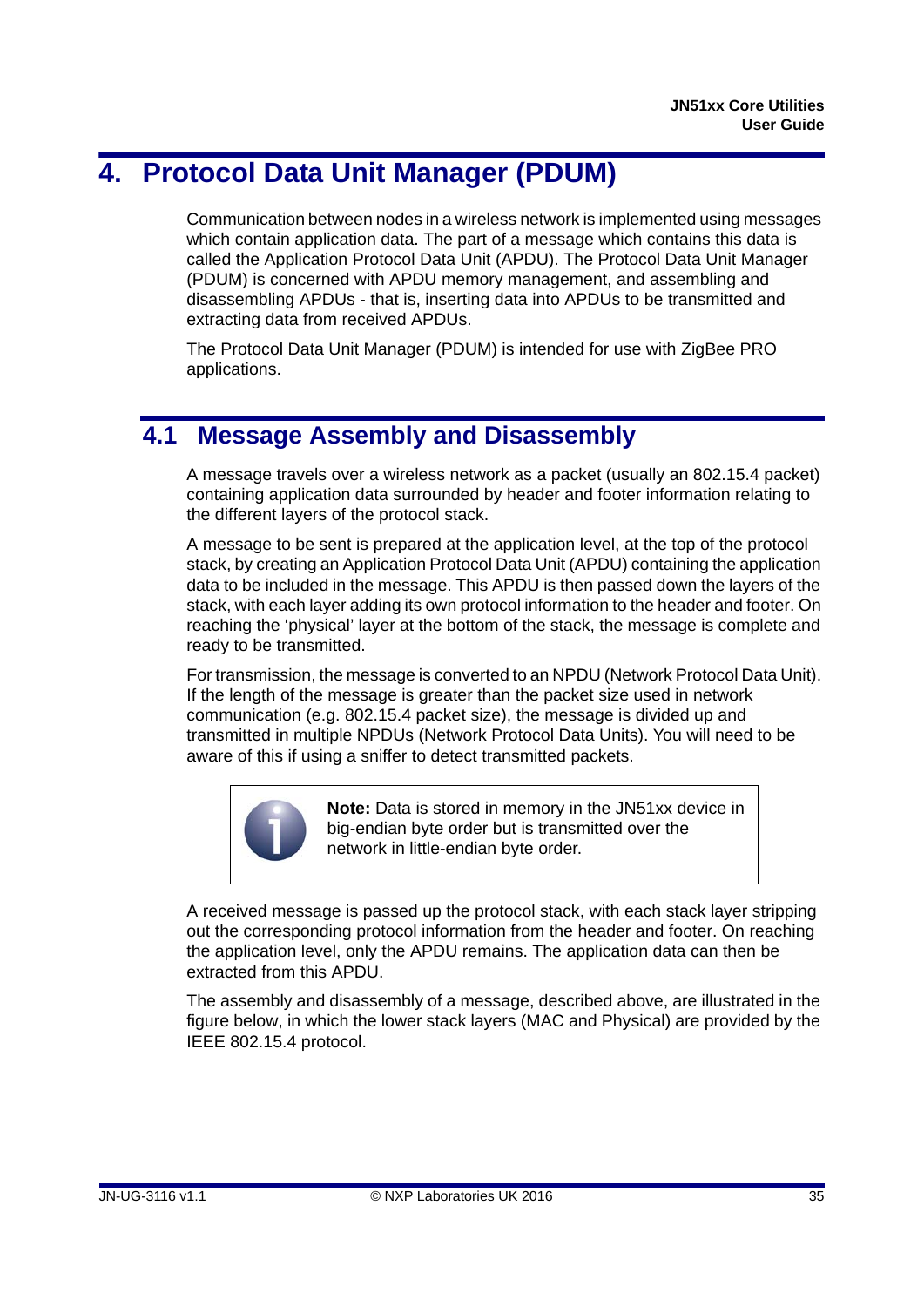

#### **Figure 4: Message Assembly and Disassembly**

## <span id="page-35-0"></span>**4.2 Preparing the PDU Manager**

In order to use the PDU Manager:

- You must statically define the required APDUs using the ZPS Configuration Editor (described in the *ZigBee 3.0 Stack User Guide (JN-UG-3113)*). Each APDU is given a unique handle. While the data payload of an APDU can be of arbitrary length, a maximum length is set for an APDU.
- Before calling any other PDUM functions in your code, you must call the function **PDUM\_vInit()** to initialise the PDU Manager.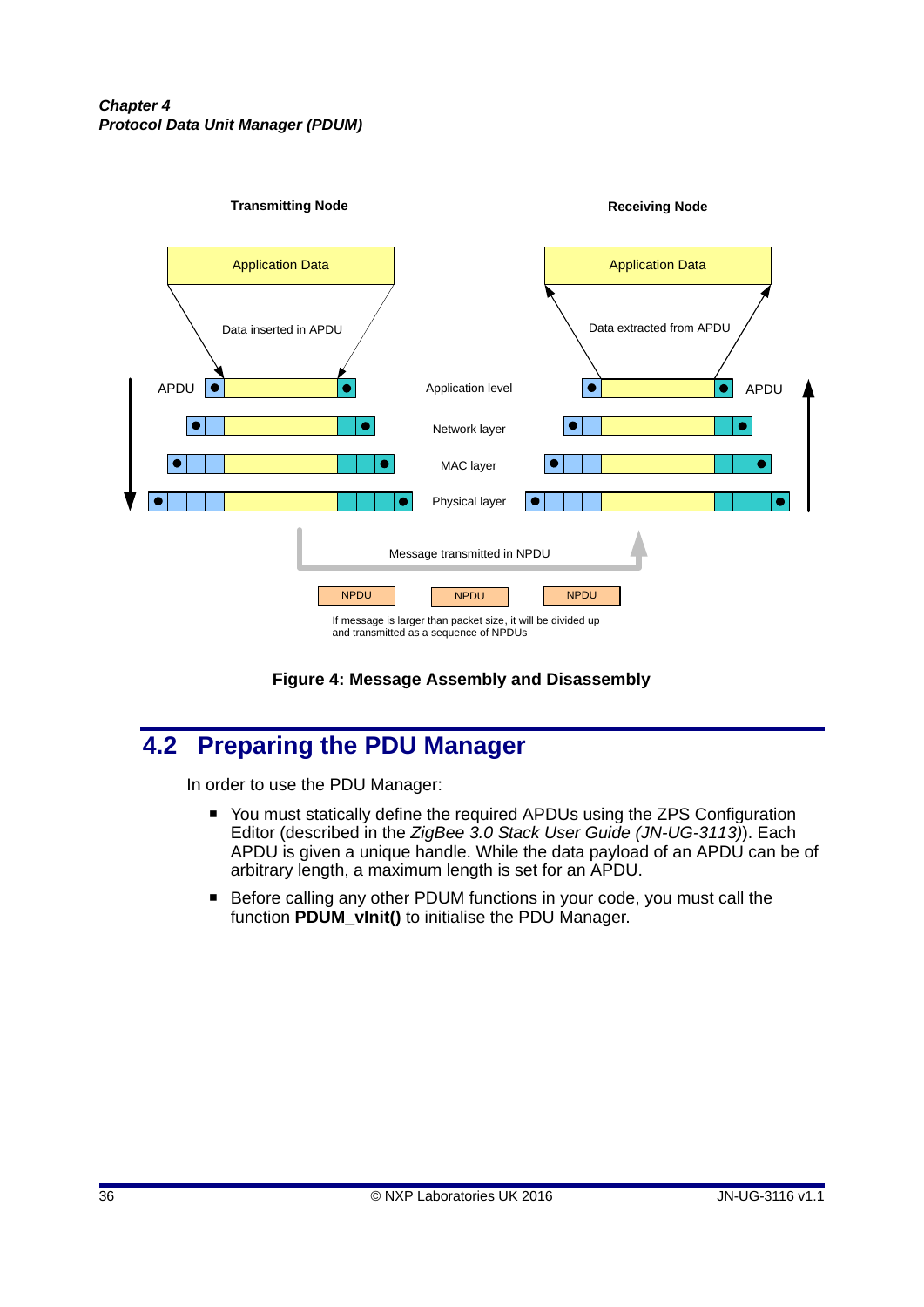# **4.3 Inserting Data into Outgoing Message**

When sending a message to another node, you must first create an APDU containing the application data to be sent. To do this, first allocate an APDU instance by calling the function **PDUM\_hAPduAllocateAPduInstance()** and then populate the APDU instance with data using **PDUM\_u16APduInstanceWriteNBO()**, in which you must specify:

- $\blacksquare$  the handle of the APDU instance in which data is to be inserted (this is the handle returned by **PDUM\_hAPduAllocateAPduInstance()**)
- $\blacksquare$  the starting position of the data in the APDU that is, the position of the least significant data byte
- the format of the data payload the data can be made up of a sequence of data values of different types
- $\blacksquare$  the data values to be inserted in the data payload

Alternatively, the function **PDUM\_u16APduInstanceWriteStrNBO()** can be used to populate the APDU instance - this function allows a data structure to be inserted into the APDU.

You must then use the relevant ZigBee PRO API function to send the message - refer to the *ZigBee 3.0 Stack User Guide (JN-UG-3113)*. Once the message has been sent, the ZigBee PRO stack automatically de-allocates the memory-space used for the APDU instance.

Note that **PDUM\_u16APduInstanceWriteNBO()** performs the necessary data conversion from big-endian byte order to little-endian byte order for transmission.

Alternatively, you can produce your own code to insert data into the payload of an APDU. To help you, two functions are provided:

- **PDUM\_pvAPduInstanceGetPayload()**: This function returns a pointer to the start of the payload section of the APDU instance.
- **PDUM\_eAPduInstanceSetPayloadSize():** This function sets the size, in bytes, of the data payload.



*Caution: Data must be stored in memory in big-endian order but is transmitted over the network in little-endian byte order. Therefore, if you use your own code to insert data into an APDU, you must reverse the byte order of the data before inserting it. Failure to change the endianness of the data will result in an alignment exception.*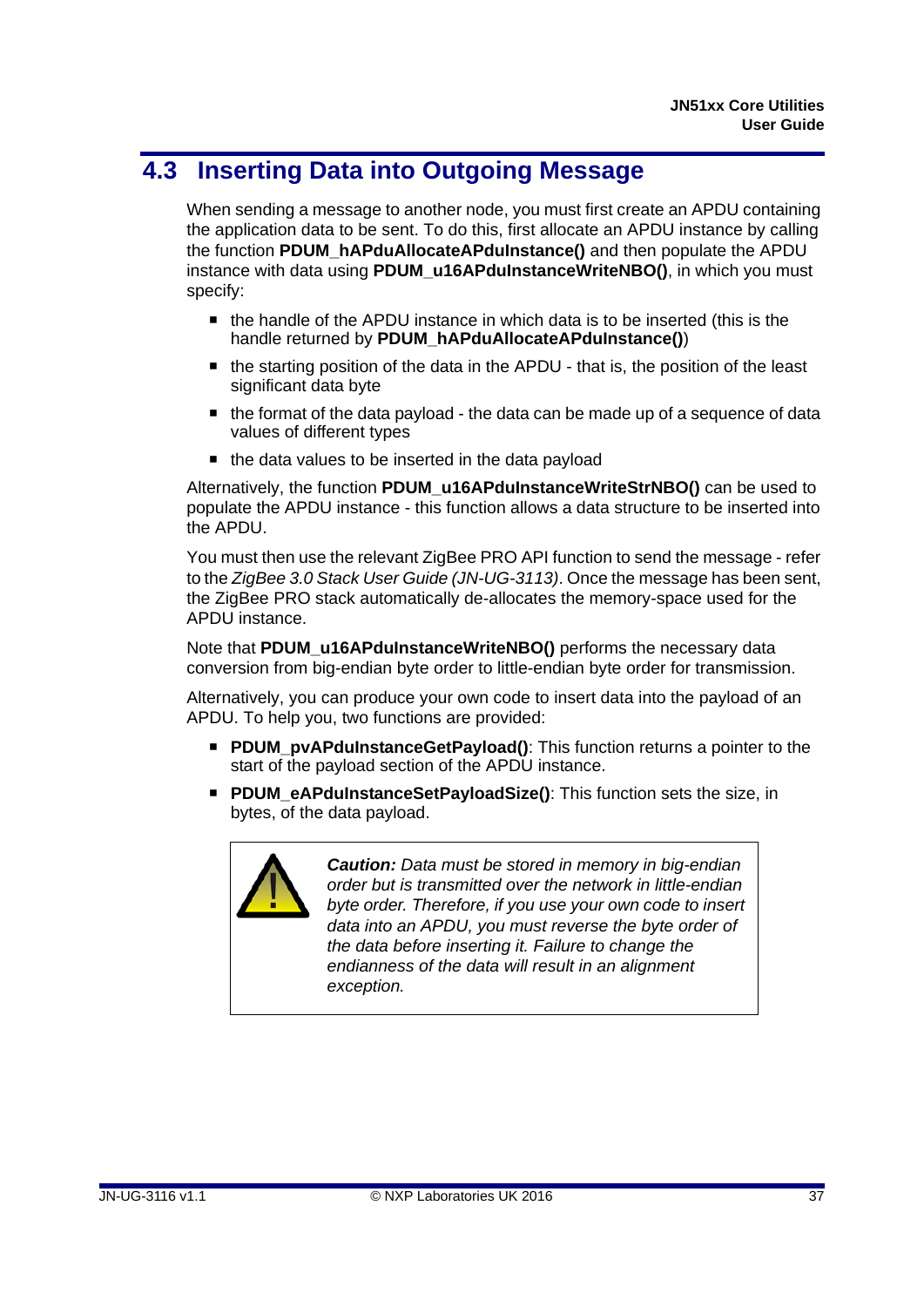# **4.4 Extracting Data from Incoming Message**

The function **PDUM\_u16APduInstanceReadNBO()** provides an easy way of extracting the data payload from an incoming message. The **PDUM** u16APduInstanceReadNBO() function requires the following to be specified:

- $\blacksquare$  the handle of the APDU instance containing the data to be extracted (this is the handle contained in the ZPS\_EVENT\_AF\_DATA\_INDICATION stack event which notified the application of the arrival of the data message)
- the starting position of the data in the APDU that is, the position of the least significant data byte
- $\blacksquare$  the format of the data payload the data can be made up of a sequence of data values of different types
- a pointer to a structure in which the extracted data will be stored

Once the data has been extracted, you should de-allocate the memory space used for the APDU instance by calling the function **PDUM\_eAPduFreeAPduInstance()**.

Note that **PDUM\_u16APduInstanceReadNBO()** performs the necessary data conversion from little-endian byte order to big-endian byte order for storage.

Alternatively, you can produce your own code to extract the payload data from an APDU. To help you, two functions are provided:

- **PDUM\_pvAPduInstanceGetPayload()**: This function returns a pointer to the start of the payload data in the APDU instance.
- **PDUM\_u16APduInstanceGetPayloadSize()**: This function returns the size, in bytes, of the data payload.



*Caution: Data is received from the network in littleendian byte order, but must be stored in memory in bigendian order. Therefore, if you use your own code to extract data from an APDU, you must reverse the byte order of the data before storing it. Failure to change the endianness of the data will result in an alignment exception.*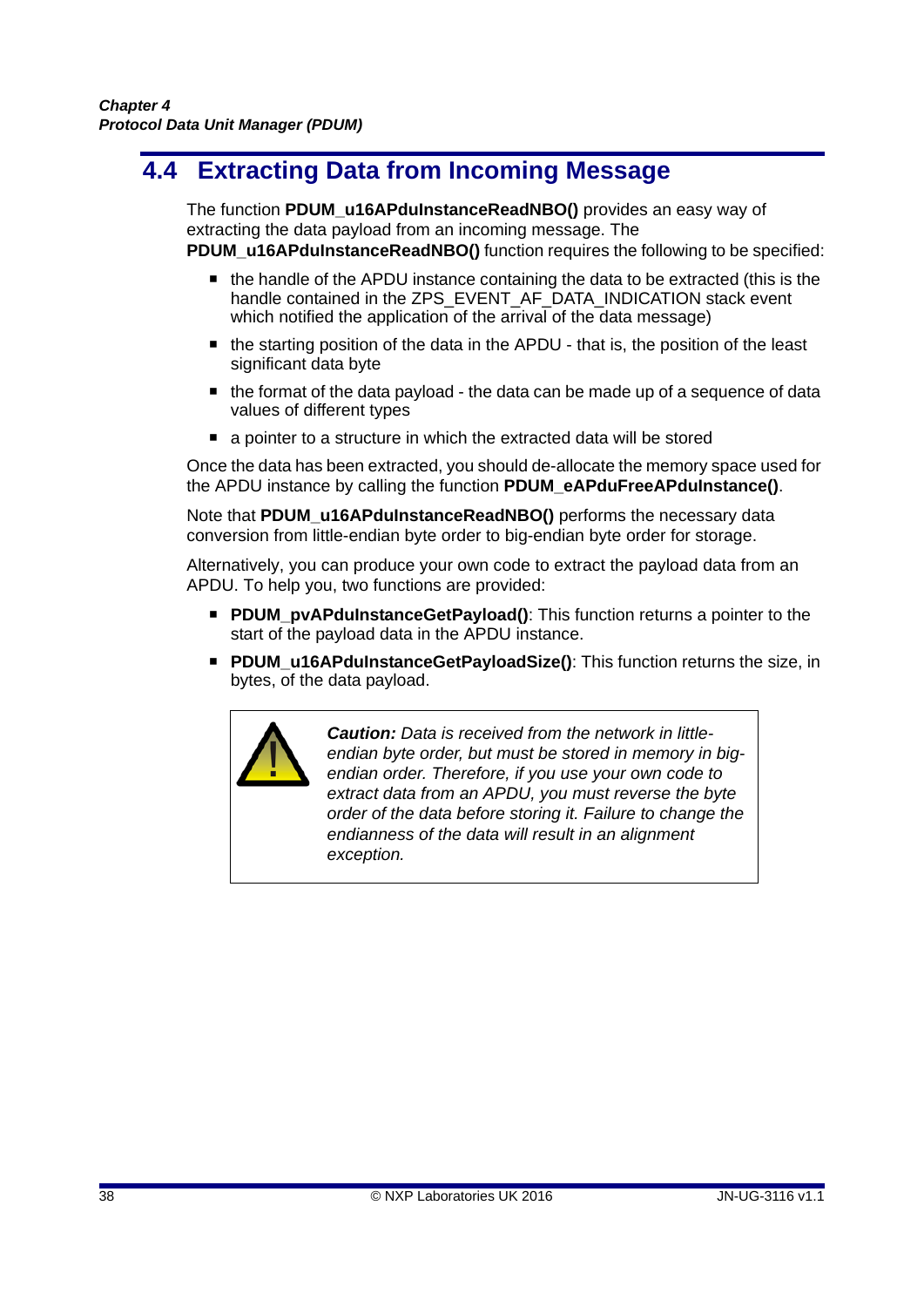# **5. Debug (DBG) Module**

This chapter describes the Debug (DBG) module which allows application code to be debugged by means of diagnostic messages that are output to a display device.

# **5.1 Overview**

The Debug module comprises an API containing diagnostic functions that can be embedded in your application code. Application debugging using the Debug module requires the JN51xx device to be connected to a display device (such as a PC) via an IO interface, such as one of the on-chip UARTs. The display device must provide a dumb terminal through which output from the JN51xx device can be viewed. A typical implementation is illustrated in the figure below.



**Figure 5: Typical Hardware Set-Up for Debugging**

The API provides the essential printf- and assert-style debug functions, which can be strategically placed in your code:

- **DBG\_vPrintf()** is used to output formatted strings and data values at an appropriate point during program execution, in order to indicate progress.
- **DBG\_vAssert()** is used to test a logical condition, and to stop program execution if the test fails (condition is FALSE).

User-specified callback functions are used by the Debug module to control the IO interface (see [Section 5.3\)](#page-39-0).

The terminal on the PC can also supply input to the JN51xx UART. The function **DBG\_iGetChar()** can be used by the application to obtain a character from this input source. This input can then be handled by the JN51xx application.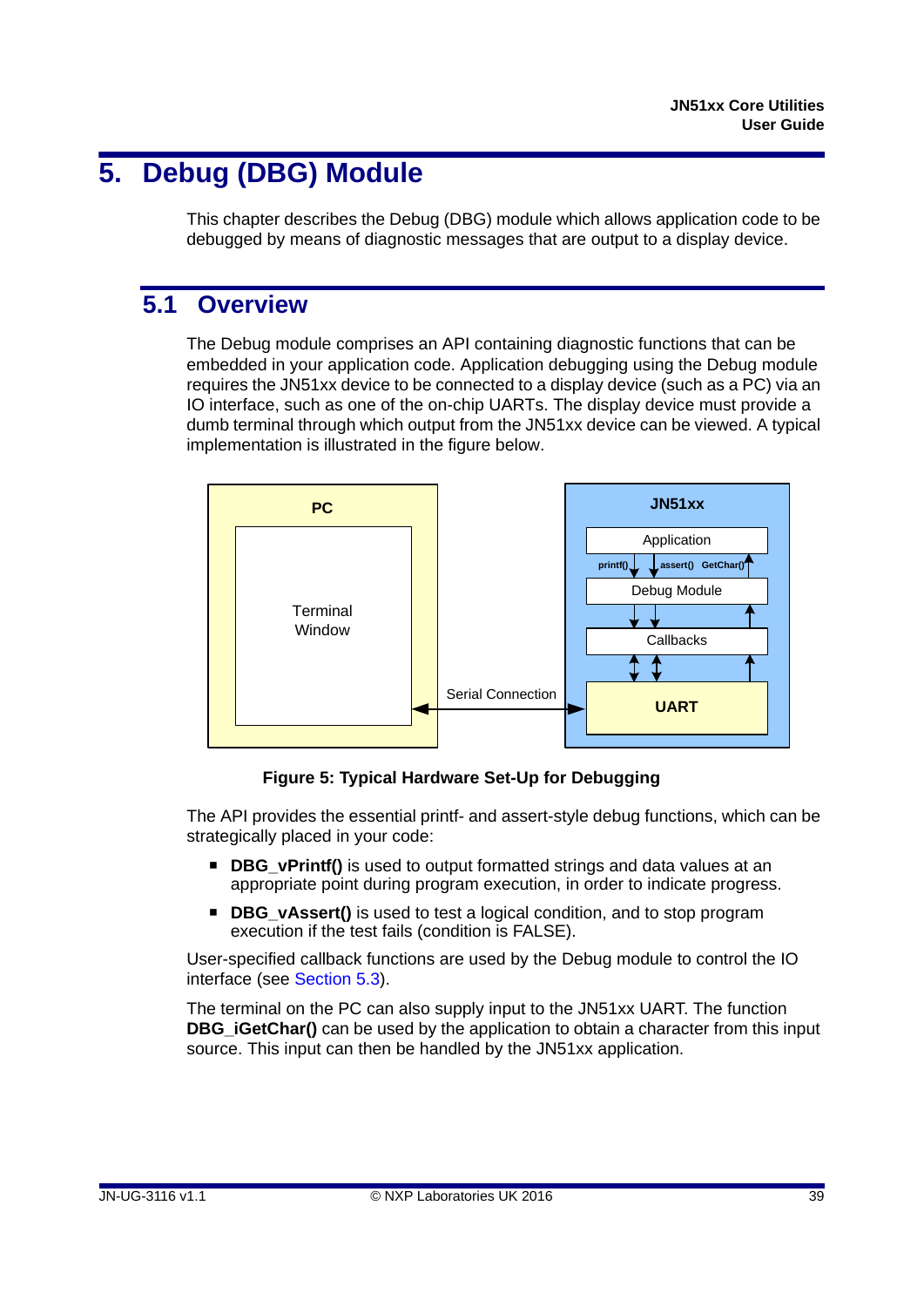# **5.2 Enabling the Debug Module**

The Debug module API is defined in the header file **DBG.h**, which must be included in your code.

In order to use the Debug module, it must be explicitly enabled at build time by defining DBG ENABLE in the build - for example, by adding -DDBG ENABLE to the compiler. If the module is not enabled in this way, all the Debug functions embedded in your code will be ignored.

In addition, the functions **DBG\_vPrintf()** and **DBG\_vAssert()** each include a Boolean parameter which can be used to enable/disable individual instances of these functions. Two or more instances of these functions can be grouped to form a 'stream' for which this Boolean parameter is a common constant used to enable/disable the whole function group. This constant can be set at build time (see [Section 5.5\)](#page-42-0).



**Tip:** By default, the Debug module will display each 'printf line' as passed. However, if DBG\_VERBOSE is defined at build time then each line displayed will be prefixed with the file name and line number of the debug statement.

# <span id="page-39-0"></span>**5.3 Initialising and Configuring the Debug Module**

The way that the Debug module is configured and initialised depends on the serial IO interface which is to be used to output debug information from the JN51xx device to the attached PC:

- If a JN51xx UART is to be used for output, the required initialisation/ configuration is as described in [Section 5.3.1](#page-39-1). This option will be taken by most users.
- If any other serial IO interface is to be used for output, the required initialisation/ configuration is as described in [Section 5.3.2.](#page-40-0)

Flags are provided in the global variable *DBG\_u32Flags* for configuring certain aspects of the Debug module - for details, refer to [Section 5.4.](#page-41-0)

# <span id="page-39-1"></span>**5.3.1 Using JN51xx UART Input/Output**

When a JN51xx UART is to be used for the input/output of debug information, the configuration and initialisation of the Debug module is accomplished with a single call to the function **DBG\_vUartInit()**, which allows selection of the UART (0 or 1) and the baud-rate to be used. This function is used both during a cold start of the JN51xx device and during a warm start (where the latter is a device re-start with memory contents retained).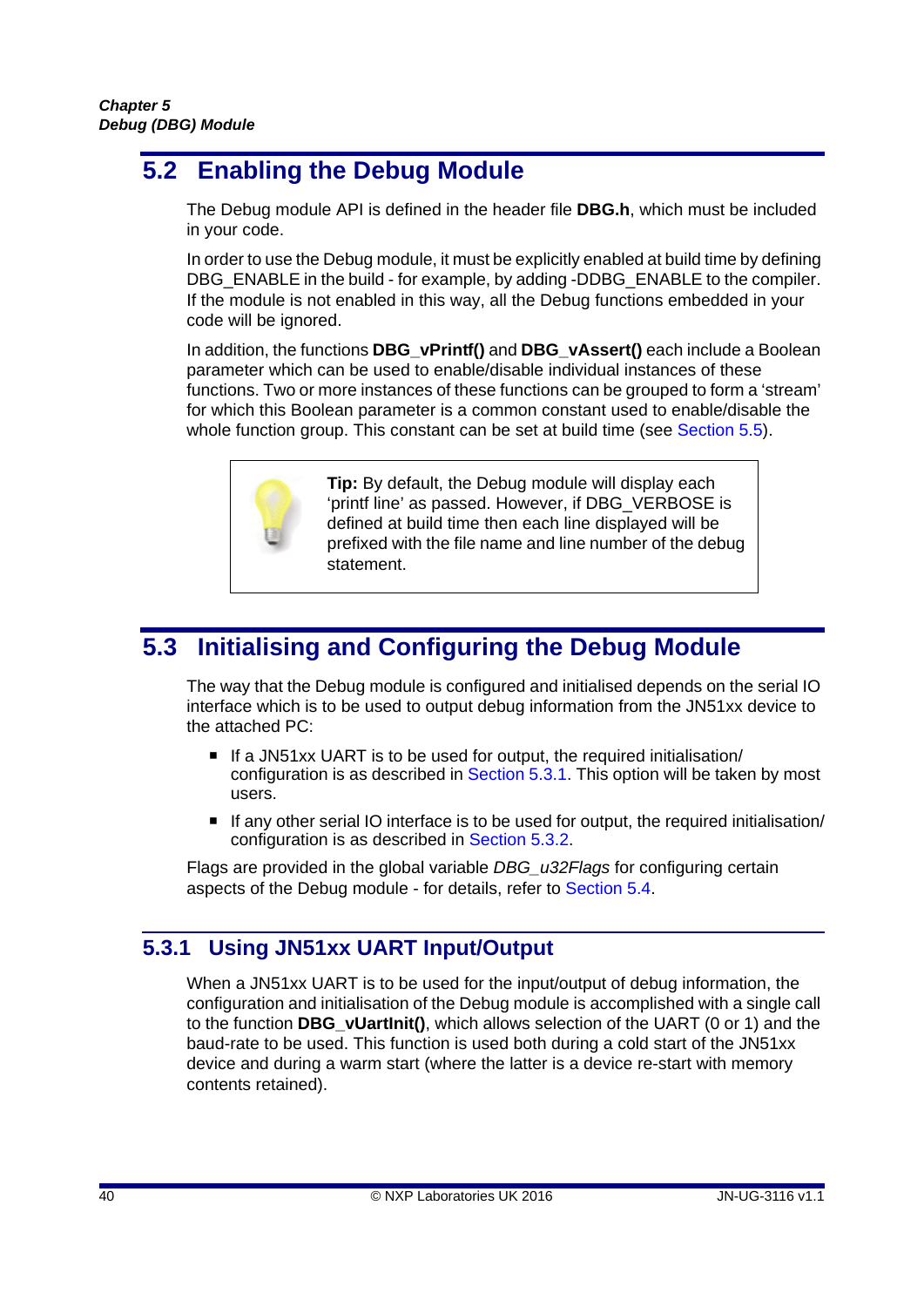# <span id="page-40-0"></span>**5.3.2 Using Alternative Serial Output**

When an alternative to an on-chip UART is to be used for the output of debug information, the required IO interface must first be configured and enabled (using the relevant functions from the JN516x or JN517x Integrated Peripherals API).

The Debug module must then be initialised using the function **DBG\_vInit()**. This function is used both during a cold start of the JN51xx device and during a warm start (where the latter is a device re-start with memory contents retained). The function takes as input a structure which contains pointers to four callback functions needed for debugging:

```
 typedef struct
   {
   void (*prInitHardwareCb)(void);
  void (*prPutchCb) (char c);
  void (*prFlushCb) (void);
   void (*prFailedAssertCb)(void);
 } tsDBG_FunctionTbl;
```
The callback functions are user-defined and are described in the table below.

| <b>Pointer</b>    | <b>Callback Function</b>                                                                                                                                                                                                                                                                                                                                                                                                                             |
|-------------------|------------------------------------------------------------------------------------------------------------------------------------------------------------------------------------------------------------------------------------------------------------------------------------------------------------------------------------------------------------------------------------------------------------------------------------------------------|
| *prInitHardwareCb | Function which re-initialises the IO interface after a warm<br>start, e.g. when JN51xx device wakes from sleep.                                                                                                                                                                                                                                                                                                                                      |
| *prPutchCb        | Function used by DBG_vPrintf() to output a single character<br>to the IO interface.                                                                                                                                                                                                                                                                                                                                                                  |
| *prFlushCb        | Function used by DBG_vPrintf() to flush the IO interface<br>buffer to allow buffered output characters to be displayed. If<br>the output is unbuffered, this function should do nothing or<br>wait for the last character output using the <b>putch()</b> function to<br>be made available. Note that the function should not append<br>a newline character, as this should be handled by the format-<br>ting string passed to <b>DBG</b> vPrintf(). |
| *prFailedAssertCb | Function which is called when DBG_vAssert() fails. The<br>function should stop execution and may reset the device.                                                                                                                                                                                                                                                                                                                                   |

**Table 2: Callback Functions Specified in DBG\_vInit()**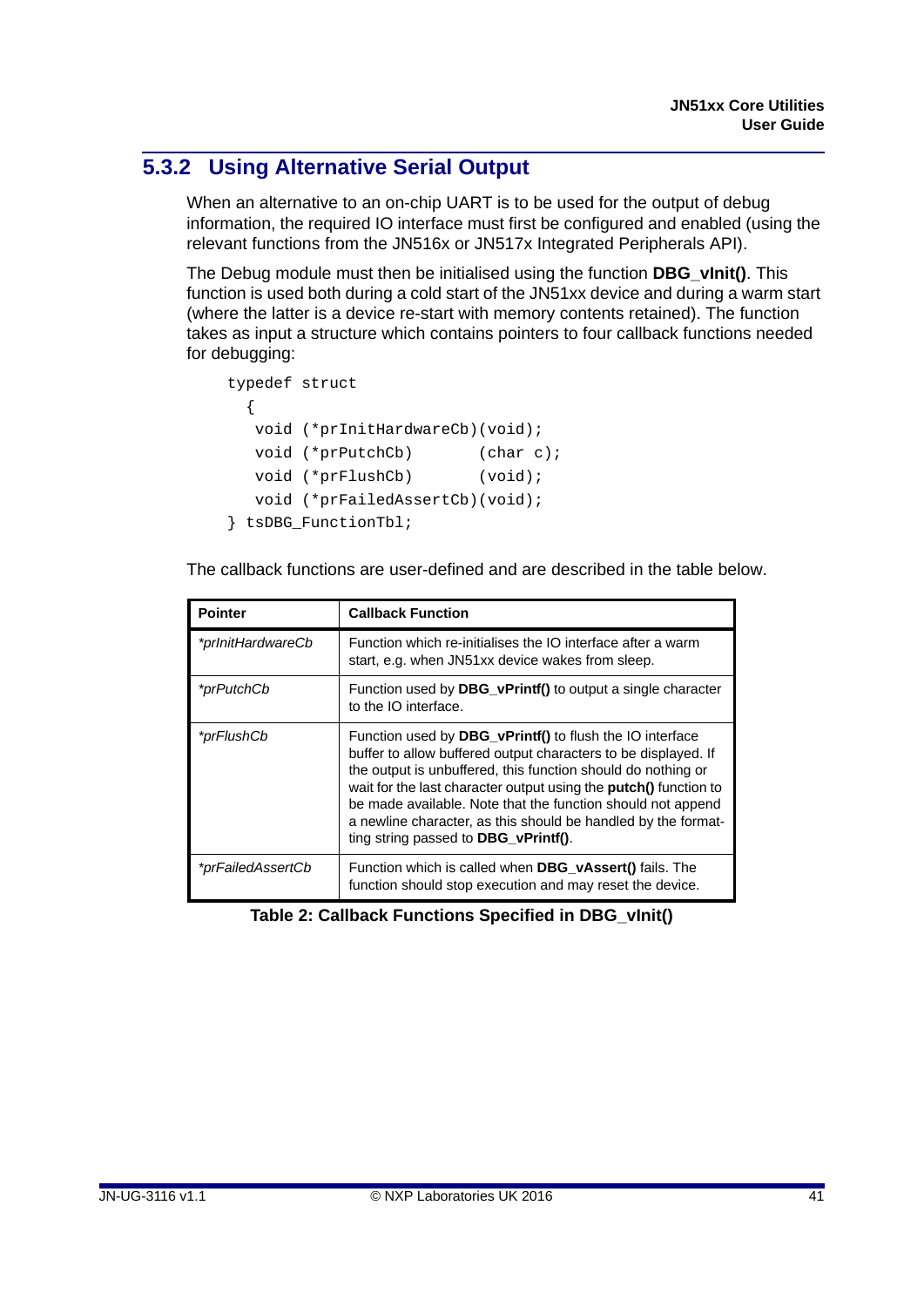# <span id="page-41-0"></span>**5.4 Debug Configuration Flags**

The Debug module has a global variable *DBG\_u32Flags* which is a bitmap containing configuration flags. The bits/flags are enumerated, and are listed and described in the table below.

| <b>Flag/Enumeration</b>   | Description (if flag is set)                                                                                                                                                                                   |
|---------------------------|----------------------------------------------------------------------------------------------------------------------------------------------------------------------------------------------------------------|
| DBG FLAG NONE             | None of the flags are set                                                                                                                                                                                      |
| DBG FLAG OUTGOING NL CRNL | Every \n character in the outgoing string is sent as \r\n.<br>This is for compatibility with certain terminal programs.                                                                                        |
| DBG FLAG AUTO FLUSH       | DBG_vFlush() is called at the end of each DBG_vPrintf()<br>invocation. The application may instead choose to flush<br>the outgoing characters in idle time rather than at the end<br>of each outputted string. |
| DBG FLAG FLUSH WHEN FULL  | If the DBG back-end buffers outgoing characters then it<br>will automatically flush the buffer when full. Otherwise,<br>characters that do not fit in the buffer may be lost.                                  |

# **Table 3: Debug Configuration Flags**



**Note:** The flags DBG\_FLAG\_OUTGOING\_NL\_CRNL and DBG\_FLAG\_AUTO\_FLUSH are set by default.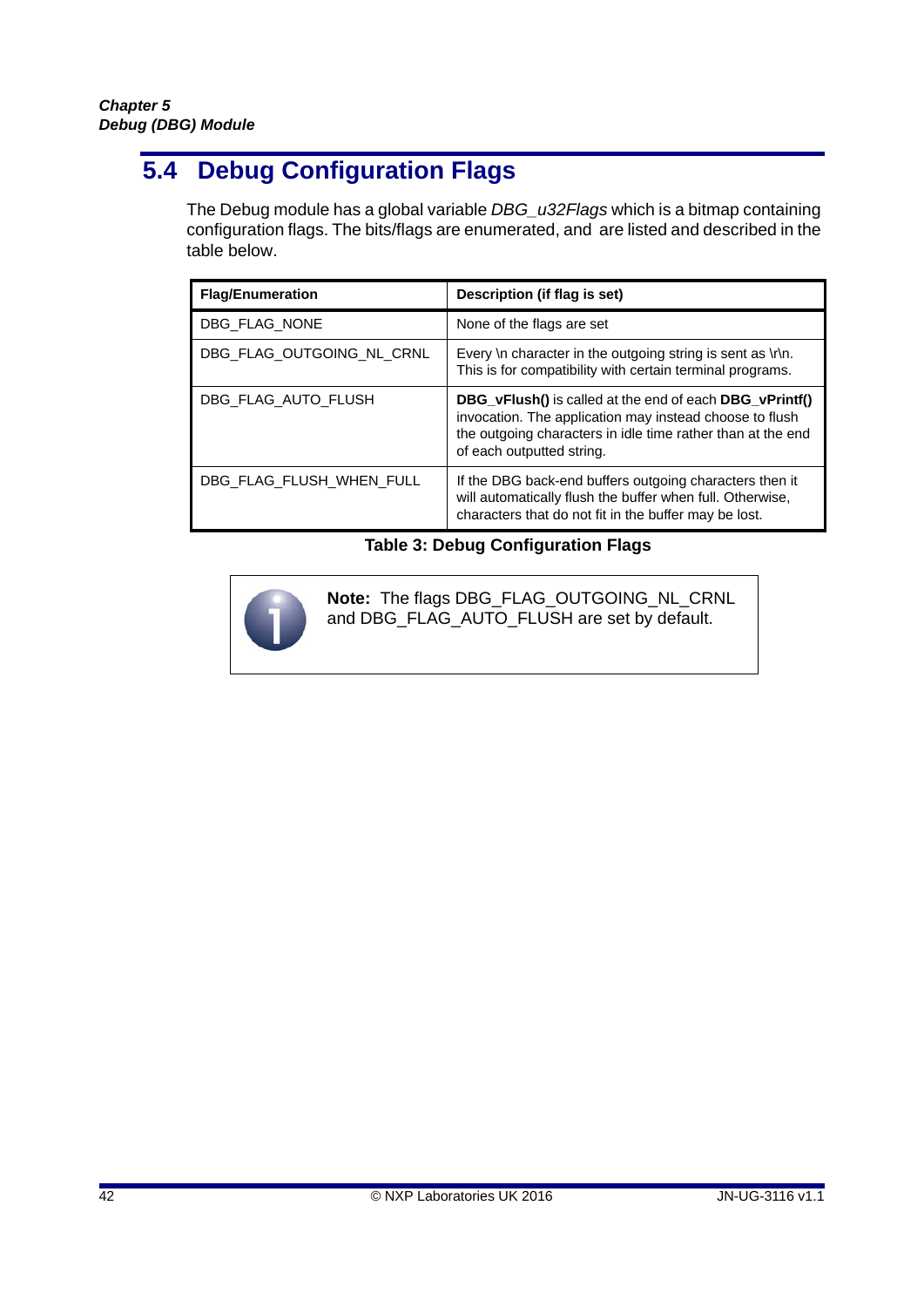# <span id="page-42-0"></span>**5.5 Example Diagnostic Code**

The following code fragment illustrates use of the Debug module API. The JN51xx UART 0 is used. Two debug 'streams' (1 and 2) are used to separately enable/disable two groups of debug lines.

```
#include <jendefs.h>
#include "DBG.h"
#include "DBG_Uart.h"
#ifndef DBG_STREAM_1
#define DBG_STREAM_1 FALSE
#endif
#ifndef DBG_STREAM_2
#define DBG_STREAM_2 FALSE
#endif
void appColdStart(void)
{
int i = 0;
/* Initialise the standard UART hardware */
DBG_vUartInit(DBG_E_UART_0, DBG_E_UART_BAUD_RATE_115200);
/* Now we can use DBG_vPrintf() and DBG_vAssert() to output characters
    to the UART device */
DBG_vPrintf(DBG_STREAM_1, "Printing to stream 1\n");
DBG_vPrintf(DBG_STREAM_2, "Printing an integer %i to stream 2\n", 10);
DBG_vAssert(DBG_STREAM_1, i == 1);
}
```
When building this application, you have following options:

- Debug disabled (the default)
- Debug enabled only for stream 1 build with:
	- -DDBG\_ENABLE -DDBG\_STREAM\_1=TRUE
- Debug enabled only for stream 2 build with:

```
 -DDBG_ENABLE -DDBG_STREAM_2=TRUE
```
■ DBG enabled for both streams - build with:

```
 -DDBG_ENABLE -DDBG_STREAM_1=TRUE -DDBG_STREAM_2=TRUE
```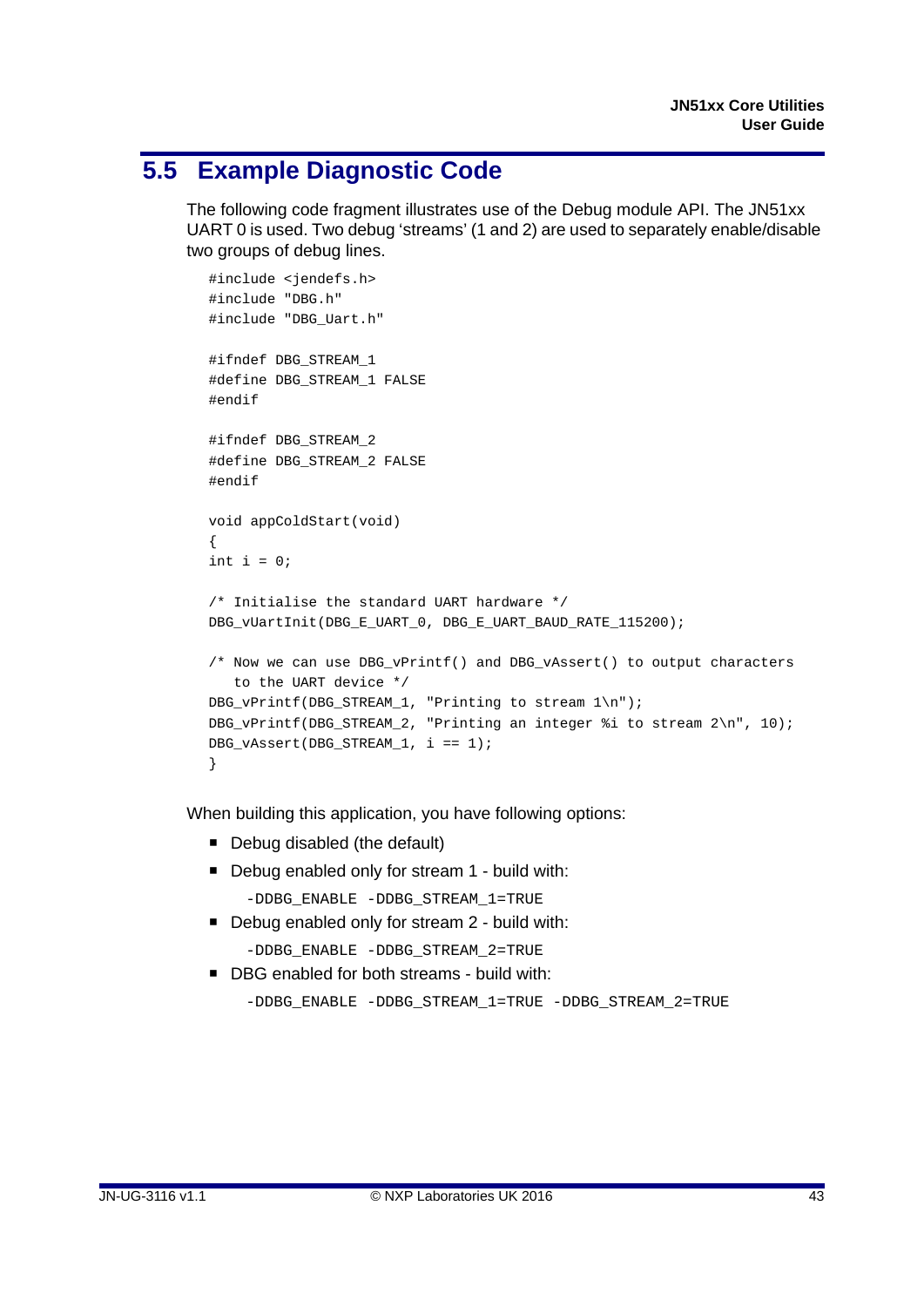*Chapter 5 Debug (DBG) Module*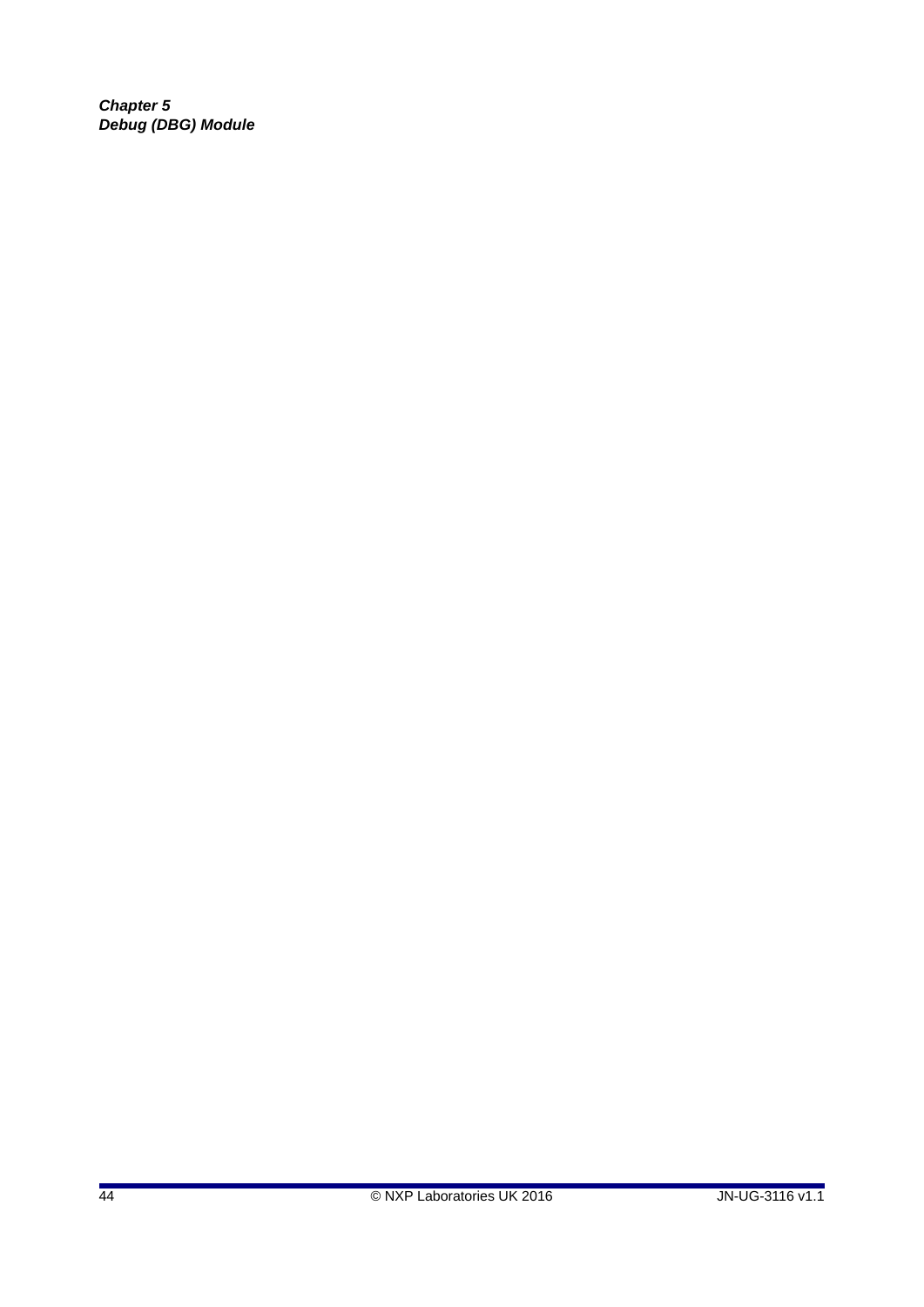# **Part II: Reference Information**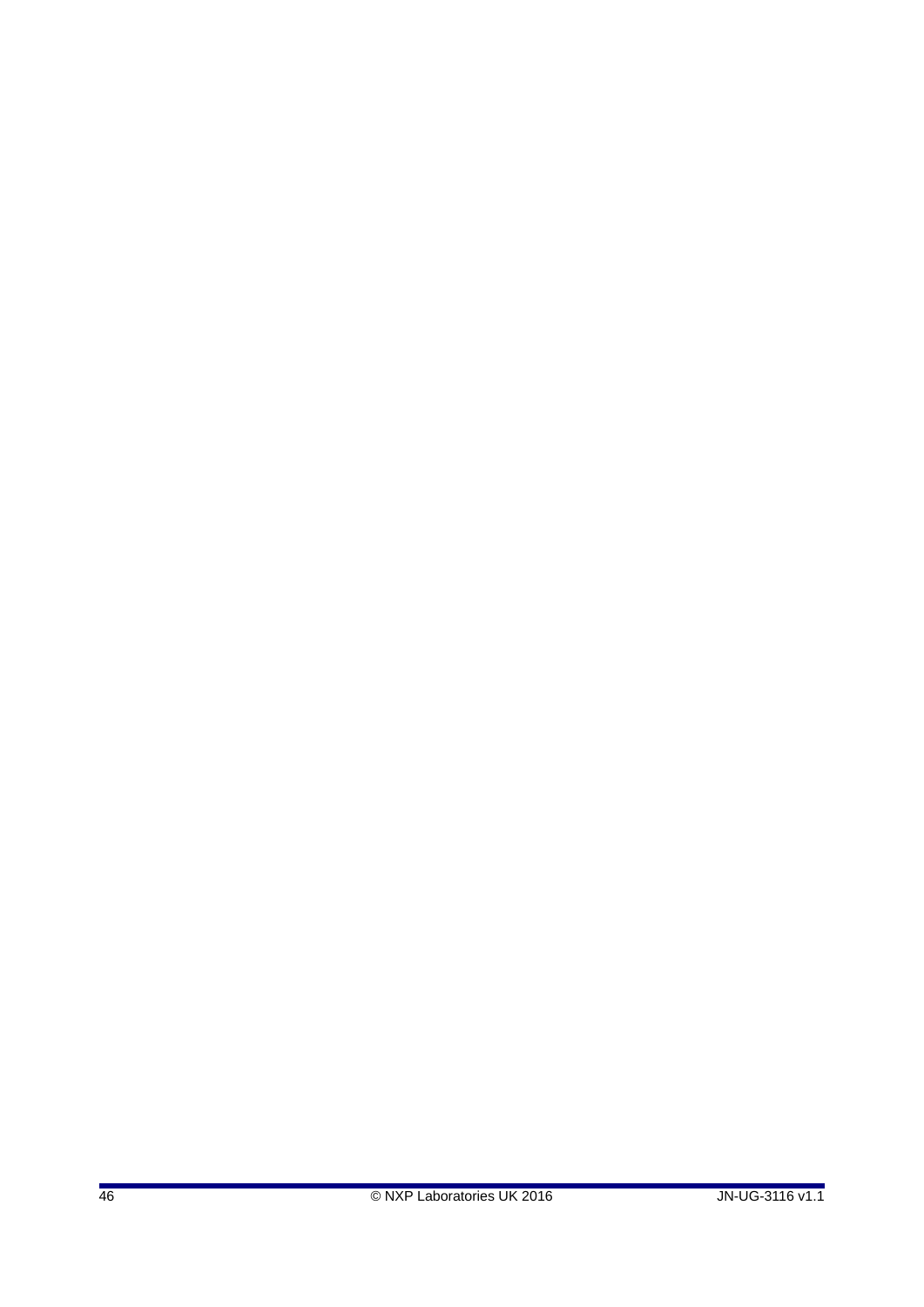# **6. PDM API**

This chapter details the functions of the Persistent Data Manager (PDM) API that supports context data and application data saving in Non-Volatile Memory (NVM). For the JN516x and JN517x devices, this memory is internal EEPROM and this chapter will therefore refer to EEPROM.

The API is defined in the header file **pdm.h** and is divided into the following categories:

- EEPROM PDM functions see [Section 6.1](#page-47-0)
- EEPROM PDM Bitmap Counter functions see [Section 6.2](#page-56-0)
- EEPROM PDM miscellaneous functions see [Section 6.3](#page-61-0)



**Note:** For more information on how to use the functions described in this chapter, refer to [Chapter 2.](#page-14-0)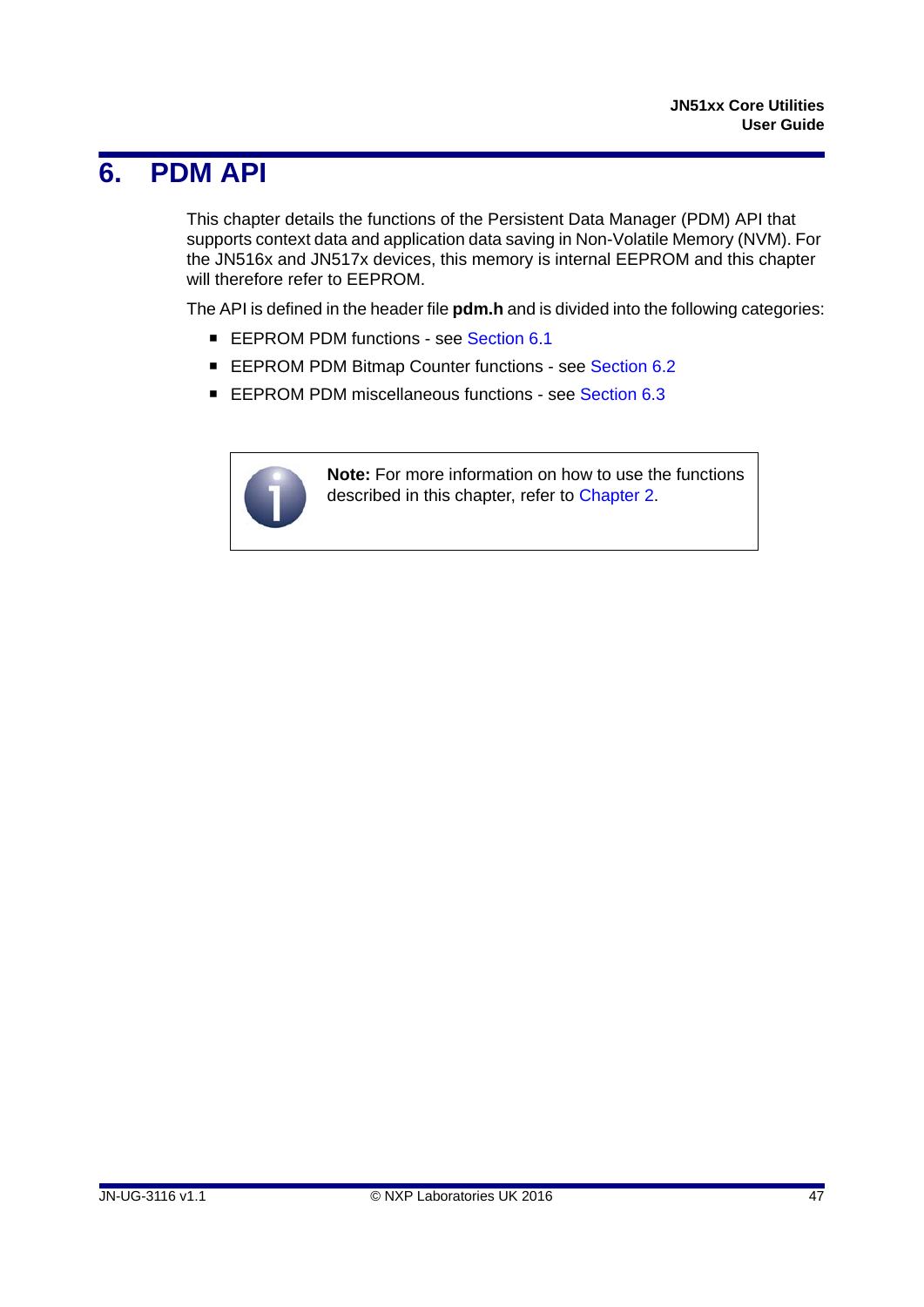# <span id="page-47-0"></span>**6.1 EEPROM PDM Functions**

The EEPROM PDM functions are listed below, along with their page references:

| <b>Function</b>                | Page |
|--------------------------------|------|
| <b>PDM</b> eInitialise         | 49   |
| <b>PDM</b> eSaveRecordData     | 50   |
| <b>PDM</b> eReadDataFromRecord | 51   |
| <b>PDM</b> eDeleteData         | 52   |
| <b>PDM</b> eDeleteAllData      | 53   |
| PDM_u8GetSegmentCapacity       | 54   |
| PDM_u8GetSegmentOccupancy      | 55   |
| <b>PDM</b> bDoesDataExist      | 56   |



**Note:** For a description of how to use these functions, refer to [Section 2.3.](#page-16-0)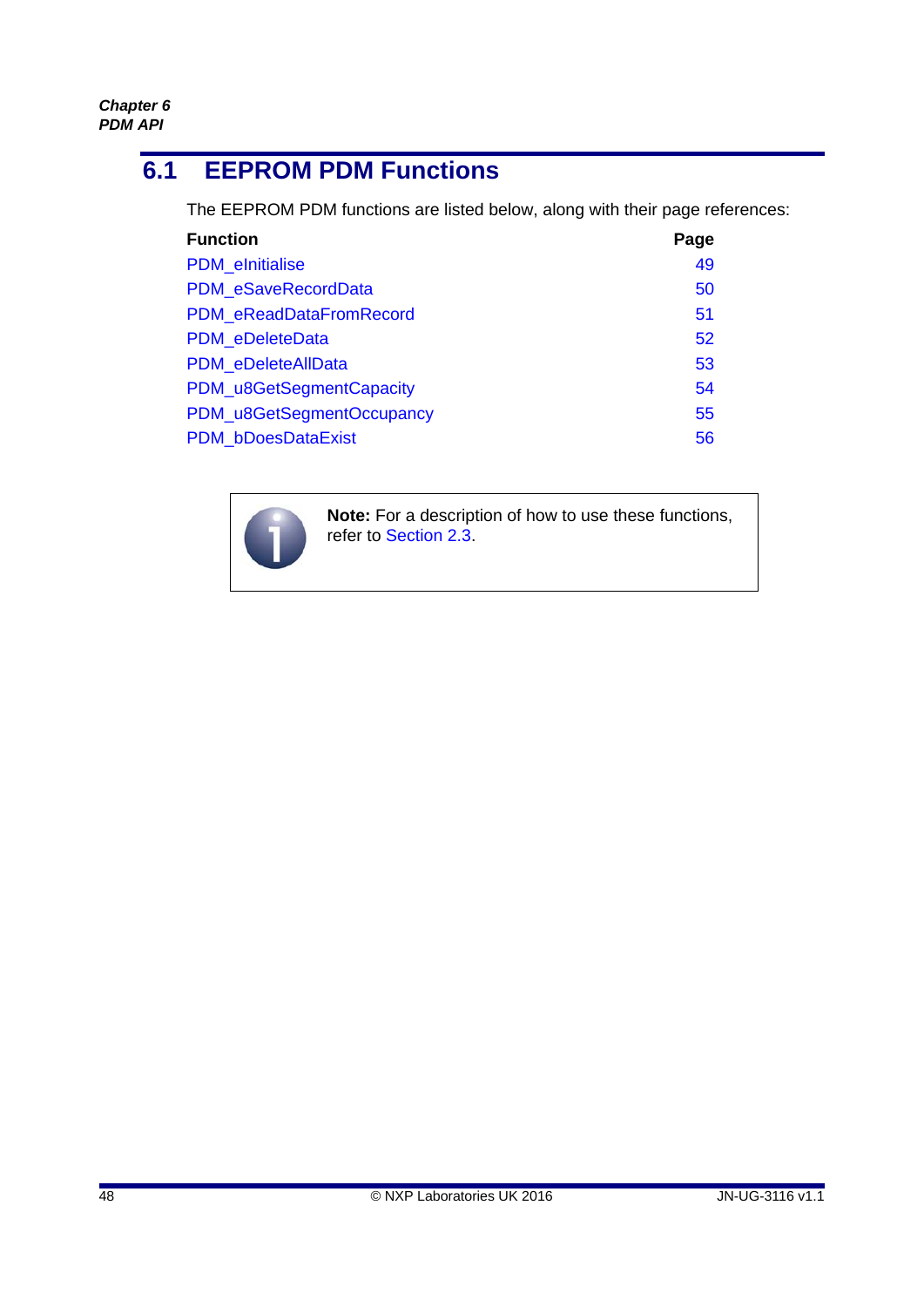```
PDM_teStatus PDM_eInitialise(
              uint8 u8NumberOfEEPROMsegments
#ifndef PDM_NO_RTOS
              ,
```
**OS\_thMutex** *hPdmMutex*

**#endif);**

# **Description**

This function initialises the PDM module and registers the required PDM functions. It must be called during both a warm start and a cold start.

The function initialises the PDM environment and builds the underlying EEPROM file system. A RAM-based file system is created to allow the PDM to map data to/from the EEPROM. The EEPROM sectors are scanned for evidence of any valid user data, which is mapped into the RAM file system. This routine handles any write errors that may have occurred if the EEPROM was powered down whilst data was being written to the PDM system. Once the file system has been constructed, you can then write data to and read data from the EEPROM via PDM.

The PDM can operate within any number of EEPROM segments, as specified through the parameter *u8NumberOfEEPROMsegments*. However, if a zero value is specified for this parameter, the function will auto-configure the PDM by interrogating the JN516x/7x chip to obtain the variant and scaling the PDM accordingly, giving the application access to the full EEPROM.

An optional mutex can be specified in order to serialise PDM function calls. If specified, this mutex is automatically applied during a PDM function call to prevent concurrent calls. Note that:

- The mutex is not available when using the PDM in applications developed with a ZigBee 3.0 SDK (JN-SW-4170 or JN-SW-4270) or the IEEE802.15.4 SDK (JN-SW-4163), in which case the flag PDM\_NO\_RTOS must be defined in the makefile - the function parameter *hPdmMutex* is then disabled.
- $\blacksquare$  The mutex is always implemented when using the PDM in applications developed with the JenNet-IP SDK (JN-SW-4165), in which case the function parameter *hPdmMutex* must be set to a non-zero value.

For more information on using the PDM without the RTOS, refer to [Section 2.2](#page-15-0).

#### **Parameters**

#### *u8NumberOfEEPROMsegments*

|           | Number of contiguous EEPROM sectors to be managed. A           |  |
|-----------|----------------------------------------------------------------|--|
|           | zero value indicates that the full EEPROM should be used.      |  |
| hPdmMutex | Optional handle of the mutex to be used to serialise PDM calls |  |

#### **Returns**

PDM\_E\_STATUS\_OK PDM\_E\_STATUS\_INTERNAL\_ERROR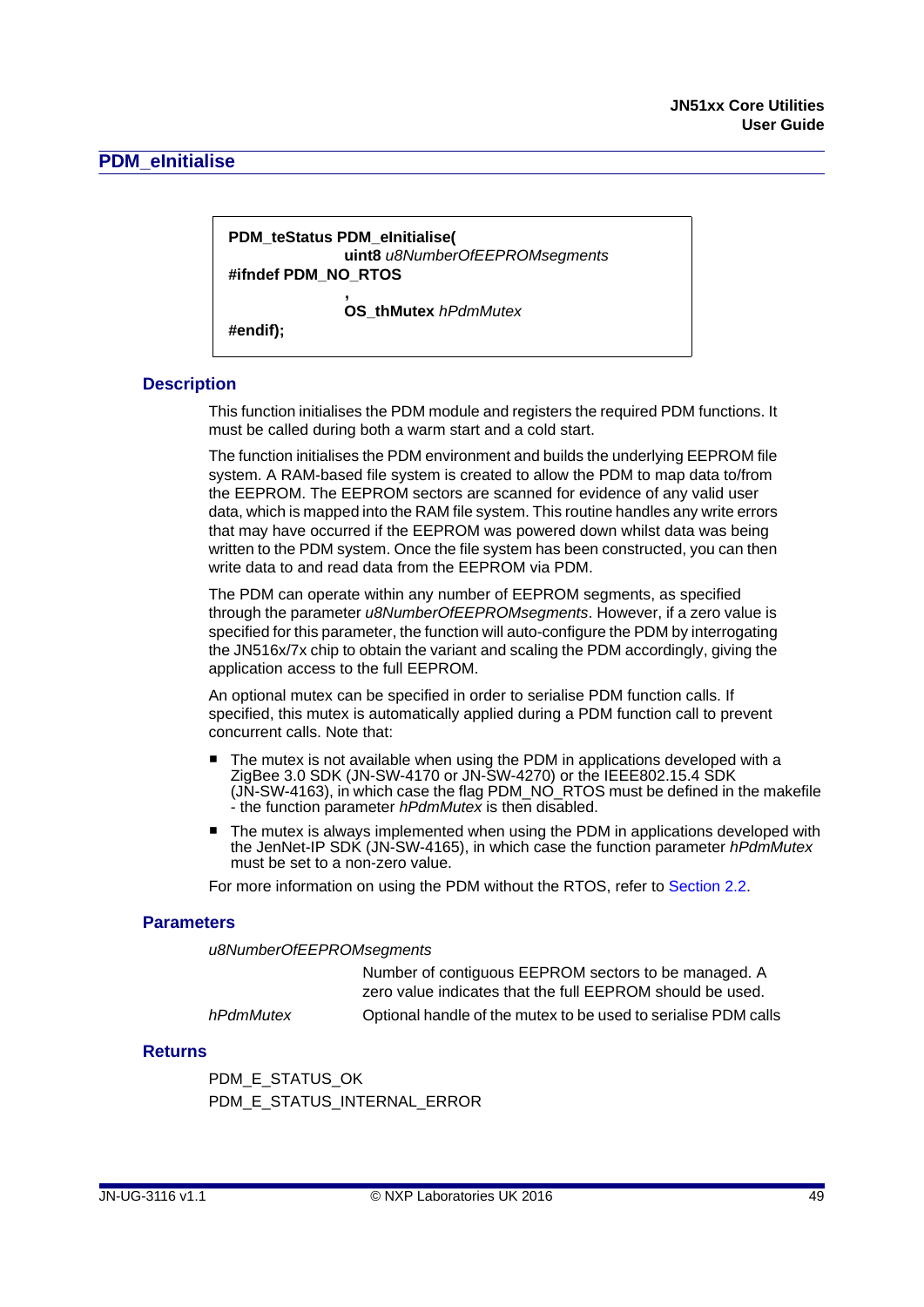# <span id="page-49-0"></span>**PDM\_eSaveRecordData**

# **PDM\_teStatus PDM\_eSaveRecordData( uint16** *u16IdValue***, uint8 \****pu8DataBuffer***, uint16** *u16Datalength***);**

# **Description**

This function saves the specified application data from RAM to the specified record in EEPROM. The record is identified by means of a 16-bit user-defined value.



*Caution: The application software must not use record identifier values that would clash with those used by the NXP libraries used with the application. The ZigBee PRO stack libraries use values above 0x8000. The JenNet-IP libraries use values between 0x3000 and 0x3007.*

When a data record is saved to the EEPROM for the first time, the data is written provided there are enough EEPROM segments available to hold the data. Upon subsequent save requests, if there has been a change between the RAM-based and EEPROM-based data buffers then the PDM will attempt to re-save only the segments that have changed (if no data has changed, no save will be performed). This is advantageous due to the restricted size of the EEPROM and the constraint that old data must be preserved while saving changed data to the EEPROM.

Provided that you have registered a callback function with the PDM (see [Section 6.3](#page-61-0)), the callback mechanism will signal when a save has failed. Upon failure, the callback function will be invoked and pass the event

E\_PDM\_SYSTEM\_EVENT\_DESCRIPTOR\_SAVE\_FAILED to the application.

#### **Parameters**

| u16ldValue     | User-defined ID of the record to be saved (see Caution above) |
|----------------|---------------------------------------------------------------|
| *pu8DataBuffer | Pointer to data buffer to be saved in the record in EEPROM    |
| u16Datalength  | Length of data to be saved, in bytes                          |

#### **Returns**

PDM\_E\_STATUS\_OK (success) PDM\_E\_STATUS\_INVLD\_PARAM (specified record ID is invalid) PDM\_E\_STATUS\_NOT\_SAVED (save to EEPROM failed)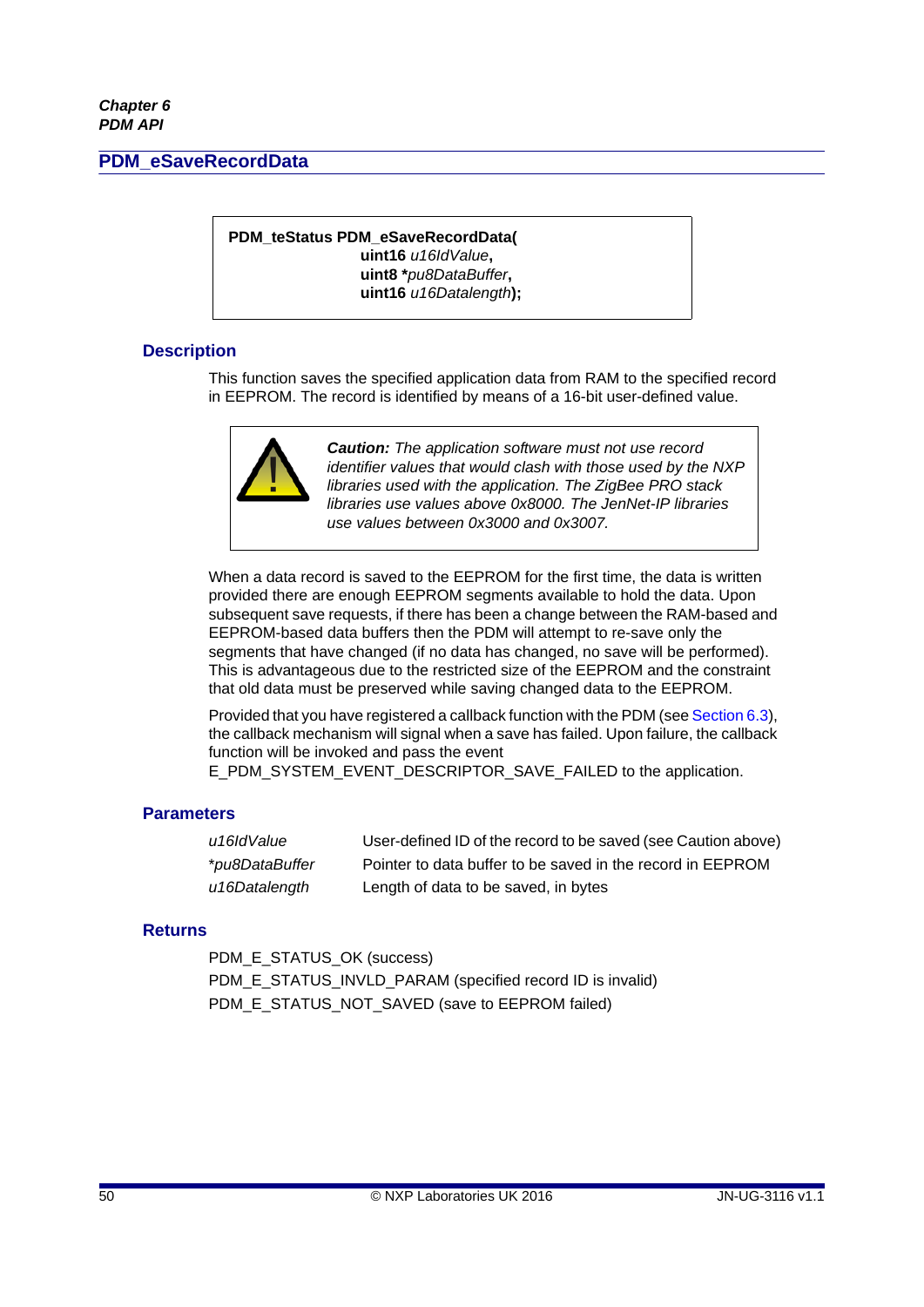<span id="page-50-0"></span>**PDM\_teStatus PDM\_eReadDataFromRecord( uint16** *u16IdValue***, void \****pvDataBuffer***, uint16** *u16DataBufferLength***, uint16 \****pu16DataBytesRead***);**

# **Description**

This function reads the specified record of application data from the EEPROM and stores the read data in the supplied data buffer in RAM. The record is specified using its unique 16-bit identifier.

Before calling this function, it may be useful to call **PDM\_bDoesDataExist()** in order to determine whether a record with the specified identifier exists in the EEPROM and, if it does, to obtain its size.

### **Parameters**

| u16IdValue          | User-defined ID of the record to be read                                 |
|---------------------|--------------------------------------------------------------------------|
| *pvDataBuffer       | Pointer to the data buffer in RAM where the read data is to<br>be stored |
| u16DataBufferLength | Length of the data buffer, in bytes                                      |
| *pu16DataBytesRead  | Pointer to a location to receive the number of data bytes<br>read        |

# **Returns**

PDM\_E\_STATUS\_OK (success) PDM\_E\_STATUS\_INVLD\_PARAM (specified record ID is invalid)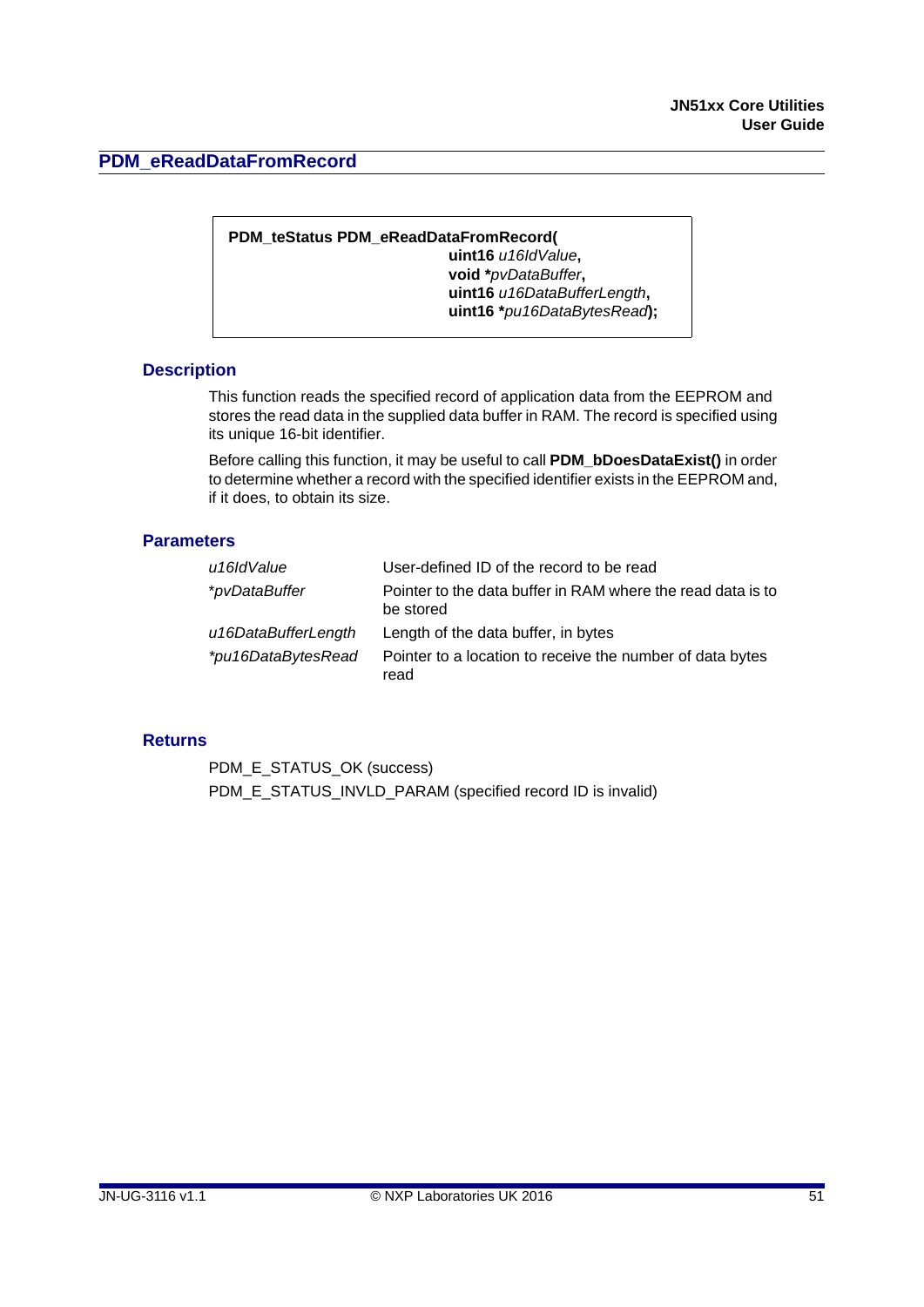# <span id="page-51-0"></span>**PDM\_eDeleteData**

**PDM\_teStatus PDM\_eDeleteData(uint16** *u16IdValue***);**

# **Description**

This function deletes the specified record of application data in EEPROM.

Alternatively, all records in EEPROM can be deleted using the function **PDM\_eDeleteAllData()**.

# **Parameters**

*u16IdValue* User-defined ID of the record to be deleted

# **Returns**

PDM\_E\_STATUS\_OK (success) PDM\_E\_STATUS\_INVLD\_PARAM (specified record ID is invalid)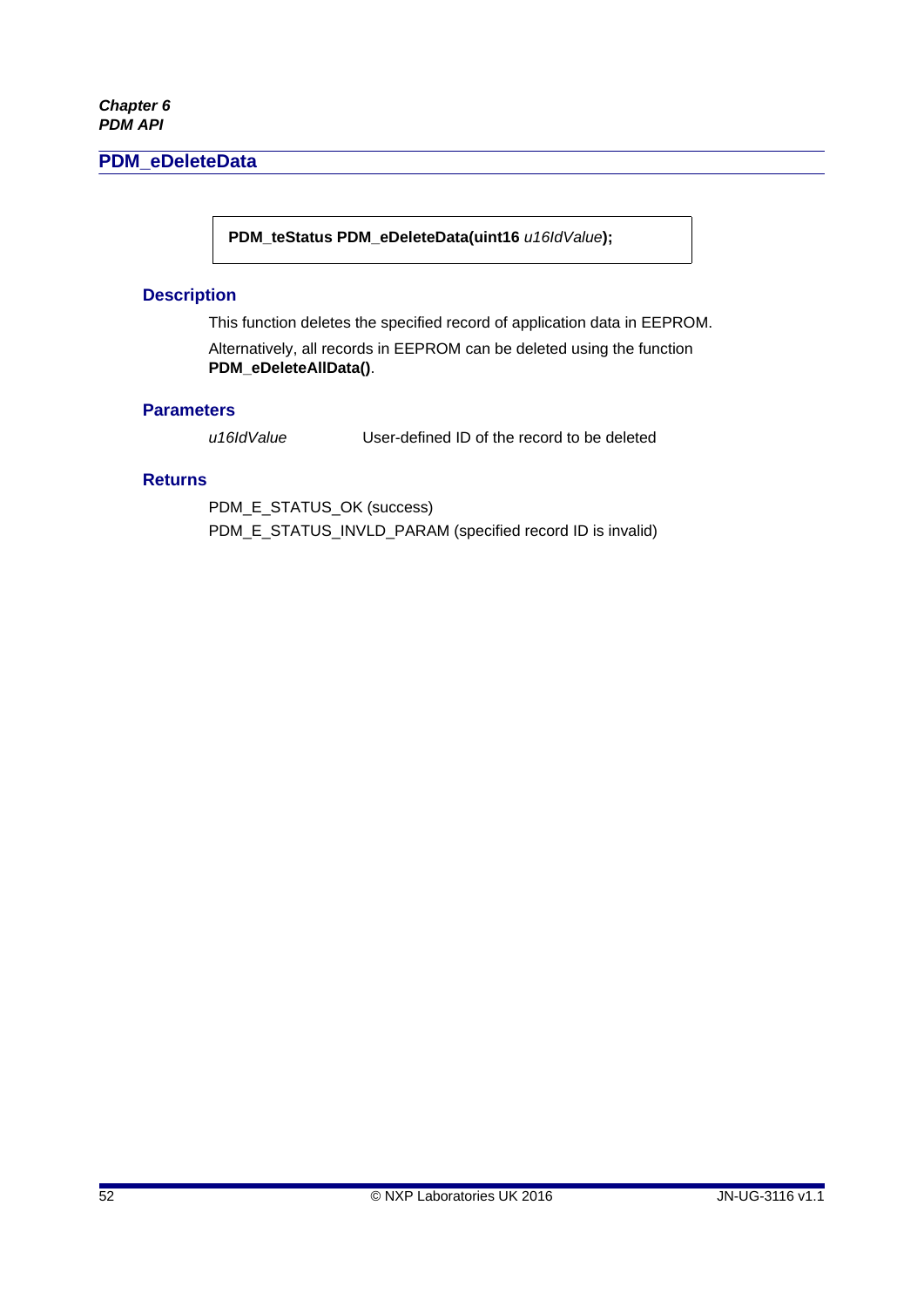# **PDM\_teStatus PDM\_eDeleteAllData(void);**

# <span id="page-52-0"></span>**Description**

This function deletes all records in EEPROM, including both application data and stack context data, resulting in an empty PDM file system. The EEPROM segment Wear Count values are preserved (and incremented) throughout this function call.



*Caution: You are not recommended to delete records of stack context data before a rejoin of the same secured network. If these records are deleted, data sent by the node after the rejoin will be rejected by the destination node since the frame counter has been reset on the source node. For more details, refer to "Application Design Notes" appendix in the ZigBee 3.0 Stack User Guide (JN-UG-3113).*

Alternatively, an individual record of application data can be deleted using the function **PDM\_eDeleteData()**.

#### **Parameters**

None

#### **Returns**

None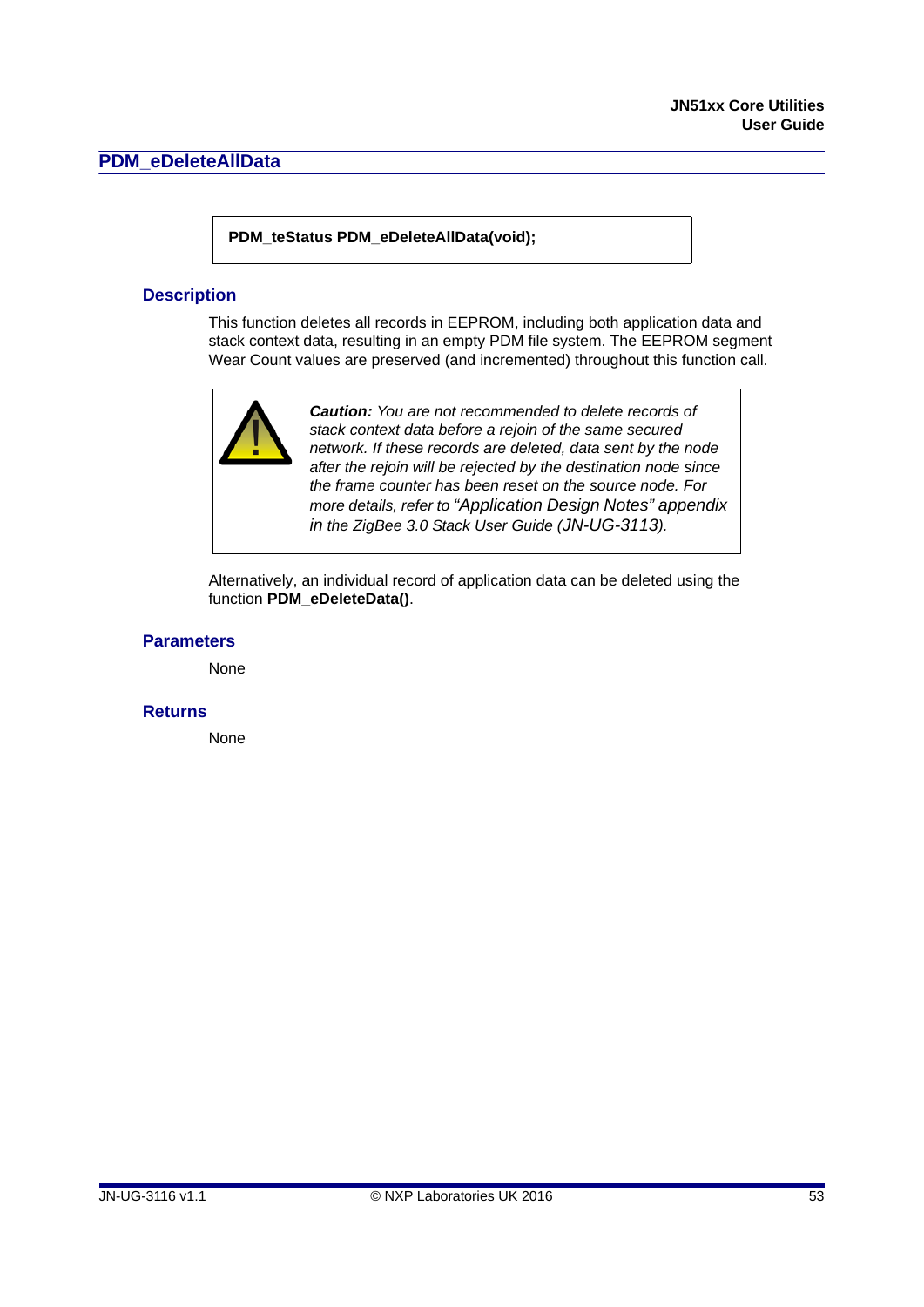# <span id="page-53-0"></span>**PDM\_u8GetSegmentCapacity**

**uint8 PDM\_u8GetSegmentCapacity(void);**

# **Description**

This function returns the number of unused segments that remain in the EEPROM.

#### **Parameters**

None

# **Returns**

Number of EEPROM segments free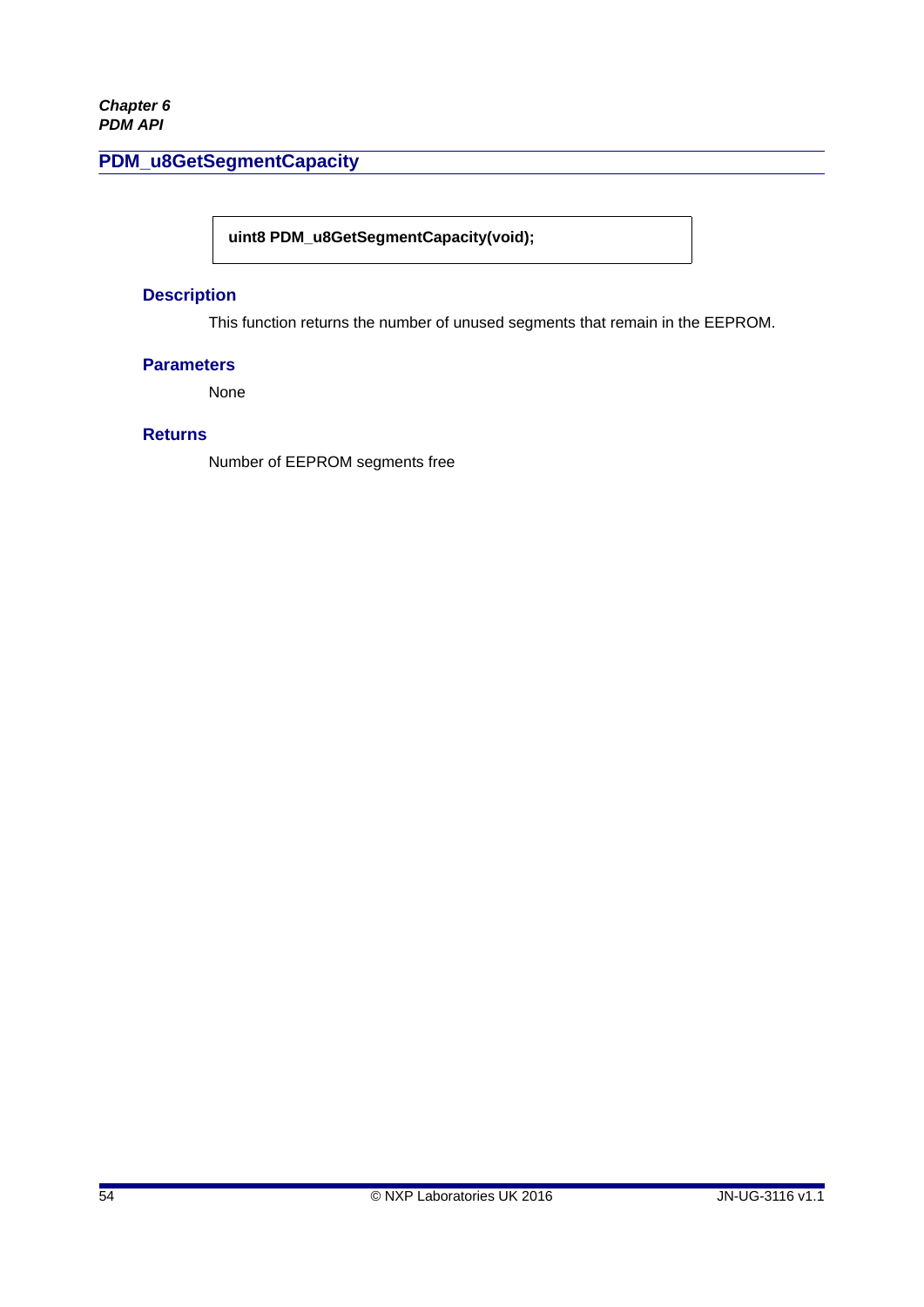# <span id="page-54-0"></span>**PDM\_u8GetSegmentOccupancy**

# **uint8 PDM\_u8GetSegmentOccupancy(void);**

# **Description**

This function returns the number of used segments in the EEPROM.

### **Parameters**

None

# **Returns**

Number of EEPROM segments used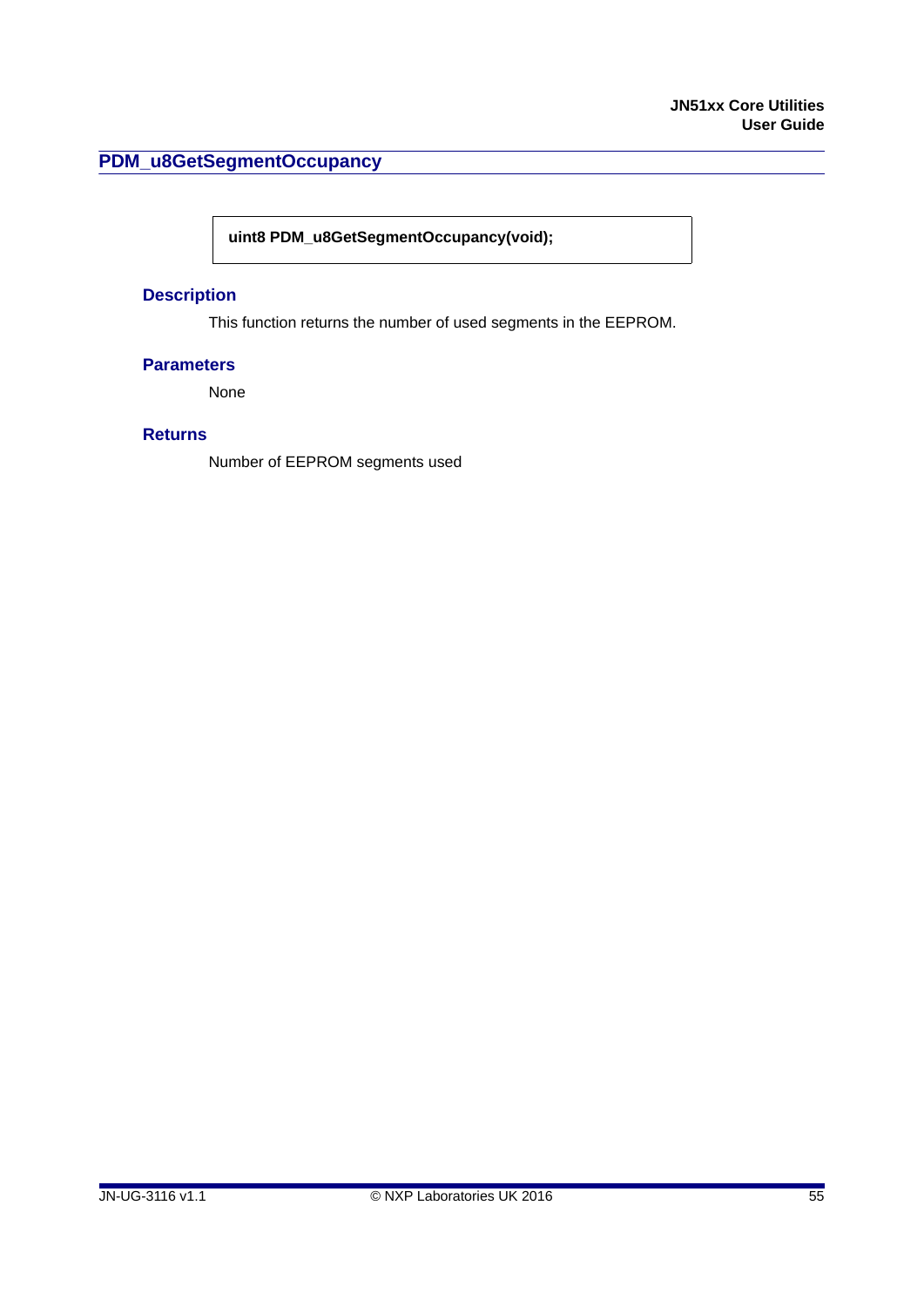# <span id="page-55-0"></span>**PDM\_bDoesDataExist**

**bool\_t PDM\_bDoesDataExist(uint16** *u16IdValue***, uint16 \****pu16DataLength***);**

# **Description**

This function checks whether data associated with thd specified record ID exists in the EEPROM. If the data record exists, the function returns the data length, in bytes, in a location to which a pointer must be provided.

#### **Parameters**

| u16ldValue      | User-defined ID of the record to be found                                                                       |
|-----------------|-----------------------------------------------------------------------------------------------------------------|
| *pu16DataLength | Pointer to location to receive length, in bytes, of data record (if<br>any) associated with specified record ID |

### **Returns**

TRUE if data record found, FALSE otherwise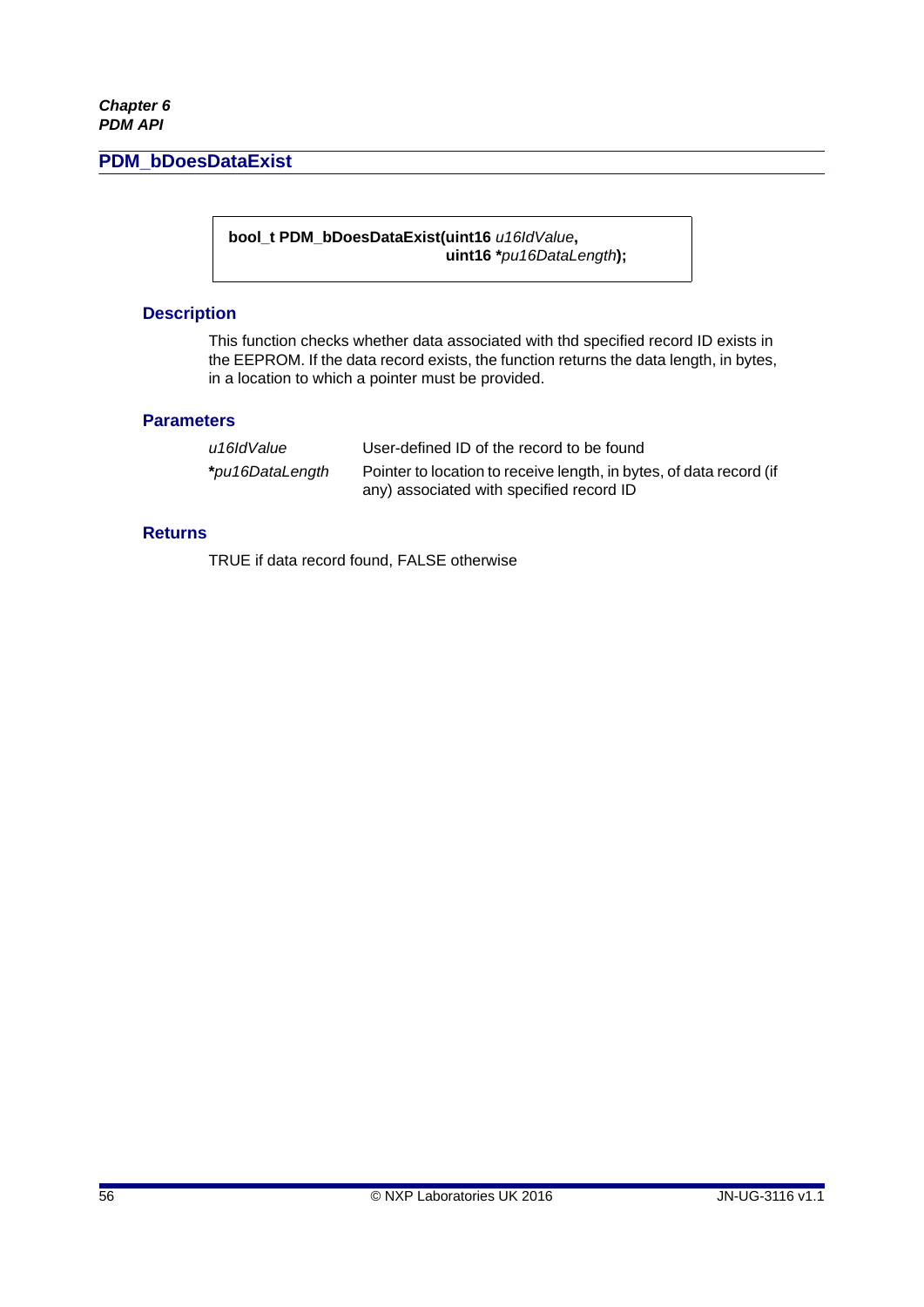# <span id="page-56-0"></span>**6.2 EEPROM PDM Bitmap Counter Functions**

The EEPROM PDM Bitmap Counter functions are listed below, along with their page references:

| Function                    | Page |
|-----------------------------|------|
| <b>PDM</b> eCreateBitmap    | 58   |
| <b>PDM</b> eIncrementBitmap | 59   |
| <b>PDM</b> eGetBitmap       | 60   |
| <b>PDM</b> eDeleteBitmap    | 61   |



**Note:** For a description of how to use these functions, refer to [Section 2.4.](#page-19-0)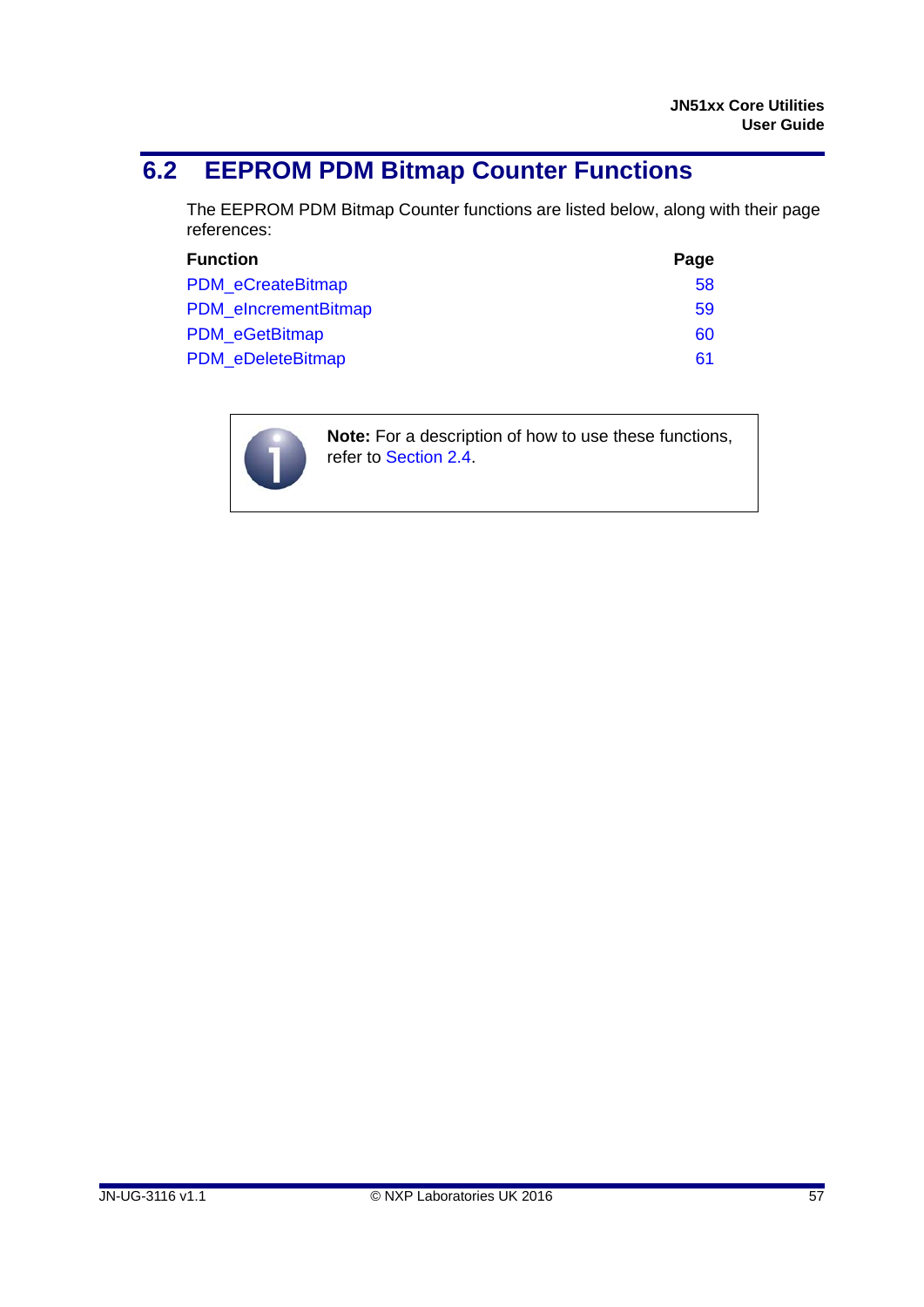# <span id="page-57-0"></span>**PDM\_eCreateBitmap**

**PDM\_teStatus PDM\_eCreateBitmap(uint16** *u16IdValue***, uint32** *u32InitialValue***);**

### **Description**

The function creates a bitmap structure for a counter in a segment of the EEPROM. A user-defined ID and a start value for the bitmap counter must be specified.

The start value is stored in the counter's header. A bitmap is created to store the incremental value of the counter (over the start value). This bitmap can subsequently be incremented (by one) by calling the function **PDM\_eIncrementBitmap()**. The incremental value stored in the bitmap and the start value stored in the header can be read at any time using the function **PDM\_eGetBitmap()**.

If the specified ID value has already been used or the specified start value is NULL, the function returns PDM\_E\_STATUS\_INVLD\_PARAM. If the EEPROM has no free segments, the function returns PDM\_E\_STATUS\_USER\_PDM\_FULL.

# **Parameters**

| u16ldValue      | User-defined ID for bitmap counter to be created |
|-----------------|--------------------------------------------------|
| u32InitialValue | Initial 32-bit value of bitmap counter           |

### **Returns**

PDM\_E\_STATUS\_OK (success) PDM\_E\_STATUS\_INVLD\_PARAM (an invalid parameter value was supplied) PDM\_E\_STATUS\_PDM\_FULL (there is no space to store this bitmap)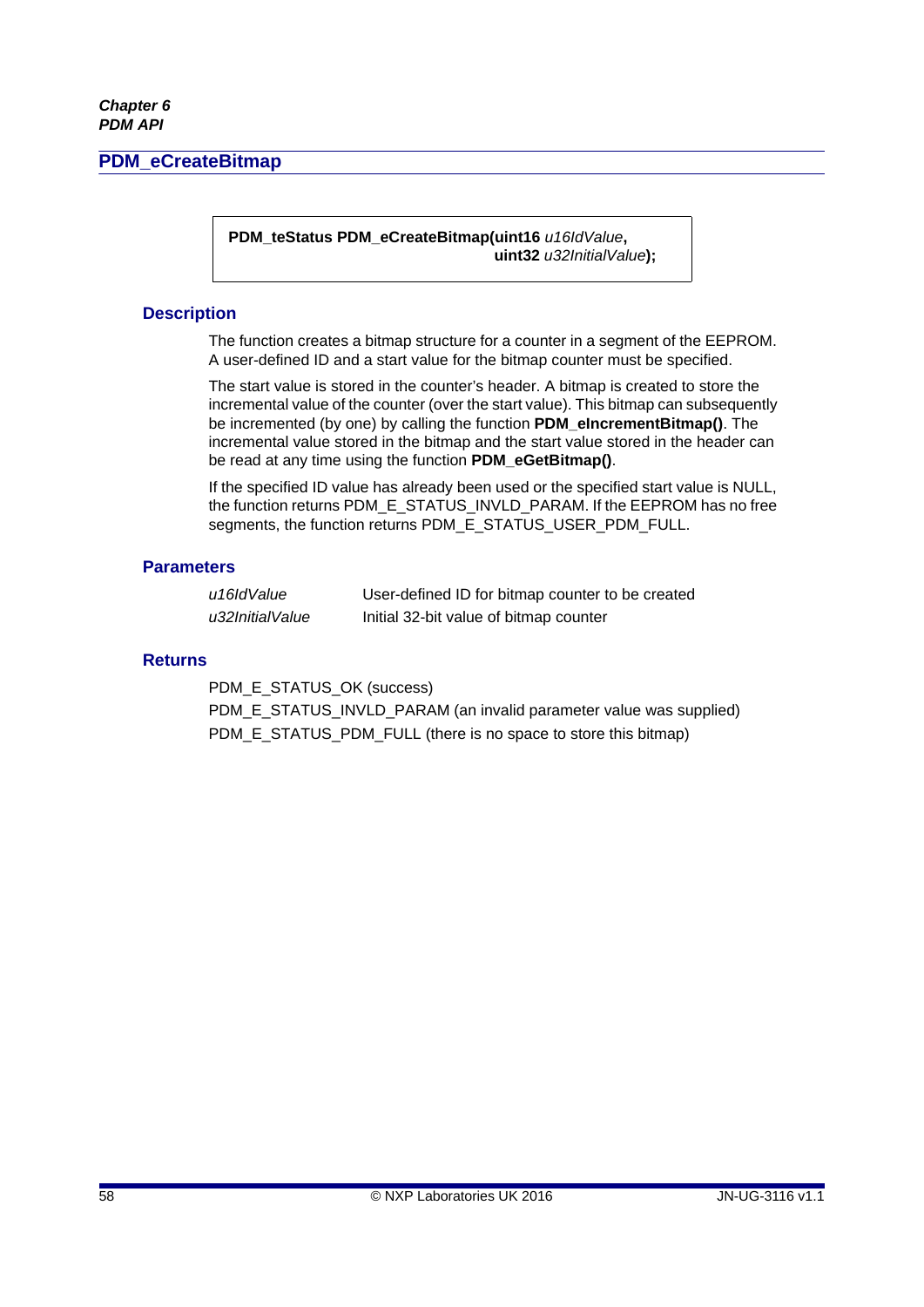**PDM\_teStatus PDM\_eIncrementBitmap(uint16** *u16IdValue***);**

# <span id="page-58-0"></span>**Description**

The function increments the bitmap value of the specified counter in the EEPROM. The counter must be identified using the user-defined ID value assigned when the counter was created using the function **PDM\_eCreateBitmap()**.

The bitmap can be incremented within an EEPROM segment until its value saturates (contains all 1s). At this point, the function returns the code PDM\_E\_STATUS\_SATURATED\_OK. The next time that this function is called, the counter is automatically moved to a new segment (provided that one is available), the start value in its header is increased appropriately and the bitmap is reset to zero. To avoid increasing the segment Wear Count, the old segment is not formally deleted before a new segment is started. If the EEPROM has no free segments when the above overflow occurs, the function returns the code PDM\_E\_STATUS\_USER\_PDM\_FULL.

If the specified ID value has already been used, the function returns PDM\_E\_STATUS\_INVLD\_PARAM.

### **Parameters**

*u16IdValue* User-defined ID of counter to be incremented

# **Returns**

PDM\_E\_STATUS\_OK (success)

PDM\_E\_STATUS\_INVLD\_PARAM (an invalid parameter value was supplied) PDM\_E\_STATUS\_PDM\_FULL (no further EEPROM segments for the bitmap) PDM\_E\_STATUS\_BITMAP\_SATURATED\_OK (increment made but segment now saturated)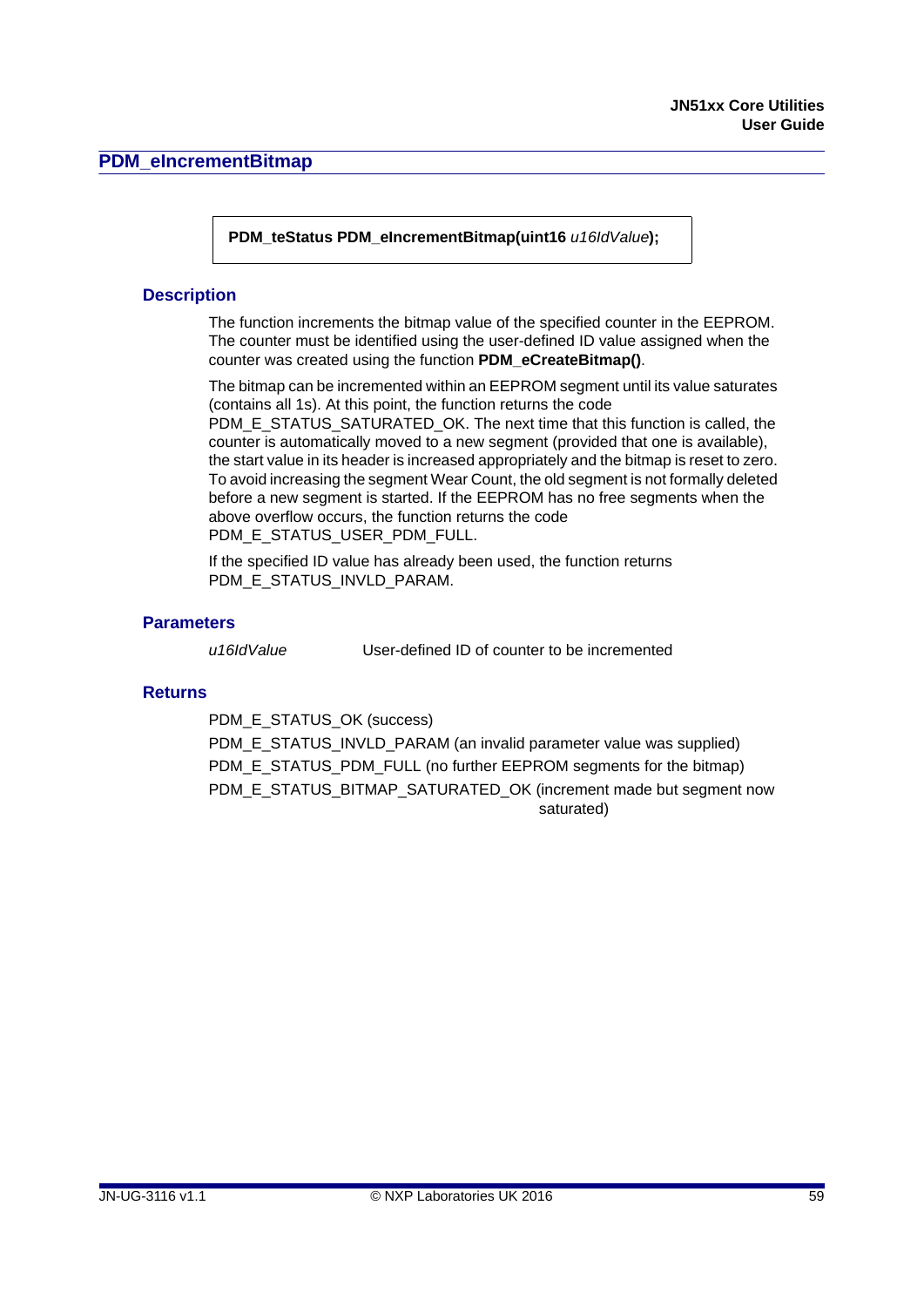# <span id="page-59-0"></span>**PDM\_eGetBitmap**

**PDM\_teStatus PDM\_eGetBitmap(uint16** *u16IdValue***, uint32 \****pu32InitialValue***, uint32 \****pu32BitmapValue***);**

# **Description**

The function reads the specified counter value from the EEPROM. The counter must be identified using the user-defined ID value assigned when the counter was created using the function **PDM\_eCreateBitmap()**. The function returns the counter's start value (from the counter's header) and incremental value (from the counter's bitmap).

The counter value is calculated as:

Start Value + Incremental Value

or in terms of the function parameters:

**\****pu32InitialValue* + **\****pu32BitmapValue*

Note that the start value may be different from the one specified when the counter was created, as the start value is updated each time the counter outgrows a segment and the bitmap is reset to zero.

This function should be called when the device comes up from a cold start, to check whether a bitmap counter is present in EEPROM.

If the specified ID value has already been used or a NULL pointer is provided for the received values, the function returns PDM\_E\_STATUS\_INVLD\_PARAM.

### **Parameters**

| u16ldValue        | User-defined ID for bitmap counter to be accessed                     |
|-------------------|-----------------------------------------------------------------------|
| *pu32InitialValue | Pointer to location to receive the start value of the counter         |
| *pu32BitmapValue  | Pointer to location to receive the incremetal value of the<br>counter |

### **Returns**

PDM\_E\_STATUS\_OK (success) PDM\_E\_STATUS\_INVLD\_PARAM (an invalid parameter value was supplied)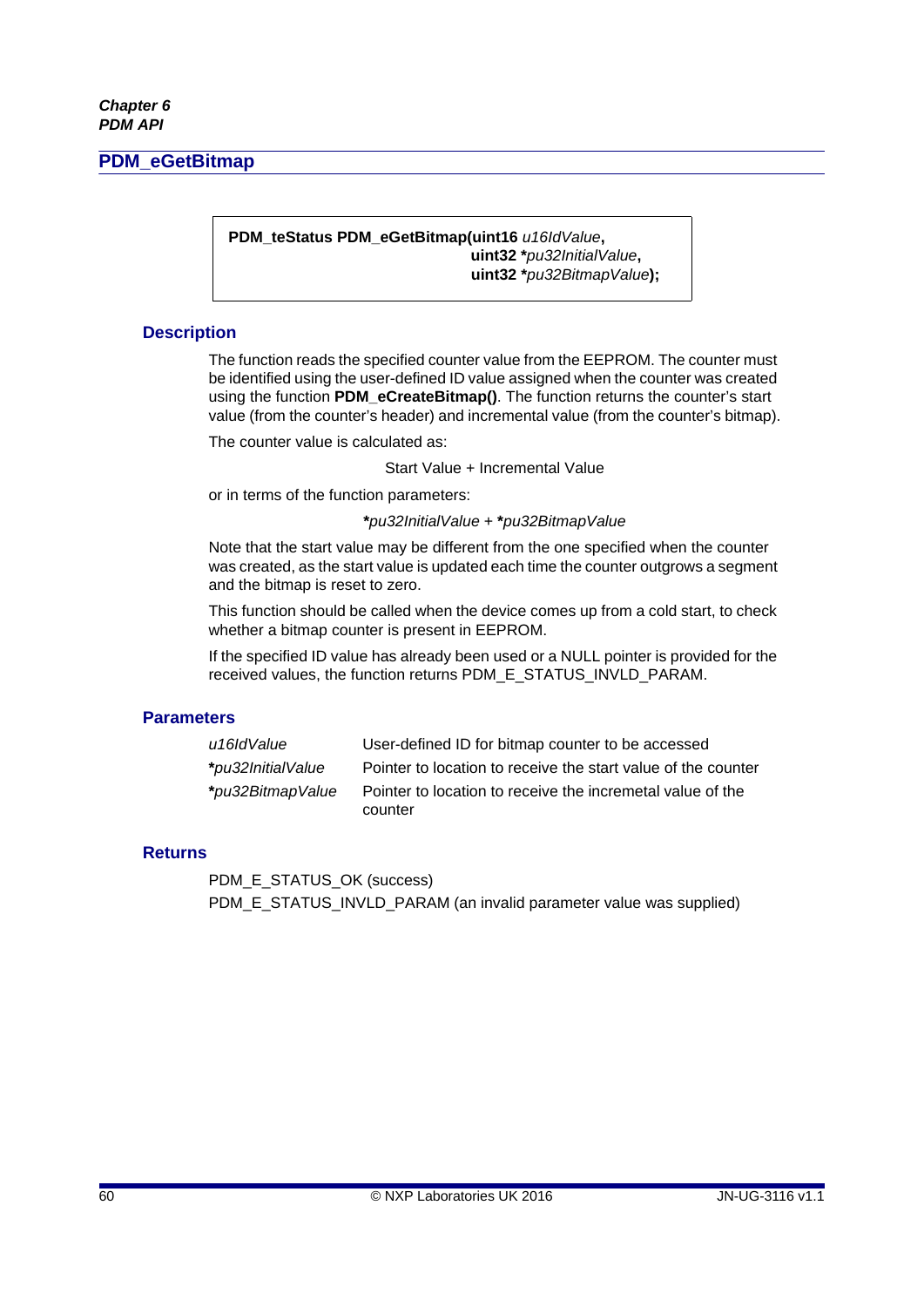# <span id="page-60-0"></span>**PDM\_eDeleteBitmap**

#### **PDM\_teStatus PDM\_eDeleteBitmap(uint16** *u16IdValue***);**

# **Description**

This function deletes the specified counter in the EEPROM. The counter must be identified using the user-defined ID value assigned when the bitmap was created using the function **PDM\_eCreateBitmap()**.

The function can be used to formally delete a counter. It clears the current segment occupied by the counter and also all the older (expired) segments used for the counter. This deletion increments the Wear Counts for these segments and should be done only if absolutely necessary, as the expired segments can be re-used directly via the PDM without formal deletion.

If the specified ID value does not exist in the PDM, the function returns PDM\_E\_STATUS\_INVLD\_PARAM.

#### **Parameters**

*u16IdValue* User-defined ID for bitmap counter to be deleted

### **Returns**

PDM\_E\_STATUS\_OK (success) PDM\_E\_STATUS\_INVLD\_PARAM (an invalid parameter value was supplied)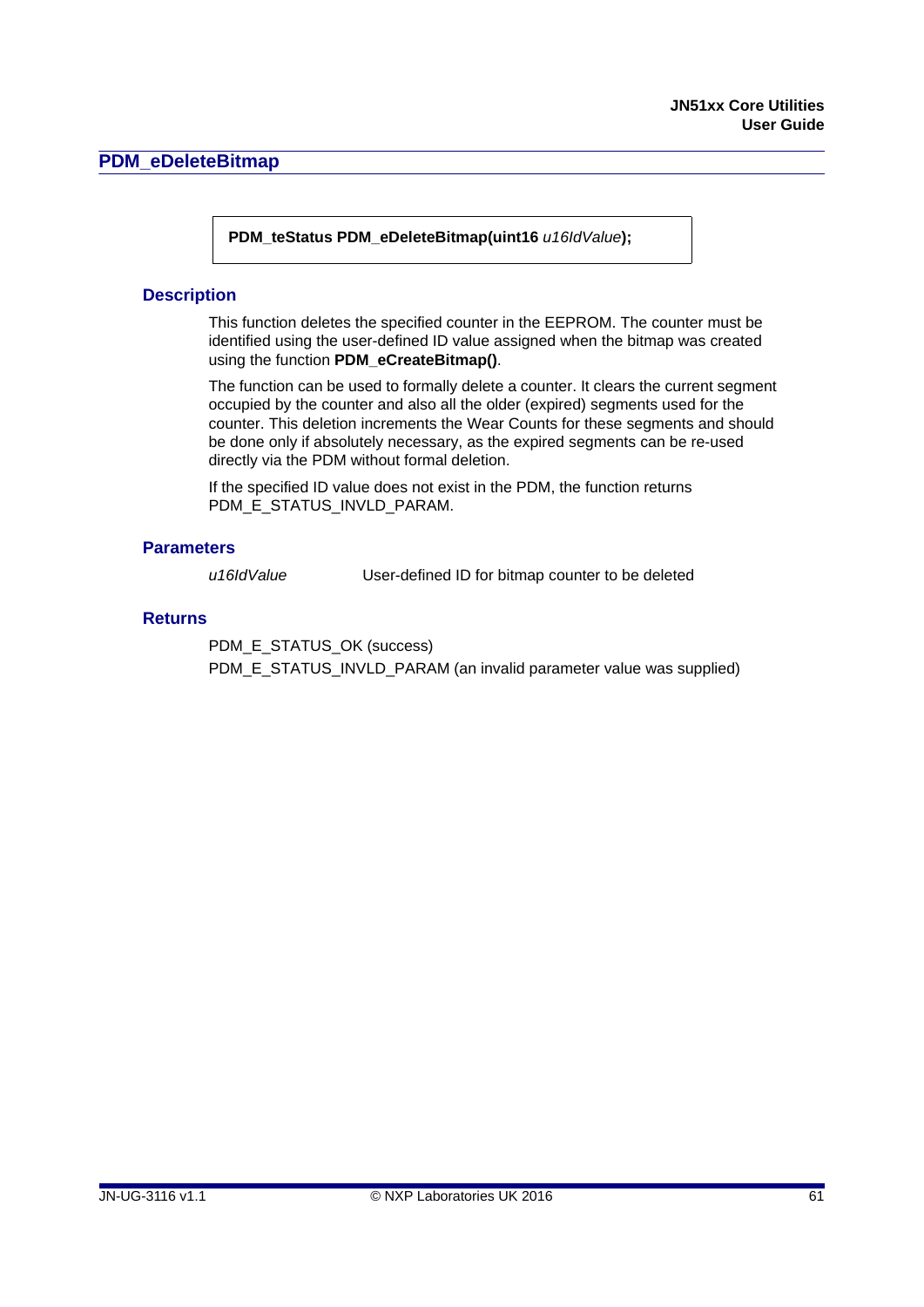# <span id="page-61-0"></span>**6.3 EEPROM PDM Miscellaneous Functions**

The EEPROM PDM miscellaneous functions include a function for registering a userdefined PDM system callback function and functions related to the Wear Counts of EEPROM segments. The functions are listed below, along with their page references:

| Function                             | Page |  |
|--------------------------------------|------|--|
| PDM_vRegisterSystemCallback          | 63   |  |
| <b>PDM</b> vSetWearCountTriggerLevel | 64   |  |
| <b>PDM eGetSegmentWearCount</b>      | 65   |  |



**Note:** For a description of how to use these functions, refer to [Section 2.5.2](#page-20-0) and [Section 2.5.4](#page-21-0).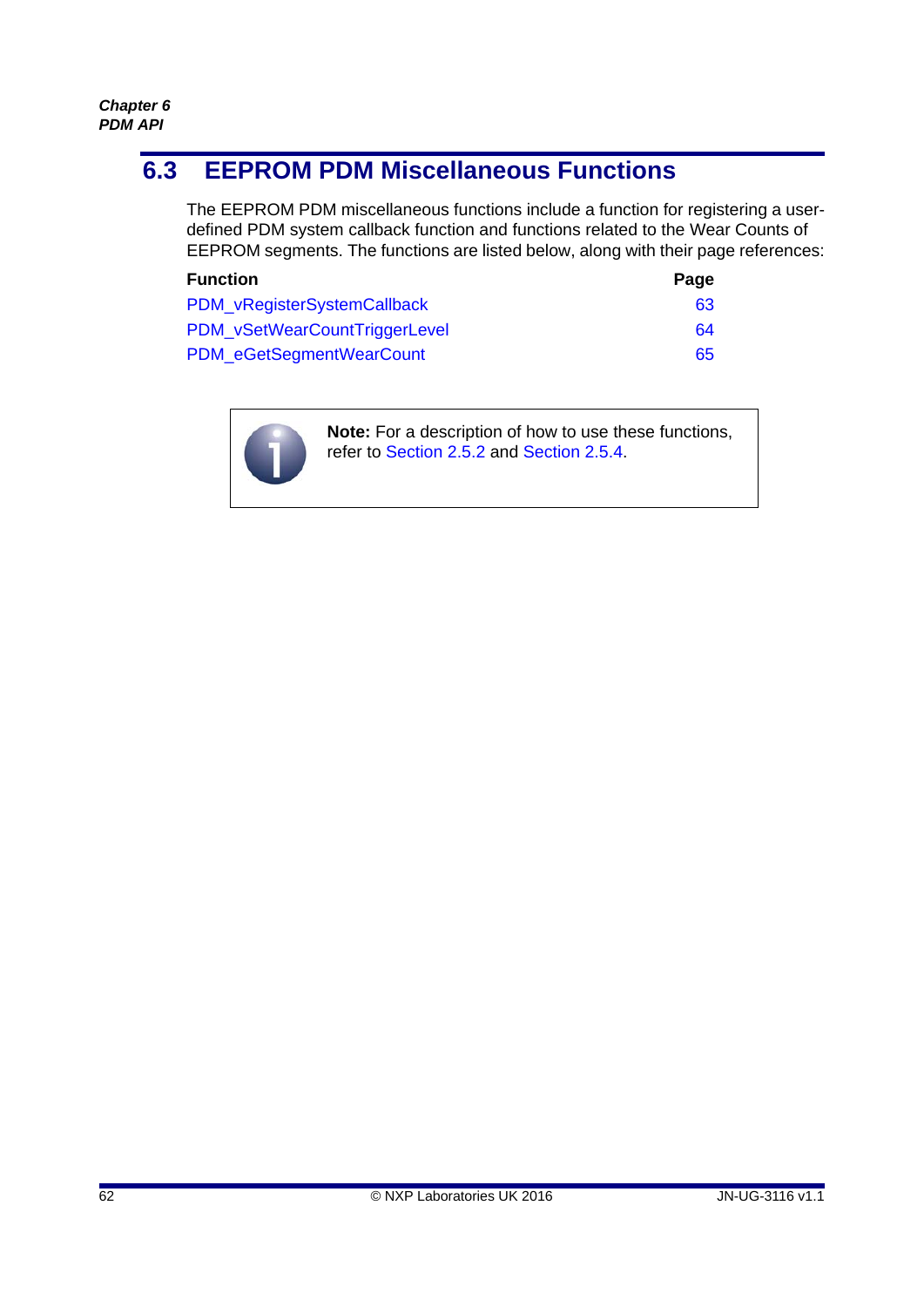# <span id="page-62-0"></span>**PDM\_vRegisterSystemCallback**

**void PDM\_vRegisterSystemCallback( PDM\_tpfvSystemEventCallback** *fpvPDM\_SystemEventCallback***);**

# **Description**

This function registers a user-defined callback function to handle PDM events and errors.

#### **Parameters**

*fpvPDM\_SystemEventCallback* Pointer to the application callback function. The function type **PDM\_tpfvSystemEventCallback**  is documented in [Section](#page-111-0) . The events generated by the PDM library are documented in [Section](#page-107-0)  [10.1.3](#page-107-0)

# **Returns**

None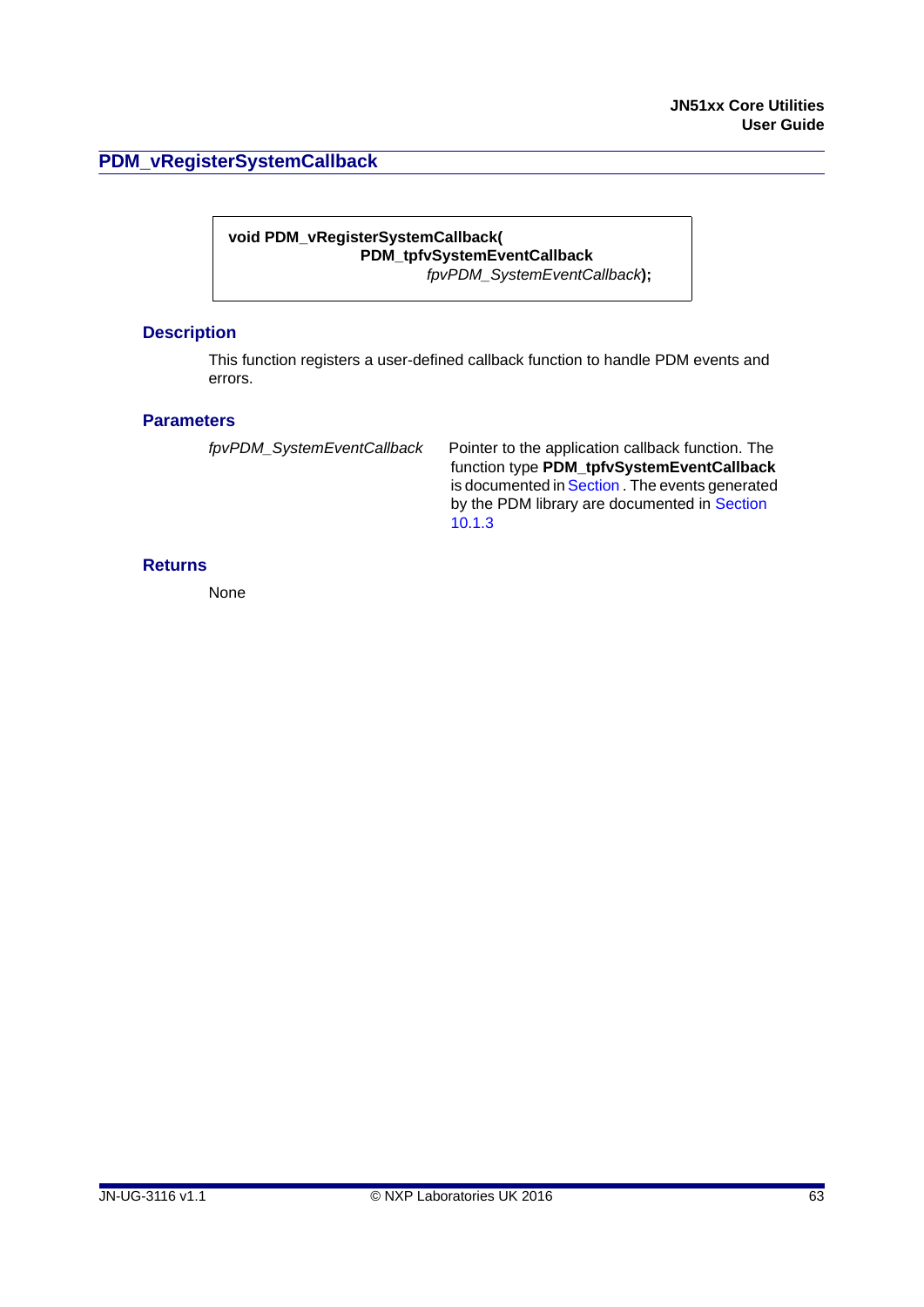# <span id="page-63-0"></span>**PDM\_vSetWearCountTriggerLevel**

**void PDM\_vSetWearCountTriggerLevel( uint32** *u32WearCountTriggerLevel***);**

# **Description**

This function sets the Wear Count value of an EEPROM segment at which a Wear Count event will be triggered and the PDM callback function will be activated. The invoked callback function is user-defined and is registered using the function **PDM\_vRegisterSystemCallback()**.

The callback function will only be invoked once for a particular segment, when the specified Wear Count value occurs (it will not be invoked for every occurrence afterwards when the segment Wear Count exceeds the trigger value).

# **Parameters**

*u32WearCountTriggerLevel* Wear Count value that triggers a Wear Count event

### **Returns**

None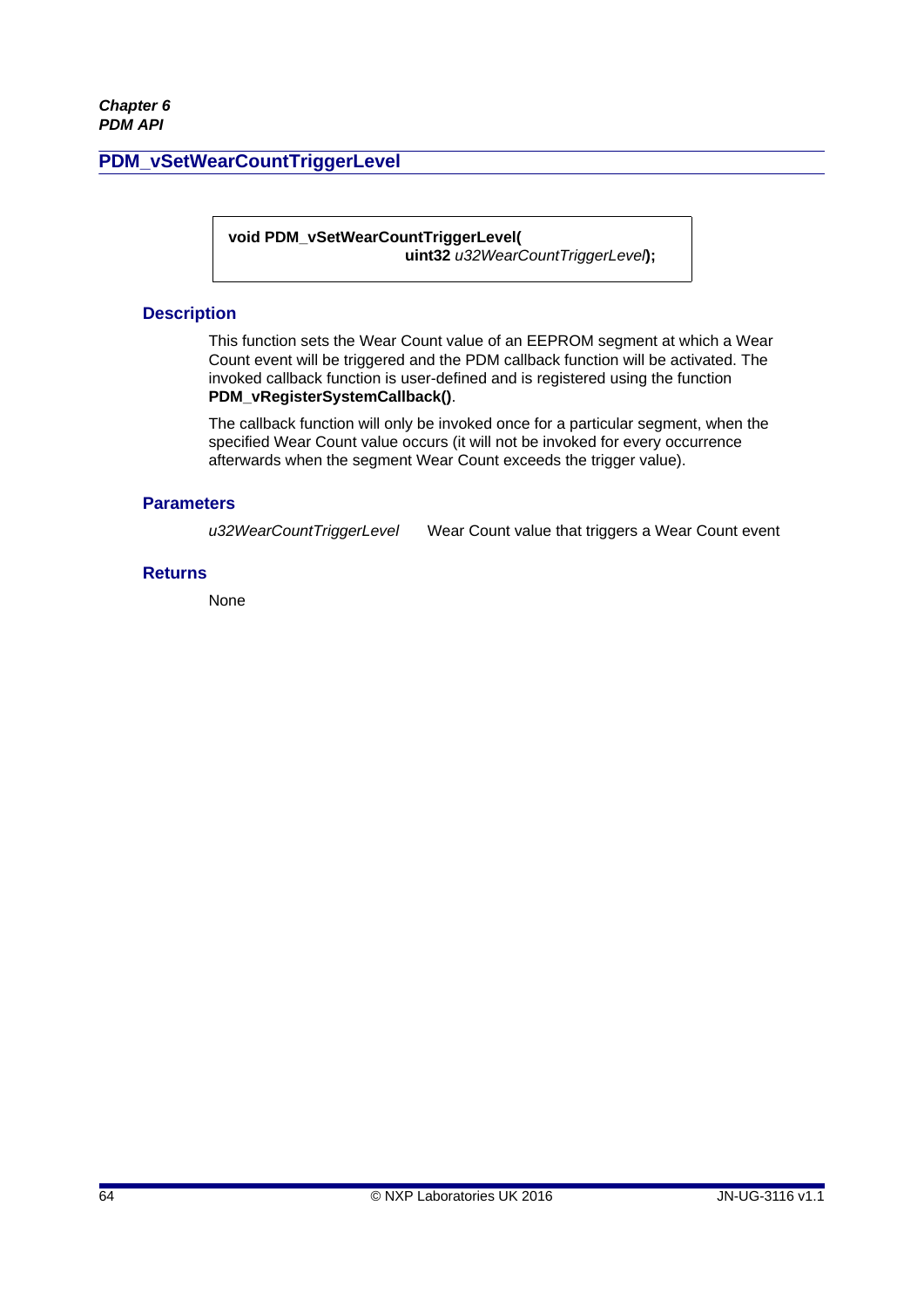# <span id="page-64-0"></span>**PDM\_eGetSegmentWearCount**

**PDM\_teStatus PDM\_eGetSegmentWearCount( uint8** *u8SegmentIndex***, uint32 \****pu32WearCount***);**

# **Description**

This function obtains the current Wear Count value of the specified EEPROM segment.

#### **Parameters**

| u8SegmentIndex | Index of EEPROM segment for which Wear Count needed      |
|----------------|----------------------------------------------------------|
| pu32WearCount  | Pointer to location to receive obtained Wear Count value |

# **Returns**

PDM\_E\_STATUS\_OK (success) PDM\_E\_STATUS\_INVLD\_PARAM (an invalid parameter value was supplied)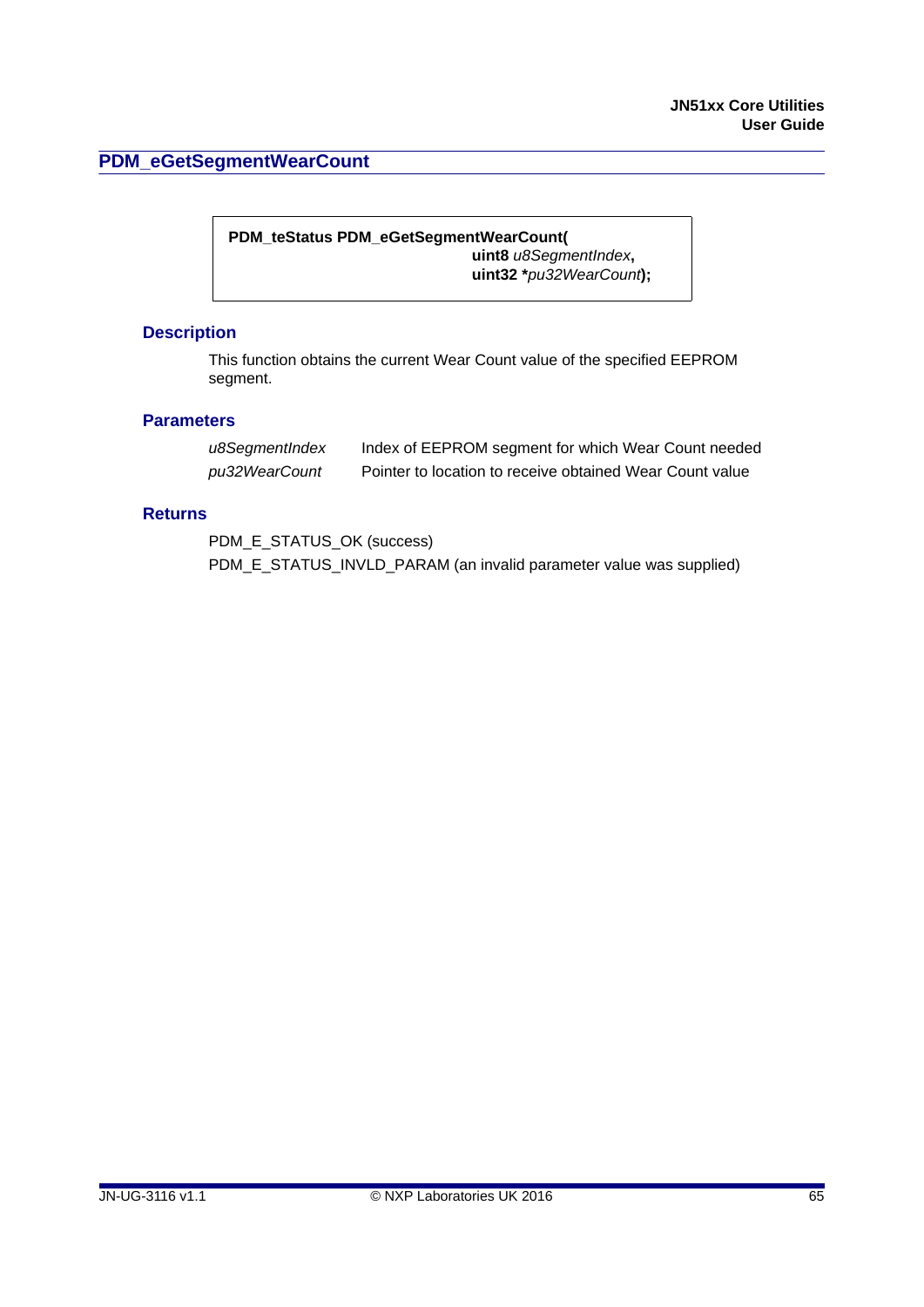*Chapter 6 PDM API*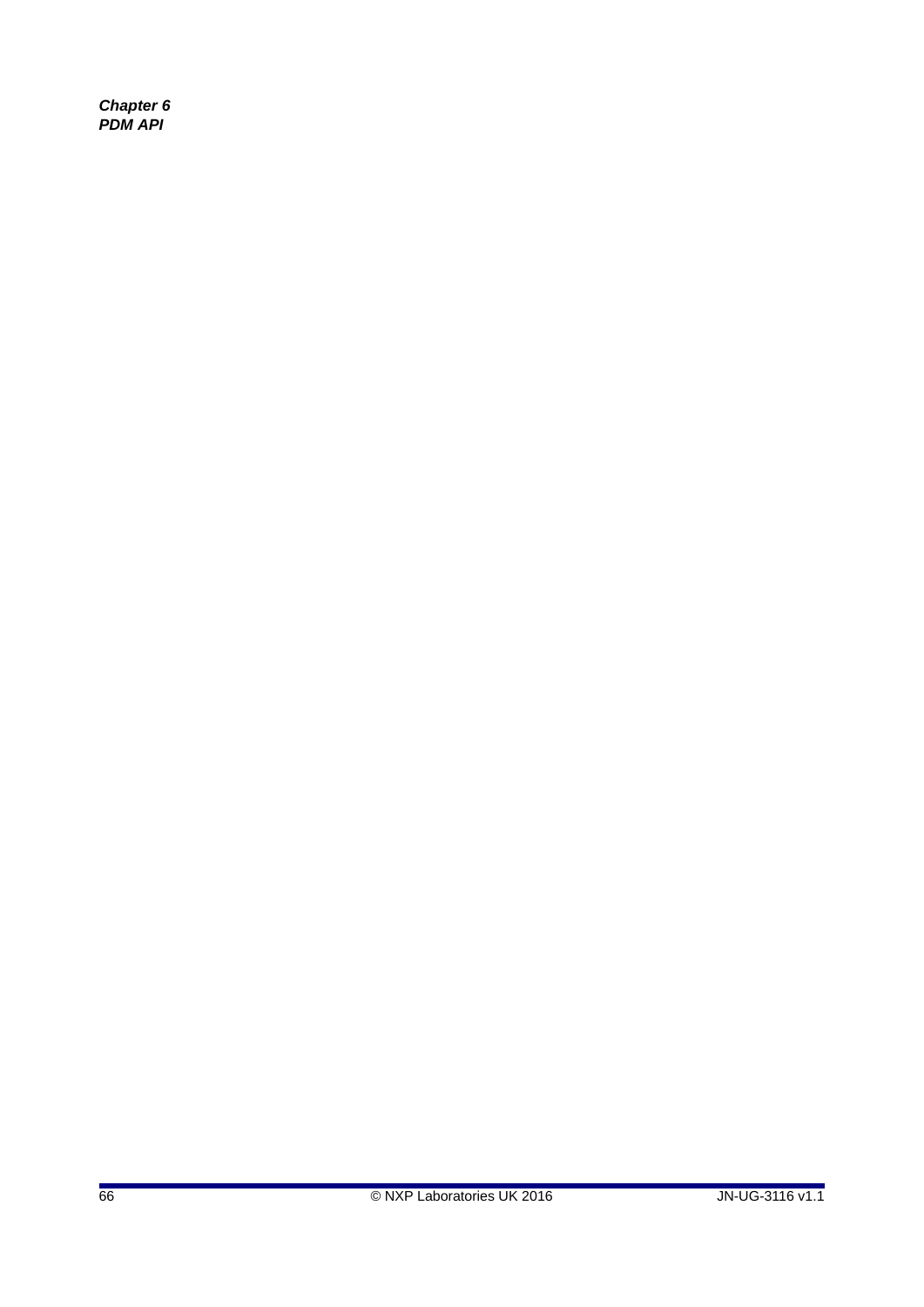# **7. PWRM API**

This chapter describes the functions of the Power Manager (PWRM) API. The API is defined in the header file **pwrm.h**.



*Caution: The Power Manager uses Wake Timer 1 of the JN51xx device if scheduled wake events are configured. In this case, do not use this wake timer for any other purpose in your application.*

The PWRM API functions are divided into the following categories:

- 'Core' functions, described in [Section 7.1](#page-66-0)
- 'Callback Set-up' functions, described in [Section 7.2](#page-73-0)
- 'Debugging' functions, described in [Section 7.3](#page-79-0)

# <span id="page-66-0"></span>**7.1 Core Functions**

The PWRM core functions are listed below, along with their page references:

| <b>Function</b>               | Page |
|-------------------------------|------|
| <b>PWRM</b> vlnit             | 68   |
| <b>PWRM_eStartActivity</b>    | 69   |
| <b>PWRM_eFinishActivity</b>   | 70   |
| PWRM_u16GetActivityCount      | 71   |
| <b>PWRM_eScheduleActivity</b> | 72   |
| PWRM_vManagePower             | 73   |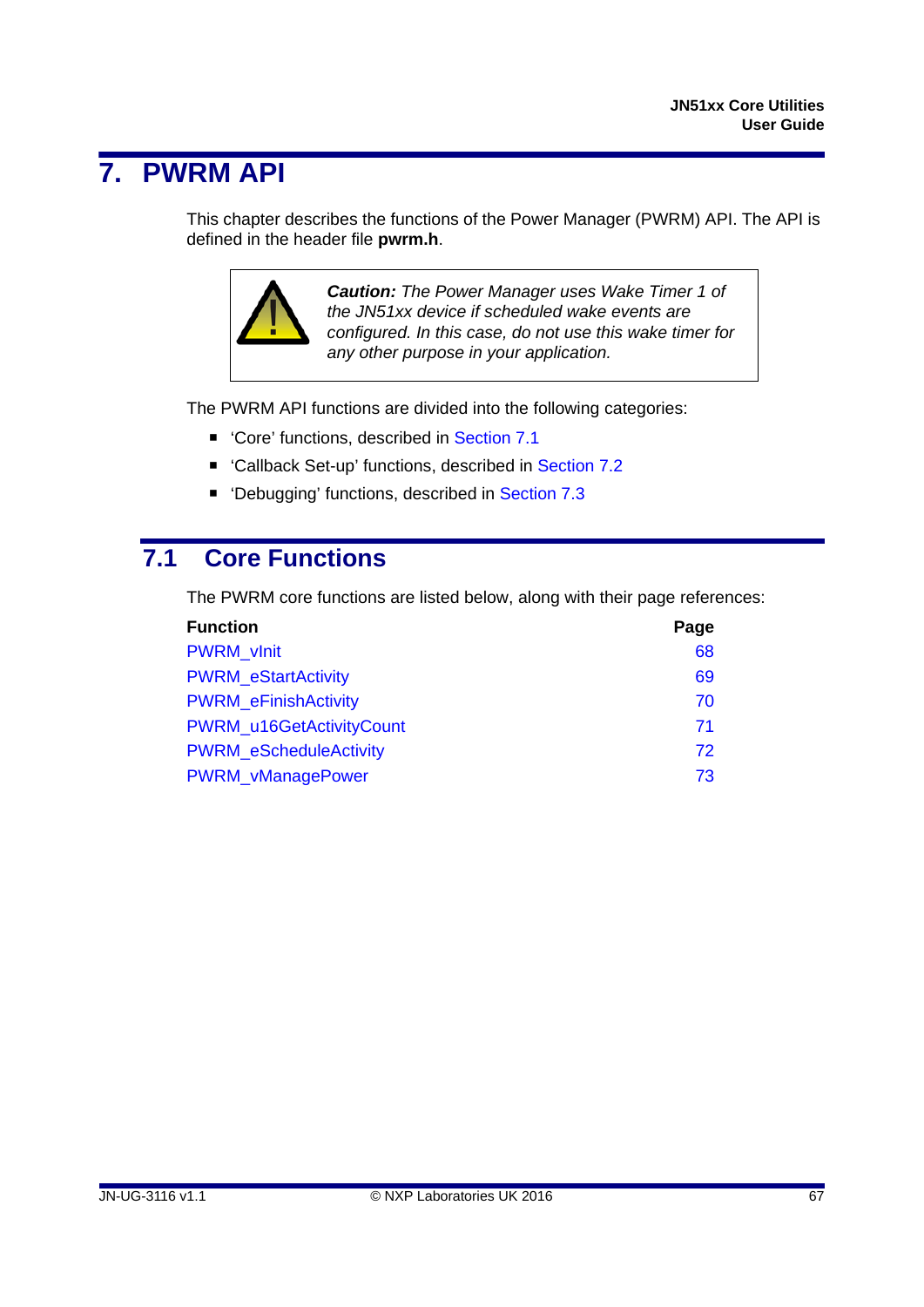<span id="page-67-0"></span>**PWRM\_vInit**

**void PWRM\_vInit(PWRM\_tePowerMode** *ePowerMode***);**

#### **Description**

This function is used to initialise the Power Manager and specify the low-power mode in which the JN51xx device should be put when inactive.

There are five possible low-power modes that can be specified:

- Sleep with 32-kHz oscillator running and memory held
- Sleep with 32-kHz oscillator running and memory not held
- Sleep with 32-kHz oscillator not running and memory held
- Sleep with 32-kHz oscillator not running and memory not held
- Deep Sleep (32-kHz oscillator not running and memory not held)

The enumerations for the above power modes are listed below and described in [Section 10.2.1](#page-111-1). For further information on these low-power modes and how to wake from them, refer to [Section 3.1](#page-24-0).

Note that if the Power Manager is unable to put the JN51xx device into the specified low-power mode, it will put the device into Doze mode instead - see description of **PWRM\_vManagePower()**.

If the 32-kHz oscillator is run, the JN51xx device's Wake Timer 1 is calibrated and made available (and then must not be used for any other purpose).

# **Parameters**

*ePowerMode* The power mode to be used during sleep, one of: PWRM\_E\_SLEEP\_OSCON\_RAMON PWRM\_E\_SLEEP\_OSCON\_RAMOFF PWRM\_E\_SLEEP\_OSCOFF\_RAMON PWRM\_E\_SLEEP\_OSCOFF\_RAMOFF PWRM\_E\_SLEEP\_DEEP

### **Returns**

None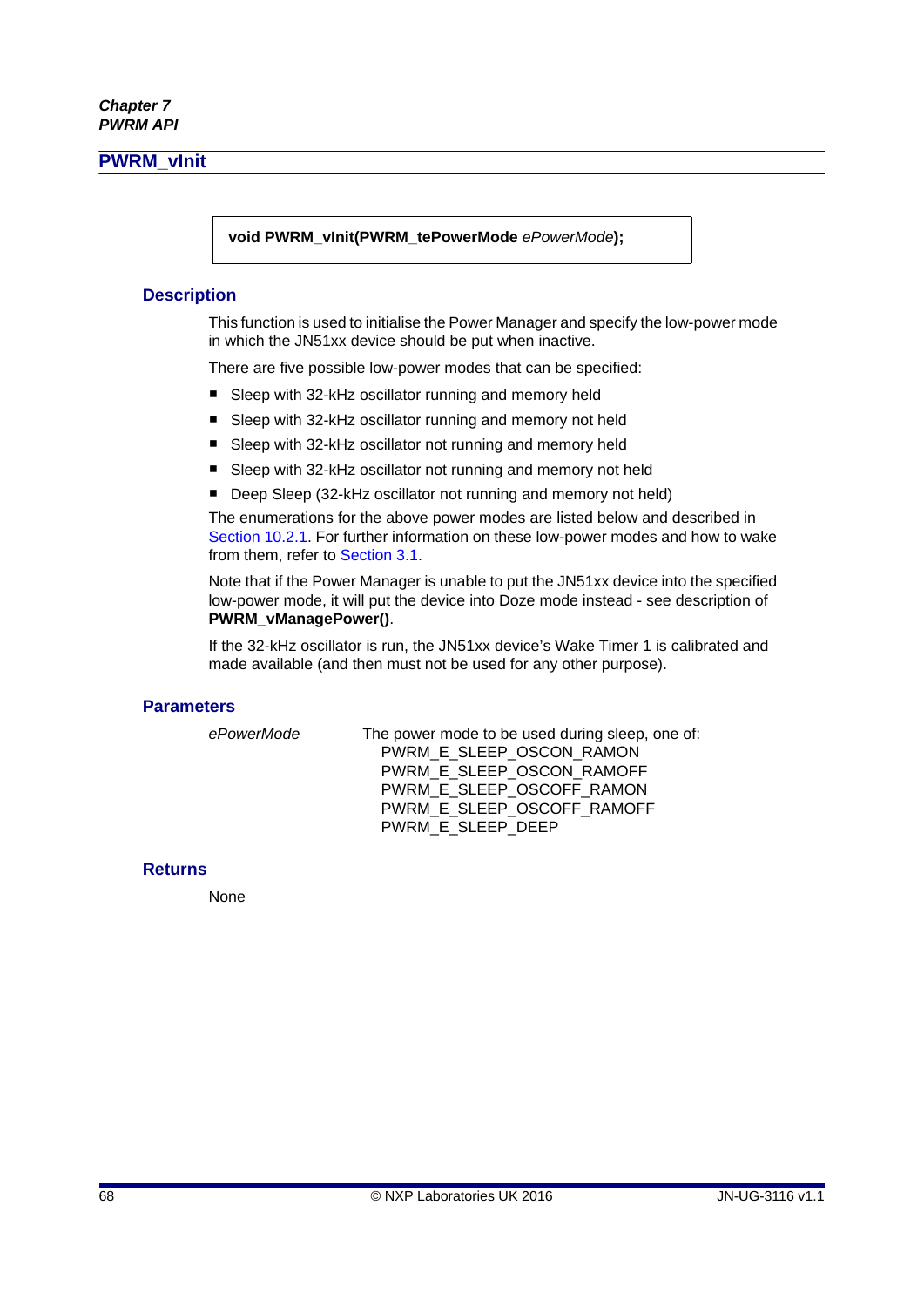# <span id="page-68-0"></span>**PWRM\_eStartActivity**

### **PWRM\_teStatus PWRM\_eStartActivity(void);**

# **Description**

This function is used to notify the Power Manager that an activity has been started which must not be interrupted by sleep. Thus, while such an activity is running, the JN51xx device will not enter sleep mode.

The function **PWRM\_eFinishActivity()** must then be called when the activity has completed. However, if **PWRM\_eStartActivity()** has also been called for other activities that have not yet finished, the device will not be able to enter sleep mode until **PWRM** eFinishActivity() has been called for all such activities.

The activity for which **PWRM\_eStartActivity()** is called does not need to be identified, since the function simply increments a counter of running activities that must not be interrupted by sleep. There is an upper limit of 64K to the value of this counter. If this limit is exceeded, an overflow error is returned.

#### **Parameters**

None

### **Returns**

PWRM\_E\_OK (success) PWRM\_E\_ACTIVITY\_OVERFLOW (activity counter limit exceeded)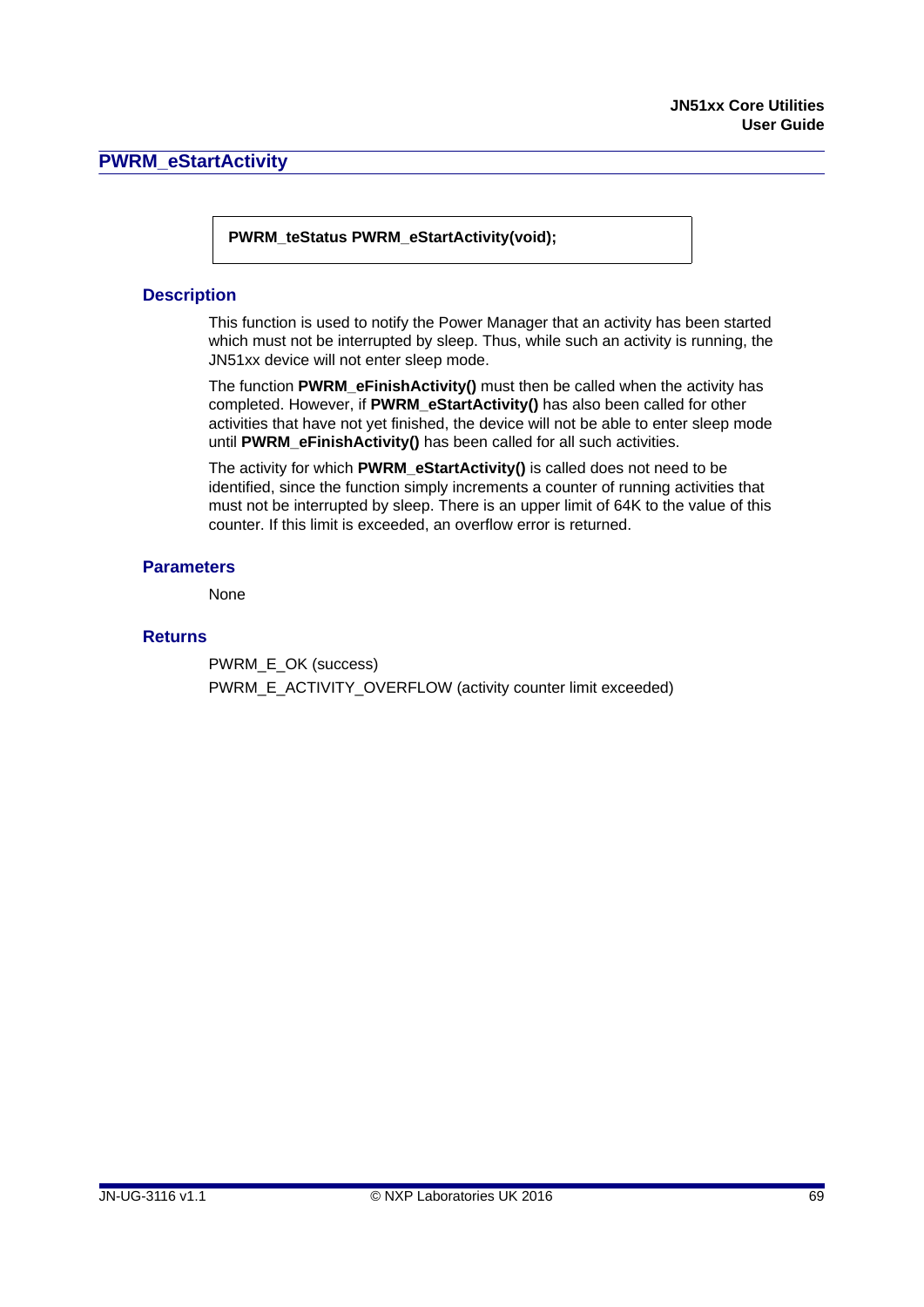# <span id="page-69-0"></span>**PWRM\_eFinishActivity**

### **PWRM\_teStatus PWRM\_eFinishActivity(void);**

# **Description**

This function is used to notify the Power Manager that an activity has completed which was not to be interrupted by sleep.

The function call must be paired with a previous call to **PWRM\_eStartActivity()**. Sleep mode cannot be entered until **PWRM\_eFinishActivity()** has been called for all activities for which **PWRM\_eStartActivity()** has been previously called.

The activity for which **PWRM\_eFinishActivity()** is called does not need to be identified, since the function simply decrements a counter of running activities that must not be interrupted by sleep. Sleep mode must not be entered until this counter reaches zero. If this function is called when the counter is already zero, an underflow error is returned.

#### **Parameters**

None

### **Returns**

PWRM\_E\_OK (success) PWRM\_E\_ACTIVITY\_UNDERFLOW (activity counter already zero)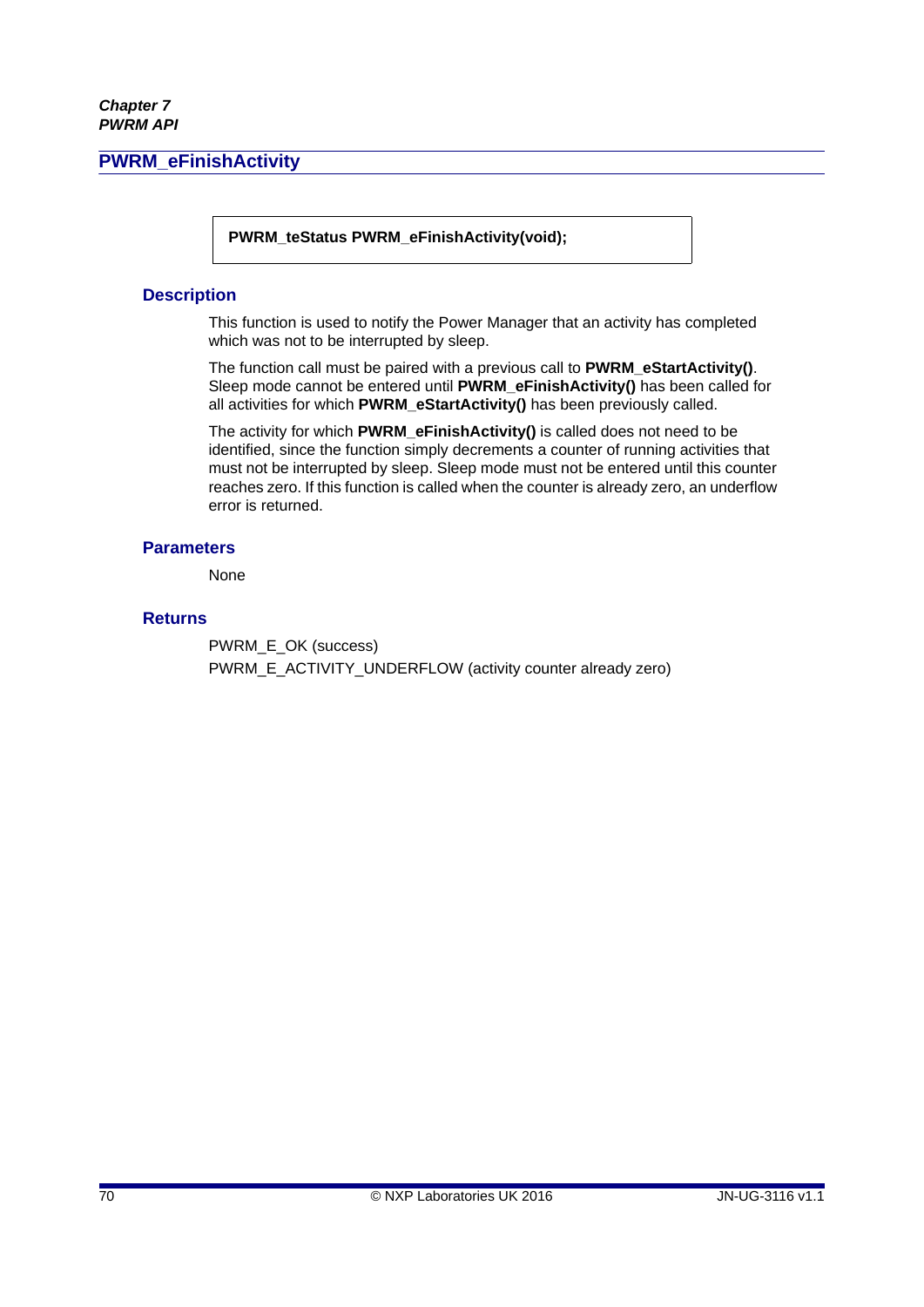# <span id="page-70-0"></span>**PWRM\_u16GetActivityCount**

# **uint16 PWRM\_u16GetActivityCount(void);**

# **Description**

This function obtains the current value of the activity counter which indicates the number of activities currently running that must not be interrupted by sleep. Sleep mode cannot be entered until the value of this counter is zero.

# **Parameters**

None

# **Returns**

Current value of activity counter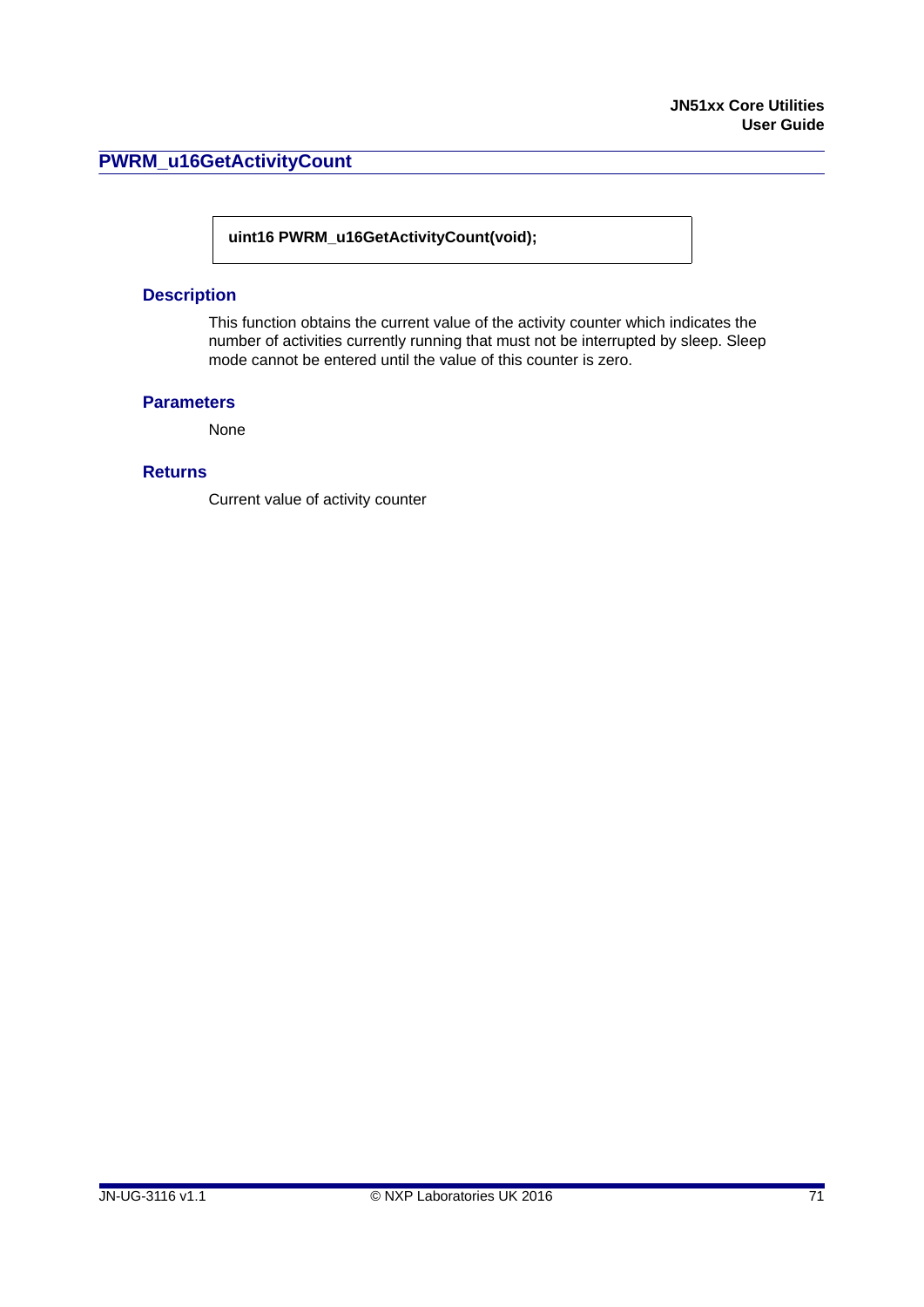# <span id="page-71-0"></span>**PWRM\_eScheduleActivity**

# **PWRM\_teStatus PWRM\_eScheduleActivity( pwrm\_tsWakeTimerEvent \****psWake***, uint32** *u32Ticks***, void (\****prCallbackfn***)(void));**

# **Description**

This function can be used to add a wake point and associated callback function to a list of scheduled wake points and callbacks. The new wake point is linked to an exclusive 32-kHz software wake timer, through the specified structure.

The function takes as input the number of ticks of the wake timer until the scheduled wake point. When the wake timer expires, the JN51xx device will be woken from sleep and the specified callback function will be called.

To use this function, the Power Manager must be configured through **PWRM\_vInit()** to implement a low-power mode in which the 32-kHz oscillator is running and memory is held (otherwise, the list of scheduled wake points will be lost when the device enters sleep mode).

The function will return an error (see below) if the 32-kHz oscillator has not been configured to run during sleep or the software wake timer is already running for another wake point.

# **Parameters**

| *psWake       | Pointer to a structure to be populated with the wake point and<br>callback function (see below) |
|---------------|-------------------------------------------------------------------------------------------------|
| u32Ticks      | The number of ticks of the 32-kHz wake timer until wake point                                   |
| *prCallbackfn | Pointer to callback function associated with wake point                                         |

# **Returns**

PWRM\_E\_OK (wake timer started successfully) PWRM\_E\_TIMER\_RUNNING (wake timer already running for another wake point) PWRM\_E\_TIMER\_INVALID (oscillator not configured to run during sleep)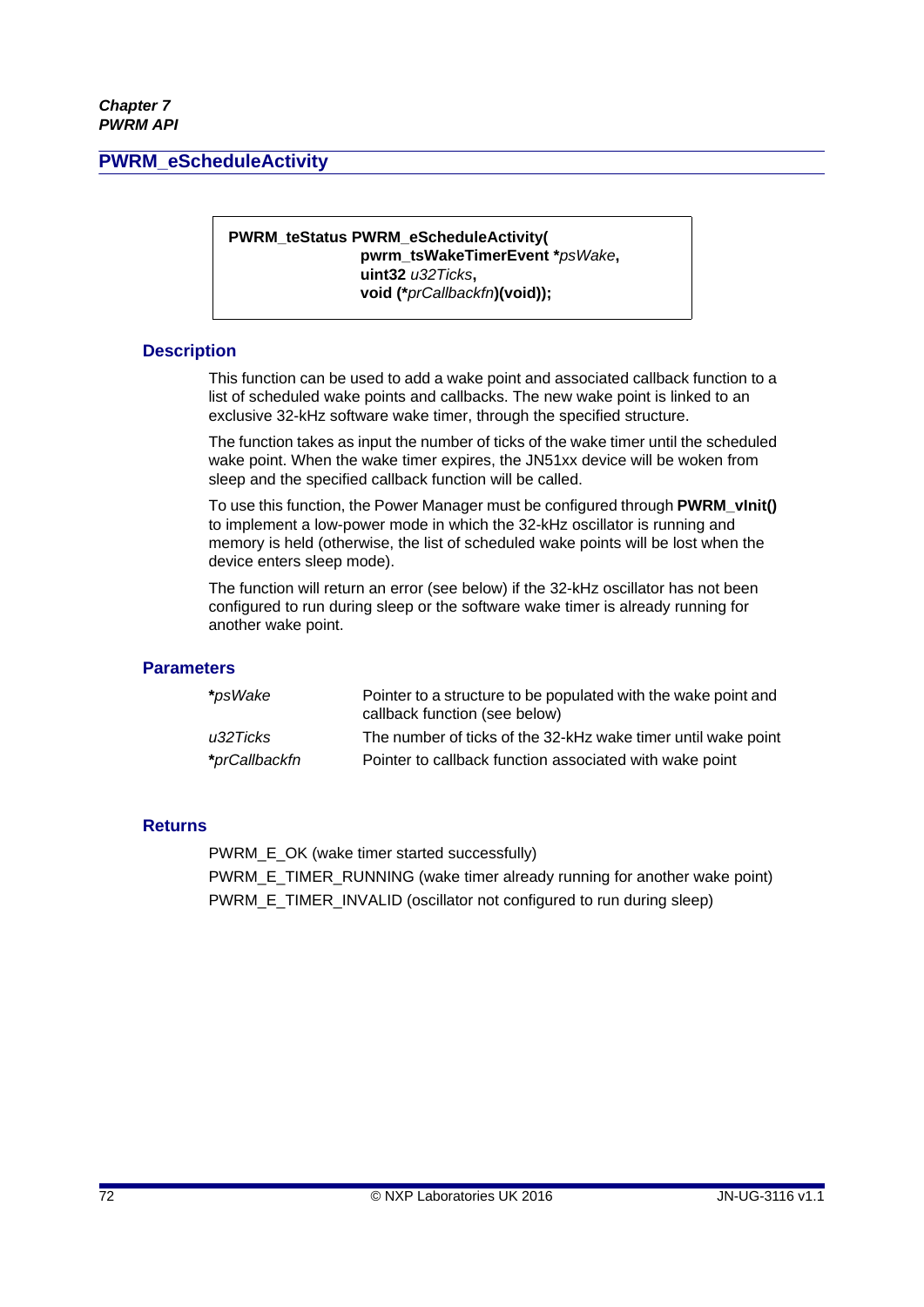### **PWRM\_vManagePower**

#### **void PWRM\_vManagePower(void);**

### **Description**

This function instructs the Power Manager to manage the power state of the JN51xx device. The device must be idle when this function is called, i.e. the function is typically called from the OS idle task.

Once this function has been called, whenever appropriate, the Power Manager will put the device into the low-power mode specified through the function **PWRM\_vInit()**. To allow the device to enter sleep mode:

- $\blacksquare$  No activities that are uninterruptable by sleep must be running that is, the activity counter must be zero.
- If the 32-kHz oscillator will run during sleep, a wake point must have been scheduled using **PWRM\_vScheduleActivity()** (this condition does not apply when the oscillator is not used)

If the above two conditions are not satisfied, the function will put the device into Doze mode instead of sleep mode. Doze mode simply pauses the on-chip CPU, leaving all components powered (e.g. radio), and requires an interrupt to be configured to wake the device.

Before putting the device into sleep mode, this function calls any user-defined callback functions that have been registered using the function **PWRM\_vRegisterPreSleepCallback()**.

#### **Parameters**

None

#### **Returns**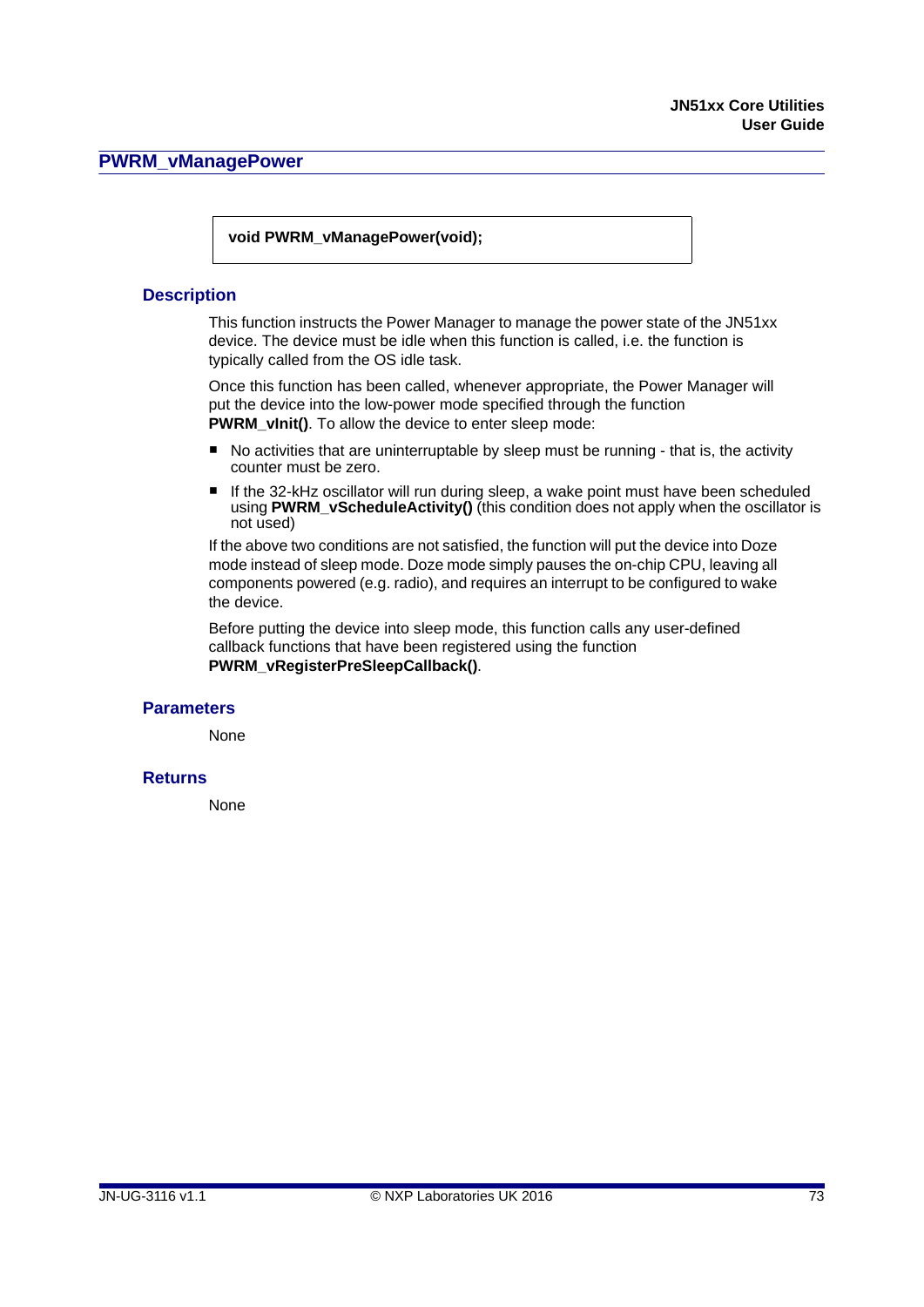# **7.2 Callback Set-up Functions**

The PWRM callback set-up functions are used to introduce user-defined callback functions that must be defined when using the Power Manager.

The functions are listed below, along with their page references:

| <b>Function</b>                       | Page |
|---------------------------------------|------|
| vAppMain                              | 75   |
| <b>PWRM vRegisterPreSleepCallback</b> | 76   |
| PWRM_vRegisterWakeupCallback          | 77   |
| vAppRegisterPWRMCallbacks             | 78   |
| <b>PWRM</b> vWakeInterruptCallback    | 79   |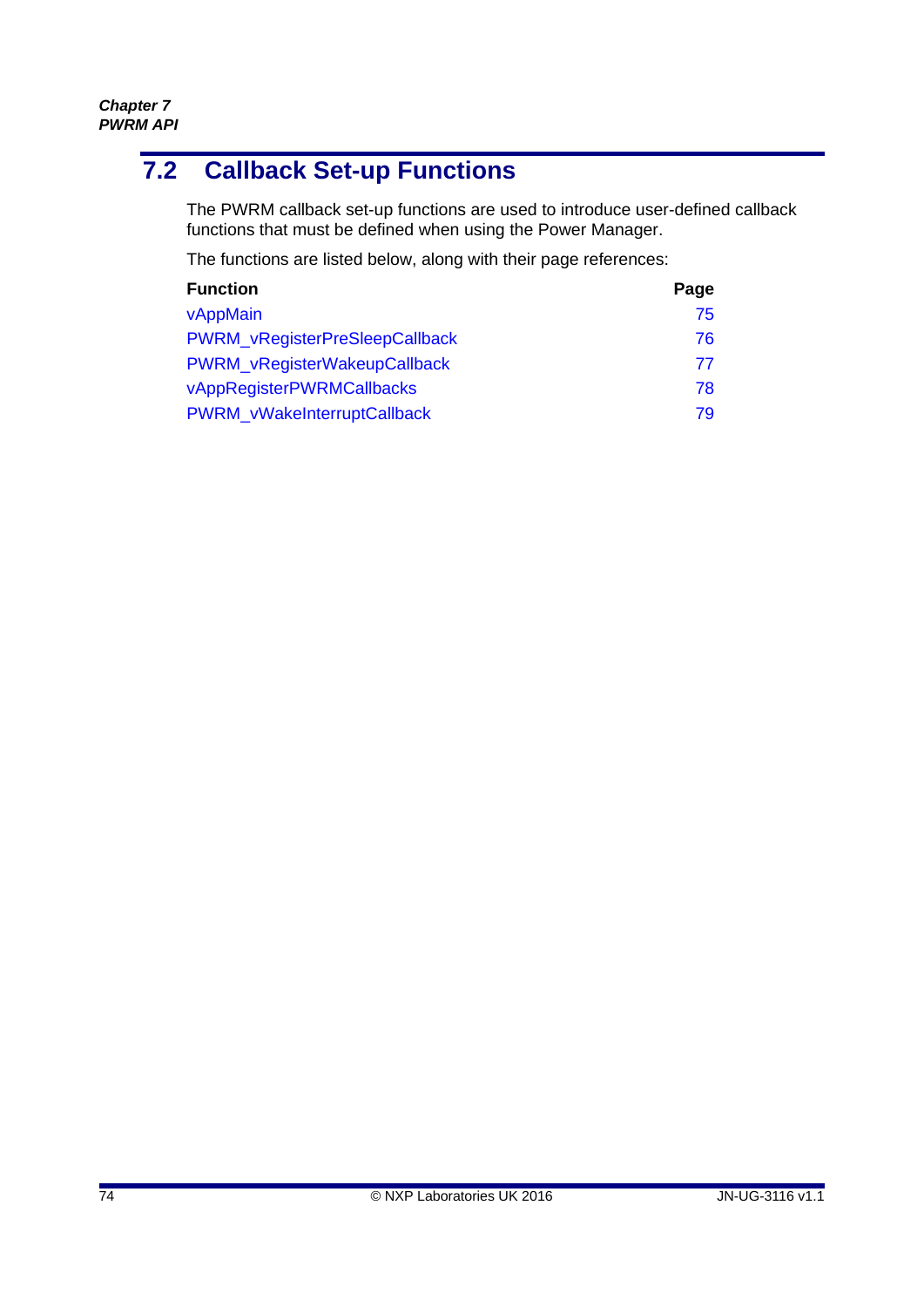### <span id="page-74-0"></span>**vAppMain**

**void vAppMain(void);**

### **Description**

This is a user-defined callback function which is the application entry point when using the Power Manager. This function should never return.

### **Parameters**

None

#### **Returns**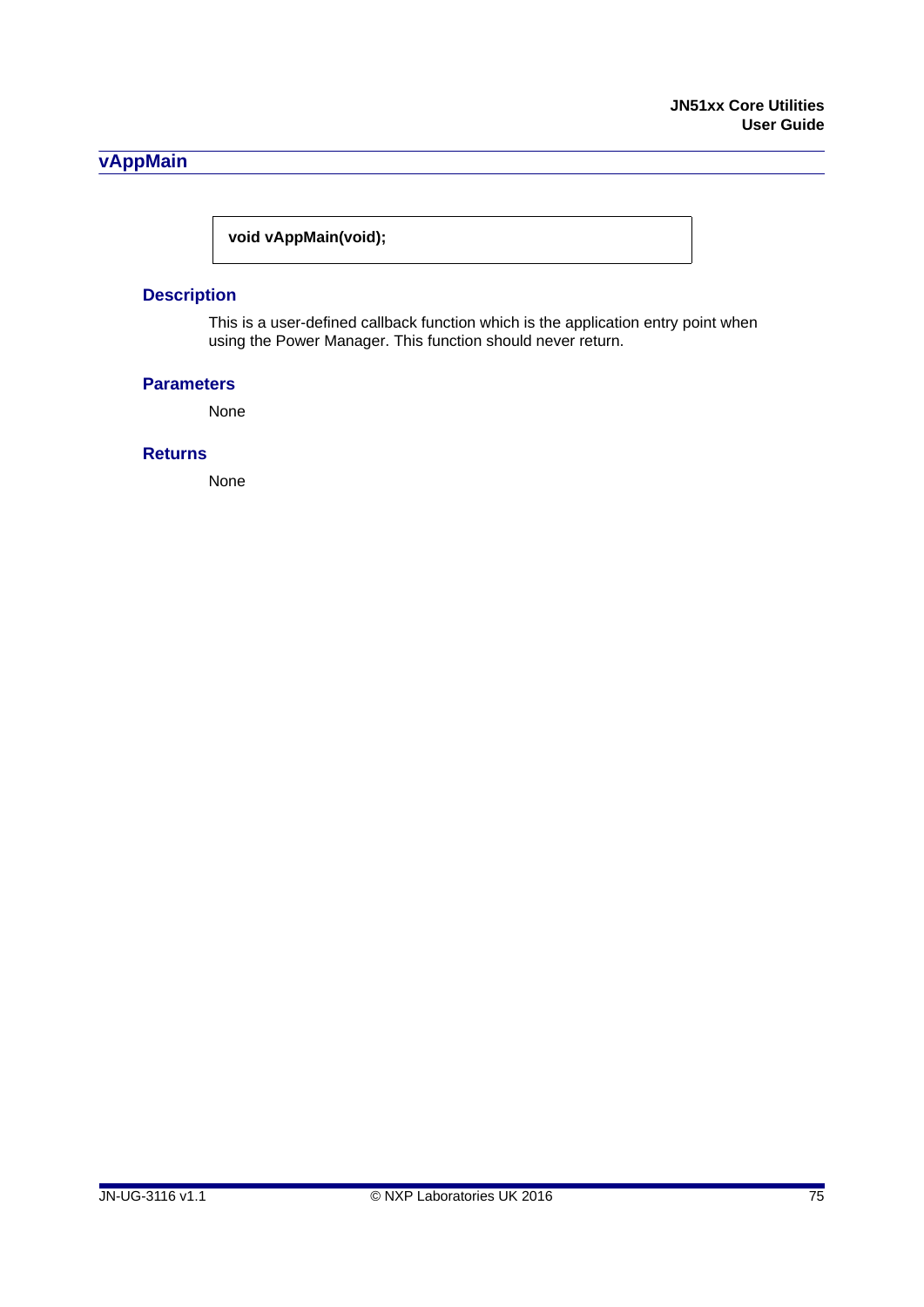<span id="page-75-0"></span>**PWRM\_vRegisterPreSleepCallback**

**void PWRM\_vRegisterPreSleepCallback( tsCallbackDescriptor \****psCBDesc***);**

### **Description**

This function is used to register a user-defined callback function that will be called by the Power Manager before the JN51xx device enters sleep mode. You must specify a pointer to a structure containing a descriptor for your callback function.

The callback function must have been declared using the macro **PWRM\_CALLBACK(***fn\_name***)**, where *fn\_name* is the name of the callback function.

The callback descriptor must have been declared using the macro **PWRM\_DECLARE\_CALLBACK\_DESCRIPTOR(***desc\_name***,** *fn\_name***)**, where *desc\_name* is the descriptor name and *fn\_name* is the callback function name.

For example:

PWRM\_CALLBACK(vPreSleepCB1);

PWRM\_DECLARE\_CALLBACK\_DESCRIPTOR(pscb1\_desc, vPreSleepCB1);

The callback function should perform any housekeeping tasks that are necessary before the device enters sleep mode.

Note that this registration function is normally called within the user-defined function **vAppRegisterPWRMCallbacks()**. This ensures that the callback is registered during a cold start.

#### **Parameters**

**\****psCBDesc* Pointer to callback descriptor structure

#### **Returns**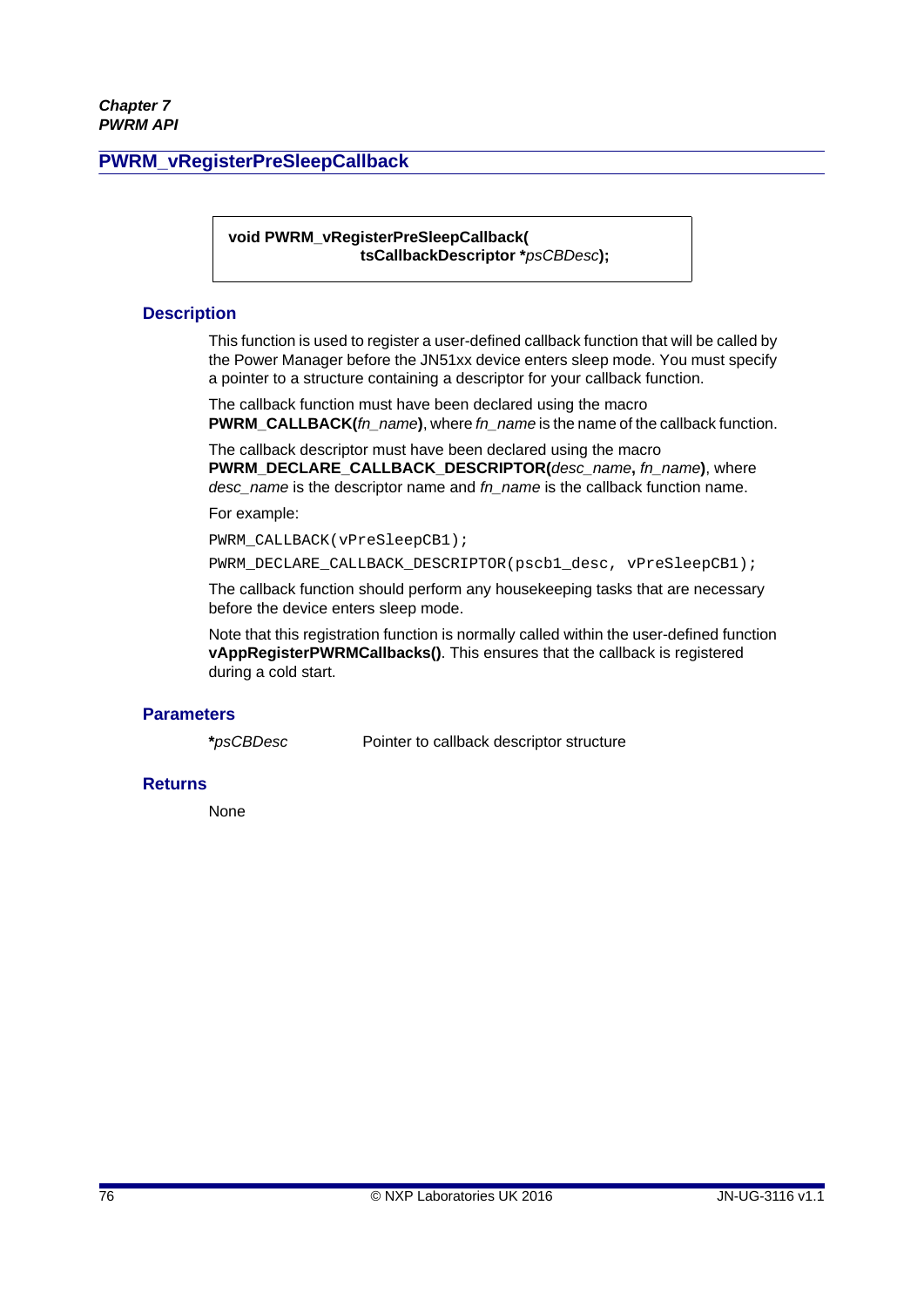<span id="page-76-0"></span>**void PWRM\_vRegisterWakeupCallback( tsCallbackDescriptor \****psCBDesc***);**

### **Description**

This function is used to register a user-defined callback function that will be called by the Power Manager when the JN51xx device wakes from sleep (this may be due to a change on a DIO line or comparator input, or the expiry of a wake timer). You must specify a pointer to a structure containing a descriptor for your callback function.

The callback function must have been declared using the macro **PWRM\_CALLBACK(***fn\_name***)**, where *fn\_name* is the name of the callback function.

The callback descriptor must have been declared using the macro **PWRM\_DECLARE\_CALLBACK\_DESCRIPTOR(***desc\_name***,** *fn\_name***)**, where *desc\_name* is the descriptor name and *fn\_name* is the callback function name.

For example:

PWRM CALLBACK(vWakeUpCB1);

PWRM\_DECLARE\_CALLBACK\_DESCRIPTOR(wucb1\_desc, vWakeUpCB1);

The callback function should perform any housekeeping tasks that are necessary after the device wakes from sleep.

Note that this registration function is normally called within the user-defined function **vAppRegisterPWRMCallbacks()**. This ensures that the callback is registered during a cold start.

#### **Parameters**

**\****psCBDesc* Pointer to callback descriptor structure

#### **Returns**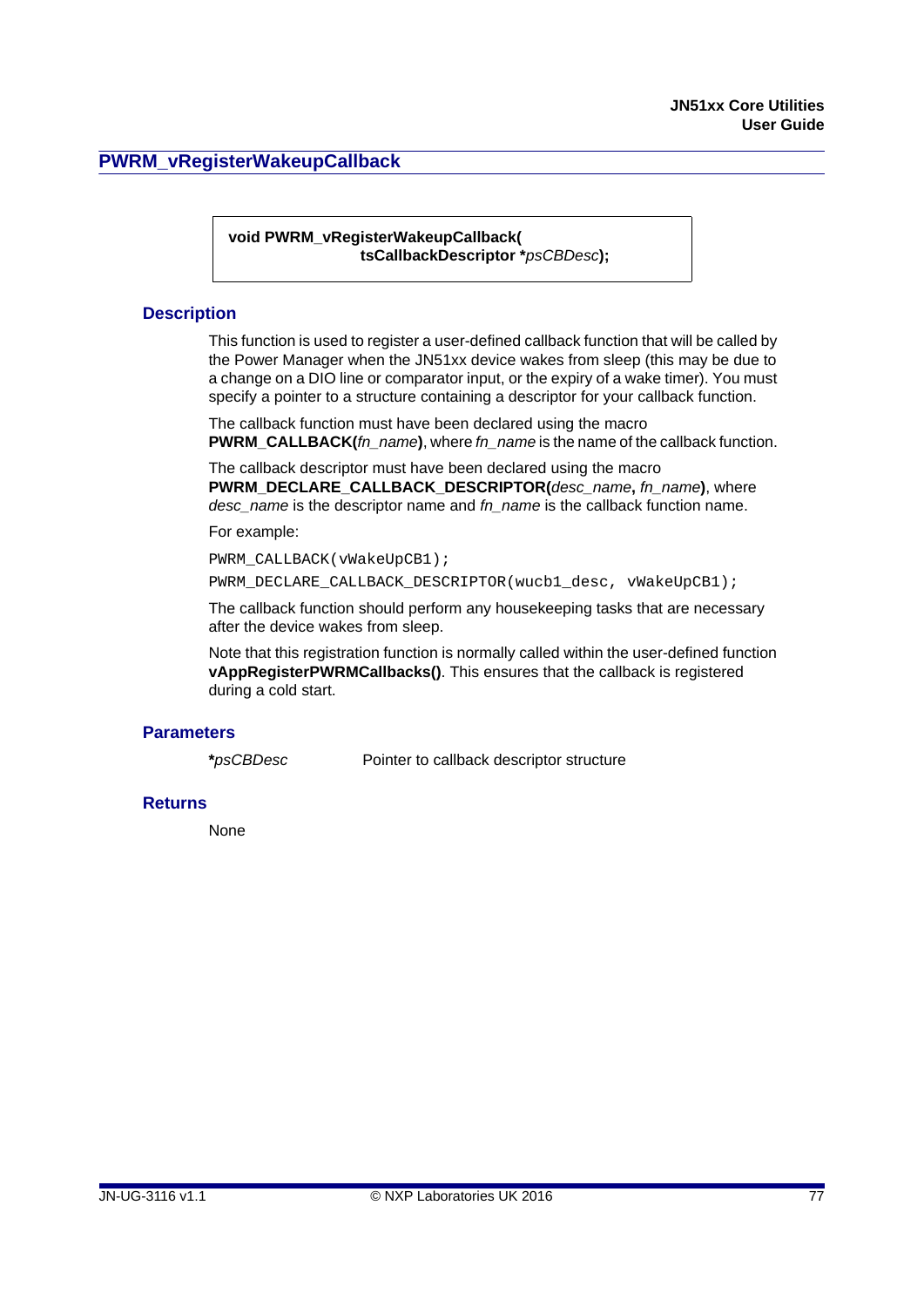## <span id="page-77-0"></span>**vAppRegisterPWRMCallbacks**

### **void vAppRegisterPWRMCallbacks(void);**

### **Description**

This is a user-defined function to register pre- and post-sleep callback functions, if required.

The function definition must itself use **PWRM\_vRegisterPreSleepCallback()** and **PWRM\_vRegisterWakeupCallback()** to register the required callbacks.

#### **Parameters**

None

#### **Returns**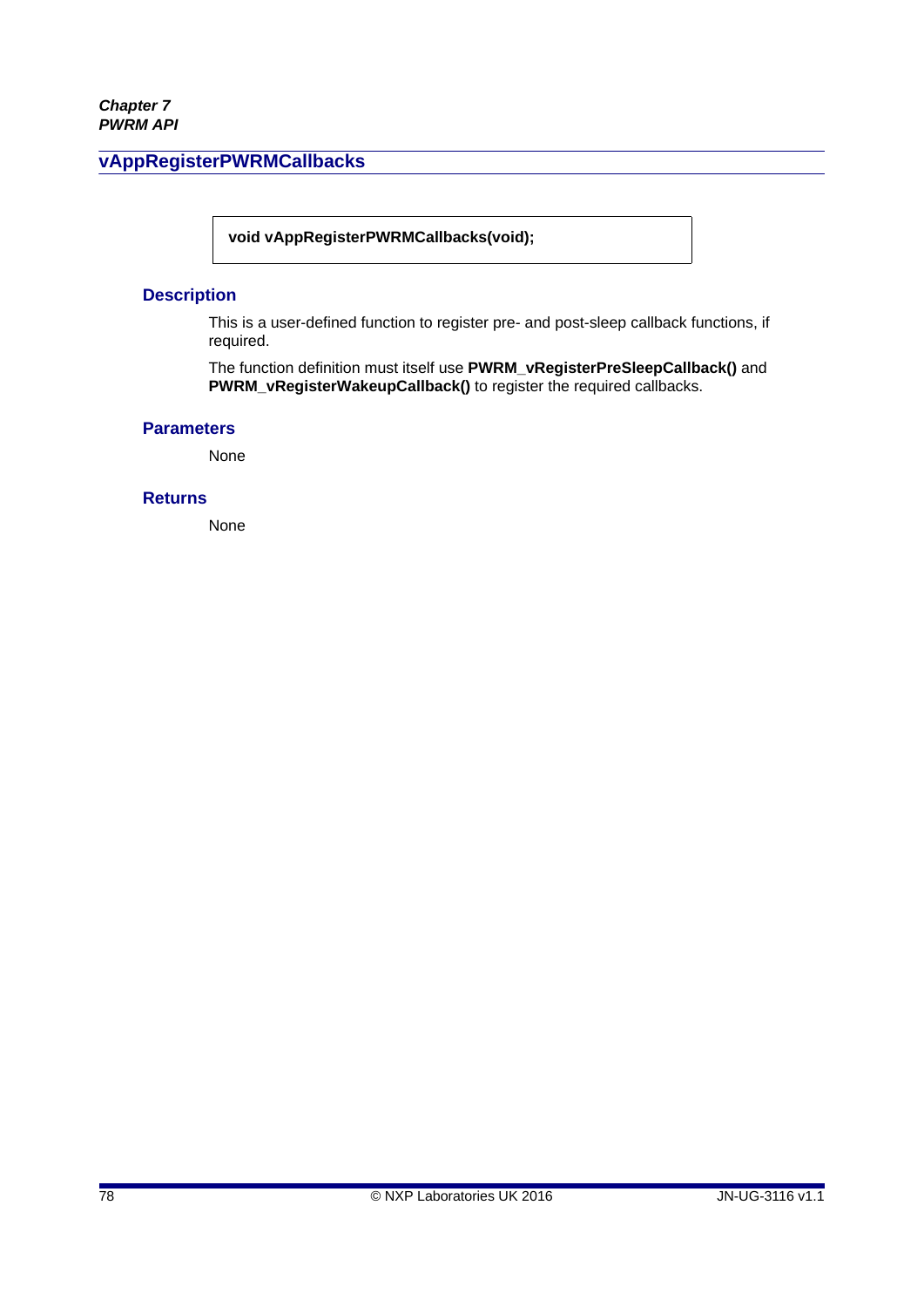### **void PWRM\_vWakeInterruptCallback(void);**

### <span id="page-78-0"></span>**Description**

This function is a pre-defined callback function which must be called from the application's interrupt handler to deal with interrupts from Wake Timer 1 on the JN51xx device.

The function is needed to maintain the scheduled wake points list, by restarting the wake timer for the next wake-up event (if any) when the previous one has just completed. The function also calls the user-defined callback function specified through **PWRM\_vScheduleActivity()**.

### **Parameters**

None

#### **Returns**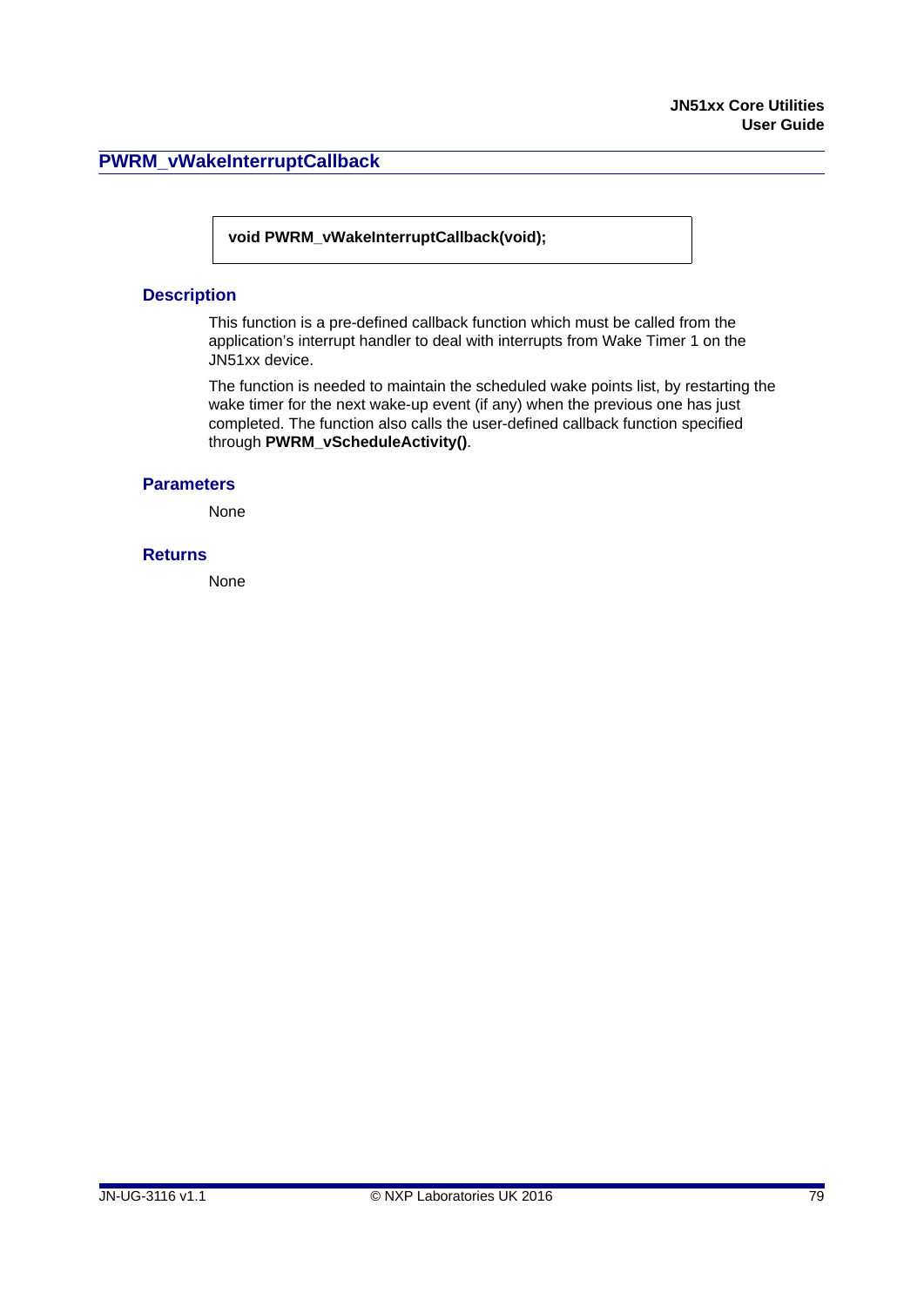## **7.3 Debugging Function**

The PWRM debugging function can be used to investigate how long the JN51xx device spends in Doze mode. The Doze state is output on the JN51xx DIO1 pin for external monitoring, allowing you to calculate the proportion of time that the device typically spends in Doze mode for a given application.

The function is listed below, along with its page reference:

### **Function Page**

[PWRM\\_vSetupDozeMonitor 81](#page-80-0)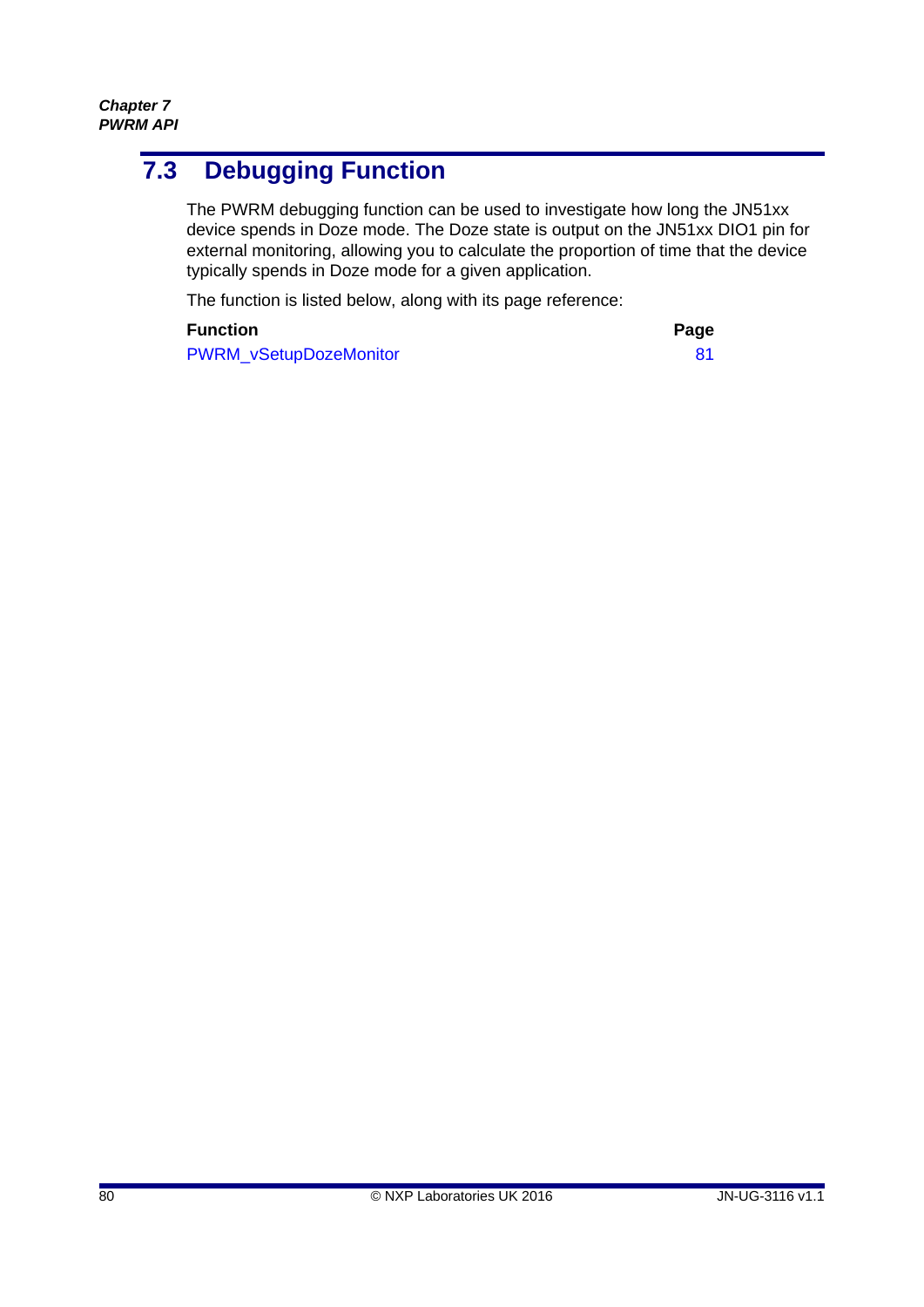### <span id="page-80-0"></span>**PWRM\_vSetupDozeMonitor**

### **void PWRM\_vSetupDozeMonitor(bool\_t** *bUseIO***);**

### **Description**

This function can be used during debug to start a Doze mode monitoring session on the JN51xx device - that is, to investigate the proportion of the time that the device typically spends in Doze mode.

The Doze state of the device is output on the pin DIO1. This allows the times spent in and out of Doze mode to be measured externally.

### **Parameters**

*bUseIO* Always set to TRUE

### **Returns**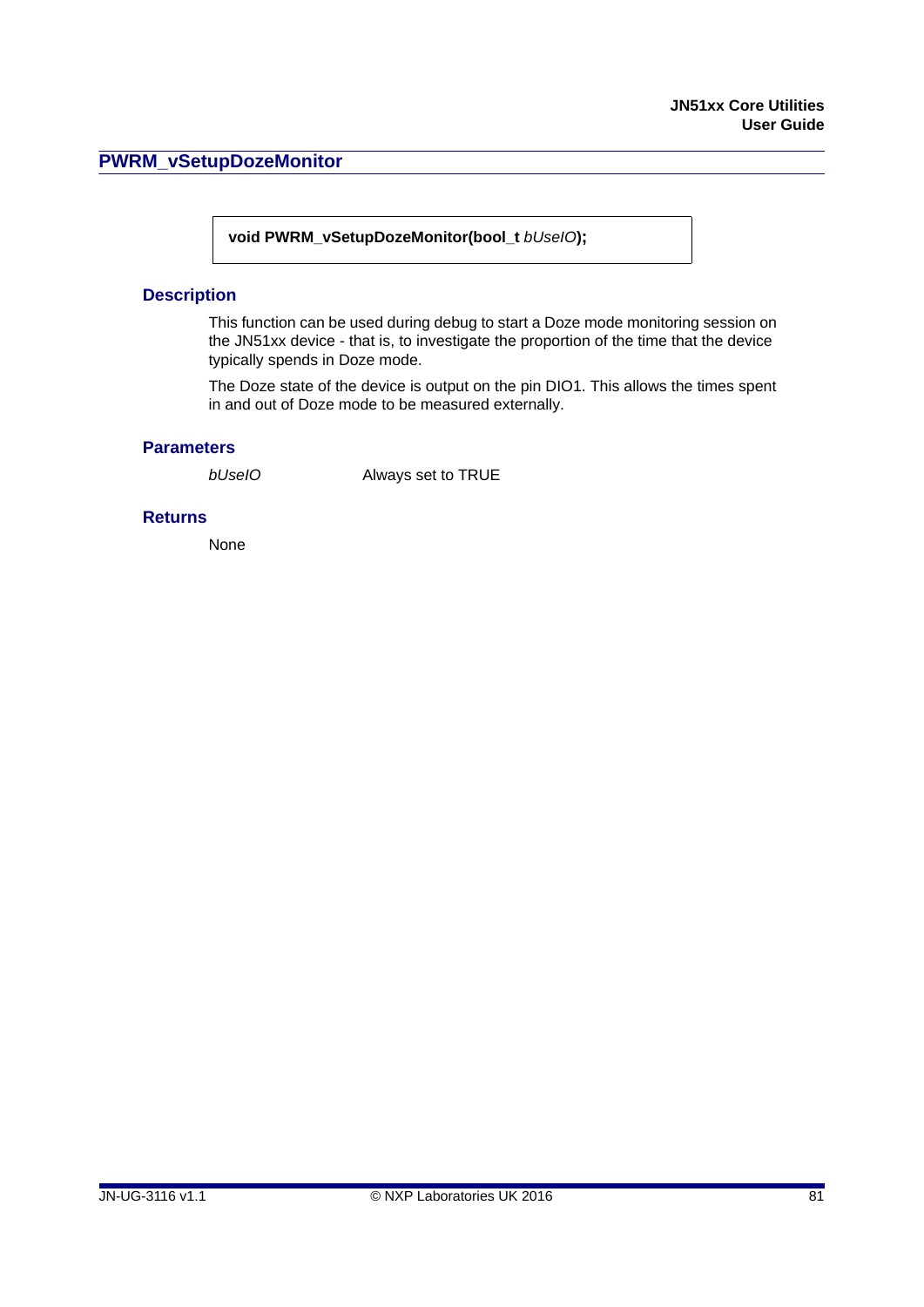*Chapter 7 PWRM API*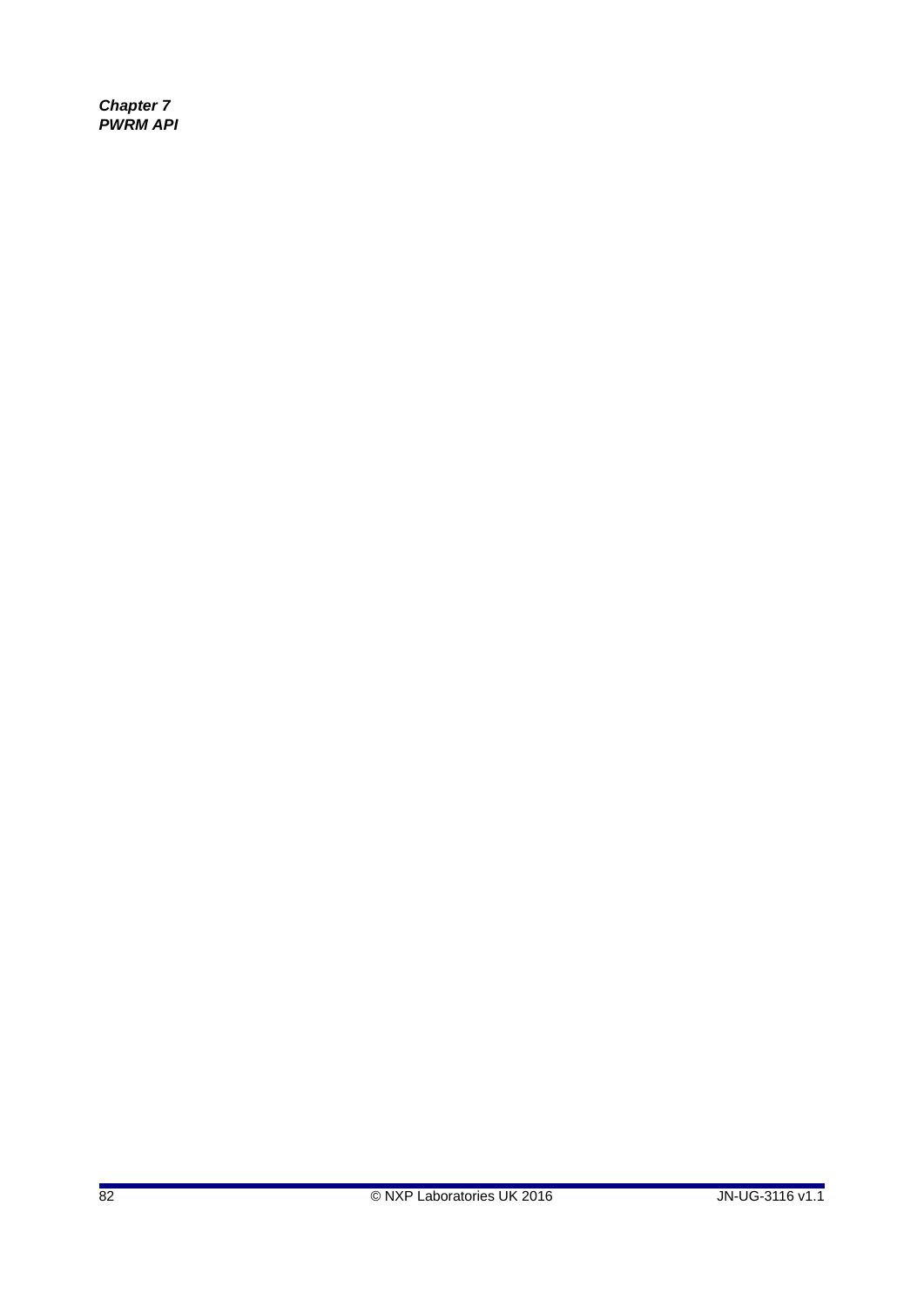# <span id="page-82-0"></span>**8. PDUM API**

This chapter describes the functions of the Protocol Data Unit Manager (PDUM) API. The API is defined in the header file **pdum.h**.

The PDUM API functions are listed below, along with their page references:

| <b>Function</b>                    | Page |
|------------------------------------|------|
| <b>PDUM</b> vlnit                  | 84   |
| PDUM hAPduAllocateAPduInstance     | 85   |
| PDUM eAPduFreeAPduInstance         | 86   |
| PDUM u16APduInstanceReadNBO        | 87   |
| PDUM u16APduInstanceWriteNBO       | 88   |
| PDUM u16APduInstanceWriteStrNBO    | 89   |
| PDUM u16SizeNBO                    | 90   |
| PDUM u16APduGetSize                | 91   |
| PDUM pvAPduInstanceGetPayload      | 92   |
| PDUM_u16APduInstanceGetPayloadSize | 93   |
| PDUM_eAPduInstanceSetPayloadSize   | 94   |
| <b>PDUM vDBGPrintAPduInstance</b>  | 95   |



**Note:** In ZigBee PRO, the APDUs used by the application must be pre-defined (before building the application) using the ZPS Configuration Editor. This tool is detailed in the *ZigBee 3.0 Stack User Guide (JN-UG-3113)*.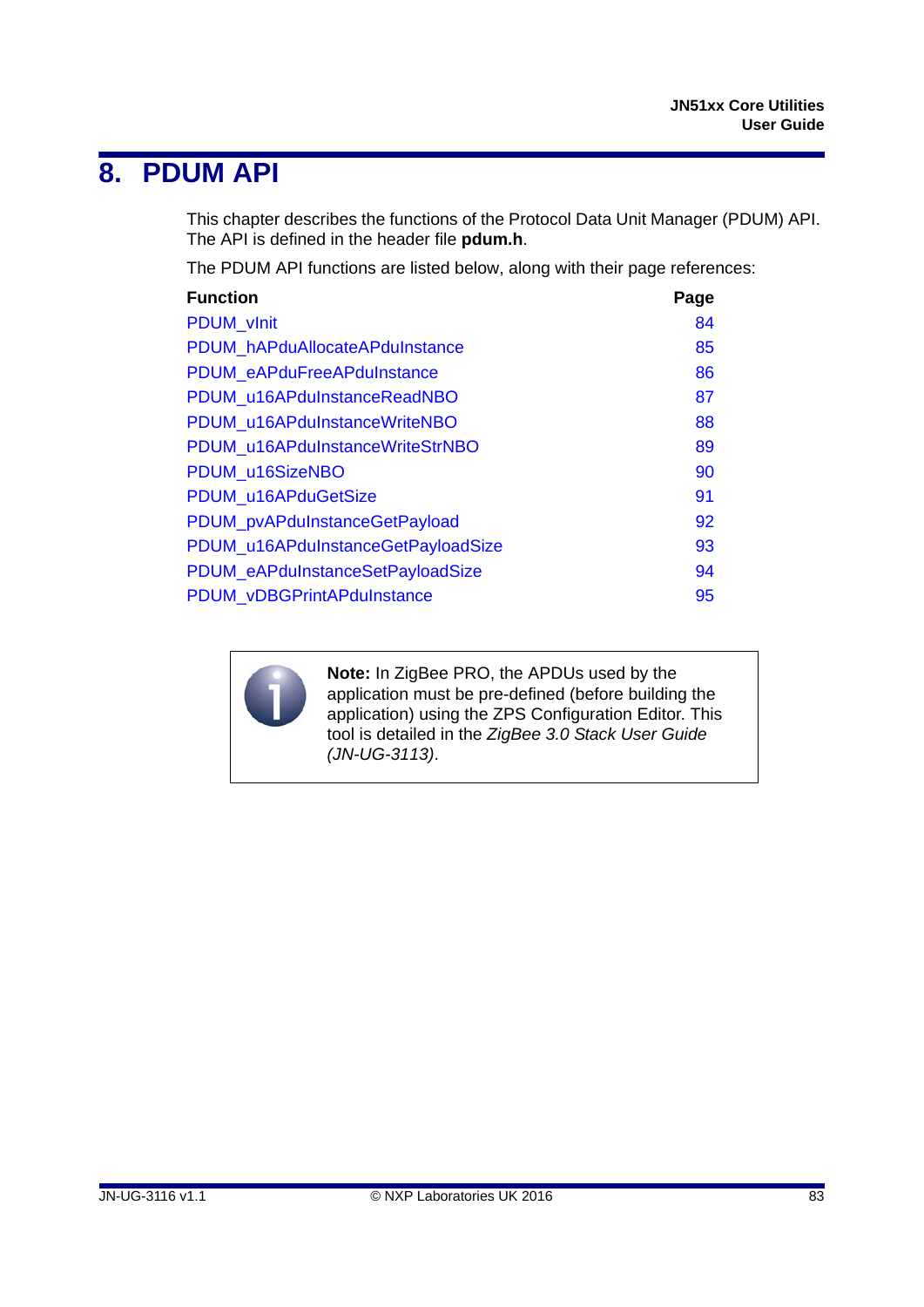### <span id="page-83-0"></span>**PDUM\_vInit**

**void PDUM\_vInit();**

### **Description**

This function initialises the PDU Manager and must therefore be the first PDUM function called.

### **Parameters**

None

#### **Returns**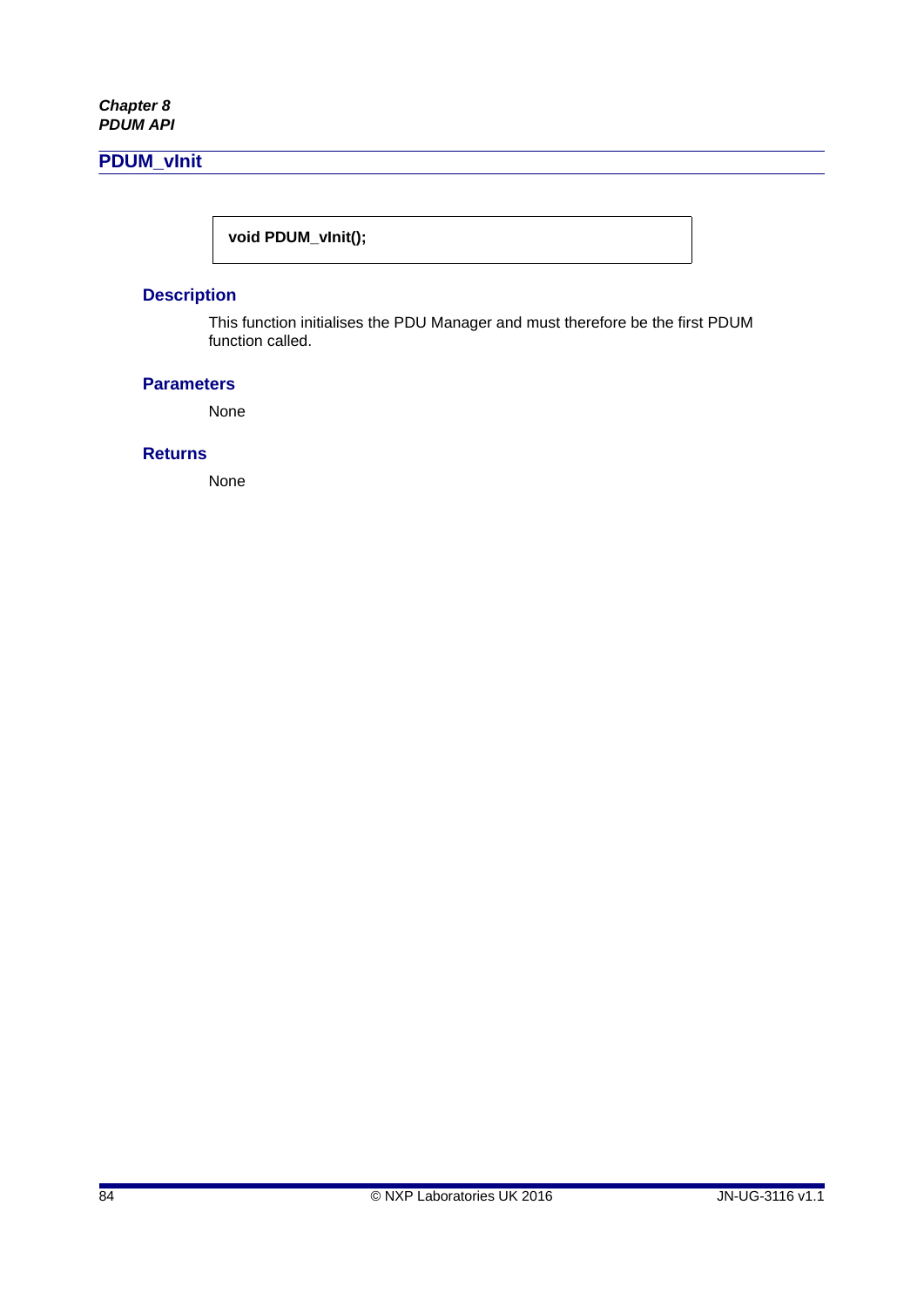### <span id="page-84-0"></span>**PDUM\_hAPduAllocateAPduInstance**

**PDUM\_thAPduInstance PDUM\_hAPduAllocateAPduInstance( PDUM\_thAPdu** *hAPdu***);**

### **Description**

This function allocates an instance of an Application Protocol Data Unit (APDU) - that is, memory space is allocated to the APDU instance.

The available APDUs (types and their handles) are pre-defined using the ZPS Configuration Editor (refer to the *ZigBee 3.0 Stack User Guide (JN-UG-3113)*).

The allocated APDU instance can subsequently be populated with data and sent to another node.

### **Parameters**

*hAPdu* Handle of APDU (type)

#### **Returns**

Handle of allocated APDU instance PDUM\_INVALID\_HANDLE if no APDU instances free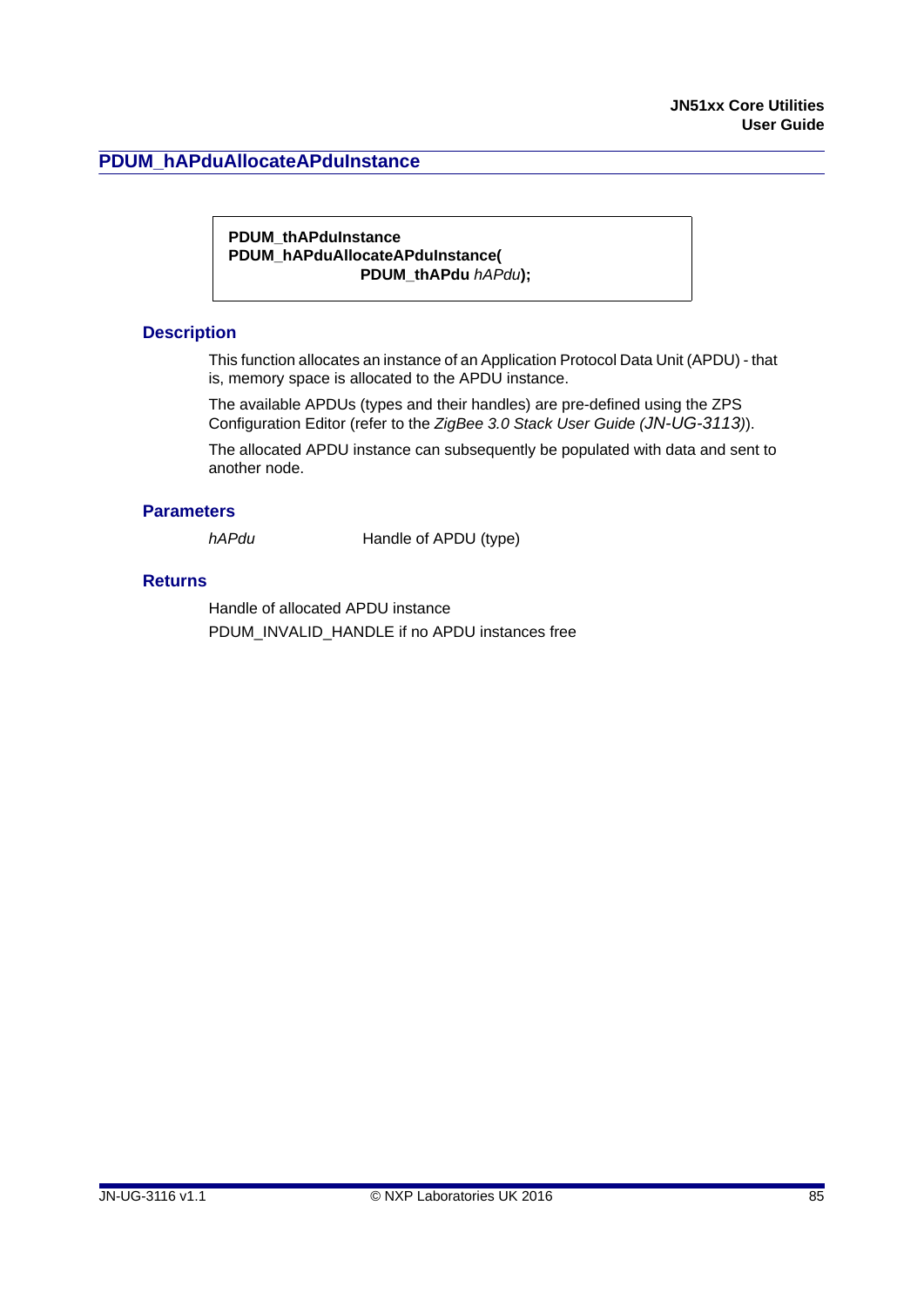### <span id="page-85-0"></span>**PDUM\_eAPduFreeAPduInstance**

### **PDUM\_teStatus PDUM\_eAPduFreeAPduInstance( PDUM\_thAPduInstance** *hAPduInst***);**

### **Description**

This function de-allocates the specified APDU instance, thus freeing the associated memory space.

### **Parameters**

*hAPduInstance* Handle of APDU instance

### **Returns**

PDUM\_E\_INTERNAL\_ERROR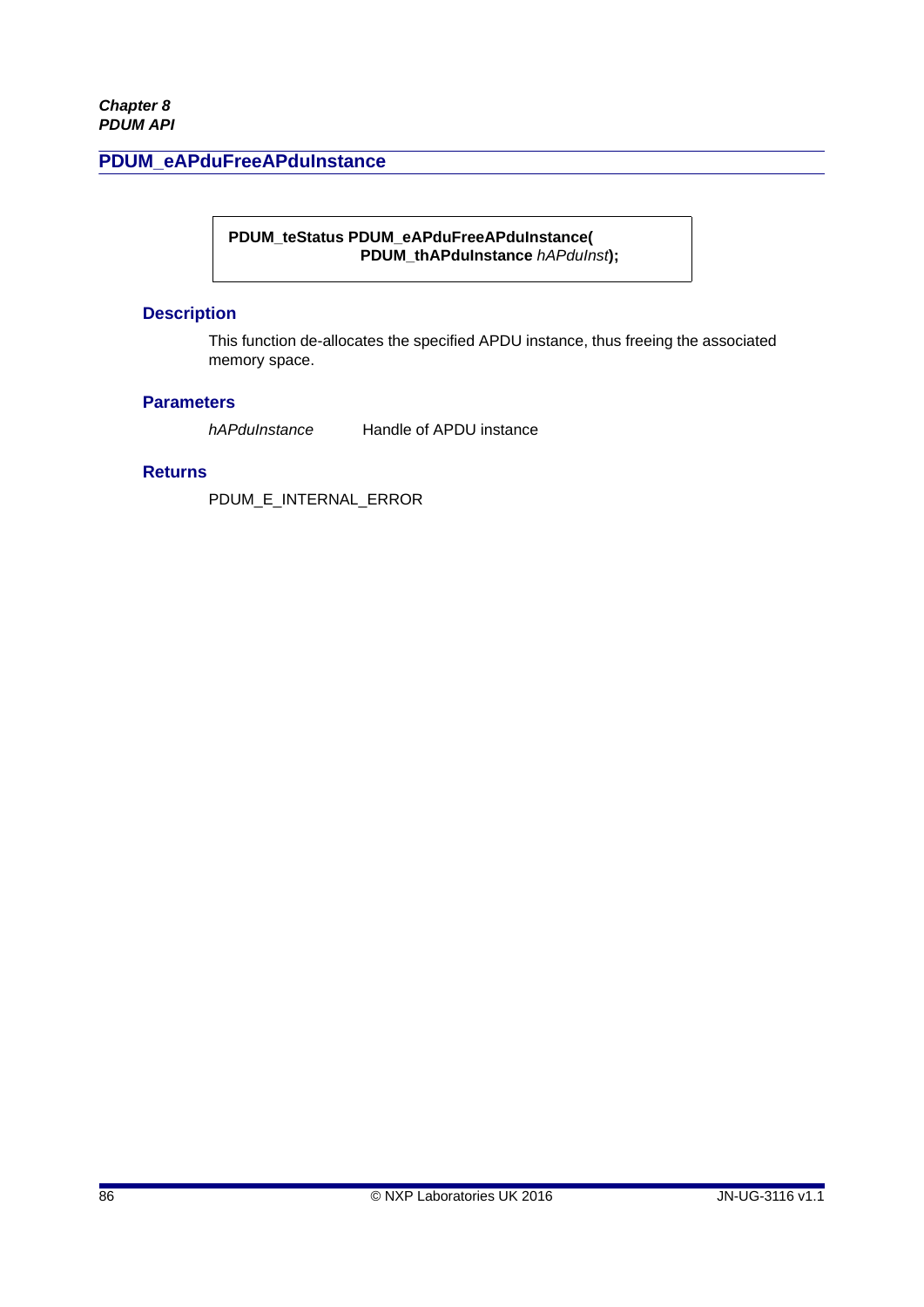```
uint16 PDUM_u16APduInstanceReadNBO(
```
**PDUM\_thAPduInstance** *hAPduInst***, uint16** *u16Pos***, const char \****szFormat***, void \****pvStruct)***;**

### **Description**

This function reads data from the specified APDU instance and inserts the data into a C structure. The byte position of the start (least significant byte) of the data in the APDU instance must be specified, as well as the format of the data.

Data is read from the APDU instance in packed network byte order (little-endian) and translated into unpacked host byte order for the C structure (big-endian for the JN51xx device).

### **Parameters**

| hAPdulnst | Handle of APDU instance to read the data from                                 |
|-----------|-------------------------------------------------------------------------------|
| u32Pos    | The starting position (least significant byte) of the data within<br>the APDU |
| *szFormat | Format string of the data:                                                    |
|           | 8-bit byte<br>b                                                               |
|           | h 16-bit half-word (short integer)                                            |
|           | w 32-bit word                                                                 |
|           | 64-bit long-word (long integer)                                               |
|           | a\xnn nn (hex) bytes of data (array)                                          |
|           | p\xnn nn (hex) bytes of packing                                               |
| *pvStruct | Pointer to C structure to receive the data                                    |

Note that the compiler will not correctly interpret the format string "a\xnnb" for a data array followed by a single byte, e.g. "a\x0ab". In this case, to ensure that the 'b' (for byte) is not interpreted as a hex value, use the format "a\xnn" "b", e.g. "a\x0a" "b".

### **Returns**

Total number of data bytes read from the APDU instance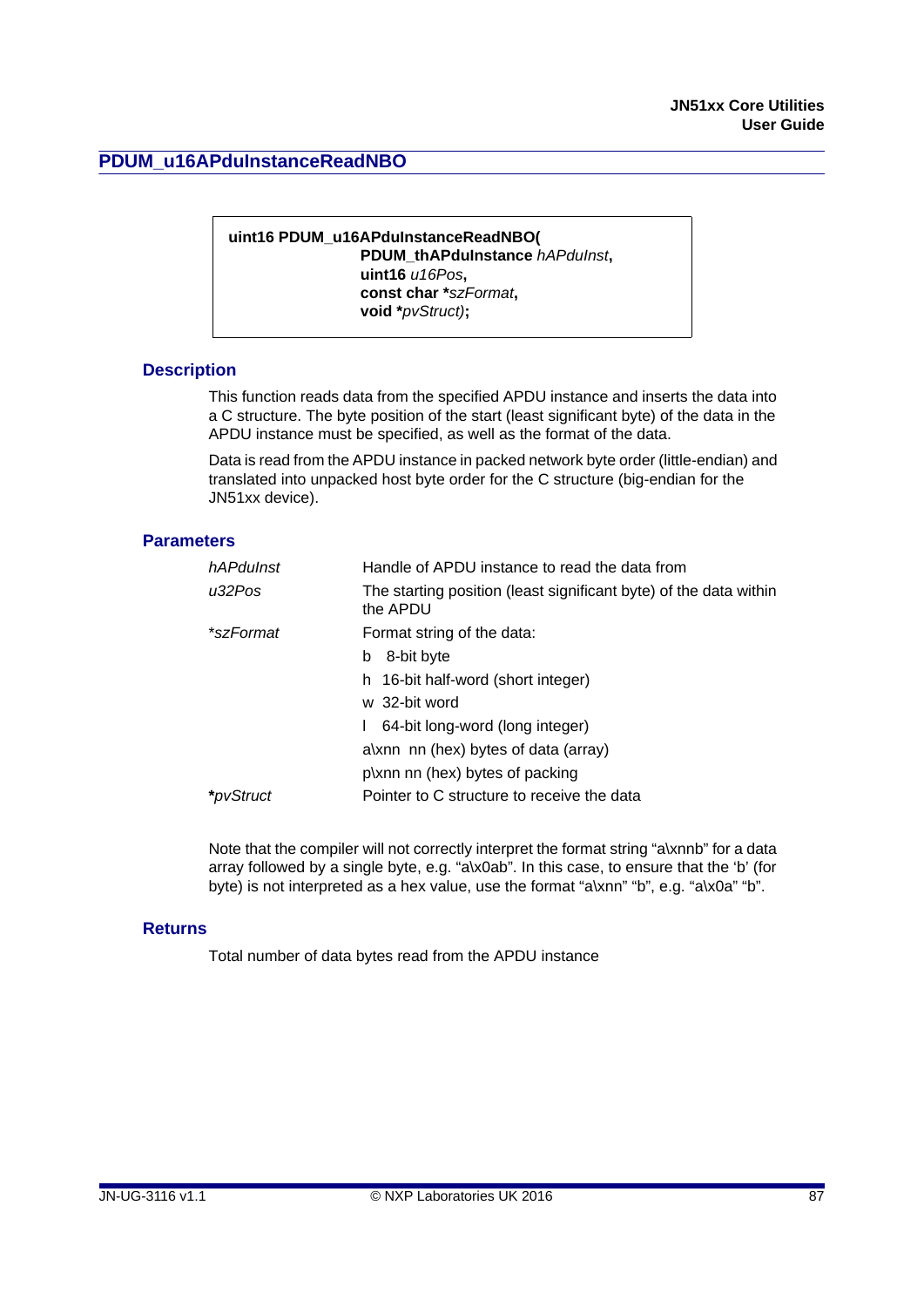### <span id="page-87-0"></span>**PDUM\_u16APduInstanceWriteNBO**

### **uint16 PDUM\_u16APduInstanceWriteNBO( PDUM\_thAPduInstance** *hAPduInst***, uint16** *u16Pos***, const char \****szFormat***, ...);**

### **Description**

This function writes the specified data values into the specified APDU instance. The byte position of the start of the data (least significant byte) in the APDU instance must be specified, as well as the format of the data.

The data values are written into the APDU instance at the specified position in packed network byte order (little-endian). The input data values should be in host byte order (big-endian for the JN51xx device).

### **Parameters**

| hAPdulnst | Handle of the APDU instance to write the data into                                     |
|-----------|----------------------------------------------------------------------------------------|
| u32Pos    | The starting position (least significant byte) of the data within<br>the APDU instance |
| *szFormat | Format string of the data:                                                             |
|           | b 8-bit byte                                                                           |
|           | h 16-bit half-word (short integer)                                                     |
|           | w 32-bit word                                                                          |
|           | 64-bit long-word (long integer)                                                        |
|           | a\xnn nn (hex) bytes of data (array)                                                   |
|           | p\xnnnn (hex) bytes of packing                                                         |
| $\cdots$  | Variable list of data values described by the format string                            |
|           |                                                                                        |

Note that the compiler will not correctly interpret the format string "a\xnnb" for a data array followed by a single byte, e.g. "a\x0ab". In this case, to ensure that the 'b' (for byte) is not interpreted as a hex value, use the format "a\xnn" "b", e.g. "a\x0a" "b".

### **Returns**

Total number of bytes written to the APDU instance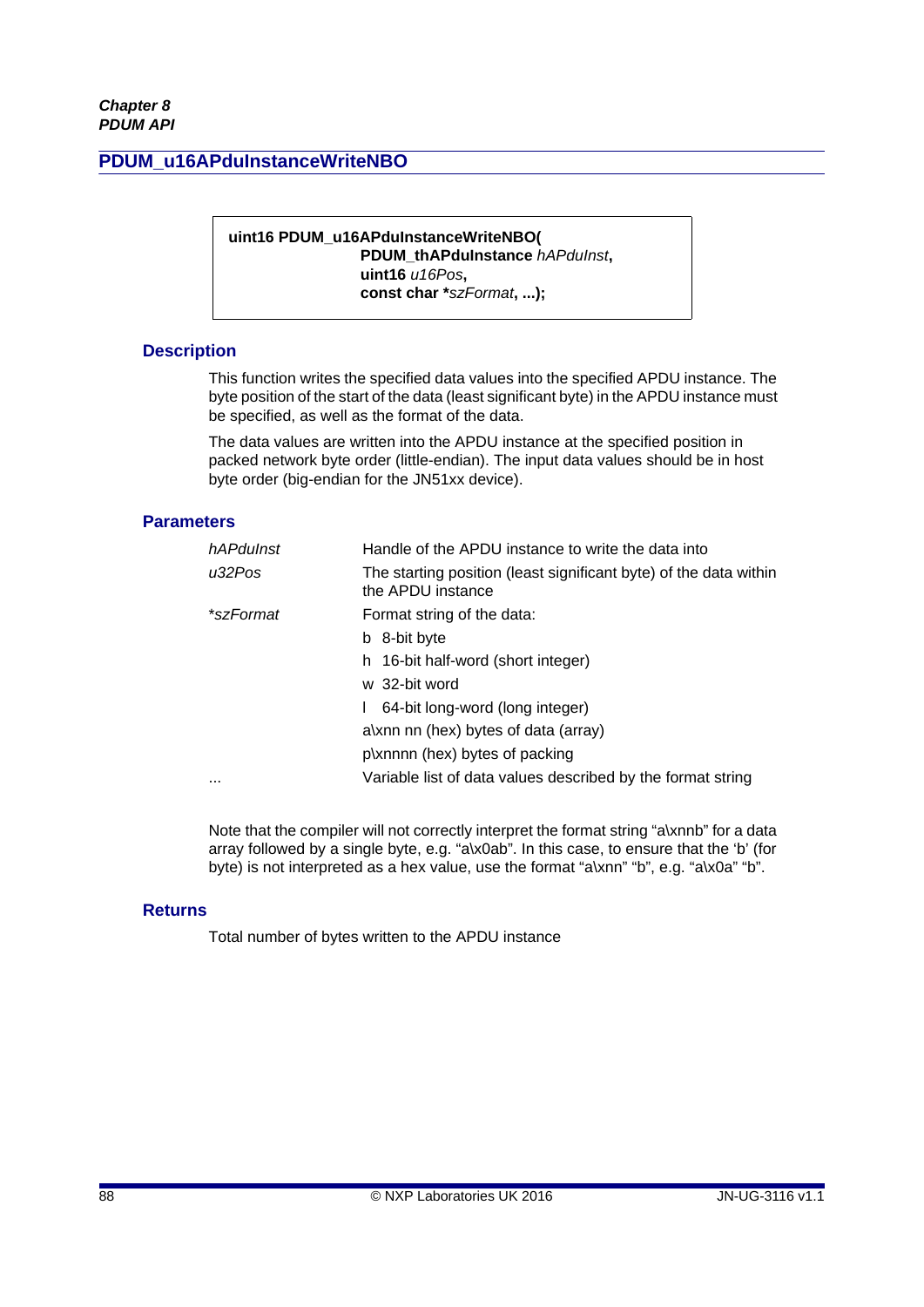### <span id="page-88-0"></span>**PDUM\_u16APduInstanceWriteStrNBO**

```
uint16 PDUM_u16APduInstanceWriteStrNBO(
```
**PDUM\_thAPduInstance** *hAPduInst***, uint16** *u16Pos***, const char \****szFormat***, void \****pvStruct***);**

### **Description**

This function writes data from the specified structure into the specified APDU instance. The byte position of the start of the data (least significant byte) in the APDU instance must be specified, as well as the format of the data.

The data values are written into the APDU instance at the specified position in packed network byte order (little-endian). The input data values should be in host byte order (big-endian for the JN51xx device).

### **Parameters**

| hAPdulnst | Handle of the APDU instance to write the data into                                     |
|-----------|----------------------------------------------------------------------------------------|
| u32Pos    | The starting position (least significant byte) of the data within<br>the APDU instance |
| *szFormat | Format string of the data:                                                             |
|           | b 8-bit byte                                                                           |
|           | h 16-bit half-word (short integer)                                                     |
|           | w 32-bit word                                                                          |
|           | 64-bit long-word (long integer)                                                        |
|           | a\xnn nn (hex) bytes of data (array)                                                   |
|           | p\xnnnn (hex) bytes of packing                                                         |
| *pvStruct | Pointer to C structure to containing data                                              |

Note that the compiler will not correctly interpret the format string "a\xnnb" for a data array followed by a single byte, e.g. "a\x0ab". In this case, to ensure that the 'b' (for byte) is not interpreted as a hex value, use the format "a\xnn" "b", e.g. "a\x0a" "b".

### **Returns**

Total number of bytes written to the APDU instance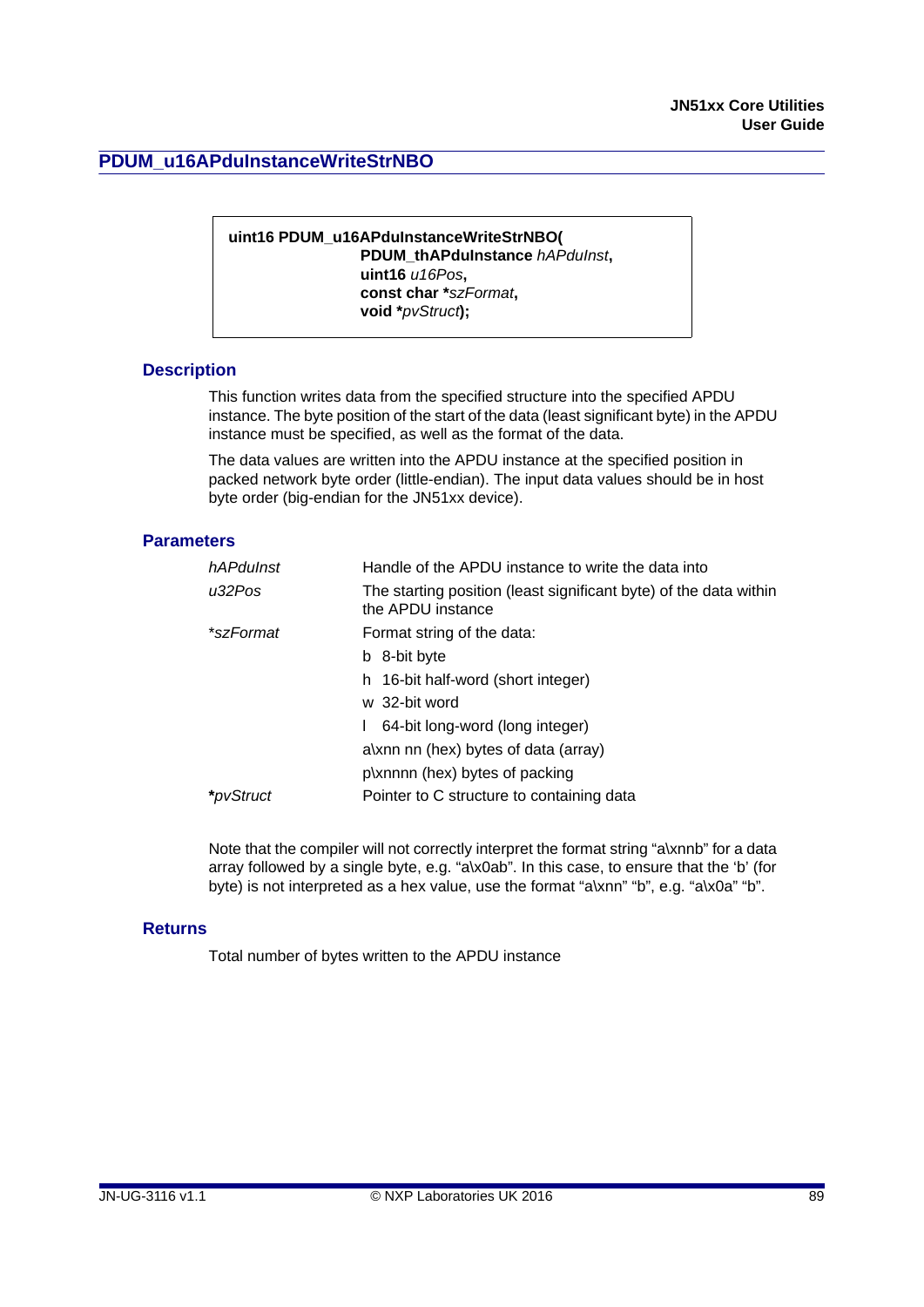### <span id="page-89-0"></span>**PDUM\_u16SizeNBO**

**uint16 PDUM\_u16SizeNBO(const char \****szFormat***);**

### **Description**

This function obtains the size, in bytes, of an APDU data payload, given the format of the data.

#### **Parameters**

\**szFormat* Format string of the data:

b 8-bit byte

h 16-bit half-word (short integer)

w 32-bit word

l 64-bit long-word (long integer)

a\xnn nn (hex) bytes of data (array)

p\xnnnn (hex) bytes of packing

Note that the compiler will not correctly interpret the format string "a\xnnb" for a data array followed by a single byte, e.g. "a\x0ab". In this case, to ensure that the 'b' (for byte) is not interpreted as a hex value, use the format "a\xnn" "b", e.g. "a\x0a" "b".

### **Returns**

Number of bytes in data payload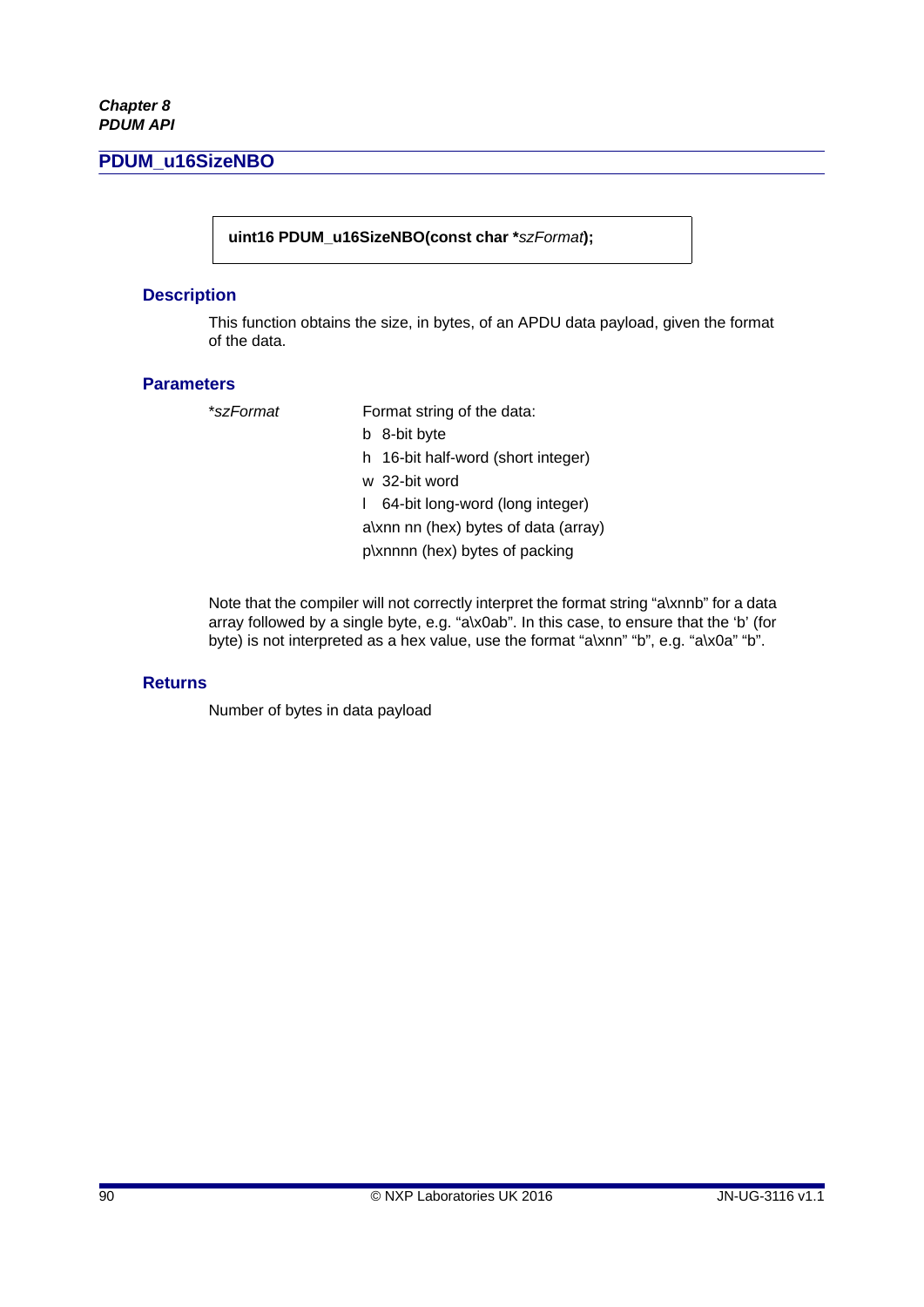### <span id="page-90-0"></span>**PDUM\_u16APduGetSize**

### **uint16 PDUM\_u16APduGetSize(PDUM\_thAPdu** *hAPdu***);**

### **Description**

This function obtains the maximum size, in bytes, of the specified APDU (type).

### **Parameters**

*hAPdu* Handle of APDU

### **Returns**

Number of bytes in APDU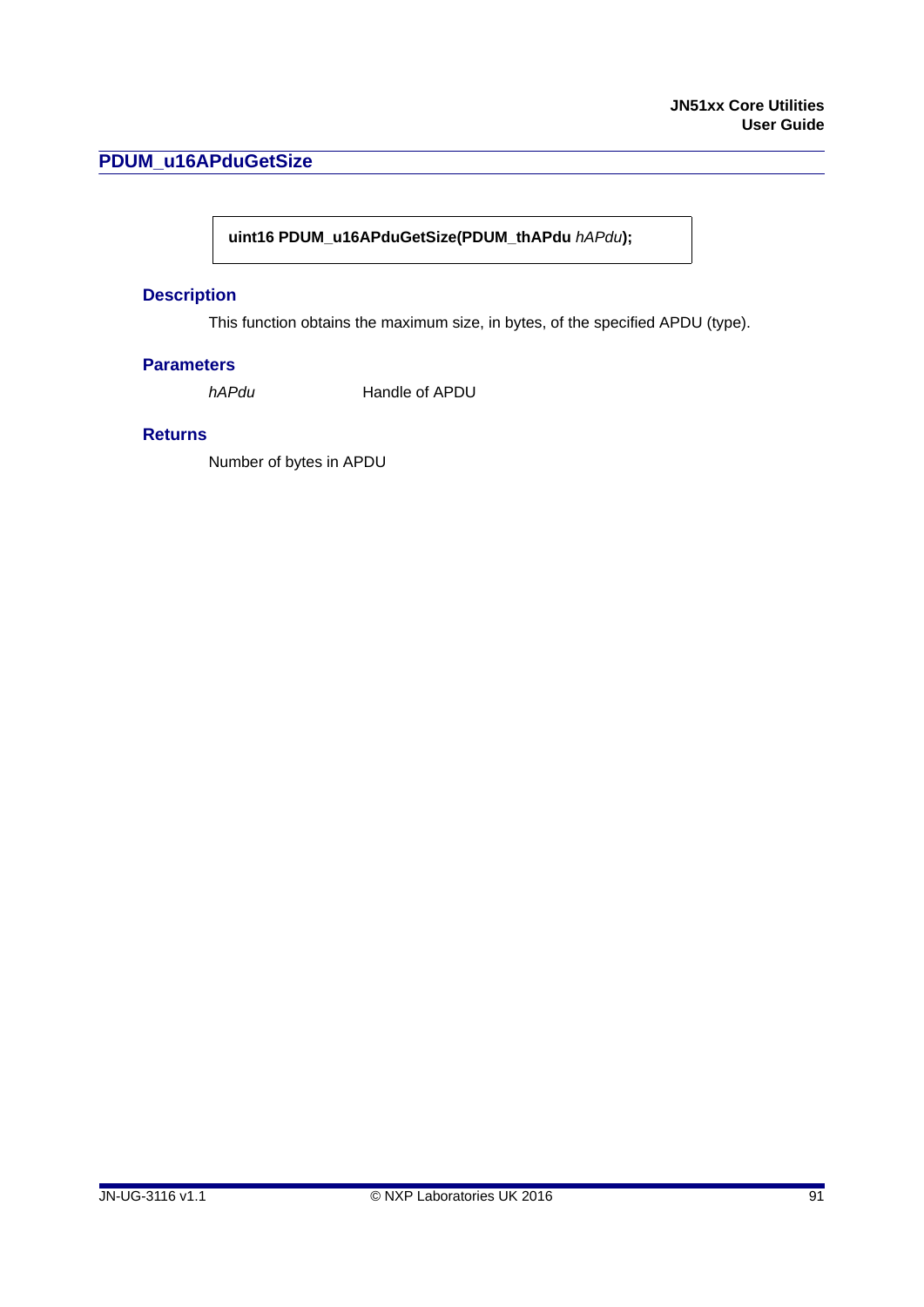### <span id="page-91-0"></span>**PDUM\_pvAPduInstanceGetPayload**

**void \* PDUM\_pvAPduInstanceGetPayload( PDUM\_thAPduInstance** *hAPduInst)***;**

### **Description**

This function obtains a pointer to the payload data of the specified APDU instance.

### **Parameters**

*hAPduInst* Handle of APDU instance to access

### **Returns**

Pointer to data as an array of bytes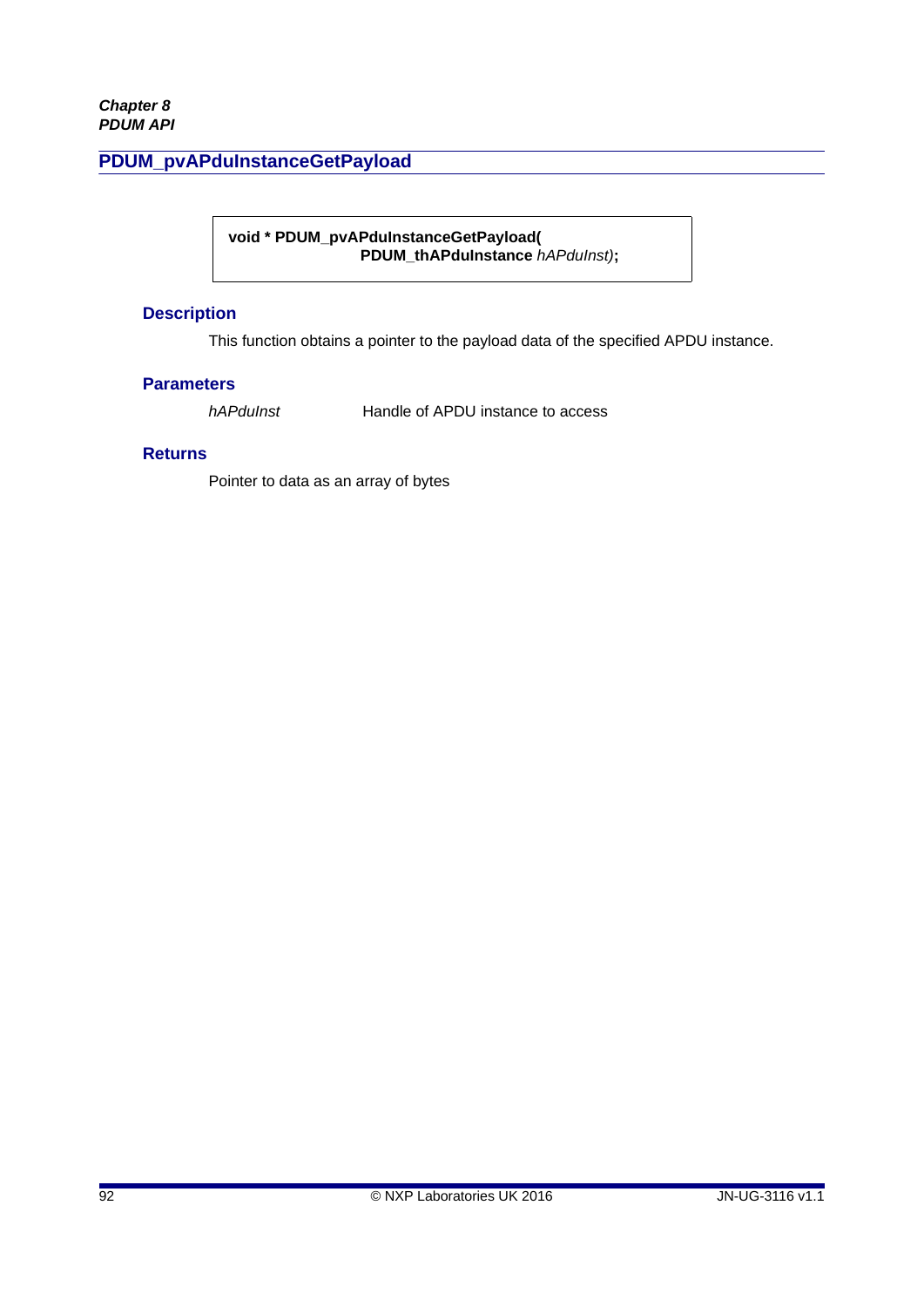### <span id="page-92-0"></span>**PDUM\_u16APduInstanceGetPayloadSize**

### **uint16 PDUM\_u16APduInstanceGetPayloadSize( PDUM\_thAPduInstance** *hAPduInst***);**

### **Description**

This function obtains the size, in bytes, of the payload data of the specified APDU instance.

### **Parameters**

*hAPduInst* Handle of APDU instance to access

### **Returns**

Size of the payload data, in bytes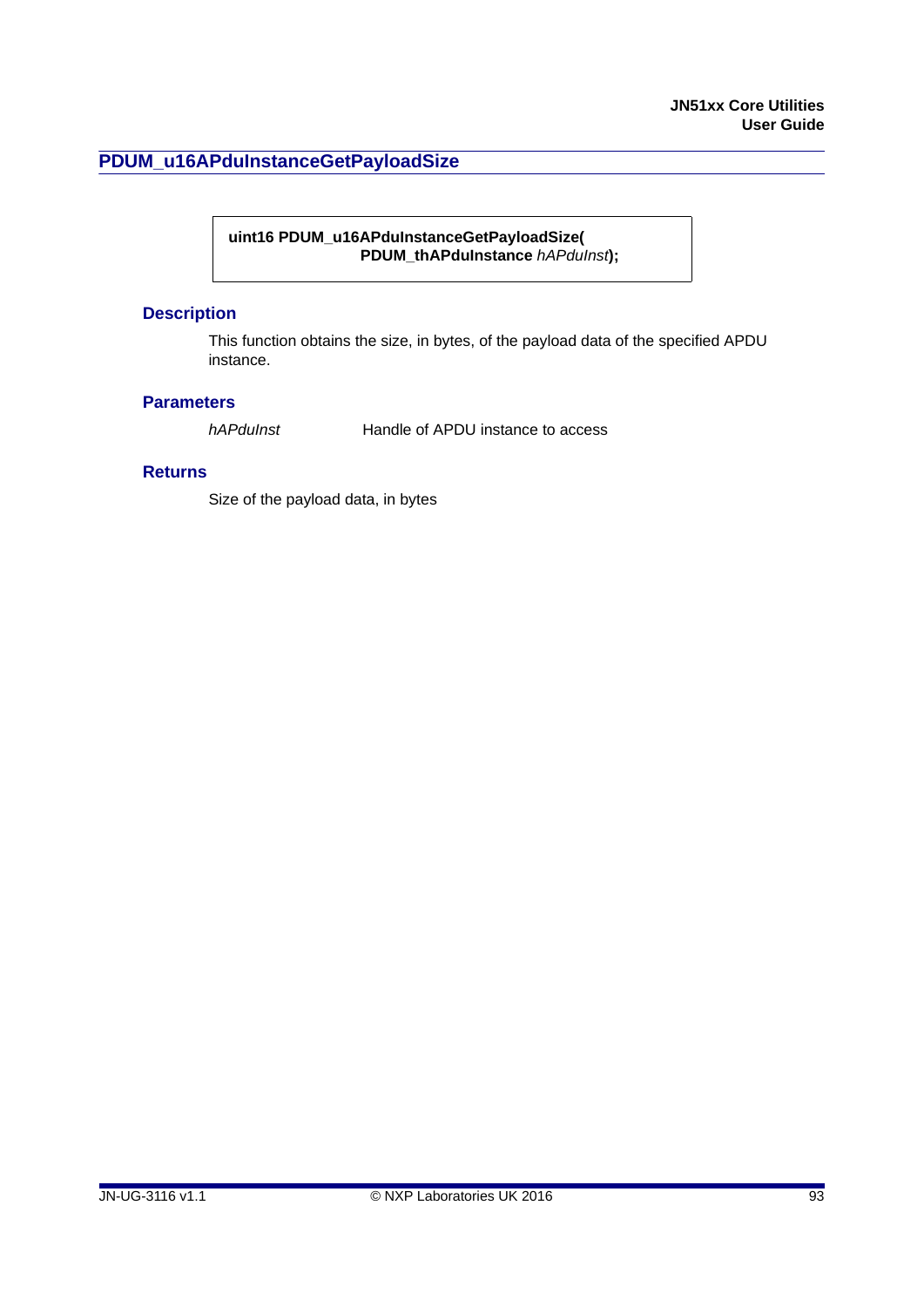### <span id="page-93-0"></span>**PDUM\_eAPduInstanceSetPayloadSize**

**PDUM\_teStatus PDUM\_eAPduInstanceSetPayloadSize( PDUM\_thAPduInstance** *hAPduInst***, uint16** *u16Size***);**

### **Description**

This function sets the size, in bytes, of the payload of the specified APDU instance.

### **Parameters**

| hAPdulnst | Handle of APDU instance          |
|-----------|----------------------------------|
| u16Size   | Size of payload to set, in bytes |

### **Returns**

PDUM\_OK PDUM\_E\_APDU\_INSTANCE\_TOO\_BIG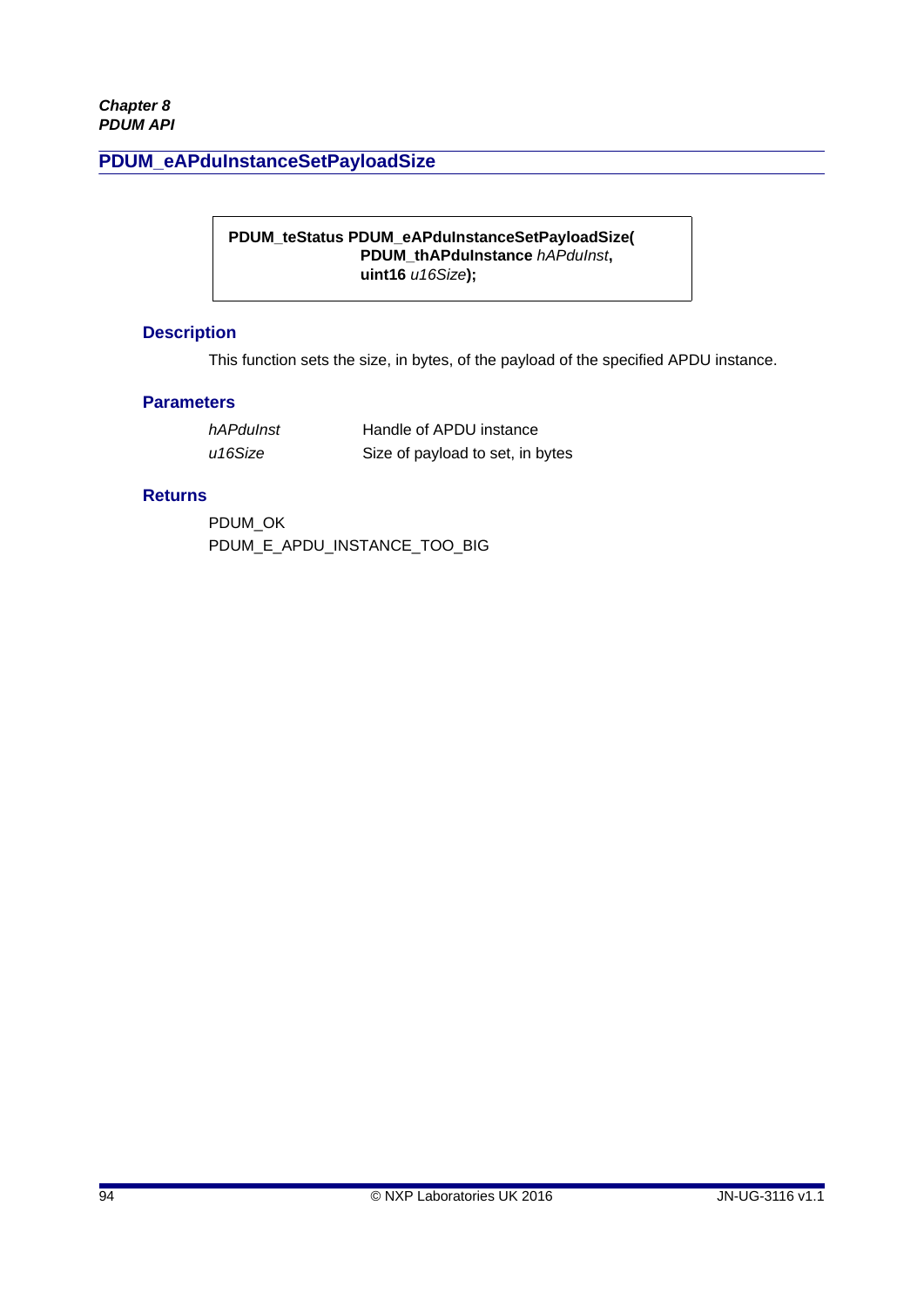### <span id="page-94-0"></span>**PDUM\_vDBGPrintAPduInstance**

### **void PDUM\_vDBGPrintAPduInstance( PDUM\_thAPduInstance** *hAPduInst***);**

### **Description**

This function can be used to output the specified APDU instance via the Debug (DBG) module.

For details of the DBG functions, refer to [Chapter 8](#page-82-0).

#### **Parameters**

*hAPdu* Handle of APDU instance to output

#### **Returns**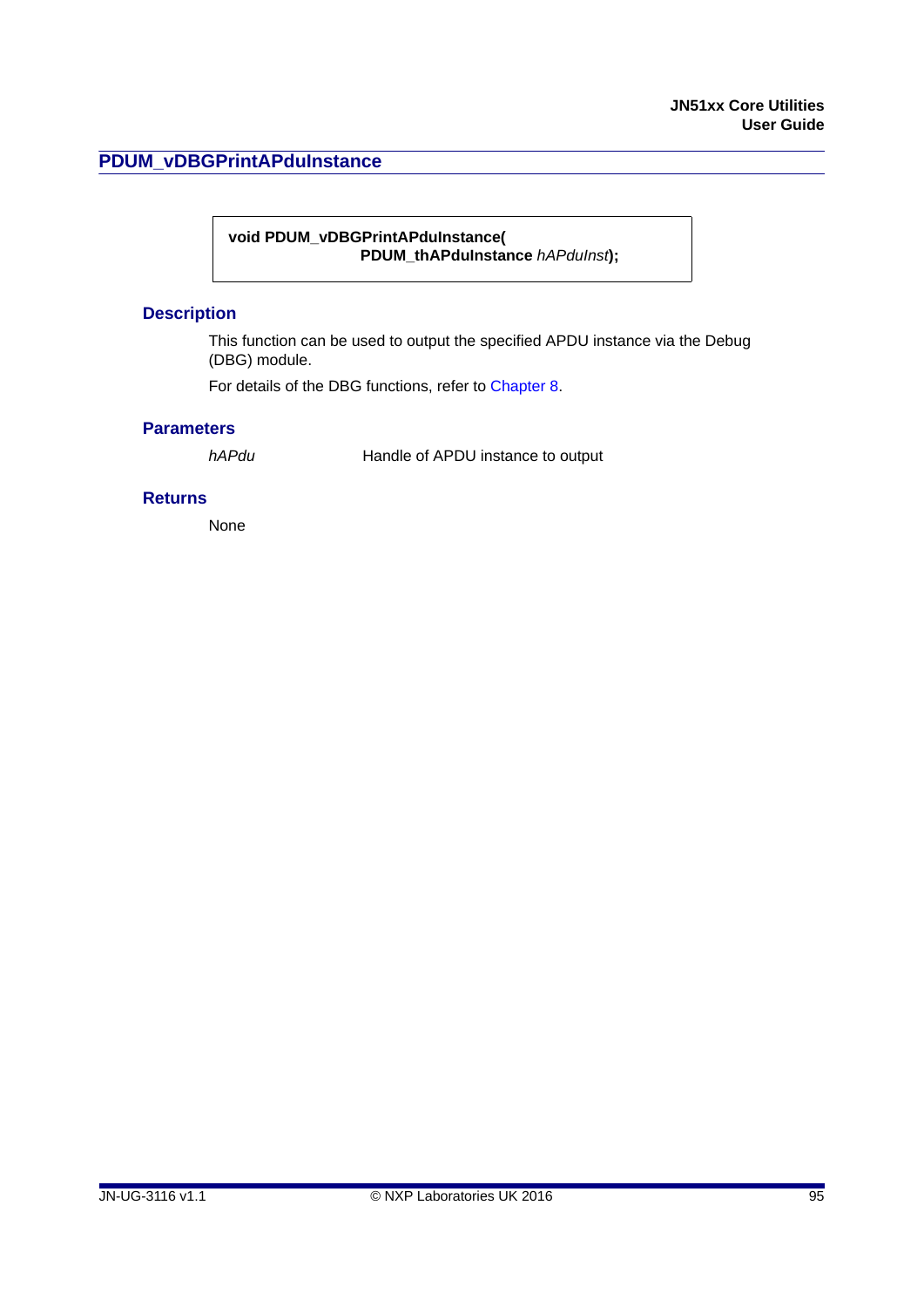*Chapter 8 PDUM API*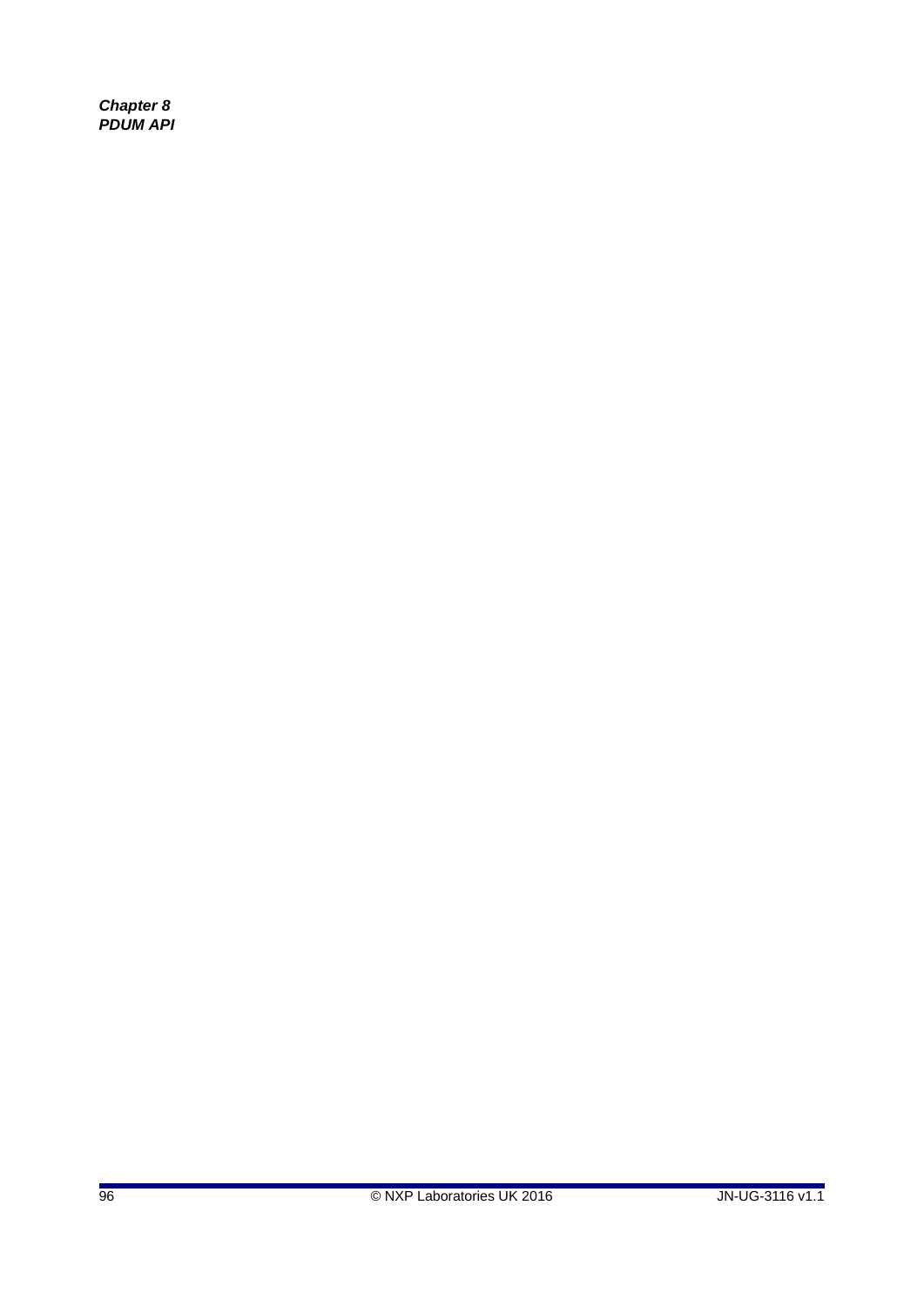# **9. DBG API**

The chapter describes the functions of the Debug (DBG) module API. The API is defined in the header file **dbg.h**.

To use the Debug module, it must be enabled at build-time by defining DBG\_ENABLE in the build - for example, by adding the -DDBG\_ENABLE option to the compiler.

By default, the Debug module will just display each line as passed. However, if DBG\_VERBOSE is defined at build-time then each line displayed will be prefixed with the file name and line number of the debug statement.



**Note:** Compiling with the DBG option results in a larger application size, requiring a lot more space in RAM.

The DBG API functions are listed below, along with their page references:

| <b>Function</b>       | Page |
|-----------------------|------|
| <b>DBG</b> vlnit      | 98   |
| <b>DBG</b> vUartInit  | 99   |
| <b>DBG</b> vPrintf    | 100  |
| <b>DBG</b> vAssert    | 102  |
| <b>DBG</b> vDumpStack | 103  |
| <b>DBG</b> vFlush     | 104  |
| <b>DBG</b> iGetChar   | 105  |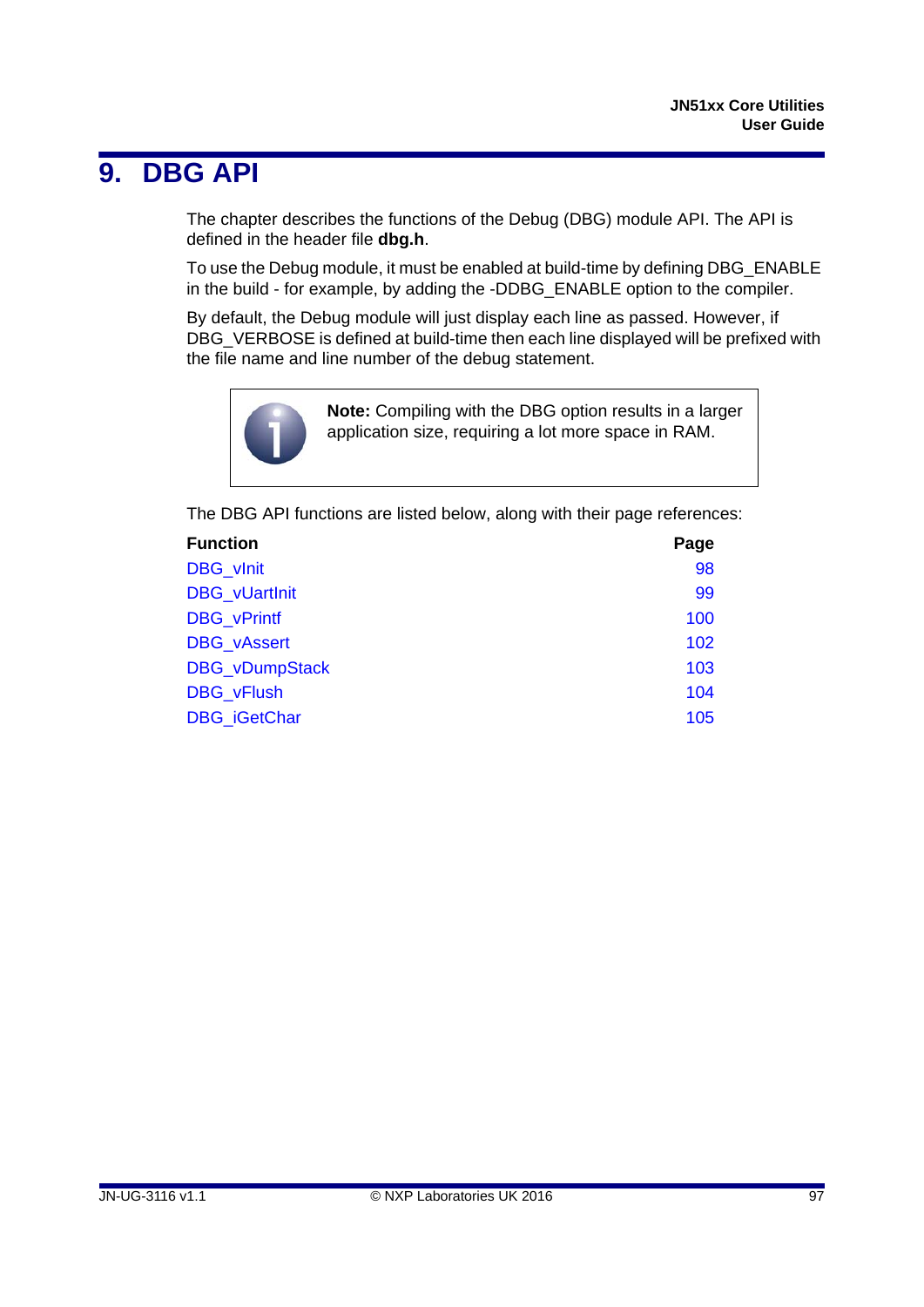**void DBG\_vInit(tsDBG\_FunctionTbl \****psFunctionTbl***);**

### <span id="page-97-0"></span>**Description**

This function is used to initialise the Debug module.



**Note:** If a JN51xx UART is to be used as the debug output interface, **DBG\_vUartInit()** must be called instead. Thus, **DBG** vinit() will not be needed by most users, since a UART will normally be used for debug output.

The function can be used during a cold start or a warm start (with memory held). Its parameter accepts a structure containing pointers to four user-defined callback functions concerned with the output interface:

```
 typedef struct
   {
```

```
 void (*prInitHardwareCb)(void);
void (*prPutchCb) (char c);
void (*prFlushCb) (void);
 void (*prFailedAssertCb)(void);
 } tsDBG_FunctionTbl;
```
The callback functions pointed to by this structure are as follows:

|                   | *prInitHardwareCb | Points to function which re-initialises the interface after a<br>warm start, e.g. when JN51xx device wakes from sleep                                                                                                                                                                                                                                                                                                                      |
|-------------------|-------------------|--------------------------------------------------------------------------------------------------------------------------------------------------------------------------------------------------------------------------------------------------------------------------------------------------------------------------------------------------------------------------------------------------------------------------------------------|
|                   | *prPutchCb        | Points to function used by <b>DBG_vPrintf()</b> to output a single<br>character to the interface                                                                                                                                                                                                                                                                                                                                           |
|                   | *prFlushCb        | Points to function used by DBG_vPrintf() to flush the<br>interface buffer to allow buffered output characters to be<br>displayed. If the output is unbuffered, this function should do<br>nothing or wait for the last character output using the putch()<br>function to be made available. Note that the function should<br>not append a newline character, as this should be handled by<br>the formatting string passed to DBG_vPrintf() |
|                   | *prAssertFailedCb | Points to function which is called when DBG_vAssert() fails.<br>The function should stop execution and may reset the device                                                                                                                                                                                                                                                                                                                |
| <b>Parameters</b> |                   |                                                                                                                                                                                                                                                                                                                                                                                                                                            |
|                   | *psFunctionTbl    | Pointer to structure containing list of callback functions.                                                                                                                                                                                                                                                                                                                                                                                |

#### **Returns**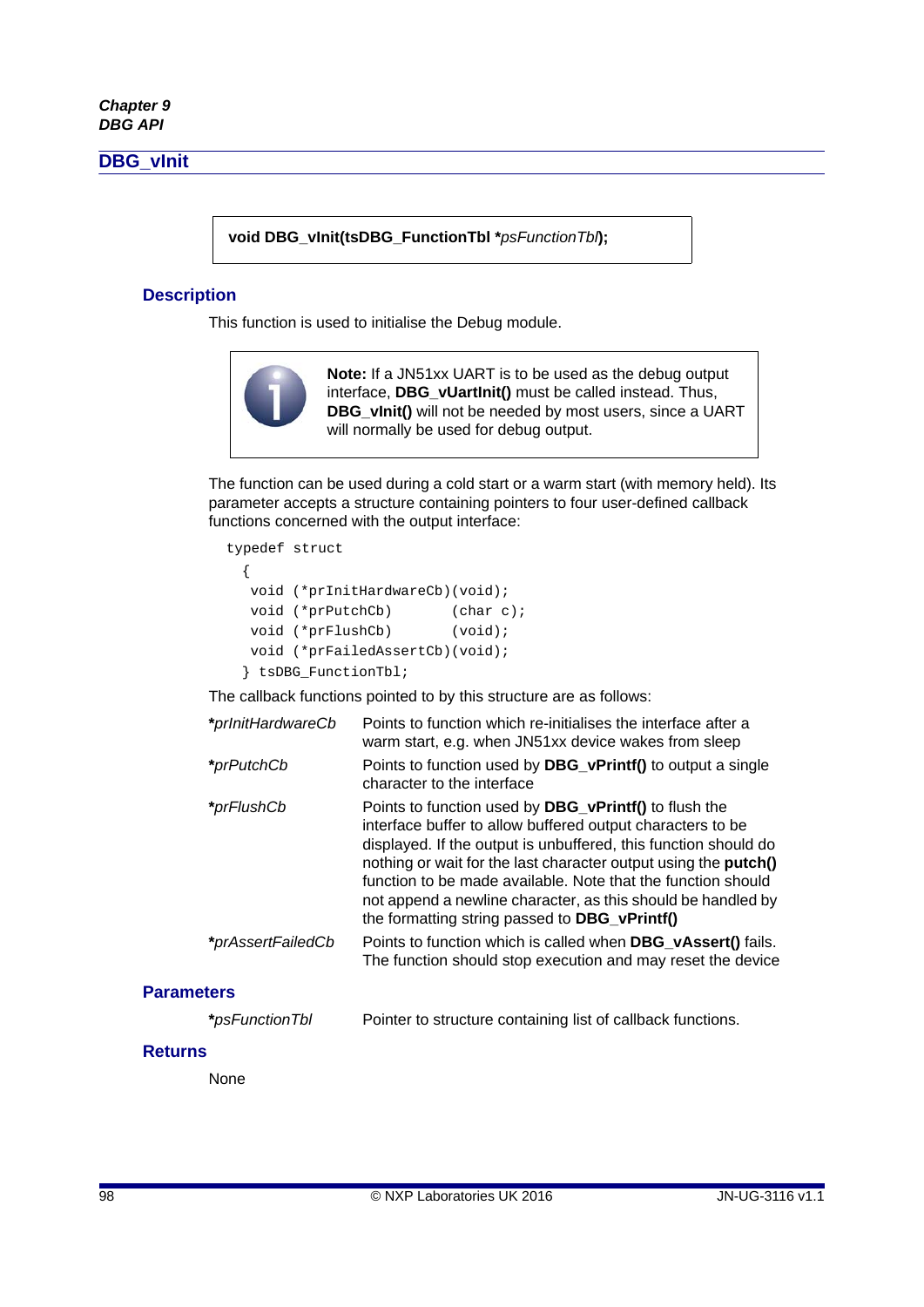<span id="page-98-0"></span>**void DBG\_vUartInit(DBG\_teUart** *eUart***, DBG\_teUartBaudRate** *eBaudRate***);**

### **Description**

This function is used to initialise the Debug module when one of the JN51xx on-chip UARTs is to be used as the output interface. In this case, this function should be called instead of **DBG\_vInit()**. This will be the case for most users, as a UART will normally be used for debug output.

The function can be used during a cold start or a warm start (with memory held). It is necessary to specify the UART (0 or 1) and the required baud rate.

Note that the callback functions required by **DBG\_vInit()** are not needed for **DBG\_vUartInit()**, since they are pre-defined by NXP for the on-chip UARTs.

#### **Parameters**

| eUart     | UART to use as output interface, one of:<br>DBG_E_UART_0 (UART0)<br>DBG_E_UART_1 (UART1)                                                                                                                                                                                             |
|-----------|--------------------------------------------------------------------------------------------------------------------------------------------------------------------------------------------------------------------------------------------------------------------------------------|
| eBaudRate | Baud rate of UART, one of:<br>DBG_E_UART_BAUD_RATE_4800 (4800 bps)<br>DBG_E_UART_BAUD_RATE_9600 (9600 bps)<br>DBG_E_UART_BAUD_RATE_19200 (19200 bps)<br>DBG_E_UART_BAUD_RATE_38400 (38400 bps)<br>DBG_E_UART_BAUD_RATE_76800 (76800 bps)<br>DBG_E_UART_BAUD_RATE_115200 (115200 bps) |

### **Returns**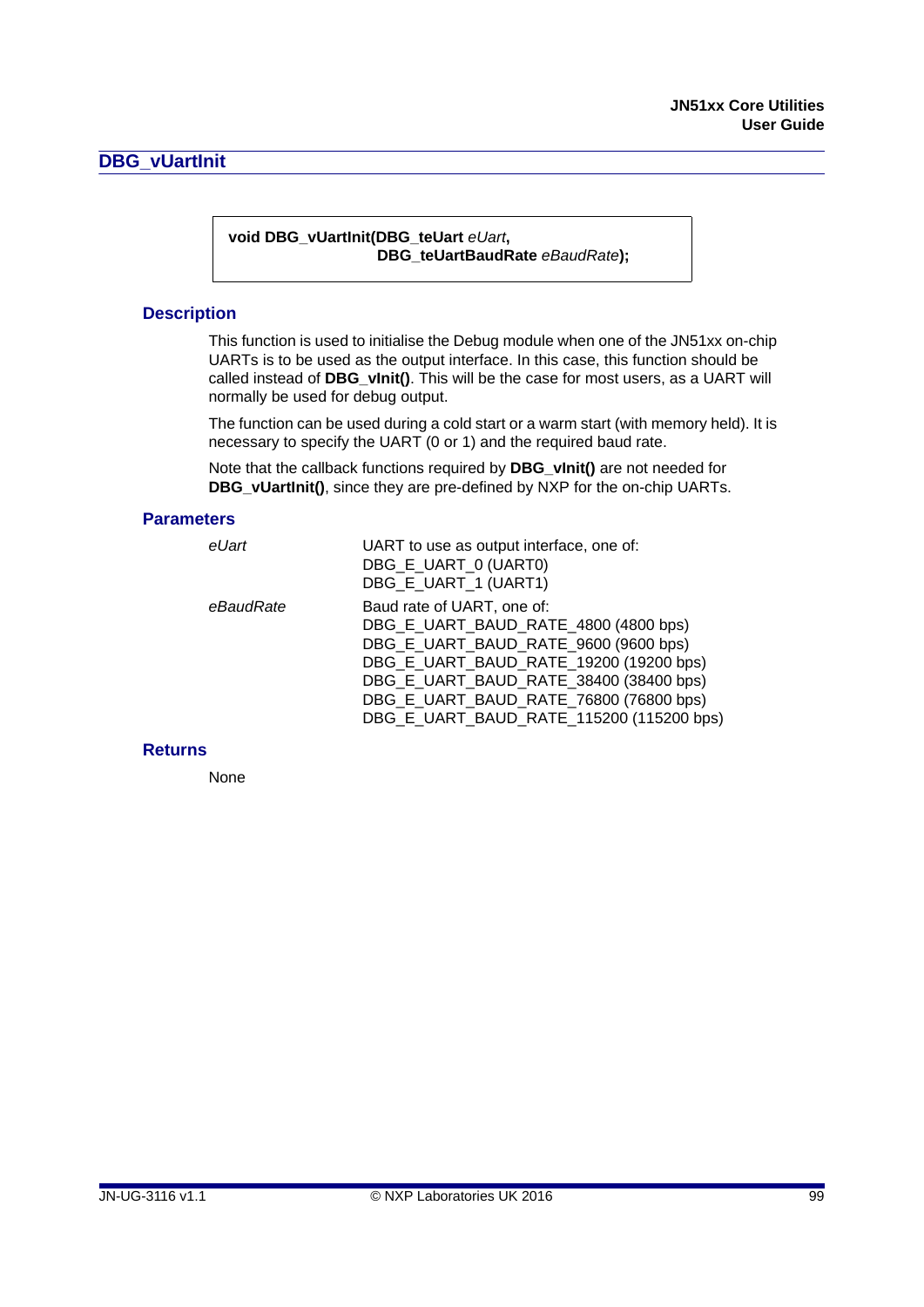<span id="page-99-0"></span>**DBG\_vPrintf**

**void DBG\_vPrintf(bool\_t** *bStreamEnabled***, const char \****pcFormat***, ...);**

### **Description**

This function is an adapted **printf()** function, allowing a formatted string to be output (e.g. via the UART) for display.

The function contains a parameter which allows the output of the string to be enabled or disabled - the value of this Boolean parameter must be a literal. If disabled, the compiler will optimise out this function, but its parameters will still be evaluated.

The supported output formats are as follows:

| <b>Format Specifier</b>  | <b>Purpose</b>                  |
|--------------------------|---------------------------------|
| <b>Flags</b>             |                                 |
| $\overline{\phantom{0}}$ | Left align                      |
| 0                        | Pad with zeroes                 |
| $\ddot{}$                | Sign with plus                  |
| " (space)                | Sign with space                 |
| Width                    |                                 |
| <integer></integer>      | Field width                     |
| Length                   |                                 |
| T                        | Long                            |
| $\mathbf{I}$             | Long long                       |
| h                        | Short                           |
| <b>Type</b>              |                                 |
| i                        | Signed integer                  |
| d                        | Signed integer                  |
| u                        | Unsigned integer                |
| x                        | Unsigned integer as hexadecimal |
| p                        | Pointer                         |
| C                        | Character                       |
| s                        | String                          |
| <b>Escape sequence</b>   |                                 |
| $\sqrt{n}$               | Newline/carriage return         |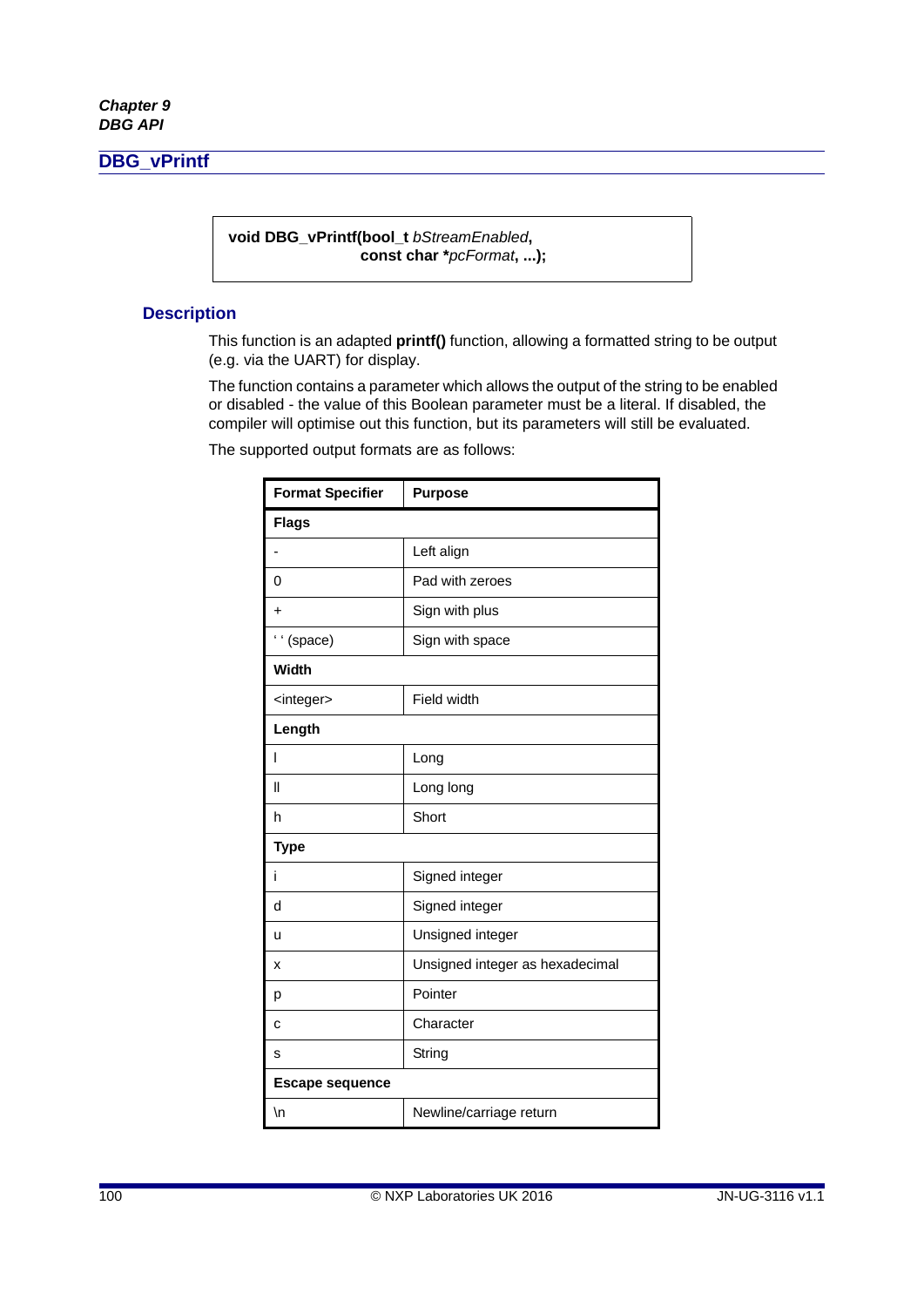### **Parameters**

| bStreamEnabled | Boolean which determines whether string will be output: |
|----------------|---------------------------------------------------------|
|                | <b>TRUE: Output string</b>                              |
|                | FALSE: Do not output string (compile out function)      |
| *pcFormat      | Pointer to printf-style formatting string               |
| $\cdots$       | For supported output formats, see above table           |

### **Returns**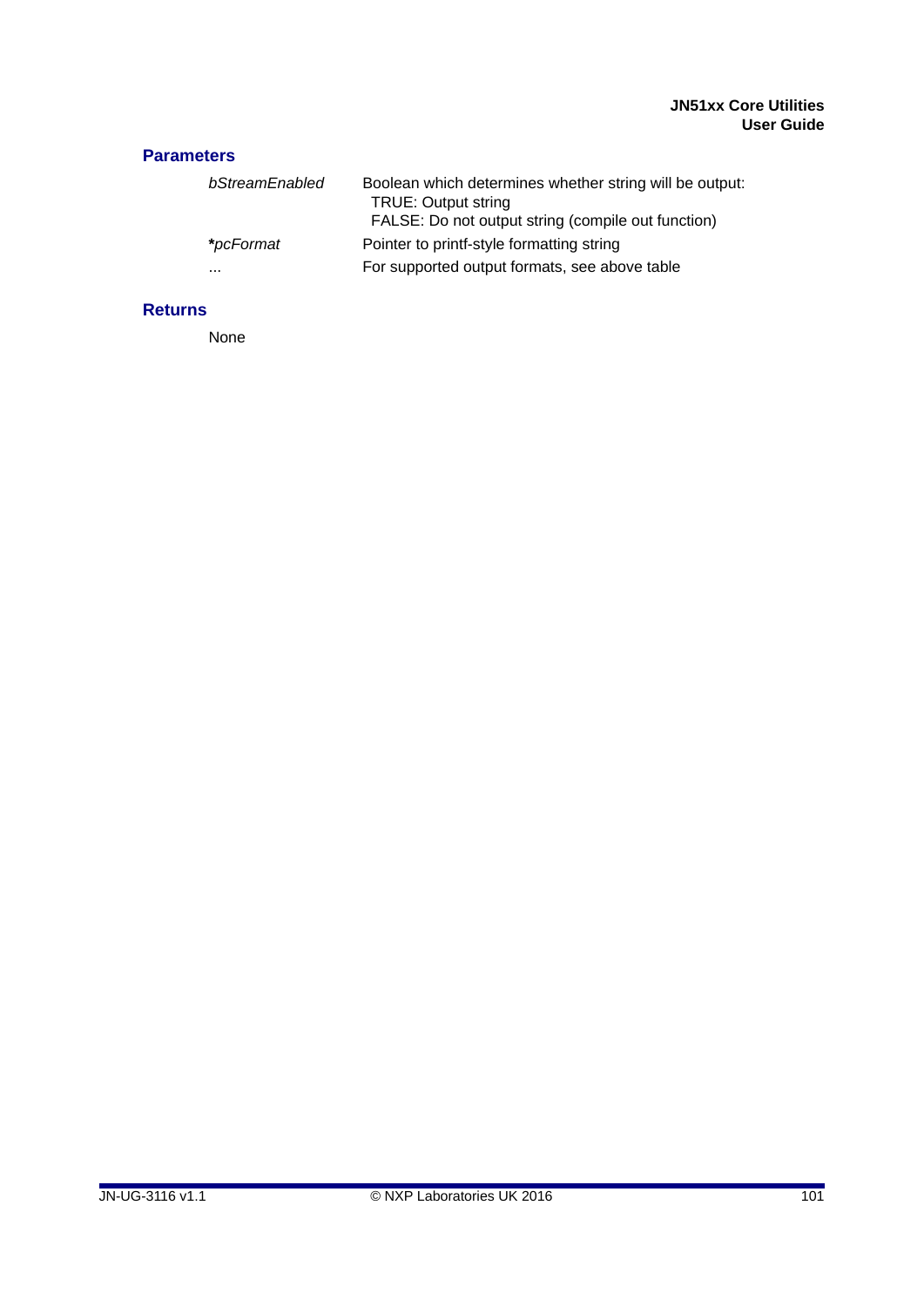<span id="page-101-0"></span>**DBG\_vAssert**

**void DBG\_vAssert(bool\_t** *bStreamEnabled***, bool\_t** *bAssertion***);**

### **Description**

This function is an adapted **assert()** function, allowing a Boolean condition to be tested.

The function contains a parameter which allows the test to be enabled or disabled the value of this Boolean parameter must be a literal. If disabled, the compiler will optimise out this function.

The Boolean condition to be tested is specified as a parameter:

- If the condition is TRUE, program execution continues.
- If the condition is FALSE, an error message is output and execution is passed to a callback function, which stops execution. This callback function is specified when **DGB\_vInit()** is called for a cold start.

#### **Parameters**

| bStreamEnabled | Boolean which determines whether test will be performed: |
|----------------|----------------------------------------------------------|
|                | TRUE: Perform test                                       |
|                | FALSE: Do not perform test                               |
| bAssertion     | Boolean expression to be tested                          |

#### **Returns**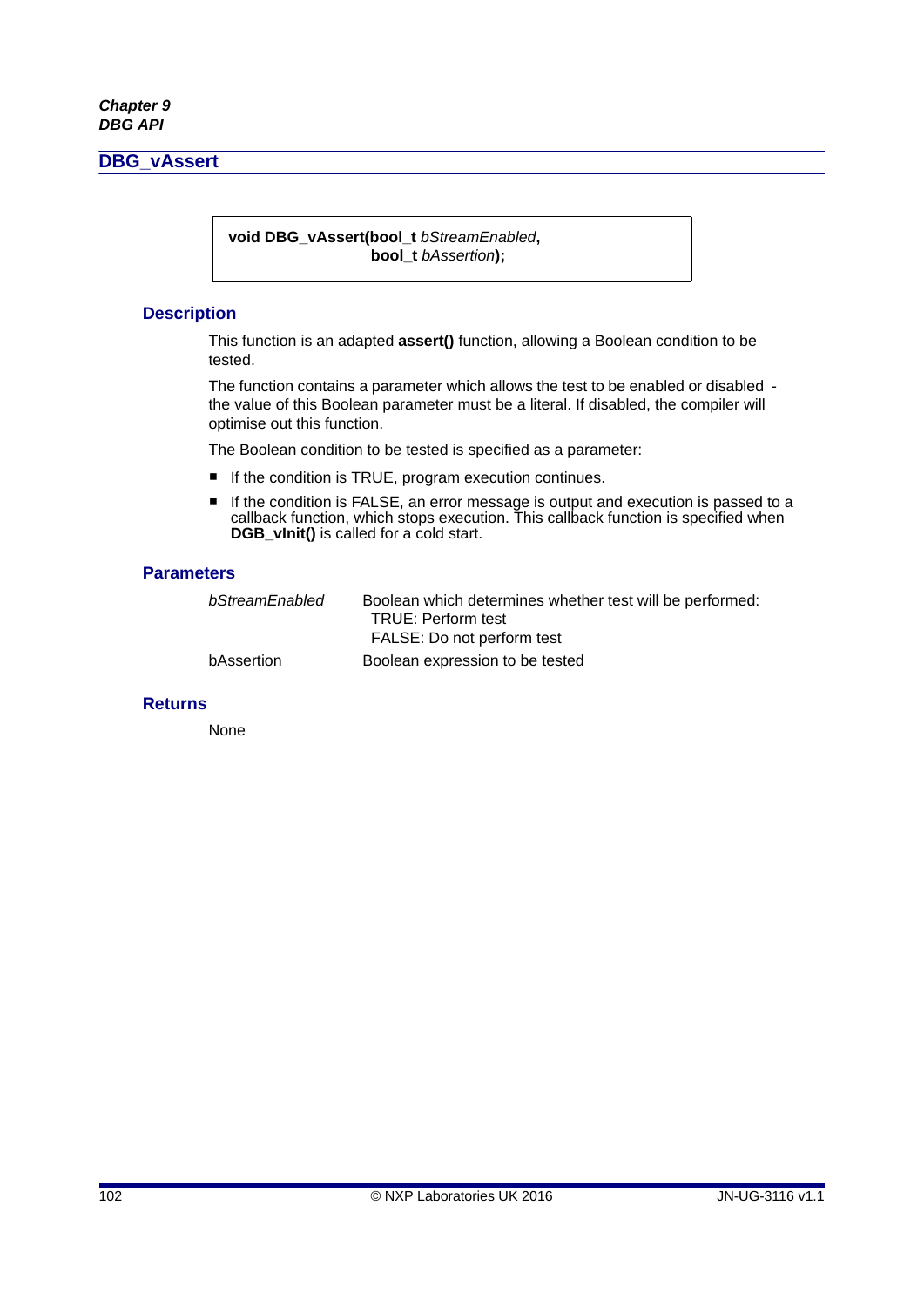### <span id="page-102-0"></span>**DBG\_vDumpStack**

**void DBG\_vDumpStack(void);**

### **Description**

This function outputs the contents of the CPU stack (e.g. via the UART) for display.

### **Parameters**

None

### **Returns**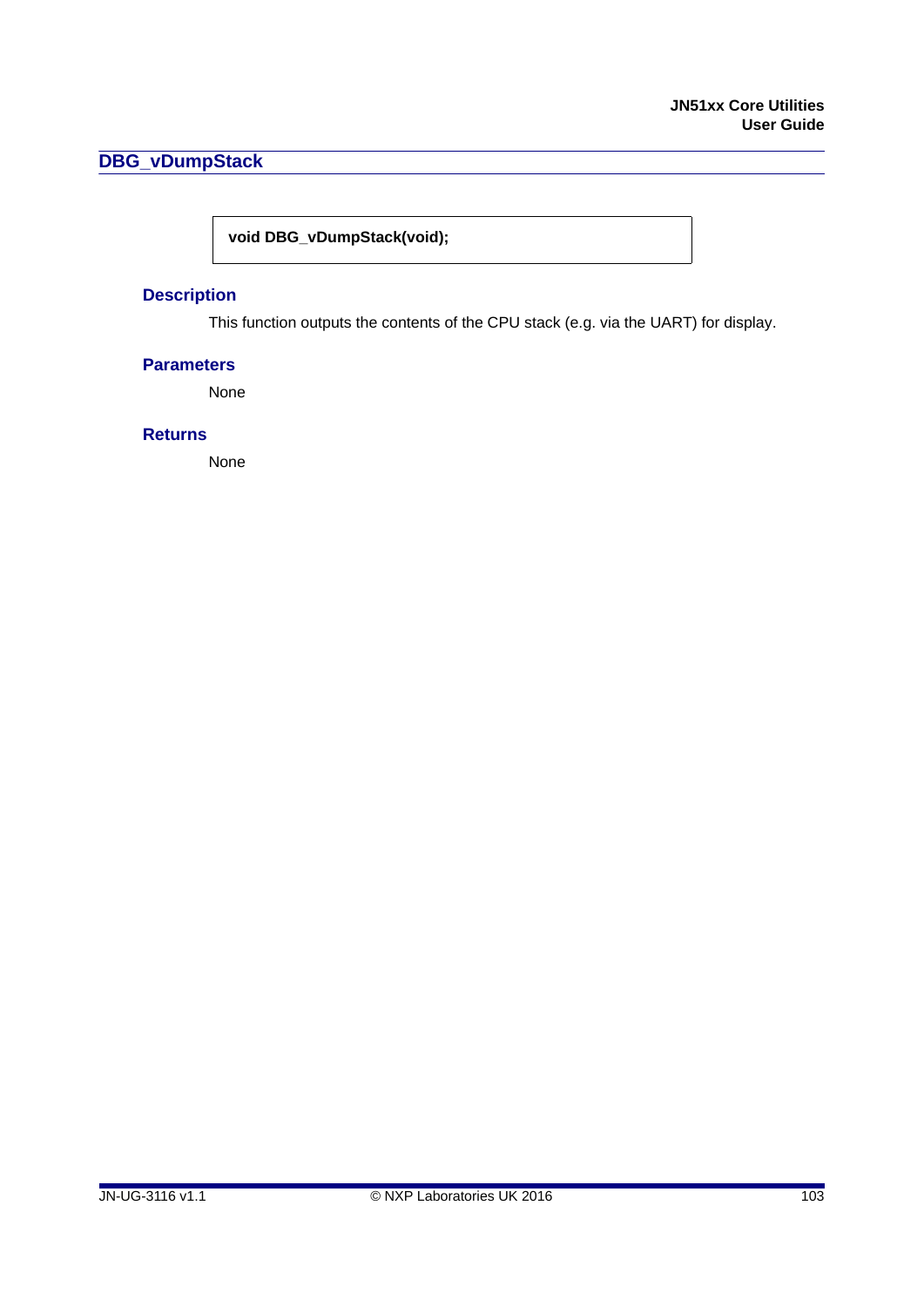### <span id="page-103-0"></span>**DBG\_vFlush**

**void DBG\_vFlush(void);**

### **Description**

This function flushes buffered characters from the JN51xx device to the display device. If the JN51xx UART is used for debug, this function flushes the UART buffer.

### **Parameters**

None

#### **Returns**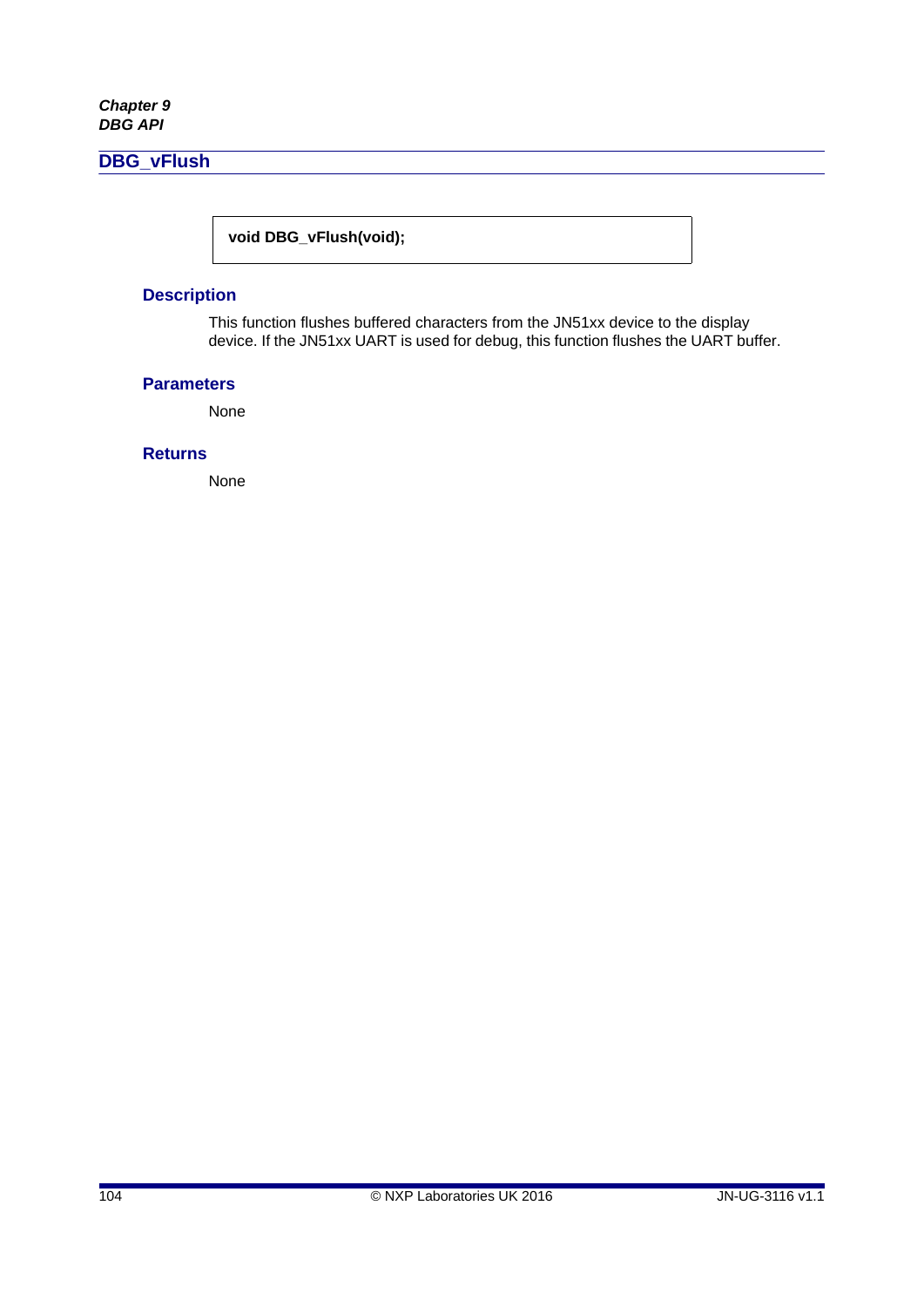### <span id="page-104-0"></span>**DBG\_iGetChar**

**int DBG\_iGetChar(void);**

### **Description**

This function can be used to obtain a character from an input device (such as a serial terminal connected to the JN51xx UART).

### **Parameters**

None

### **Returns**

ASCII value of obtained character, or -1 if no character available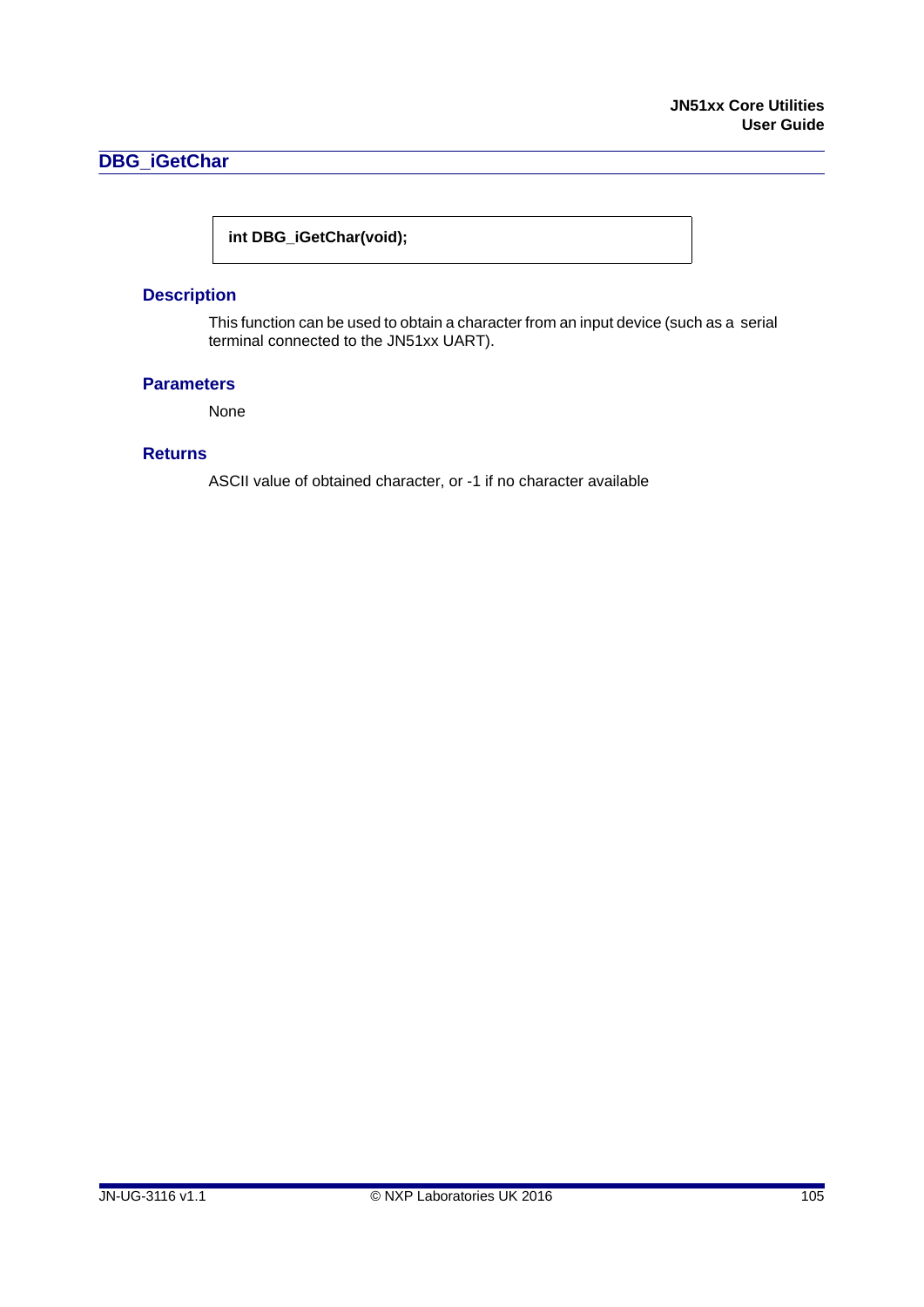*Chapter 9 DBG API*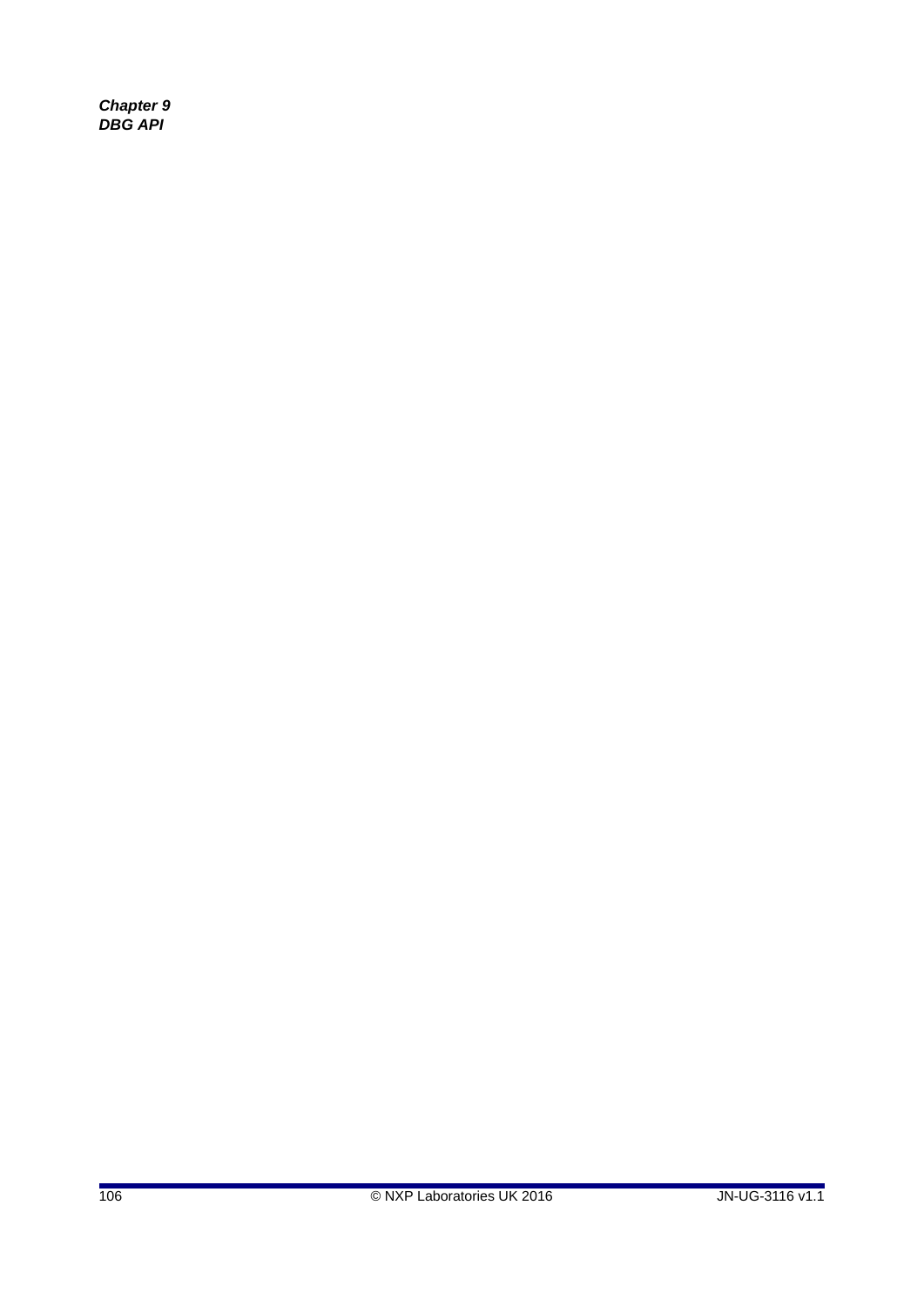## **10. JCU Structures**

This chapter describes the structures (including enumerations) used by the JCU modules:

- PDM structures are detailed in [Section 10.1](#page-106-0)
- PWRM structures are detailed in [Section 10.2](#page-111-0)
- DBG structures are detailed in [Section 10.3](#page-111-1)

## <span id="page-106-0"></span>**10.1 PDM Structures**

## **10.1.1 PDM\_tpfvSystemEventCallback**

This type defines the callback function that receives PDM events.

| typedef void (*PDM tpfvSystemEventCallback) ( |                    |
|-----------------------------------------------|--------------------|
| uint32                                        | u32eventNumber,    |
| PDM eSystemEventCode                          | eSystemEventCode); |

where:

- u32eventNumber gives further information about the event depending on the event code, as detailed in [Section 10.1.3](#page-107-0)
- eSystemEventCode identifies the type of event that triggered the callback.

### **10.1.2 tsReg128**

This is a constant structure which contains a 128-bit encryption key used by the PDM module - the key is passed into the module via the **PDM\_vInit()** function.

```
typedef struct
{
     uint32 u32register0;
     uint32 u32register1;
     uint32 u32register2;
     uint32 u32register3;
} tsReg128;
```
In the above structure, u32register0 contains the 32 least signifacant bits and u32register3 contains the 32 most significant bits of the key.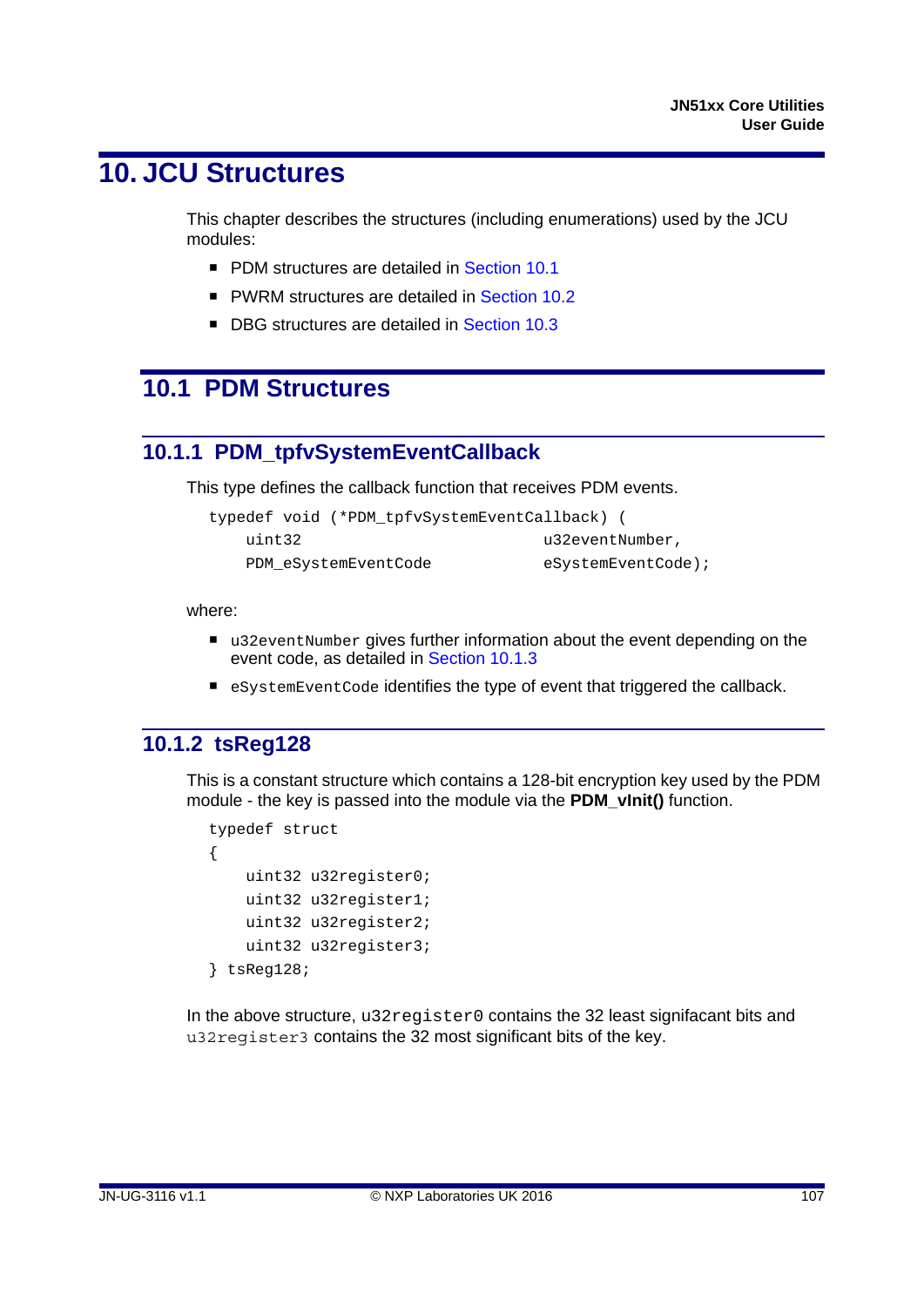### <span id="page-107-0"></span>**10.1.3 PDM\_eSystemEventCode**

This structure contains enumerations for the events generated by the PDM library.

```
typedef enum
{
  E_PDM_SYSTEM_EVENT_WEAR_COUNT_TRIGGER_VALUE_REACHED=0,
  E_PDM_SYSTEM_EVENT_SAVE_FAILED,
  E_PDM_SYSTEM_EVENT_PDM_NOT_ENOUGH_SPACE,
  E_PDM_SYSTEM_EVENT_LARGEST_RECORD_FULL_SAVE_NO_LONGER_POSSIBLE,
  E_PDM_SYSTEM_EVENT_SEGMENT_DATA_CHECKSUM_FAIL,
  // Debug event codes
  E_PDM_SYSTEM_EVENT_EEPROM_SEGMENT_HEADER_REPAIRED,
  E_PDM_SYSTEM_EVENT_SYSTEM_INTERNAL_BUFFER_WEAR_COUNT_SWAP,
  E_PDM_SYSTEM_EVENT_SYSTEM_DUPLICATE_FILE_SEGMENT_DETECTED,
   E_PDM_SYSTEM_EVENT_SYSTEM_ERROR,
```
} PDM\_eSystemEventCode;

The events are outlined in Table 1 below.

| <b>Event Enumeration</b>                                                     | <b>Description</b>                                                                                                                                                                                                                                                                                                          |
|------------------------------------------------------------------------------|-----------------------------------------------------------------------------------------------------------------------------------------------------------------------------------------------------------------------------------------------------------------------------------------------------------------------------|
| E_PDM_SYSTEM_EVENT_WEAR_<br>COUNT_TRIGGER_VALUE_REACHED                      | An EEPROM segment has reached a set Wear Count<br>(set by the user or left at the manufacturer stated maxi-<br>mum value). u32EventNumber carries the EEPROM<br>segment number.                                                                                                                                             |
| E PDM SYSTEM EVENT SAVE<br><b>FAIL FD</b>                                    | A save has failed, u32eventNumber contains the<br>u16IdValue of the record that failed to save. This is a<br>fatal error as the stack records may be inconsistent.<br>Test software should log this error and halt. Production<br>software may need to perform a factory reset.                                             |
| E PDM SYSTEM EVENT PDM NOT<br><b>ENOUGH SPACE</b>                            | There is not enough space to hold all the PDM records.<br>u32eventNumber contains the u16IdValue of the<br>record that was being processed. This is a fatal error as<br>the stack records may be inconsistent. Test software<br>should log this error and halt. Production software may<br>need to perform a factory reset. |
| E PDM SYSTEM EVENT LARGEST<br>RECORD_FULL_SAVE_NO_LONGER_<br><b>POSSIBLE</b> | The EEPROM occupancy is such that the largest<br>record in the PDM can no longer be fully saved.<br>u32EventNumber carries the u16IdValue of the<br>record that was being processed.                                                                                                                                        |
| E PDM SYSTEM EVENT SEGMENT<br>DATA CHECKSUM FAIL                             | The calculated checksum for the data in an EEPROM<br>segment does not match the stored checksum value.<br>u32EventNumber carries the number of the segment.                                                                                                                                                                 |
| E_PDM_SYSTEM_EVENT_EEPROM_<br>SEGMENT_HEADER_REPAIRED                        | This code can be ignored by the application software<br>and only needs to be logged if requested by NXP Tech-<br>nical Support.                                                                                                                                                                                             |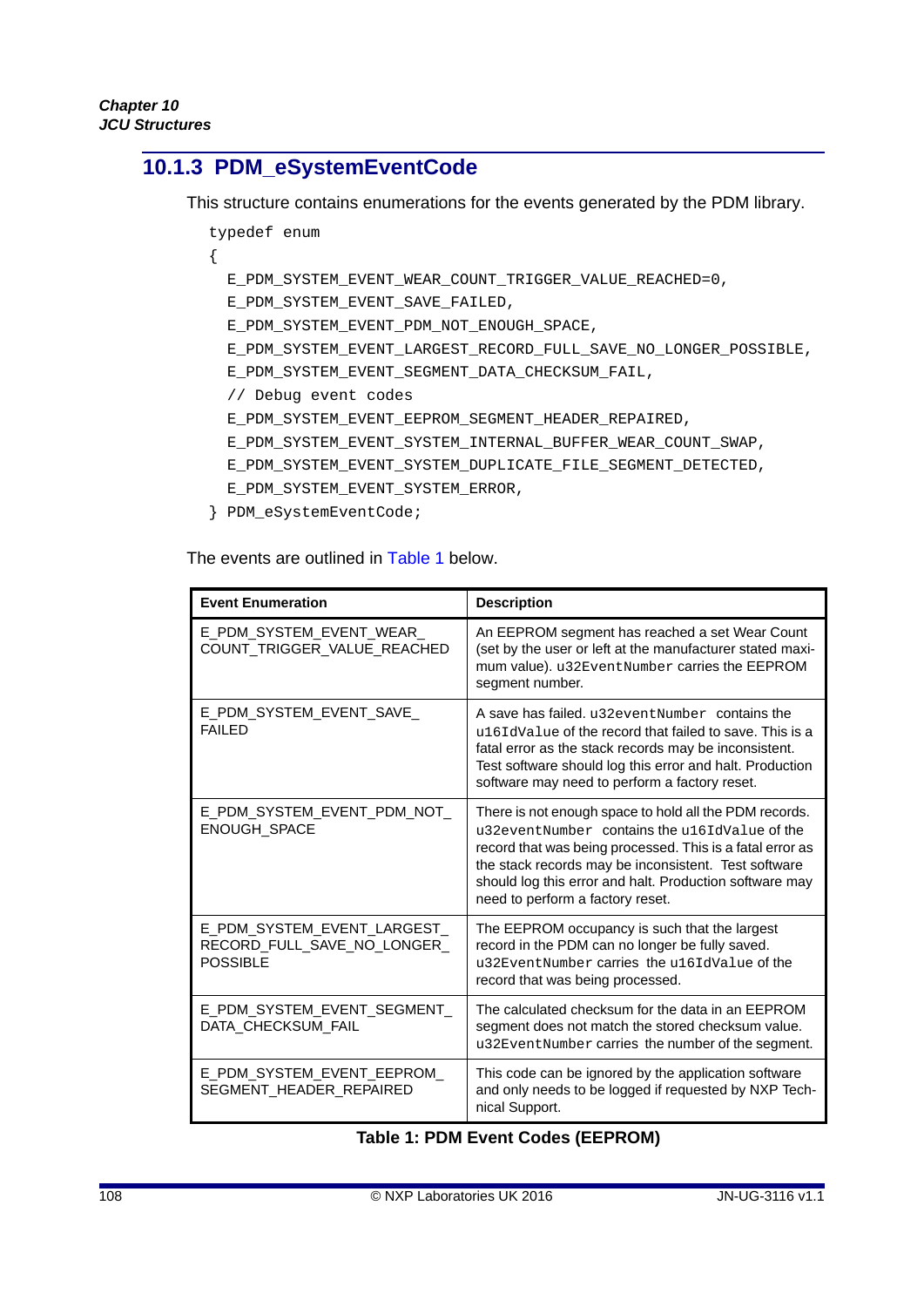| <b>Event Enumeration</b>                  | <b>Description</b>                                                                                                              |
|-------------------------------------------|---------------------------------------------------------------------------------------------------------------------------------|
| E_PDM_SYSTEM_EVENT_SYSTEM_                | This code can be ignored by the application software                                                                            |
| INTERNAL_BUFFER_WEAR_COUNT_               | and only needs to be logged if requested by NXP Tech-                                                                           |
| <b>SWAP</b>                               | nical Support.                                                                                                                  |
| E PDM SYSTEM EVENT SYSTEM                 | This code can be ignored by the application software                                                                            |
| DUPLICATE_FILE_SEGMENT_                   | and only needs to be logged if requested by NXP Tech-                                                                           |
| <b>DETECTED</b>                           | nical Support.                                                                                                                  |
| E PDM SYSTEM EVENT SYSTEM<br><b>ERROR</b> | This code can be ignored by the application software<br>and only needs to be logged if requested by NXP Tech-<br>nical Support. |

**Table 1: PDM Event Codes (EEPROM)**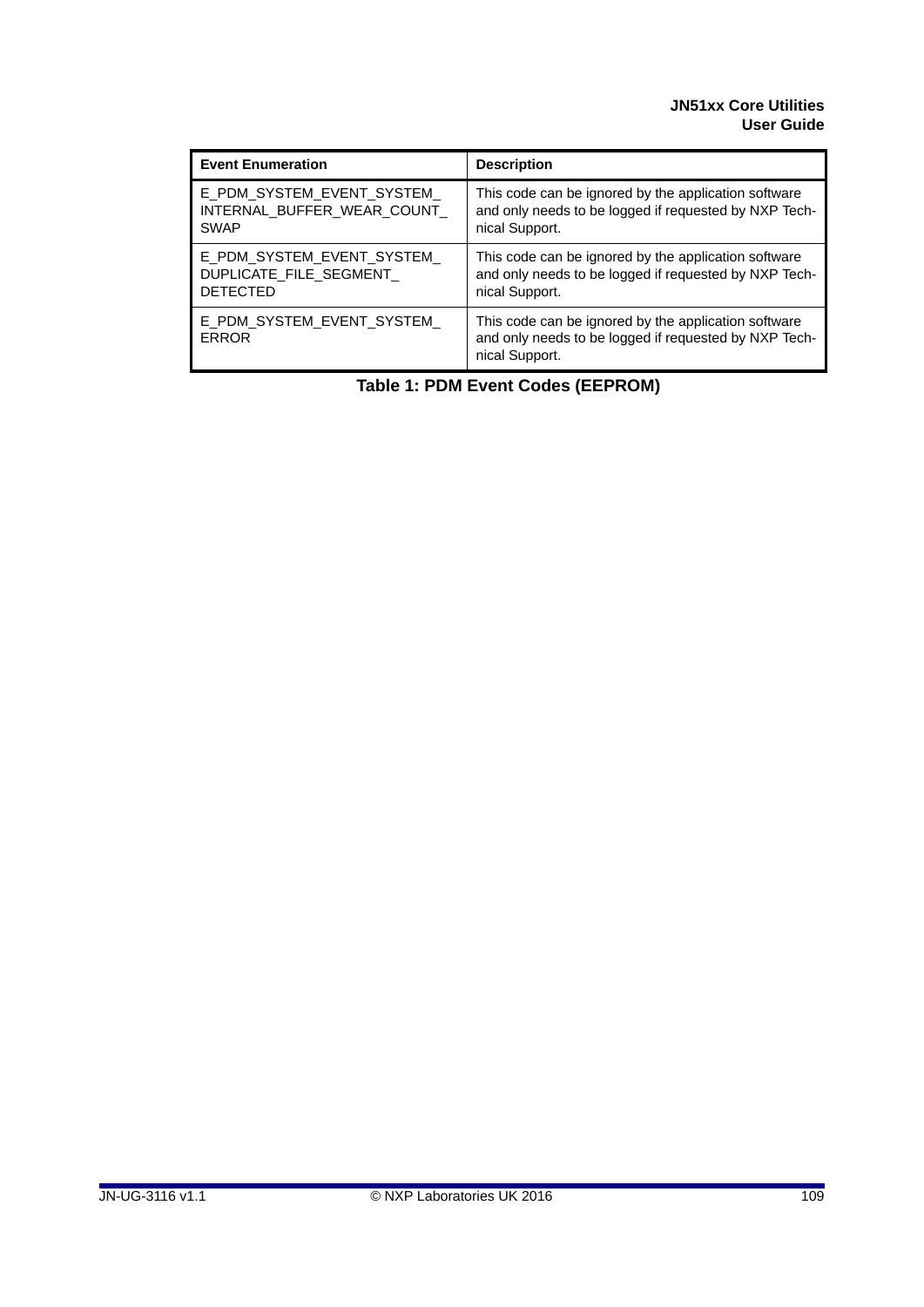### **10.1.4 PDM\_teStatus**

This structure contains enumerations for the status codes generated by the PDM.

```
typedef enum
{
     PDM_E_STATUS_OK,
     PDM_E_STATUS_INVLD_PARAM,
     // EEPROM based PDM codes
     PDM_E_STATUS_PDM_FULL,
     PDM_E_STATUS_NOT_SAVED,
     PDM_E_STATUS_RECOVERED,
     PDM_E_STATUS_PDM_RECOVERED_NOT_SAVED,
     PDM_E_STATUS_USER_BUFFER_SIZE,
     PDM_E_STATUS_BITMAP_SATURATED_NO_INCREMENT,
     PDM_E_STATUS_BITMAP_SATURATED_OK,
     PDM_E_STATUS_IMAGE_BITMAP_COMPLETE,
     PDM_E_STATUS_IMAGE_BITMAP_INCOMPLETE,
     PDM_E_STATUS_INTERNAL_ERROR
```
} PDM\_teStatus;

The status codes are described in Table 2 below.

| <b>Event Enumeration</b>                   | <b>Description</b>                                                     |
|--------------------------------------------|------------------------------------------------------------------------|
| PDM_E_STATUS_OK                            | The function completed without error.                                  |
| PDM_E_STATUS_INVLD_PARAM                   | An invalid parameter value was supplied.                               |
| PDM_E_STATUS_PDM_FULL                      | There is no available EEPROM space for PDM.                            |
| PDM_E_STATUS_NOT_SAVED                     | A PDM save to EEPROM failed.                                           |
| PDM_E_STATUS_RECOVERED                     | The record was recovered from a previous save to<br>NVM.               |
| PDM_E_STATUS_PDM_RECOVERED_NOT_SAVED       | The record was not recovered from a previous<br>save to NVM.           |
| PDM_E_STATUS_USER_BUFFER_SIZE              | Not used.                                                              |
| PDM_E_STATUS_BITMAP_SATURATED_NO_INCREMENT | Counter increment not made because the<br>EEPROM segment is saturated. |
| PDM_E_STATUS_BITMAP_SATURATED_OK           | Counter increment made but the EEPROM seg-<br>ment is now saturated.   |
| PDM_E_STATUS_IMAGE_BITMAP_COMPLETE         | For internal use.                                                      |
| PDM_E_STATUS_IMAGE_BITMAP_INCOMPLETE       | For internal use.                                                      |
| PDM_E_STATUS_INTERNAL_ERROR                | An unspecified internal PDM error has occurred.                        |

### **Table 2: PDM Status Codes**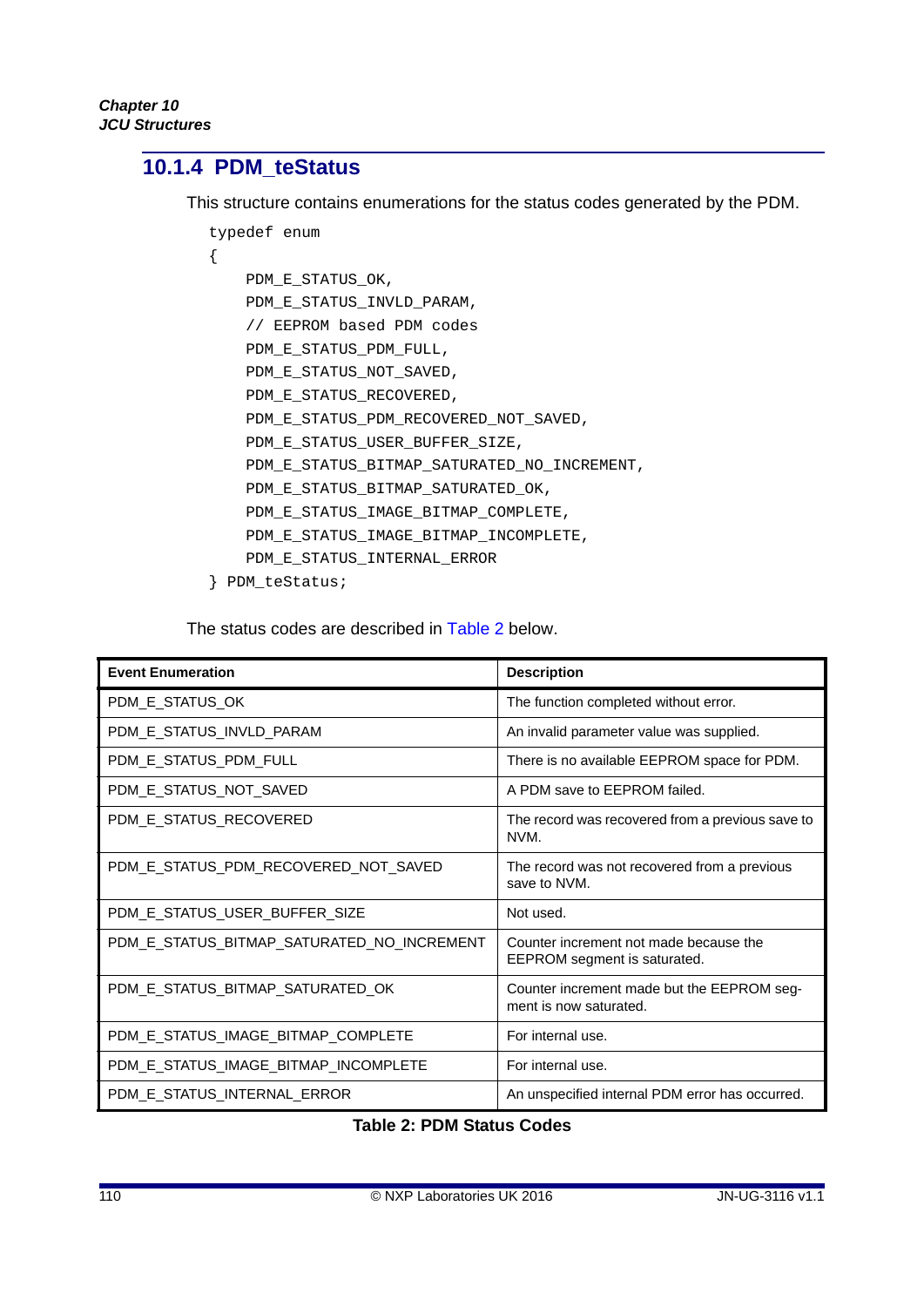## **10.1.5 PDM\_tsHwFncTable**

This structure is used in the function **PDM\_vInit()** to specify a set of user-defined functions used to interact with a custom NVM device.

```
typedef struct
{
     /* This function is called after a cold or warm start */
    void (*prInitHwCb)(void);
    /* This function is called to erase the given sector */
    void (*prEraseCb) (uint8 u8Sector);
     /*This function is called to write data to an address 
      * within a given sector. Address zero is the start of the 
      * given sector */
    void (*prWriteCb) (uint8 u8Sector, 
                        uint16 u16Addr, 
                        uint16 u16Len, 
                        uint8 *pu8Data);
    /* This function is called to read data from an address 
      * within a given sector. Address zero is the start of the 
      * given sector */
    void (*prReadCb) (uint8 u8Sector, 
                        uint16 u16Addr,
                         uint16 u16Len, 
                        uint8 *pu8Data); 
} PDM_tsHwFncTable;
```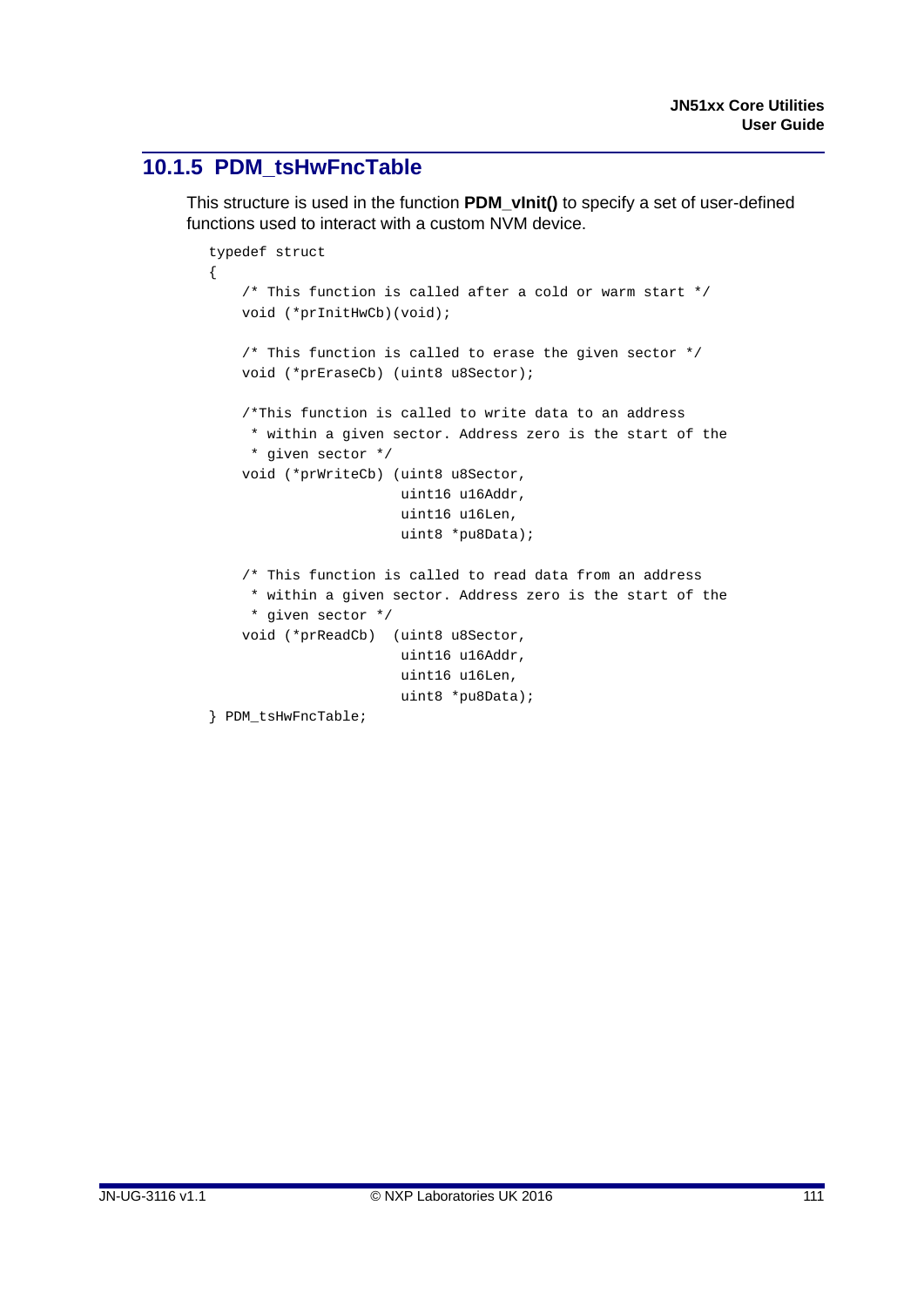# **10.2 PWRM Structures**

# **10.2.1 PWRM\_teSleepMode**

This structure contains the enumerations used to set the power mode of the JN51xx device during sleep.

```
typedef enum
{
   PWRM E_SLEEP_OSCON_RAMON, /*32-kHz Osc on and RAM on*/
    PWRM_E_SLEEP_OSCON_RAMOFF, /*32-kHz Osc on and RAM off*/
    PWRM_E_SLEEP_OSCOFF_RAMON, /*32-kHz Osc off and RAM on*/
   PWRM E SLEEP OSCOFF RAMOFF, /*32-kHz Osc off and RAM off*/
   PWRM_E_SLEEP_DEEP, /*Deep Sleep*/
} PWRM_teSleepMode;
```
# **10.3 DBG Structures**

# **10.3.1 DBG\_tsFunctionTbl**

This structure contains callback functions used by the Debug (DBG) module to interact with the output interface.

```
typedef struct
    {
    void (*prInitHardwareCb)(void);
    void (*prPutchCb) (char c);
   void (*prFlushCb) (void);
    void (*prFailedAssertCb)(void);
    } DBG_tsFunctionTbl;
```
For details of the callback functions, refer to the description of [DBG\\_vInit](#page-97-0) on page [98.](#page-97-0)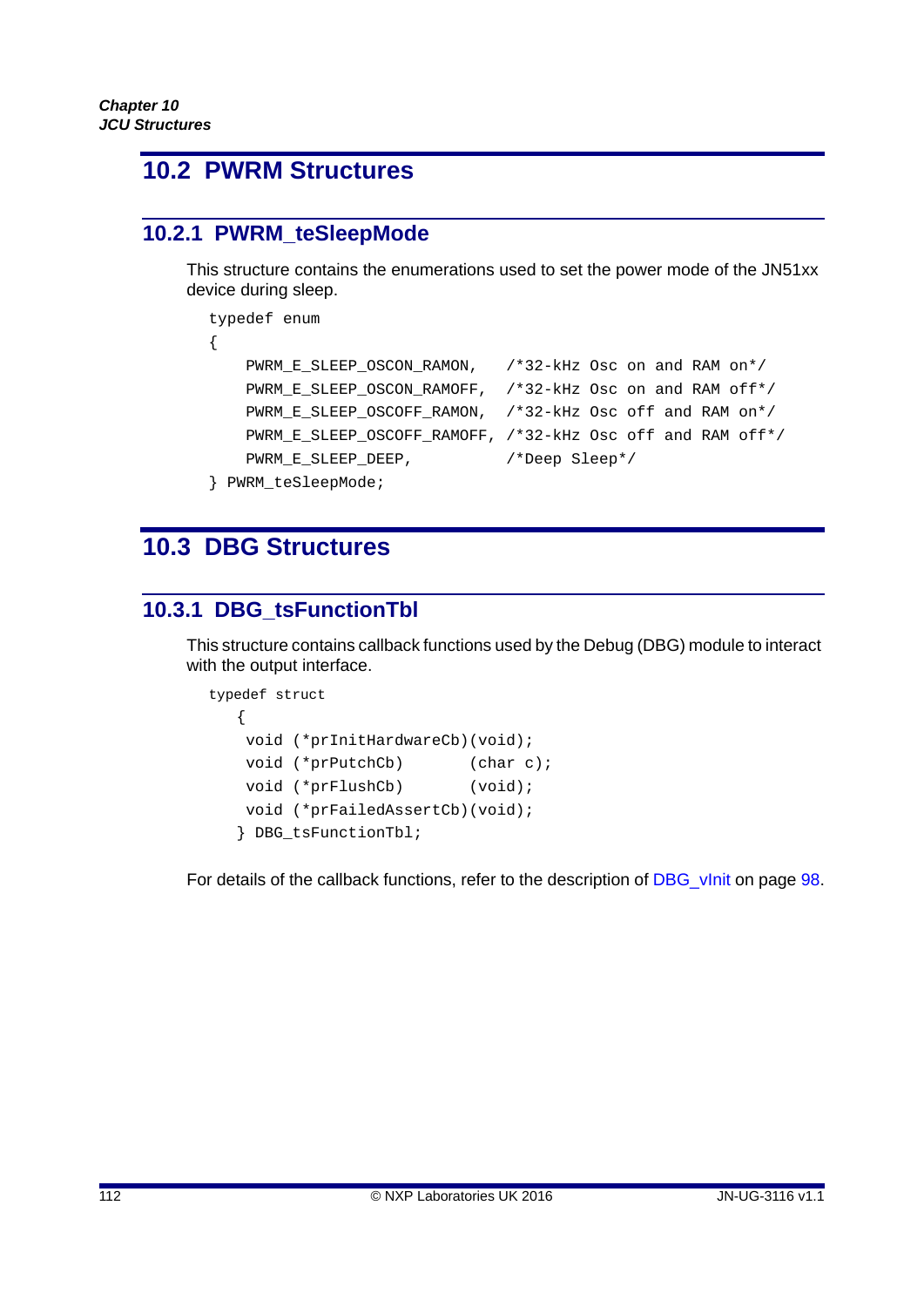### **Revision History**

| <b>Version</b> | Date        | <b>Comments</b>                |
|----------------|-------------|--------------------------------|
| 1.0            | 11-Mar-2016 | First release                  |
| 1.1            | 6-July-2016 | Updated for the JN517x devices |